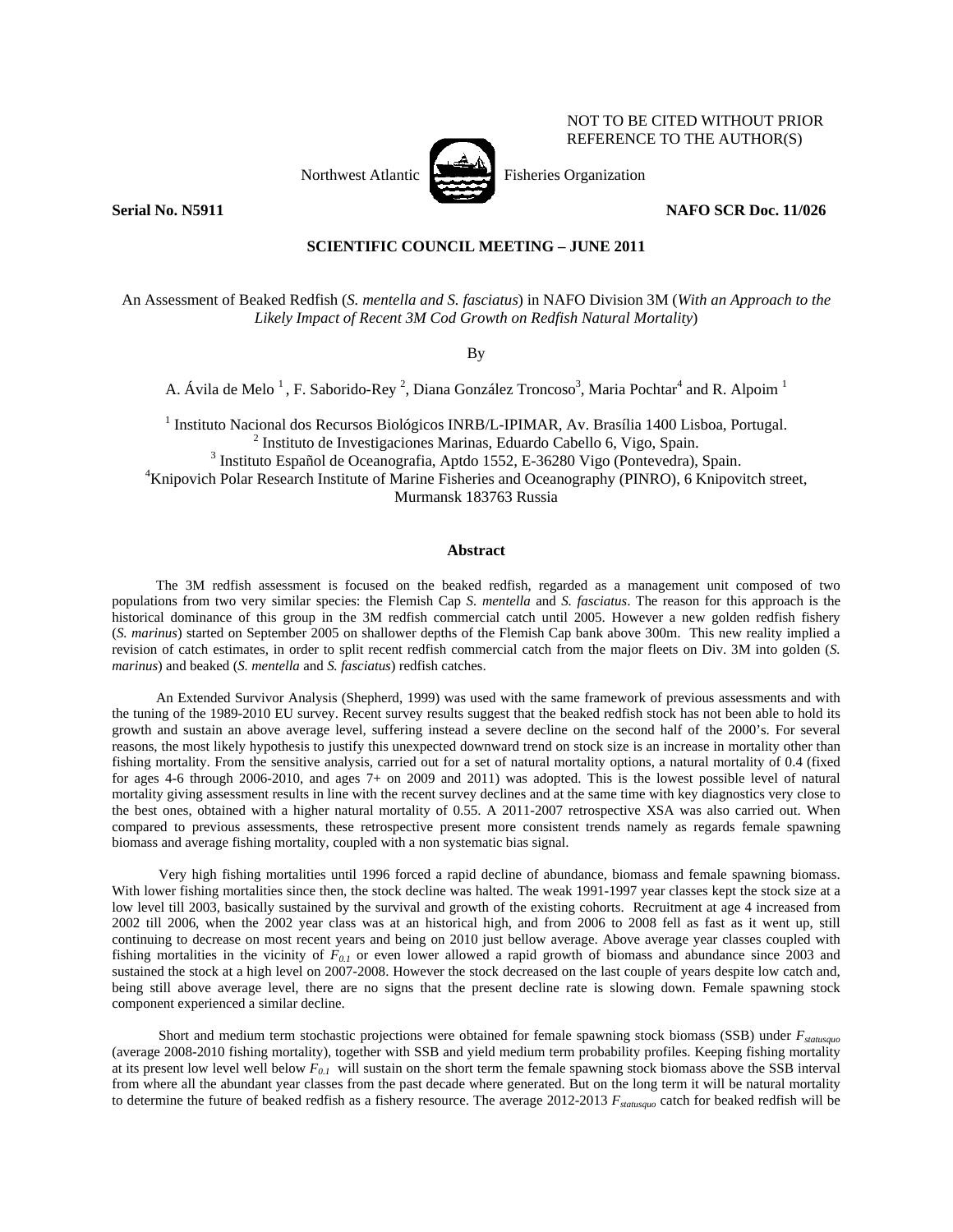of 3,200 tons. According to 2008-2010 observed catch data from the Portuguese, Spanish and Russian National Sampling Programmes on board, a beaked redfish annual catch of 3,200 tons would correspond to an overall 3M redfish catch (including the shallower golden redfish catches) near 7,000 tons (6,840 tons).

#### **Introduction**

There are three stocks of redfish in NAFO Division 3M: deep-sea redfish (*Sebastes mentella*) with a maximum abundance at depths greater than 300m, golden redfish (*Sebastes marinus*) and Acadian redfish (*Sebastes fasciatus*) preferring shallower waters of less than 400m. Due to their external resemblance *S. mentella* and *S. fasciatus* are commonly designated as beaked redfish. The identity of the Flemish Cap redfish populations is supported by morphometric studies (Saborido Rey, 1998).

The 3M redfish assessment is focused on beaked redfish, regarded as a management unit composed of two populations from two very similar species: the Flemish Cap *S. mentella* and *S. fasciatus*. The reason for this approach is the dominance of this group in the 3M redfish commercial catch. During the entire series of EU Flemish Cap surveys (1988-2010) beaked redfish also represents the majority of redfish survey biomass (71%).

Flemish Cap beaked redfish are long living species presenting slow growth, slow maturation and a long recruitment process to the bottom, extending to lengths up to 30-32cm. The *S. mentella* and *S. fasciatus populations* have similar length growth, namely females, up to 20 years old (Saborido Rey, 2001). Redfish are viviparous with the larvae eclosion occurring right before or after birth. Mean length of female first maturation varies from 26,5cm (at age 8) for Acadian redfish to 30.1cm (at age 10) for deep-sea redfish (Saborido Rey, *pers. comm.* 2000). Spawning on Flemish Cap occurs through February till the first half of April for deep-sea redfish while for Acadian redfish spawning reach its maximum in July – August (Saborido Rey, 1994).

# **Description of the fishery**

The 3M redfish stocks have been exploited both by pelagic and bottom trawl. Due to the similarity of their external morphology the commercial catches of 3M redfish are reported together. Historically the majority of pelagic and bottom commercial catches from the 3M redfish fisheries are a mixture of *S.mentella* and *S.fasciatus*. The redfish by-catch from the 3M Greenland halibut fishery is 100% *S. mentella.* 

The redfish fishery on Division 3M increased from 20,000 tons in 1985 to 81,000 tons in 1990, falling continuously since then till 1998-1999, when a minimum catch around 1,000 tons has been recorded most as bycatch of the Greenland halibut fishery (Table 1a, Fig. 1a). This drop of the 3M redfish catches was related with the quick decline of the stock biomass followed by an abrupt decline of fishing effort deployed in this fishery.

The relative increase of the catch on 2000-2002 (to a level between 3,700 and 2,900 tons) reflected an increase of the fishing effort directed to 3M redfish, pursued by the Portuguese and Russian fleets. However, in 2003, catch from Russia fall by 90% and the overall catch didn't reach 2,000 tons. In 2004 catch increased again to almost 3,000 tons and Portugal consolidated its major role in the fishery with 2,500 tons (Table 1a).

From July 2004 to July 2006 Flemish Cap EU survey showed a 3.5 fold increase in bottom biomass of both golden and beaked redfish (Casas *et al.*, 2007). Redfish catches followed that increase and, despite posterior stock declines, were kept at a relative high level of 7,000-11,000 tons between 2006 and 2010. The rapid increase of golden redfish biomass allowed a new golden redfish fishery from September 2005 onwards on shallower waters above 300m. So over the most recent years we have at the same time two redfish fisheries occurring at depths above (golden redfish) and below (beaked redfish) 300m, basically pursued by Portuguese bottom trawl and Russian pelagic trawl.

Furthermore the high levels of both golden and beaked redfish biomass match with an important increase of cod biomass since 2006, with increasing cod by-catches and finally the reopening of the Flemish Cap cod fishery in 2010 with a TAC of 5,500 tons. This would necessarily imply another contribution to the maintenance of a relatively high level of redfish catches, in this case associated with increasing fishing effort directed to cod.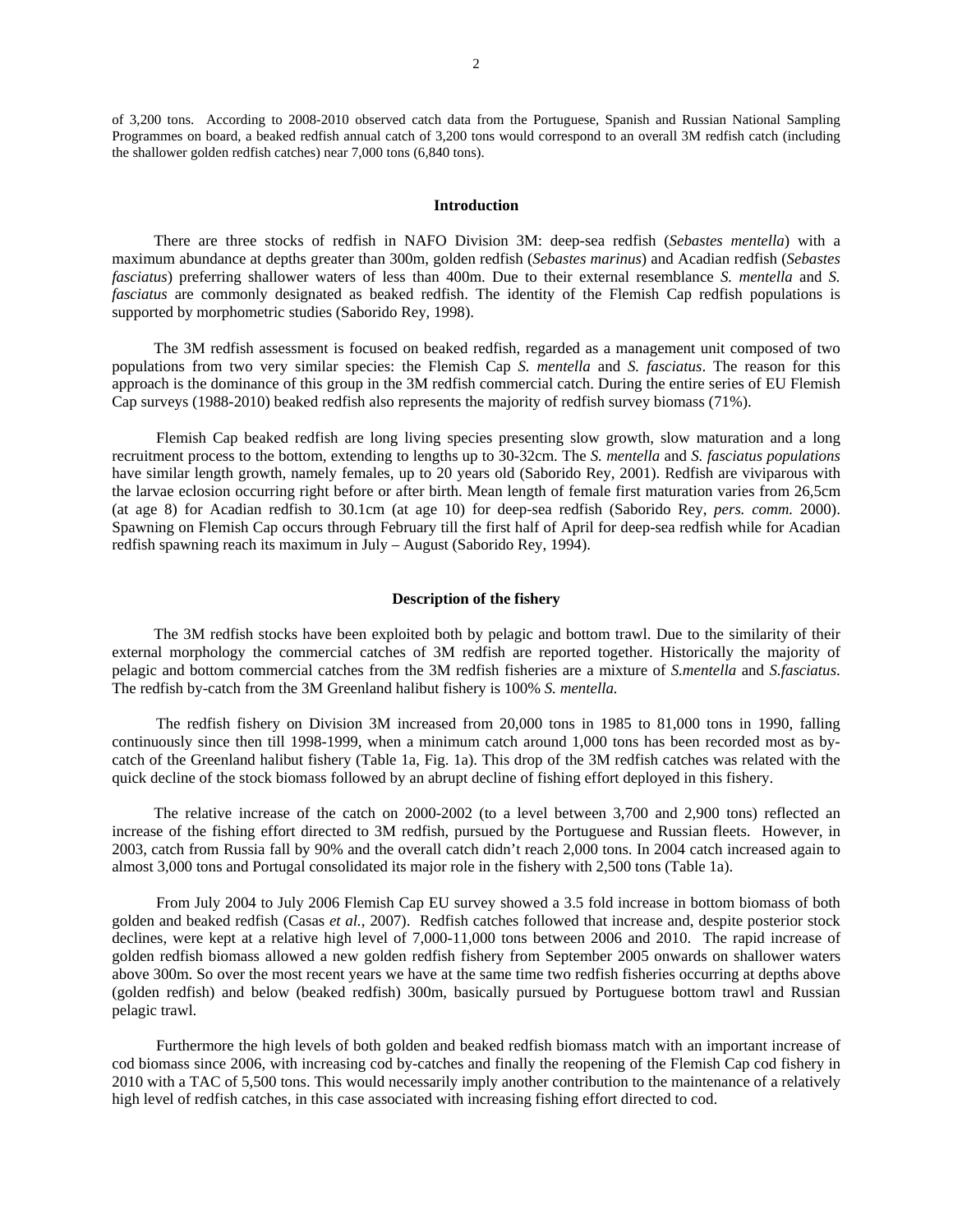These new realities forced a revision of redfish catch estimates, in order to split recent commercial catch of the major fleets on the Flemish Cap bank (Portugal, Russia and Spain) into golden and beaked redfish and to have for each of the main fleets the available length sampling separated as well.

In order to estimate a proxy of the beaked redfish catch by fleet, a 2005-2010 revision of the logbooks from the monitored vessels has been carried by the national sampling programmes of Portugal, Spain and Russia. For each fleet the observed hauls were assembled by depth intervals (<300m; 300-400m; 400-700m and >700m). The proportion of beaked redfish found in the EU survey redfish catch (excluding juveniles) at each of these intervals was applied to the correspondent commercial redfish observed catch taken from the same depth interval in order to get a beaked redfish catch estimate. The ratio between estimated beaked redfish catch and observed redfish catch for the monitored vessels was then applied to the fleet annual catch in order to get a beaked redfish catch estimate for that fleet. This exercise was performed for the Portuguese bottom trawl (2005-201), Spanish bottom trawl (2005- 2009) and Russian pelagic trawl (2005-2010).

The 2005-2008 3M redfish catches of Japan were assigned to beaked redfish. The 2005-2009 3M beaked redfish catches of the Baltic States were estimated with an average beaked redfish proportion found on the redfish catches of Portugal and Spain on each of those years. For 2010, the European Union catch, given in the NAFO Circ. Letter with the "Recording of Provisional Catches for December 2010" (11<sup>th</sup> February 2011, Ref. No.: GFS/11-056), is not yet disaggregated by country. So the Portuguese beaked redfish proportion for 2010 was applied to the whole EU provisional redfish catch of last year.

The 1989-2010 redfish nominal catch is presented on Table 1a, STACFIS redfish catch on Table 1b and the beaked redfish landings used in this assessment on Table 1c and Fig. 1a. Finally on Table 1d are tabulated the golden and beaked redfish proportions by depth found in the 2005-2010 EU surveys (Gonzalez, *pers. comm.,*2009- 2011), that were used to get the beaked redfish commercial catch estimates by fleet.

The boom in 1993 and further settlement of a shrimp fishery in Flemish Cap lead to high levels of redfish bycatch in 1993-1994. From 1995 onwards by-catch in weight fell to apparent low levels but since 2001 increased again, reaching 1006 tons in 2003. That increase does not reflect any expansion of the 3M shrimp fishery and was supported by above average year classes occurring on 2001-2003. From Canadian observer data (Kulka and Firth, *pers. comm.*, 1999-2005) the redfish by-catch on the 3M shrimp fishery declined to 471 ton in 2004 and again to 80 ton in 2005 (Table 1e), reflecting an important reduction of the 3M shrimp catch observed in recent years (Skúladóttir and Pétursson, 2006). The overall level of the 2006-2010 redfish by-catch remains unknown.

In 2001-2003 the redfish by-catch in numbers from the Flemish Cap shrimp fishery justified 78% of the total 3M redfish catch. In 2004 represented 44%, and just 15% of the total catch in 2005 (Table 1f, Fig. 1b). On most recent years (2006-2010) the beaked redfish catch in the assessment is assumed to be the commercial catch.

### **Length composition of the commercial catch and by-catch**

The 1998-2006 3M beaked redfish commercial length weight relationships from the Portuguese commercial catch (Alpoim and Vargas, 2004; Vargas *et al*, 2005 and 2007-2011) were used to compute the mean weights of all commercial catches and correspondent catch numbers at length (Table 2a). The 1993-2004 beaked redfish length weight relationships from the EU survey (Table 2b: Troncoso and Casas, *pers. comm.* 2005) were used to compute the mean weights of the by-catch and correspondent by-catch numbers at length.

Length sampling from the Portuguese bottom trawl and from the Russian pelagic trawl are the major input to the length composition of the 3M beaked redfish commercial catch. The Russian beaked redfish length sampling from pelagic trawl is just applied to the Russian beaked redfish pelagic catches. The pelagic catch is near 100% of the Russian catch but for 1996, 1998-1999 and 2003-004. The Portuguese beaked redfish length sampling is applied to the beaked redfish catch of bottom trawl fleets with the exception of the Spanish and Japanese fleets for the years where respective length sampling data are available (Table 3a). In order to overcome the lack of the length sampling of the Portuguese catches on 1993-1994 and of the Russian catches on 1992-1994, for each year and fleet an expected length composition of the commercial catch was derived from the permile length composition of the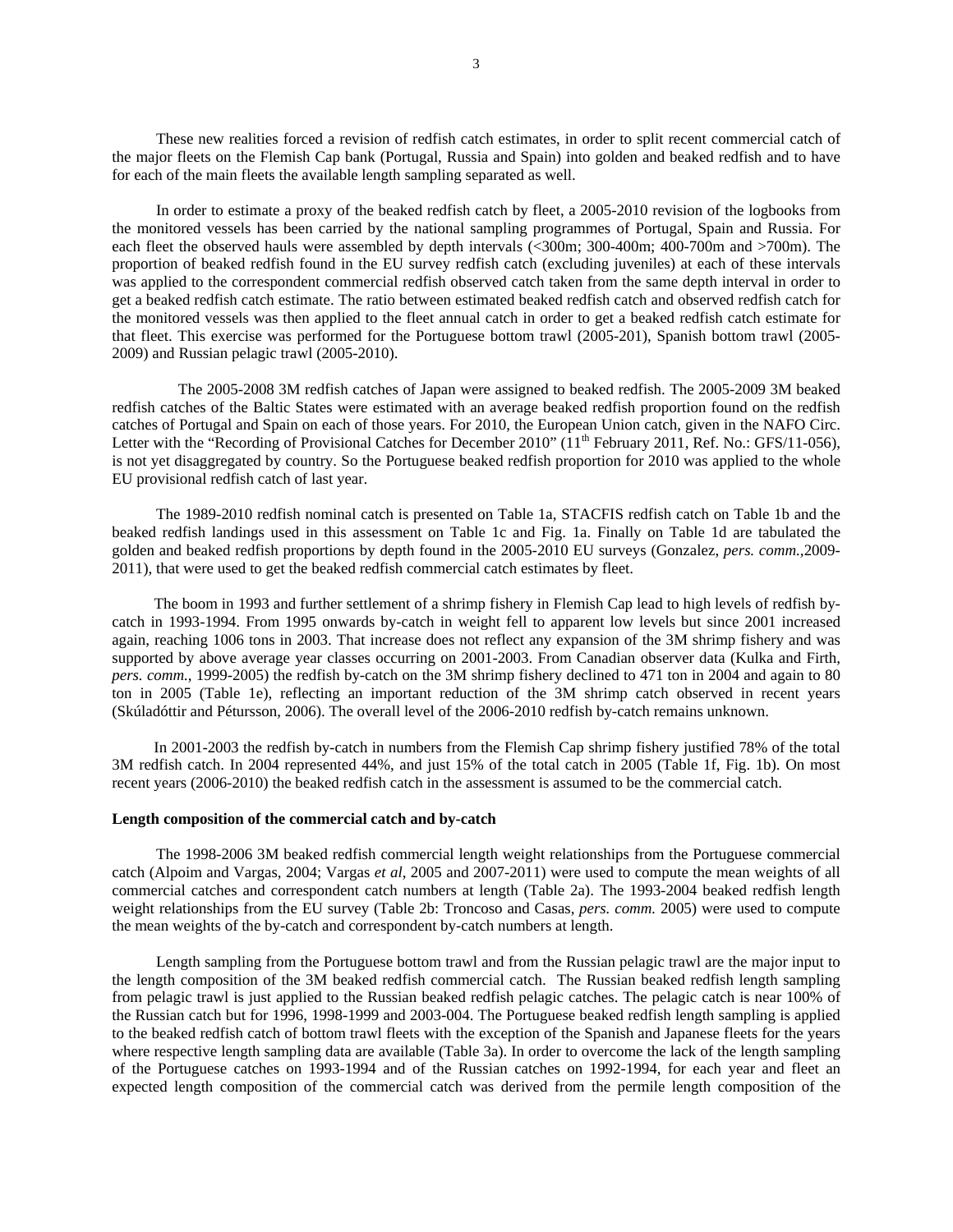correspondent EU survey catch, using a "exploitation pattern at length" calculated previously for each commercial trawl gear (Ávila de Melo et al., 2009).

 Length structure of the commercial catch show relative stability between 1989 and 2001, with most of the annual mean lengths falling within 27-31cm. Small sizes increase their presence in the commercial catch afterwards, being responsible of annual mean lengths bellow 28cm and wide oscillations in the catch structure at length. Until very recently this presence of small redfish in the commercial catch was the outcome of several recruitment processes from a sequence of abundant year classes. However the severe decline of the commercial mean length between 2009 and 2010 may also reflect a decline on the size of the exploitable stock, as suggested by the EU survey results (Table 3b, Fig. 2).

Redfish by-catch proportion in weight of the shrimp catch and redfish by-catch in numbers at length for the 3M shrimp fishery were available from 1993 till 2004, based on data collected on board of Norwegian (1993-1998) and Canadian (1993-1997; 1999-2004) vessels (Kulka, 1999 and *pers. comm.*, 2000-2005; Firth, *pers. comm.* 2004- 2005). The sum of the absolute length compositions of the 1989-2010 commercial catch with the absolute length compositions of the 1993-2004 by-catch is the 3M redfish catch at length input of this assessment (Table 3c).

#### **Age composition of the catch**

Age composition of the total catch was obtained using the *S.mentella* age length keys from the 1990-2007 and 2009-2010 EU surveys. No *S.mentella* age length key was available for 2008: a synthetic *S.mentella* age length key was applied both to commercial and survey length compositions (Fran Saborido-Rey, *pers. comm.* 2009). Before 1993 age group 8 was the most abundant in the commercial catch and consecutive 1981-1984 cohorts were the most important when passing through this age. The lack of sorting grades on shrimp trawl at the beginning of the 3M shrimp fishery justified that the most abundant age group in the catch (including redfish by-catch) moved back to age 4 and 5 in 1993-1995, targeting prematurely the above average 1989 and 1990 cohorts. The expansion of the shrimp fishery with sorting grade escape device and the decline of the redfish fishery lead to even younger modal age groups between 1996 and 2004, when age 2 was the most abundant on the redfish catch most of the years (nevertheless 1990 year class dominated again the commercial catch in 2000). The 1999-2005 cohorts dominated sequentially the overall catch through most years of the past decade (with the exception of 2005), some of them on several years, first still in the shrimp by-catch and later on in the commercial fishery (Table 3d).

The length weight relationships from the Portuguese commercial catch (Table 2a) were used to calculate mean weights at age in the redfish catch (commercial plus by-catch) (Table 3e).

#### **Research surveys**

There are two survey series providing bottom biomass indices as well as length and age structure of the Flemish Cap redfish stocks: one series from Russia (1983-1993; 1995-1996 and 2001-2002) and the other one from the European Union/Spain and Portugal (1988-2010). An earlier bottom trawl survey series has been carried out by Canada from 1979 till 1985. This series was discontinued since then, despite an isolated Canadian bottom trawl survey conducted again on 1996.

For reasons explained in previously (Ávila de Melo *et al*, 2003) the EU survey series is the only source of survey data used in the assessment.

## **EU survey**

The EU survey has been conducted annually in June-July since 1988 as a bottom trawl survey, down to the 731m-depth contour till 2002, extending to 1400m depth since 2003. Swept area is divided according to the Flemish Cap bank stratification proposed by Doubleday (1981) and revised and extended by Bishop (1994). The survey series used in the assessment is the original one, covering the nineteen strata of the bank till 731m. Half an hour valid hauls were kept around 120 each year, with the number of hauls in each stratum proportional to the respective swept area. Each haul swept the bottom at a constant speed about 3.3-3.5 knots, with the gear performance controlled during most of the tows with SCANMAR equipment.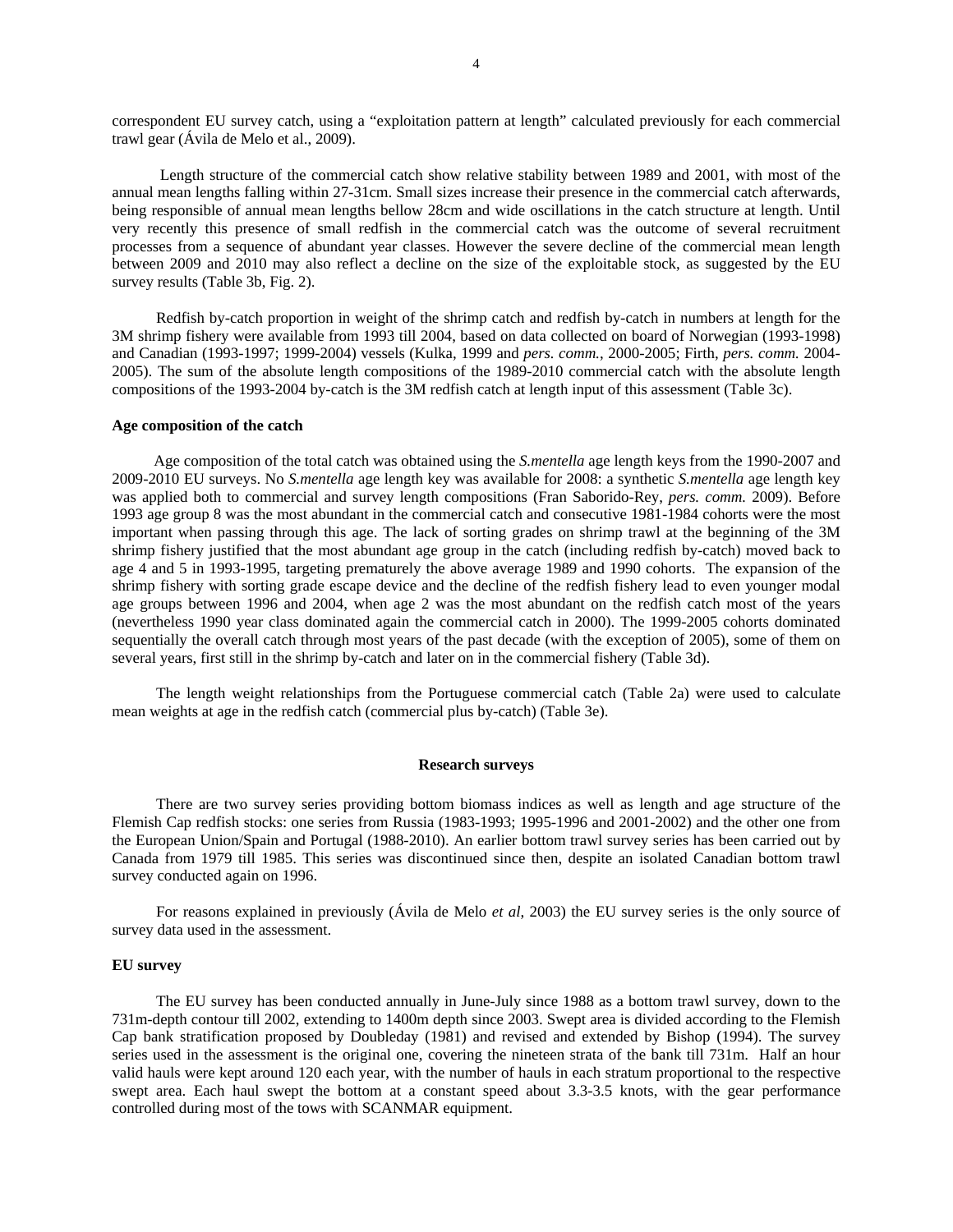On the 1988 and 1989 surveys only golden redfish has been separated from the rest of the redfish catches. Since 1990, juvenile redfish (less than 21cm) has also been separated as an independent category, and 1992 forward all the 3 species and juveniles were separated in each haul catch prior to sampling procedures. However, with the continuation of these surveys, the skill to identify redfish smaller than 21 cm increased. The juvenile redfish that has been identified is directly allocated in its species catch, contributing to the decreasing of the proportion of small redfish classified as juvenile over the most recent years. At present most of the juvenile category is composed of unidentified redfish less than 16cm.

In June 2003 a new Spanish research vessel, the *RV Vizconde de Eza* (VE) replaced the *RV Cornide de Saavedra* (CS) that had carried out so far the EU survey series with the exception of the years of 1989 and 1990. In order to preserve the full use of the 1988-2002 survey indices available for beaked redfish, the original time series were converted to the new *RV* units. The conversion of the original EU survey indices to the new RV units as regards the four different categories of redfish considered in the EU survey (Acadian, deep-sea, golden and juvenile redfish) and their further assemblage in order to get the converted survey time series for beaked redfish (Acadian and deep-sea redfish including the respective juveniles) is fully described in the 2005 EU survey report (Troncoso and Casas, 2005) and is summarized in the 2005 assessment (Ávila de Melo *et al*, 2005).

#### **Length weight relationships for the stock**

Annual length weight relationships for *S. mentella* and *S. fasciatus* (1992-2010) and for the two species combined (1988-2010) were available from survey data (Troncoso and Casas *pers. comm.*, 2005-2011) (Table 2b). *S. mentella* and *S. fasciatus* length weight relationships were used to get 1992-2011 *SOP* survey biomasses and *SSB* for each redfish species. The *Sebastes sp*. length weight relationships were used to get the 1988-1991 *SOP* survey biomass and *SSB* for beaked redfish.

#### **Beaked redfish survey abundance and mature female abundance at length**

Each of the redfish categories included in the beaked redfish unit (beaked redfish including juveniles, 1988- 1989; beaked redfish, 1990-1991; *S. mentella*, 1992-2002; *S. fasciatus*, 1992-2002 and juveniles, 1990-2002) had their own survey abundance at length original series converted to the new RV units using the conversion framework described in the 2005 assessment (Ávila de Melo *et al*, 2005). The transformed *S. mentella, S. fasciatus* and juvenile survey abundance at length series were then linked to with the 2003-2010 *RV Vizconde de Eza* length distributions. For each year and redfish category, abundance at length is re-scaled in order to fit the correspondent swept area survey biomass estimate. Finally the matrices of length distributions from all redfish categories were assembled into a single survey abundance at length series for beaked redfish (Table 4a).

A similar process is carried out in order to get a mature female abundance at length series, were the original female abundance at length series of each of the above mentioned redfish categories is transformed into a mature female at length series using the adequate maturity ogive available (Saborido-Rey, 1994 and Saborido-Rey, *pers. comm*. 2000). Details of the process can be found in the 2003 assessment (Ávila de Melo *et al.*, 2003).

# **Age composition of the survey stock and mature female component**

The survey abundance at age for the 1989-2010 3M beaked redfish stock and mature female component (Table 4b and 4c) were obtained using the *S.mentella* age length keys from the 1990-2010 surveys. Due to the scarcity of redfish larger than 40cm either in the survey and commercial catch, a plus group was considered at age 19.

Fran Saborido-Rey (Instituto de Investigaciones Marinas,Vigo, Spain) has carried out age reading of 3M redfish otoliths since 1990 (Saborido-Rey, 1994). Due to the fact that the 1989 *S.mentella* age length key was based on scale readings, the 1990 *S. mentella* age length key was also used in 1989. The ageing criteria of 3M redfish otoliths have been first revised in 1995 (Saborido-Rey, 1995) and 1998 (Saborido Rey *pers. comm*., 1998) and survey age length keys were then standardized accordingly. The purpose of these revisions was to get a clearer consistence on the tracking of the most abundant cohorts. Details regarding the building of the synthetic 2008 age length key are available on last assessment (Ávila de Melo *et al.*, 2009).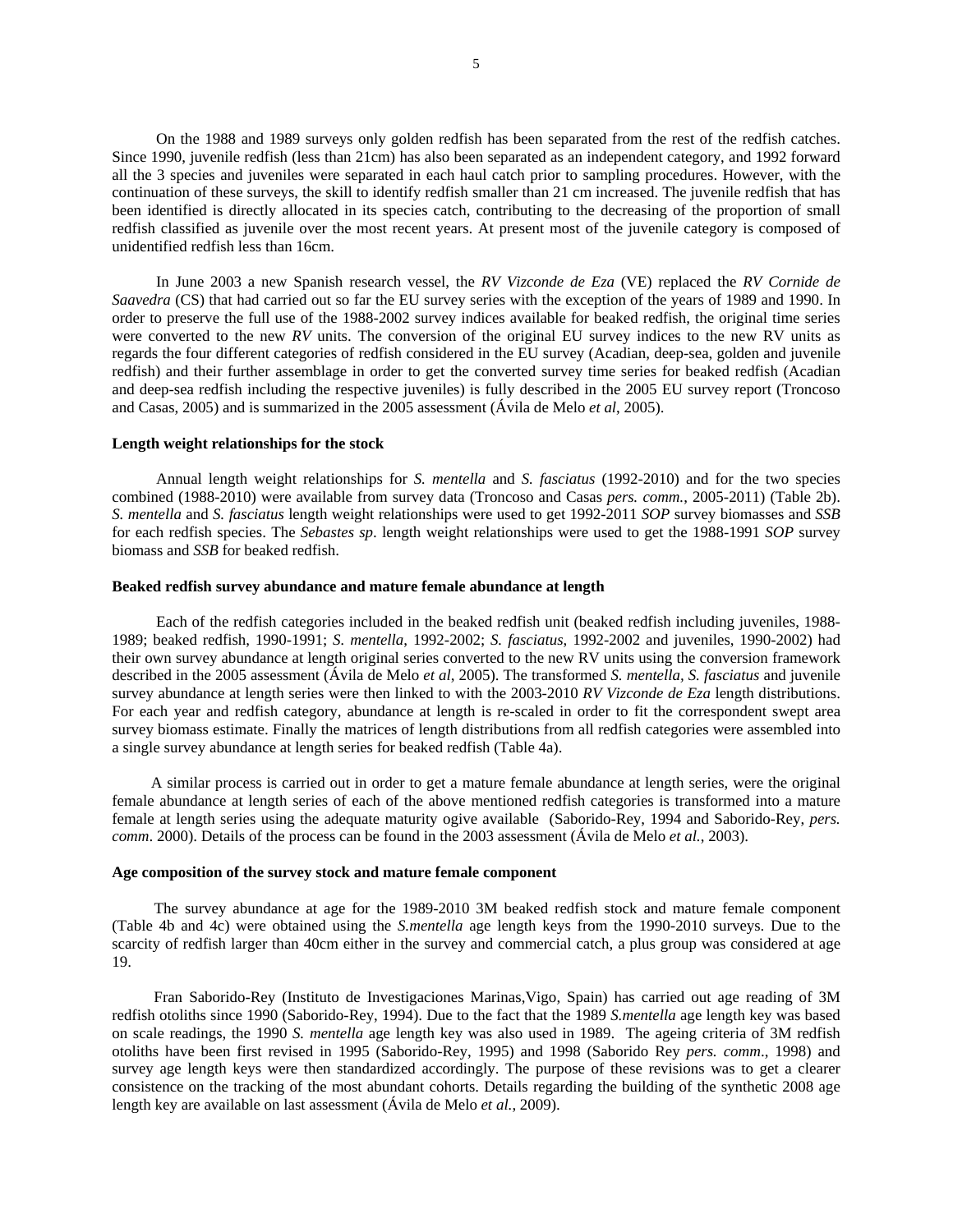The annual beaked redfish length weight relationships from the survey (Table 2b) were used to calculate the mean weights at age in the 3M beaked redfish stock and female spawning stock 3M (Table 4e and 4f).

#### **Maturity ogives**

Annual maturity ogives for 3M beaked redfish were available as the proportion of mature females in the survey stock abundance at age (Table 4d). This matrix was included in the Extended Survival Analysis to get annual female spawning biomass.

## **Survey biomass and abundance, 1988-2010**

The 1989-2010 survey mean catch per tow for beaked redfish is presented on Table 5a and Fig. 3a. Details on the computation of this combined index can be found in 2003 assessment (Ávila de Melo et al, 2003). Survey year class strength at age 4, abundance and biomass for the total stock unit, exploitable and female spawning stock can be found on Table 5b. Trends of the respective standardized series are at Fig.'s 3b to 3e.

The survey biomass and abundance declined on the first years of the interval till 1990-1991, and fluctuate at low level until 2001-2003. A sequence of increasingly strong year classes (2000-2002) lead rapidly the stock to a maximum in 2006. The size of the most recent year classes recruiting at age 4 (2003-2006) declined as fast as their predecessors went up, and the 2006 cohort in 2010 returned to the average level. Both overall and exploitable stocks follow very similar trends to recruitment since 2006 and are in the vicinity of their respective average levels on the terminal year. As for the survey indices related to female spawning stock component their increase observed since 2002 was halted with a drop from 2009 to 2010, but still keeping its size well above average.

Despite a sequence of relatively abundant and abundant year classes (2001-2005) and a low to very low exploitation regime over the last fifteen years, survey results suggest that the beaked redfish stock has not been able to hold its growth and sustain an above average level, suffering instead a severe decline on the second half of the 2000's. Migration to the neighbouring waters of northern Grand Bank is an unlikely hypothesis, taking into account the Flemish Pass barrier. Being so, this unexpected downward trend on stock size can only be attributed to mortality other than fishing mortality.

The strong possibility of an important increase on natural mortality can be associated to cod growth on Flemish Cap: not only in terms of abundance but also in terms of individual growth, leading to a consistent increase of cod biomass from 2006 onwards (Gonzalez *et al*, 2010). The likely increase of redfish natural mortality, due to an increase of redfish on the Flemish Cap cod diet, is analysed next in the sensitivity analysis of the present assessment.

#### **XSA Assessment**

Wide inter-annual variability can be observed on bottom trawl survey indices for redfish, caused by the scattered occurrence of large schools and changes in redfish availability as regards the vertical opening of the bottom net. These fluctuations originate year patterns in the catchabilities that relate survey indices with stock size at age that in turn will print retrospective patterns on the assessment results. Nevertheless, the long EU survey series seems to reflect well the overall dynamic of the stock, rich of contrasting trends over the last 22 years, and so is considered by the authors a valid tool to frame an Extended Survivors Analysis (XSA, Shepherd 1999) despite the above mentioned caveats.

The model runs with an XSA algorithm included in the Lowestoft VPA Suite (Darby and Flatman, 1994). An XSA summary and formulation to this case study can be found in the 2003 assessment (Ávila de Melo *et al.*, 2003).

#### **Input files**

The input files for XSA analysis are presented in Table 6. As on previous assessments natural mortality was assumed constant at 0.1 on a first standard run, but allowed to vary over age and time afterwards in order to select a magnitude of *M* in line with the most recent stock trends given by the survey . The proportion of mature females at age is the one observed through the 1989-2010 period, though on an annual basis (Table 4d). The month with a peak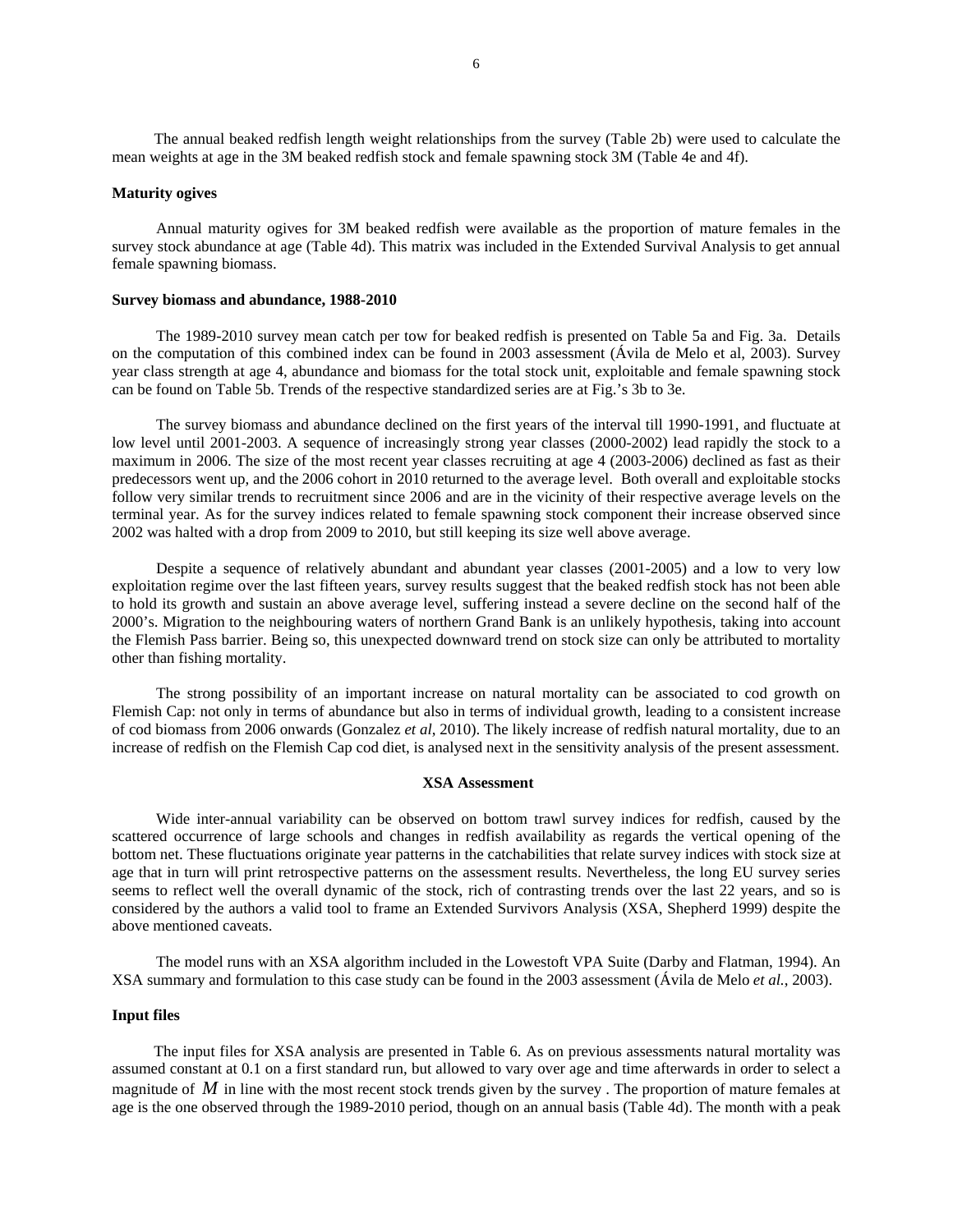of spawning for 3M *Sebastes mentella*, February (Saborido-Rey, 1994), was the one chosen to the estimate the proportion of *F* and *M* before spawning. The first age group considered was age 4 (the first age in the catch at age matrix with catches assigned every year) and age 18 was the last true age (from age 19 onwards both survey and commercial sampling data are scarce and so the plus group was set at age 19). Landings were given by the *SOP* of the 4+ catch at age and commercial weight at age matrices.

 The present Extended Survivor Analysis used as tuning file the 1989-2010 EU survey abundance at age matrix, with the 1989-2002 indices converted into the new *RV Vizconde de Eza* units (Casas *et al.*, 2011).

# **The framework**

The model runs free of any of the available *softener* tools:

- No tapered time weighting, in order to give a full use and equal importance to the twenty two years of input data, namely the former ones till 1993 when a full-scale redfish fishery occurred on Flemish Cap.
- No shrinkage of fishing mortalities at age on the terminal year (catches and stock size indices have not been stable on recent years).
- Fishing mortalities at oldest true age were not shrunk either.
- Survivors at age were not shrunk to a mean of previous age abundances at the beginning of the last years of the assessment.

A run with catchability independent of year-class strength on all ages till the penultimate true age (17) showed the *t* values for the slopes that linearly relate the log abundance with the log survey index for the recruiting ages (4 and 5) not differing significantly from 1 (*Student's t* test with 20 degrees of freedom = No. points  $-2$ , significance level of 0.05). This lack of a significant trend on the regression slopes for the youngest ages led us to accept catchability independent with respect to year class strength. Catchability was set constant with respect to age only at age 17: after declining between age 4 and 10, catchability is relatively stable on older ages (11-17) but assuming a constant *q* will lead to poorer diagnostics. In order to avoid overweight of the cohort's terminal population estimate by the last true age, the minimum allowable standard error of the *log* catchability on the last true age (18) of was set at 0.5.

 In summary, apart the input of annual maturity ogives and the possibility of a *M* higher than 0.1 on recent years, the principles underlying the 2011 XSA framework remained unchanged from previous assessments (Ávila de Melo *et al*., 2009): no recruiting ages with catchability dependent of year-class strength, constant catchability just at the penultimate age and a minimum standard error of the *log* catchability for the last true age of 0.5.

## **Sensitivity Analysis and XSA diagnostics: adjusting the model to recent survey trends.**

Going back to the survey trends for year class strength at age 4 (Fig. 3b), exploitable stock (Fig. 3d) and female spawning stock (Fig. 3e) it is obvious that the first two components started their decline earlier, on 2006, while the third component started later, on 2009. Over recent years (2006-2010) the major contribution to the survey exploitable biomass came from ages 4 to 6 (55-85%) while for female spawning stock biomass (SSB) the major contribution came from ages 7 and older (75-98%). So, when considering a set of runs for a range of *M* 's higher than the standard value for redfish species (0.1), these facts determined the definition of two time/age boxes where natural mortality increased: (1) 2006-2010 for ages 4 to 6, and (2) 2009-2010 for ages 7 and older. For years before 2006 *M* was kept at 0.1.

The interval of magnitude for natural mortality to be considered on the sensitivity runs was set from 0.1 to 1.0, with 0.1 increments. For reasons explained below, a 0.5 increment was after included between 0.4 and 0.6. On each of these runs natural mortality was kept constant within the boxes predefined above. Finally other two runs were performed with *annual* natural mortality increasing in the boxes at the same rate of the Flemish Cap 1) cod abundance and 2) cod biomass. The conversion of *annual* to *instant* natural mortality ( *M* ) is presented in Table 7a. Values of  $M > 1.0$  were rejected and  $M$  was set at 1.0 in those cases.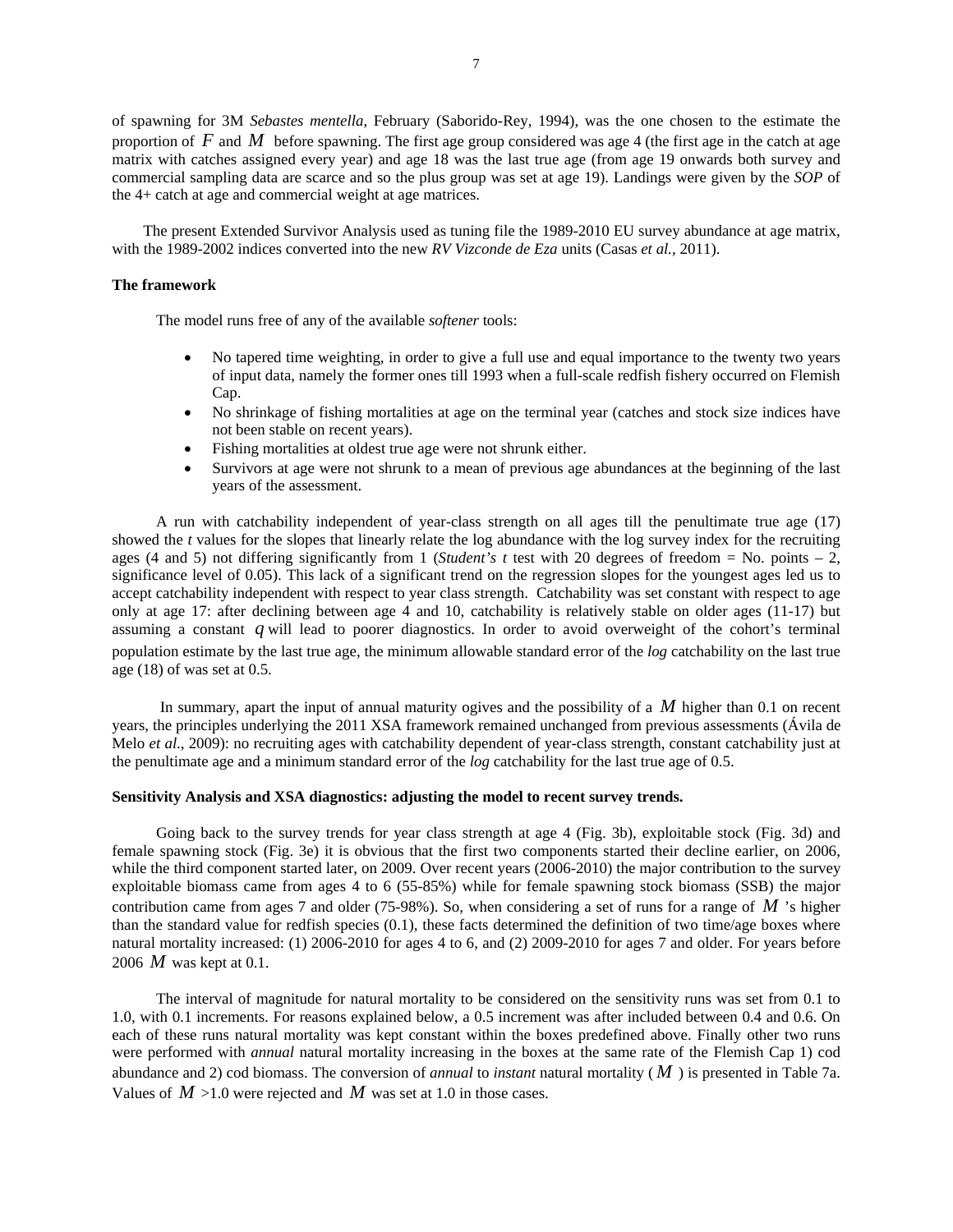The goodness of fit of the model for each of the *M* options is given by the sum of squared  $\log q_{\text{gas}}$  residuals for 2006-2010, the most recent period where the survey indices declined and is assumed that *M* increased. These results have a minimum *SS* plateau, for *M* between 0.4 and 0.6 (Table 7b, Fig. 4a). Continuing at a finer scale, with  $M$  =0.45 and 0.55, allowed to locate the objective function in the vicinity of  $M = 0.55$ .

The set of exploitable and female spawning biomass trends given by the *M* 's within the minimum plateau is plotted on Fig.'s 4b and 4c against the trends given by the survey and the standard  $M$ , with all series standardized to the respective mean and unit standard deviation. All trends from the best  $M$  's were in line with the survey story, while the standard run simply ignores what is going on.

Obviously the lower  $M = 0.4$  of this selection gave the less pessimistic results. Nevertheless a four fold increase on natural mortality puts a tremendous pressure on long living and slow growing fish: it means that even without exploitation a cohort will suffer a 99% reduction from age 4 to age 15 when under the standard  $M = 0.1$ that same reduction would be of 67%. That is why choosing the "best" fit with  $M = 0.55$  would be an unrealistic heavy option leaving little room to recovery, that could only be justified by a clear improvement on the model performance leading to much more robust results. When looking at the key diagnostics of the five XSA runs with *M* ranging from 0.40 to 0.60 (Table 7c. Fig's 5a to 5d) that seems not to be the case: *M* going up from 0.4 to 0.6 turns on a minimal improvement on the diagnostics of the assessment.

On this redfish age based assessment, mean *log* catchabilities present a pattern of year effects that mark all log q<sub>age</sub> residuals bubble plots from the several XSA runs considered in the sensitivity analysis (the plots for the most important runs for this analysis are assembled on Fig. 6). Positive *log q* residuals dominate during the intermediate years of 1994-2002, while the on the first years, 1989-1993, there is a clear negative pattern, sometimes with very large residuals as it is the case of the 1983-1985 cohorts between 1989 and 1991. From 2004 onwards residuals are generally of a much smaller size and the marked negative/positive pattern of the past is lost. An improvement on the last year pattern is observed when XSA increase *M* from standard 0.1 to 0.4, but that is not so obvious on further increases between 0.4 and higher natural mortalities.

 As it was concluded for other diagnostics, choosing the best *M* based on a strict statistical criterion has little impact on the goodness of fit. This evidence is also illustrated on Fig. 6 by the similarity of the residual patterns of  $\log q_{\text{age}}$  residuals when the model runs with *M* ranging between 0.4 and 0.6.

Taking into account the results of the sensitivity analysis natural mortality level at 0.4 was fixed in the present XSA assessment for ages 4-6 through 2006-2010, and ages 7+ on 2009 and 2011. The full diagnostics output for the chosen *M* option are presented on Table 8.

## **Retrospective Analysis**

A 2011-2007 retrospective XSA was carried out in order to check the bias on the main results of the recent assessments back in time (Table 9a and 9b, Fig. 7). This retrospective analysis covers a period of rapid and profound contrast on the dynamics of the stock and is a useful check to measure how good the model fit to new natural mortality levels assumed recently. When compared to previous assessments (Ávila de Melo *et al*, 2007 and 2009) this retrospective XSA present more consistent trends, namely as regards female spawning biomass (SSB) and average fishing mortality, coupled with a non systematic bias signal (for instance the XSA 2009 biomass lies between the ones given by the 2010 and 2011 assessments, the same occurring to the XSA 2011 SSB, staying between the ones from the 2009 and 2010 XSA's). On comparison the bias magnitude for the last retrospective assessments, 2011 XSA presents the best results for one and three year revisions (Table 9b).

From the possible causes of retrospective patterns – patterns of catch misreporting, patterns in catchability or misspecification of natural mortality (Sinclair *et al*., 1990) – the last two causes seem to be the most likely causes of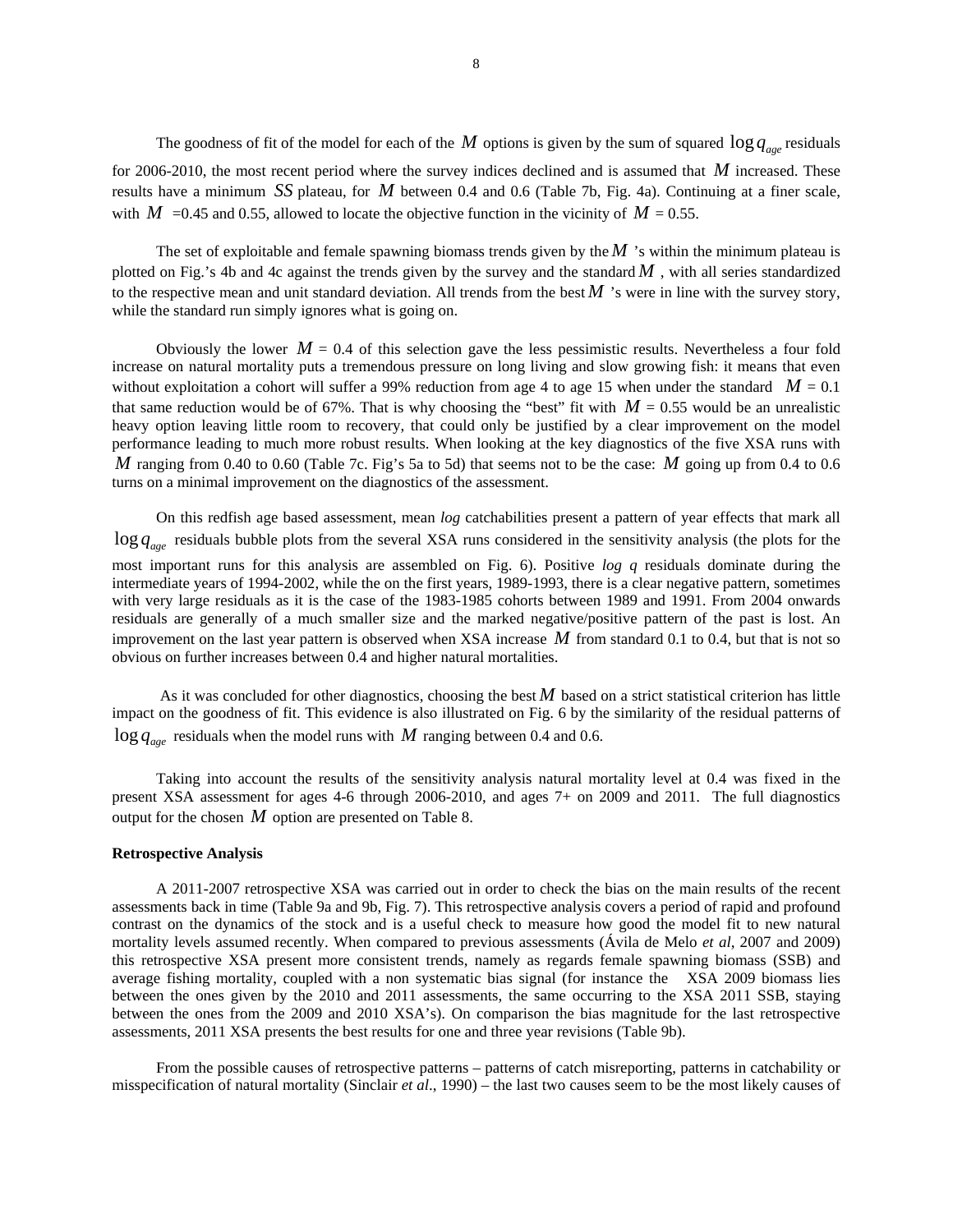bias in this redfish assessment. However, the assumption of a higher level of *M* over most recent year seems to attenuate both the magnitude and the typical pattern of this type of bias.

# **Final considerations on the diagnostics**

An "erratic" pelagic-demersal distribution, associated with schooling and longevity will always doom bottom survey dependent redfish analytical assessments to relatively poor diagnostics and more or less severe retrospective biases. Nevertheless, if the stock unit shows a consistent dynamics, as it is the case for 3M beaked redfish over the 2000's, the correspondent signals can generate consistent results over time without the help of the XSA statistical facilities commonly used to smooth ugly retrospective patterns. Despite year to year biases, this assessment results are able to initialize similar projections from consecutive assessments, namely as regards short term yield (*see retroprojections from last assessment*, António Ávila de Melo *et al*, 2009). Being so, the final outcome of the 3M beaked redfish assessment turns out to be a sound alternative to the usual Scientific Council rule of thumb recommendation around catch averages or to no recommendation at all.

# **2011 XSA Results**

Very high fishing mortalities until 1996 forced a rapid decline of abundance, biomass and female spawning biomass (Table 10, Fig. 8a: *4+ Biomass vs 4+ Abundance and SSB vs FBar*). With lower fishing mortalities since then the stock decline was halted. But the weak 1991-1997 year classes kept the stock size at a low level till 2003, basically sustained by the survival and growth of the existing cohorts. The recruitment at age 4 increased from 2002 till 2006, when the 2002 year class was at an historical high, and from 2006 to 2008 fell as fast as it went up, still continuing to decrease on most recent years and being on 2010 just bellow average (Table 10, Fig. 8b). Above average year classes coupled with fishing mortalities in the vicinity of  $F_{01}$  or even lower allowed a rapid growth of

biomass and abundance since 2003 and sustained the stock at a high level on 2007-2008. However the stock decreased on the last couple of years for causes other than fishing and, despite the stock size being still above average level, there are no signs that the present decline rate is slowing down. These stock trends have been followed by the female spawning stock component (Table 10, Fig. 8a).

The reproductive potential of the stock increased steadily on the late 1990's-early 2000's but fell from 2002 to 2004 and record a further decline on 2006 (Fig. 8a, R/SSB plot). The stock seems to have returned recently to the low productivity regime observed until 1998. But in 2010 the SSB was still well above average (see summary table on the bottom of Table 10) and above the level where the highest recruitments have occurred (Fig. 8a, SR plot). Furthermore, this apparent decline on reproductive potential may reflect higher natural mortalities at pre-recruited ages, rather than the return to a low productivity regime.

Regardless no apparent relationship between the size of the year classes at age 4 and the parental female stock biomass (Fig. 9a, SR plot), and the possible negative impact of high  $M$  's prior the entry of young redfish in the exploitable stock, keeping female spawning stock biomass within or above the range of SSB's that generated the good year classes of the 2000's is in the short term the main concern as regards the management of this stock.

# **Stock projections**

Short and medium term stochastic projections of female spawning stock biomass (SSB) under a gradient of *F status quo* percentages, together with SSB and yield medium term probability profiles under *F status quo*, were obtained with a program of the CEFAS laboratory (Lowestoft/UK), first applied to a NAFO stock in 2000 (Mahe and Darby, 2000). This *Mterm* algorithm use initial abundance for ages 5 and older, at the beginning of the first year of the projection interval (2011, given by the XSA survivors by the end of 2010) abide to a measure of uncertainty. It bootstraps recruitment (age 4) from the third to the tenth year of the projection (on the first two years of the projection, 2011 and 2012, recruitment is set at the 1989-2008 geomean). The program has been upgraded to allow projections for long living stocks with a large number of ages included in the analytical assessment (Smith and Darby, *pers. comm*. 2001). The input data were aggregated in two categories of files: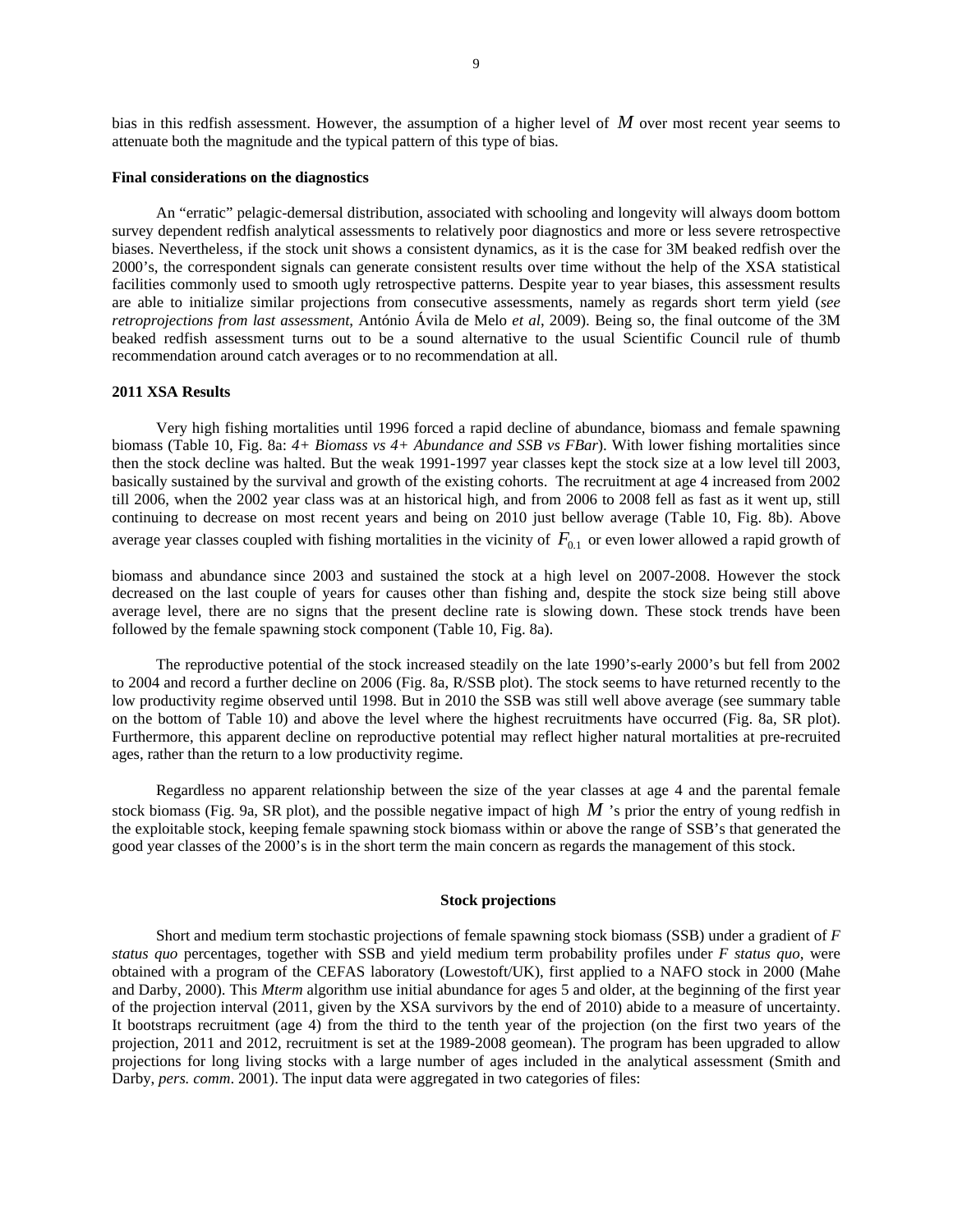- a. *.srr* file (Table 11a), assuming no stock recruitment relationship and with a random recruitment around the geo-mean of the 1989-2008 recruitments (numbers at age 4, from the XSA). The first age at the beginning of each year is given by the re-sampling of the *log* residuals of the 1989-2008 recruitments. The 2009 and 2010 recruitments were excluded from the average due to the greater uncertainty of their estimate by the present XSA.
- b. *.sen* sensitivity file (Table 11b), including the usual vectors needed to forward projections, with uncertainty associated to all vectors but natural mortality, which was fixed at 0.4 for all ages and years. Maturity ogive, as well as stock and catch weights at age are the 2008-2010 averages with associated errors. The XSA survivors at age 5+ coupled with the geomean recruitment at age 4, are the basis to get the starting population at the beginning of 2011 (the same level of recruitment is assumed for 2012). Being the internal and external standard errors from XSA diagnostics (Table 8/ Terminal year survivor and F estimates) two measures of the uncertainty around the survivor estimate for each age, their average was adopted as the coefficients of variation associated with the starting population at age. Fishing mortality was kept constant through projections at  $F_{statusawa}$ ,

corresponding to the 2008-2010  $\bar{F}_{age}$ .

The reason for keeping fishing mortality at  $F_{statusau}$  is that the assessment is based on the assumption that natural mortality is at present well above the usual level considered on redfish stocks, being the major force driving the actual stock decline. With  $M$  at 0.4, average 2008-2010 fishing mortality represents just 15% of total mortality and is kept at a level well below  $F_{0,1}$  (Ávila de Melo *et al*, 2003) over the projection interval.

 The results of the *Mterm* projections (Table 12a and 12b, Figures 9a and 9b, 10a and 10b) showed that, on the short term (2012-2013), with an average  $F_{\text{statusawa}}$  catch of 3,200 tons the probability of keeping SSB at a safe level above 20,000 tons is high. However, and despite all the uncertainty related with the recent level of *M* , that turn medium term projections meaningless, if high natural mortalities of the order of magnitude assumed in this assessment persist the stock will continue to decline even under low/very low fishing mortalities.

According to 2008-2010 observed catch data from the Portuguese, Spanish and Russian National Sampling Programmes on board, a beaked redfish annual catch of 3,200 tons would correspond to an overall 3M redfish catch (including the shallower golden redfish catches) near 7,000 tons (6,840 tons).

#### **Conclusions**

The results of the present Extended Survivors Analysis are not in line with previous assessments: the declines on survey stock abundance and biomass first observed in 2007-2008 were confirmed in 2009-2010 and extended to the survey female spawning component. These new declines could not be explained by a commercial catch that has been chronically small for more than a decade and a half. The new assessment results can only reflect the declines foreseen by the survey if natural mortality is allowed to suffer an important increase since 2006, first just over the younger ages and later on covering the full age spectrum. The most likely cause of such sudden shift downwards on the beaked redfish stock size would be depletion by cod. Individual cod from consecutive good year classes have been growing at a much faster rate on the Flemish Cap bank, pushing the cod stock recovery from severe depletion and finally allowing its reopening to direct fishing last year. Keeping fishing mortality at its present low level will sustain on the short term the female spawning stock biomass above the SSB interval from where all the abundant year classes from the past decade where generated. But on the long term it will be natural mortality to determine the future of beaked redfish as a fishery resource.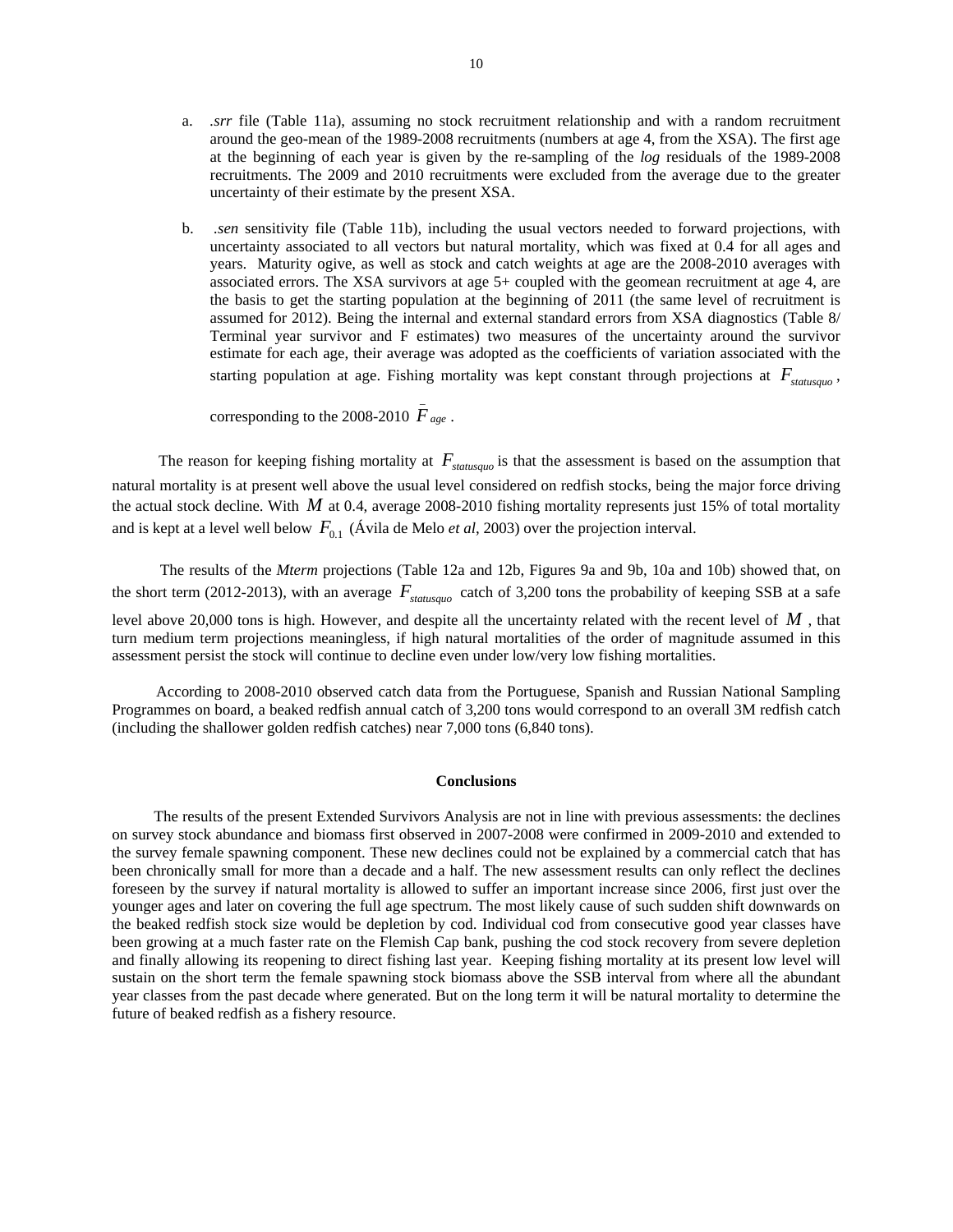#### **Acknowledgements**

This assessment is part of a EU research project supported by the European Commission (DG XIV, Program for the collection of data in fisheries sector), IPIMAR, CSIC, IEO and AZTI.

#### **References**

- Alpoim, R., and J. Vargas, 2004. Length-weight relationships of the Portuguese commercial catches in NAFO, 1998-2003. *NAFO SCR Doc.* 04/40 Ser. No N4991, 10pp.
- Ávila de Melo, A.M., R. Alpoim and F. Saborido-Rey, 2003. An assessment of beaked redfish (*S. mentella and S. fasciatus*) in NAFO Div. 3M. *NAFO SCR Doc.* 03/45 Ser. No N4863, 72pp.
- Ávila de Melo, A.M., R. Alpoim and F. Saborido-Rey, 2005. A revised assessment of beaked redfish (*S. mentella and S. fasciatus*) in NAFO Div. 3M using the original EU survey indices converted to the new RV Vizconde de Eza units. *NAFO SCR Doc.* 05/47 Ser. No N5133, 40pp.
- Ávila de Melo, A.M., F. Saborido-Rey and R. Alpoim, 2009. An XSA based assessment of beaked redfish (*S. mentella and S. fasciatus*) in NAFO Division 3M based on revised 2005-2008 catches (*is a retrospective biased assessment necessarily useless in terms of scientific advice?*). *NAFO SCR Doc.* 09/29 Ser. No N5664, 56pp.
- Bishop, C. A., 1994. Revisions and additions to stratification schemes used during research vessel surveys in NAFO Subareas 2 and 3. *NAFO SCR. Doc.* 94/43 (rev.). Ser. No N2413.

Casas, J. M. and Diana González Troncoso, 2005. Calculation of the calibration Factors from the Comparative Experience between the R/V *Cornide de Saavedra* and the R/V *Vizconde de Eza* in Flemish Cap in 2003 and 2004. *NAFO SCR Doc.* 05/29, Ser. No N5115. 8 pp.

Casas, J. M. and Diana González Troncoso, 2007. Results from bottom trawl survey on Flemish Cap of June-July 2006. *NAFO SCR Doc.* 07/10, Ser. No N5353. 34 pp.

Casas and Gonzalez-Troncoso, 2011. Results from bottom trawl survey on Flemish Cap of June-July 2010. NAFO SCR 11/21. Serial No. N5904, 48pp.

Darby, C. and S. Flatman, 1994. Virtual population analysis: version 3.1 (Windows/Dos) user guide. *Info. Tech. Ser., MAFF Direct. Fish. Res*., Lowestoft, (1): 85pp.

Doubleday, 1981. Manual of groundfish surveys in the Northwest Atlantic. . *NAFO Sci. Coun. Studies* 2, 55pp.

- González-Troncoso, D. and J. M. Casas, 2005. Calculation of the calibration factors from the comparative experience between the R/V *Cornide de Saavedra* and the R/V *Vizconde de Eza* in Flemish Cap in 2003 and 2004. *NAFO SCR Doc.* 05/29 Ser. No N5115, 8pp.
- González-Troncoso, D. and Antonio Vazquez, 2010. Assessment of the Cod Stock in NAFO Division 3M. *NAFO SCR Doc*. 09/41, Ser. No N5800, 44 pp.
- Kulka, D. W., 1999. Update on the by-catch in the shrimp fisheries in Davis Strait to Flemish Cap. *NAFO SCR Doc.*  99/96 Ser. No N4168, 8pp.
- Mahe, J.C. and C. Darby, 2000. Greenland Halibut in NAFO Subarea 2 and Divisions 3KLMNO Short-term and Medium-term Projections from an Extended Survivor Analysis. *NAFO SCR Doc.* 00/54 Serial No. N4288.
- Saborido-Rey, F., 1994. El género *Sebastes* Cuvier, 1829 (Pisce, Scorpaenidae) en el Atlántico Norte: identificación de espécies y poblaciones mediante métodos morfométricos; crescimiento y reproducción de las poblaciones en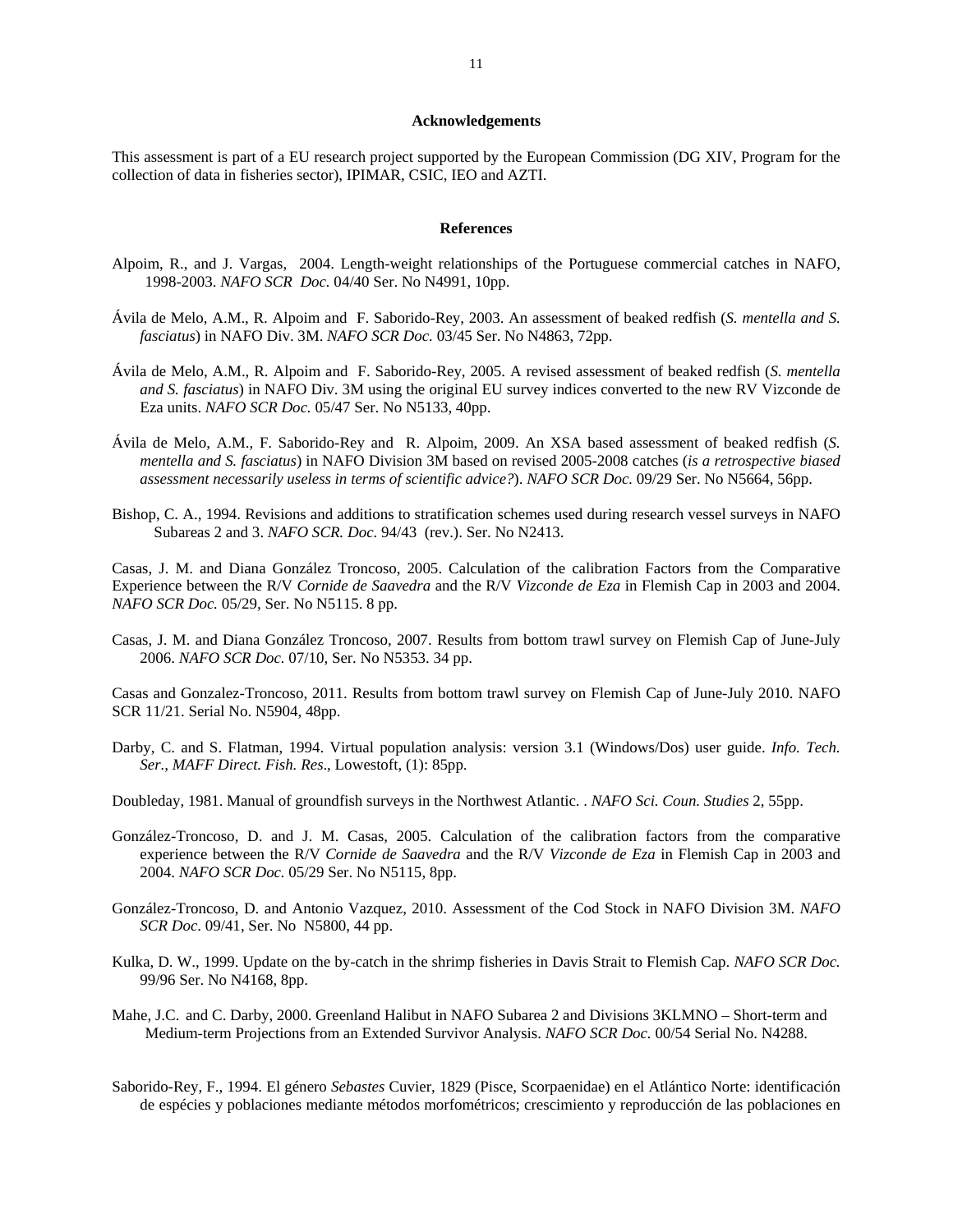Flemish Cap. Universidad Autónoma de Madrid, Facultad de Biología, Departamento de Zoología, Madrid. Phd Thesis, xi, 276pp.

- Saborido-Rey, F., 1995. Age and growth of redfish in Flemish Cap (Div. 3M). *NAFO SCR. Doc.* 95/31 Ser. No N2540, 16pp.
- Saborido-Rey, F.,1998. Differences in weight and length of otoliths between populations of genus Sebastes in the North Atlantic. 2nd international symposium on Fish Otolith Research & application. Bergen, Norway, 20-25 July 1998. Poster no. 186.
- Saborido-Rey, F., 2001. Age and growth of redfish (*Sebastes marinus*, *S. mentella* and *S. fasciatus*) in Flemish Cap (Northwest Atlantic). *NAFO SCR Doc.* 01/109. Ser. No. N4495, 19 pp.
- Shepherd, J. G., 1999. Extended survivors' analysis: an improved method for the analysis of catch at age data and abundance indices. ICES Journal of Marine Science. Vol. 56, No. 5.pp. 584-591.
- Sinclair, A., Gascon, D., O'Boyle, R., Rivard, D., and S.Gavaris, 1990. Consistency of some Northwest Atlantic groundfish stock assessments. *NAFO SCR. Doc.* 901/96 Ser. No N1831, 35pp (revised).
- Skúladóttir, U. and G. Pétursson, 2006.Assessment of the international fishery for shrimp (Pandalus borealis) in Division 3M (Flemish Cap), 1993-2006. *NAFO SCR Doc.* 06/76 Ser. No N5326, 21pp.

Vargas, J., Alpoim, R., E. Santos, and A.M. Ávila de Melo, 2011. Portuguese research report for 2010*. NAFO SCS Doc.* 09/15 Ser. No N5881, 54pp.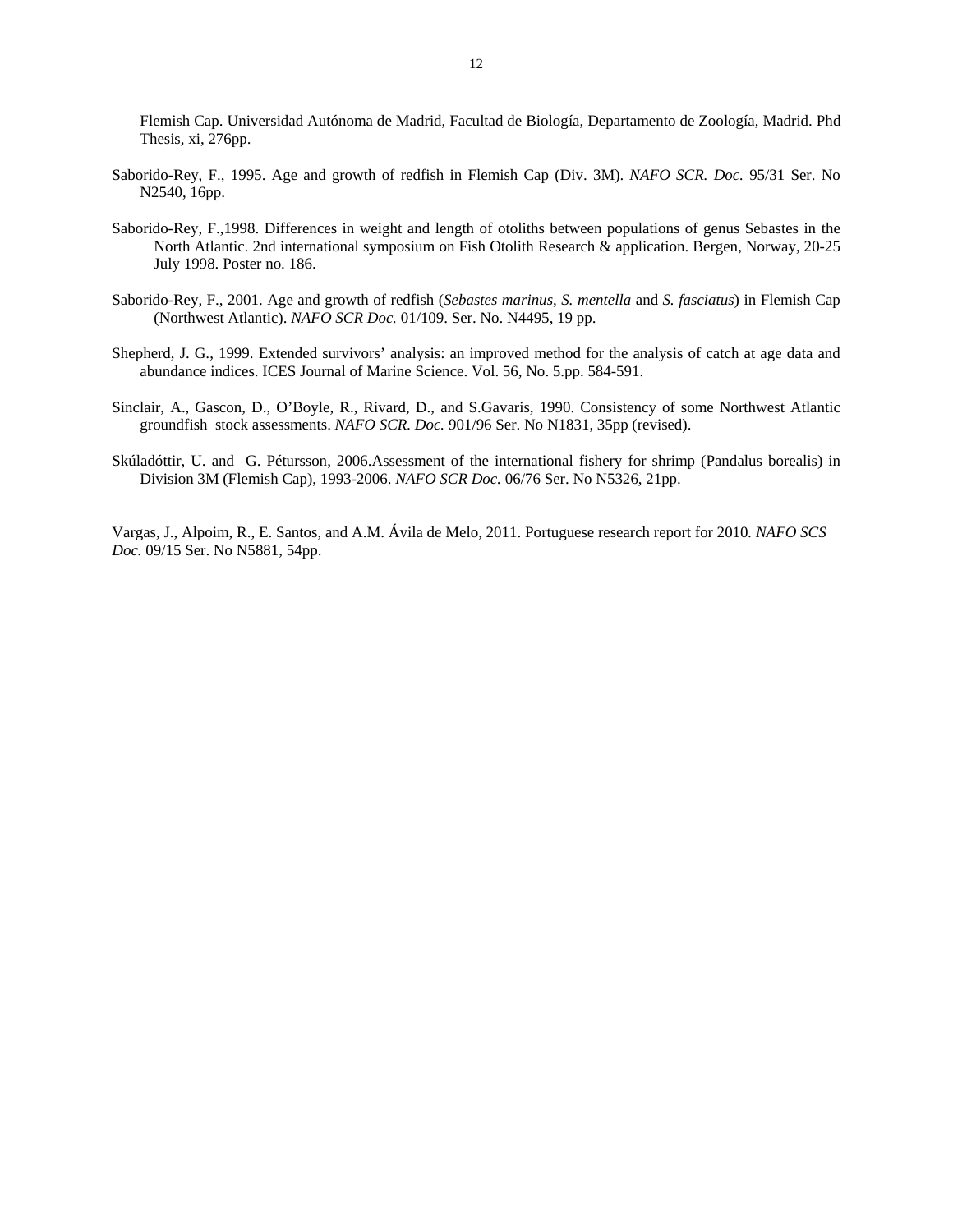| 1989<br>1992<br>2000<br>2010<br>1990<br>1991<br>1993<br>1994<br>1995<br>1996<br>1997<br>1998<br>1999<br>2001<br>2002<br>2003<br>2004<br>2005<br>2006<br>2007<br>2008<br>2009<br>Country<br>CAN<br>10<br>$\overline{2}$<br>5<br>$\overline{2}$<br>875<br><b>CUB</b><br>1765<br>4195<br>1772<br>2303<br>945<br><b>DDR</b><br>4025<br>2<br>GRL<br>26<br>$\overline{2}$<br>11<br>$\overline{1}$<br>$\overline{4}$<br>488<br>678<br>439<br>320<br>31<br>80<br>67<br>JPN<br>885<br>2082<br>1432<br>1424<br>967<br>553<br>212<br>98<br>209<br>483<br>383<br>613<br>603<br>SUN/RUS<br>13937<br>34581<br>24661<br>2937<br>2035<br>2980<br>3560<br>52<br>$\overline{7}$<br>108<br>1864<br>1281<br>1155<br>115<br>6<br>1023<br>849<br>780<br>1212<br>1184<br>961<br><b>UKR</b><br>$\overline{3}$<br>5<br>$\overline{1}$<br>7441<br>5099<br>304<br>13<br>$\overline{2}$<br>58<br>E-LVA<br>94<br>11<br>48<br>250<br>2128<br>522<br>397<br>542<br>E-LTU<br>10<br>-1<br>47<br>631<br>5 <sup>5</sup><br>23<br>1093<br>1643<br>863<br>13<br>158<br>60<br>1249<br>728<br>950<br>E-EST<br>1225<br>745<br>E-SP<br>213<br>2007<br>6324<br>3647<br>100<br>610<br>165<br>113<br>129<br>262<br>268<br>348<br>272<br>220<br>633<br>266<br>542<br>596<br>533<br>E PRT<br>13012<br>11665<br>3787<br>3198<br>4781<br>5630<br>281<br>83<br>259<br>97<br>925<br>1590<br>1513<br>2574<br>2696<br>2594<br>2357<br>3707<br>5027<br>1284<br>1113<br>EU<br>$\overline{2}$<br>FR-STP<br>10<br>8<br>KOR-S<br>17885<br>8332<br>2936<br>8350<br>2962<br><b>FAROE IS.</b><br>16<br>15<br>6<br>$6 \overline{6}$<br>215<br>$\mathbf{1}$<br>$\mathbf{1}$<br><b>NORWAY</b><br>8<br>47697<br>40914<br>29317<br>423.8<br>970.7<br>795<br>3828<br>3392<br>2976<br>1988<br>3126<br>6417<br>6319<br>7920<br>8658<br>7974<br>66887<br>19027<br>9883<br>6748<br>1140<br>5553<br>Total<br>Table 1b: STACFIS Estimates of 3M redfish commercial catches from various sources<br>2001<br>2003<br>2010 <sup>1</sup><br>1993<br>1994<br>1996<br>1997<br>1998<br>1999<br>2000<br>2002<br>2004<br>2005<br>2006<br>2007<br>2008<br>2009<br>1989<br>1990<br>1991<br>1992<br>1995<br>7974<br>81000<br>48500<br>43300<br>29000<br>13500<br>5789<br>1300<br>971<br>1068<br>3658<br>3224<br>1881<br>2923<br>6550<br>7156<br>6662<br>58100<br>11300<br>2934<br>8465<br>11317<br>Total<br>Table 1c: STACFIS Estimates of 3M beaked redfish commercial catches from various sources. From 2005 onwards also using information on distribution by depth of the EU survey catch (D. Gonzalez pers. comm.) and of the commer<br>of Portugal, Russia (M. Pochtar pers.comm.) and Spain (F. Gonzalez pers. comm.)<br>2000<br>1997<br>1998<br>1999<br>2001<br>2002<br>2003<br>2004<br>2005<br>2006<br>2007<br>2008<br>2009<br>2010<br>1989<br>1990<br>1991<br>1992<br>1993<br>1994<br>1995<br>1996<br>81000<br>48500<br>43300<br>29000<br>11300<br>13500<br>1300<br>1068<br>3224<br>2934<br>2923<br>5997<br>5149<br>5056<br>58100<br>5789<br>971<br>3658<br>1881<br>4148<br>4277<br>3656<br>Total<br>Table 1d: Percentage of beaked redfish found in the EU survey redfish catch (excluding juveniles; redfish beyond 700m depth is 100% S. mentella) (Diana González pers. comm.).<br>2010 200-300m<br><200m<br>2006<br>2008<br>2009<br>2005<br>2006<br>2007<br>2008<br>2010<br>2005<br>2007<br>2009<br>51.1<br>97.9<br>100.0<br>100.0<br>100.0 golden<br>54.5<br>50.7<br>32.4<br>68.3<br>68.3<br>36.1<br>84.9<br>golden<br>45.5<br>31.7<br>63.9<br>48.9<br>2.1<br>0.0<br>0.0<br>0.0 beaked<br>49.3<br>67.6<br>31.7<br>15.1<br>beaked<br>300-400m<br>2010 400-700m<br>2010<br>2007<br>2008<br>2009<br>2005<br>2006<br>2007<br>2008<br>2009<br>2005<br>2006<br>22.0<br>2.1<br>5.0<br>1.3<br>8.8<br>18.8<br>5.9<br>12.0<br>28.5<br>28.5 golden<br>8.8<br>0.9<br>golden<br>81.2<br>78.0<br>97.9<br>98.7<br>91.2<br>94.1<br>88.0<br>71.5<br>71.5 beaked<br>95.0<br>91.2<br>99.1<br>beaked<br>Table 1e: Redfish by-catch in weight (ton) from the 3M shrimp fishery, 1993-2005 (Kulka, D. and J. Firth pers. comm.)<br>1993<br>1994<br>1995<br>1996<br>1997<br>1998<br>1999<br>2000<br>2001<br>2002<br>2003<br>2004<br>2005<br>By-catch in weight (ton) <sup>2</sup><br>11970<br>5903<br>374<br>550<br>157<br>191<br>96<br>106<br>738<br>767<br>1006<br>471<br>Table 1f: 3M Redfish catch in numbers(millions), 1989-2008.<br>2000<br>2004<br>1990<br>1991<br>1992<br>1993<br>1994<br>1995<br>1996<br>1997<br>1998<br>1999<br>2001<br>2002<br>2003<br>2005<br>2006<br>2007<br>2008<br>2009<br>2010<br>1989<br>125.3<br>196.3<br>104.2<br>94.1<br>49.2<br>24.6<br>34.9<br>15.5<br>3.0<br>2.2<br>2.3<br>8.5<br>9.1<br>4.6<br>12.5<br>12.5<br>28.2<br>16.1<br>15.3<br>11.6<br>22.7<br>9.6<br>Comm.<br>124.5<br>62.9<br>4.0<br>15.2<br>3.2<br>5.2<br>3.8<br>3.2<br>29.1<br>19.8<br>21.9<br>9.9<br>1.8<br>By-catch<br>196.3<br>104.2<br>94.1<br>173.7<br>87.5<br>39.0<br>30.7<br>6.2<br>7.4<br>6.1<br>12.8<br>37.6<br>28.9<br>26.4<br>22.4<br>14.4<br>28.2<br>15.3<br>22.7<br>125.3<br>16.1<br>11.6<br>Total | Table 1a: 3M Redfish nominal catches (ton) by country, 1989-2010. |  |  |  |  |  |  |  |  |  |  |      |
|----------------------------------------------------------------------------------------------------------------------------------------------------------------------------------------------------------------------------------------------------------------------------------------------------------------------------------------------------------------------------------------------------------------------------------------------------------------------------------------------------------------------------------------------------------------------------------------------------------------------------------------------------------------------------------------------------------------------------------------------------------------------------------------------------------------------------------------------------------------------------------------------------------------------------------------------------------------------------------------------------------------------------------------------------------------------------------------------------------------------------------------------------------------------------------------------------------------------------------------------------------------------------------------------------------------------------------------------------------------------------------------------------------------------------------------------------------------------------------------------------------------------------------------------------------------------------------------------------------------------------------------------------------------------------------------------------------------------------------------------------------------------------------------------------------------------------------------------------------------------------------------------------------------------------------------------------------------------------------------------------------------------------------------------------------------------------------------------------------------------------------------------------------------------------------------------------------------------------------------------------------------------------------------------------------------------------------------------------------------------------------------------------------------------------------------------------------------------------------------------------------------------------------------------------------------------------------------------------------------------------------------------------------------------------------------------------------------------------------------------------------------------------------------------------------------------------------------------------------------------------------------------------------------------------------------------------------------------------------------------------------------------------------------------------------------------------------------------------------------------------------------------------------------------------------------------------------------------------------------------------------------------------------------------------------------------------------------------------------------------------------------------------------------------------------------------------------------------------------------------------------------------------------------------------------------------------------------------------------------------------------------------------------------------------------------------------------------------------------------------------------------------------------------------------------------------------------------------------------------------------------------------------------------------------------------------------------------------------------------------------------------------------------------------------------------------------------------------------------------------------------------------------------------------------------------------------------------------------------------------------------------------------------------------------------------------------------------------------------------------------------------------------------------------------------------------------------------------------------------------------------------------------------------------------------------------------------------------------------------------------------------------------------------------------------------------------------------------------------------------------------------------------------------------------------------------------------------------------------------------------------------------------------------------------------------------------------------------------------------------------------------------------|-------------------------------------------------------------------|--|--|--|--|--|--|--|--|--|--|------|
|                                                                                                                                                                                                                                                                                                                                                                                                                                                                                                                                                                                                                                                                                                                                                                                                                                                                                                                                                                                                                                                                                                                                                                                                                                                                                                                                                                                                                                                                                                                                                                                                                                                                                                                                                                                                                                                                                                                                                                                                                                                                                                                                                                                                                                                                                                                                                                                                                                                                                                                                                                                                                                                                                                                                                                                                                                                                                                                                                                                                                                                                                                                                                                                                                                                                                                                                                                                                                                                                                                                                                                                                                                                                                                                                                                                                                                                                                                                                                                                                                                                                                                                                                                                                                                                                                                                                                                                                                                                                                                                                                                                                                                                                                                                                                                                                                                                                                                                                                                                                                            |                                                                   |  |  |  |  |  |  |  |  |  |  |      |
|                                                                                                                                                                                                                                                                                                                                                                                                                                                                                                                                                                                                                                                                                                                                                                                                                                                                                                                                                                                                                                                                                                                                                                                                                                                                                                                                                                                                                                                                                                                                                                                                                                                                                                                                                                                                                                                                                                                                                                                                                                                                                                                                                                                                                                                                                                                                                                                                                                                                                                                                                                                                                                                                                                                                                                                                                                                                                                                                                                                                                                                                                                                                                                                                                                                                                                                                                                                                                                                                                                                                                                                                                                                                                                                                                                                                                                                                                                                                                                                                                                                                                                                                                                                                                                                                                                                                                                                                                                                                                                                                                                                                                                                                                                                                                                                                                                                                                                                                                                                                                            |                                                                   |  |  |  |  |  |  |  |  |  |  |      |
|                                                                                                                                                                                                                                                                                                                                                                                                                                                                                                                                                                                                                                                                                                                                                                                                                                                                                                                                                                                                                                                                                                                                                                                                                                                                                                                                                                                                                                                                                                                                                                                                                                                                                                                                                                                                                                                                                                                                                                                                                                                                                                                                                                                                                                                                                                                                                                                                                                                                                                                                                                                                                                                                                                                                                                                                                                                                                                                                                                                                                                                                                                                                                                                                                                                                                                                                                                                                                                                                                                                                                                                                                                                                                                                                                                                                                                                                                                                                                                                                                                                                                                                                                                                                                                                                                                                                                                                                                                                                                                                                                                                                                                                                                                                                                                                                                                                                                                                                                                                                                            |                                                                   |  |  |  |  |  |  |  |  |  |  |      |
|                                                                                                                                                                                                                                                                                                                                                                                                                                                                                                                                                                                                                                                                                                                                                                                                                                                                                                                                                                                                                                                                                                                                                                                                                                                                                                                                                                                                                                                                                                                                                                                                                                                                                                                                                                                                                                                                                                                                                                                                                                                                                                                                                                                                                                                                                                                                                                                                                                                                                                                                                                                                                                                                                                                                                                                                                                                                                                                                                                                                                                                                                                                                                                                                                                                                                                                                                                                                                                                                                                                                                                                                                                                                                                                                                                                                                                                                                                                                                                                                                                                                                                                                                                                                                                                                                                                                                                                                                                                                                                                                                                                                                                                                                                                                                                                                                                                                                                                                                                                                                            |                                                                   |  |  |  |  |  |  |  |  |  |  |      |
|                                                                                                                                                                                                                                                                                                                                                                                                                                                                                                                                                                                                                                                                                                                                                                                                                                                                                                                                                                                                                                                                                                                                                                                                                                                                                                                                                                                                                                                                                                                                                                                                                                                                                                                                                                                                                                                                                                                                                                                                                                                                                                                                                                                                                                                                                                                                                                                                                                                                                                                                                                                                                                                                                                                                                                                                                                                                                                                                                                                                                                                                                                                                                                                                                                                                                                                                                                                                                                                                                                                                                                                                                                                                                                                                                                                                                                                                                                                                                                                                                                                                                                                                                                                                                                                                                                                                                                                                                                                                                                                                                                                                                                                                                                                                                                                                                                                                                                                                                                                                                            |                                                                   |  |  |  |  |  |  |  |  |  |  |      |
|                                                                                                                                                                                                                                                                                                                                                                                                                                                                                                                                                                                                                                                                                                                                                                                                                                                                                                                                                                                                                                                                                                                                                                                                                                                                                                                                                                                                                                                                                                                                                                                                                                                                                                                                                                                                                                                                                                                                                                                                                                                                                                                                                                                                                                                                                                                                                                                                                                                                                                                                                                                                                                                                                                                                                                                                                                                                                                                                                                                                                                                                                                                                                                                                                                                                                                                                                                                                                                                                                                                                                                                                                                                                                                                                                                                                                                                                                                                                                                                                                                                                                                                                                                                                                                                                                                                                                                                                                                                                                                                                                                                                                                                                                                                                                                                                                                                                                                                                                                                                                            |                                                                   |  |  |  |  |  |  |  |  |  |  |      |
|                                                                                                                                                                                                                                                                                                                                                                                                                                                                                                                                                                                                                                                                                                                                                                                                                                                                                                                                                                                                                                                                                                                                                                                                                                                                                                                                                                                                                                                                                                                                                                                                                                                                                                                                                                                                                                                                                                                                                                                                                                                                                                                                                                                                                                                                                                                                                                                                                                                                                                                                                                                                                                                                                                                                                                                                                                                                                                                                                                                                                                                                                                                                                                                                                                                                                                                                                                                                                                                                                                                                                                                                                                                                                                                                                                                                                                                                                                                                                                                                                                                                                                                                                                                                                                                                                                                                                                                                                                                                                                                                                                                                                                                                                                                                                                                                                                                                                                                                                                                                                            |                                                                   |  |  |  |  |  |  |  |  |  |  |      |
|                                                                                                                                                                                                                                                                                                                                                                                                                                                                                                                                                                                                                                                                                                                                                                                                                                                                                                                                                                                                                                                                                                                                                                                                                                                                                                                                                                                                                                                                                                                                                                                                                                                                                                                                                                                                                                                                                                                                                                                                                                                                                                                                                                                                                                                                                                                                                                                                                                                                                                                                                                                                                                                                                                                                                                                                                                                                                                                                                                                                                                                                                                                                                                                                                                                                                                                                                                                                                                                                                                                                                                                                                                                                                                                                                                                                                                                                                                                                                                                                                                                                                                                                                                                                                                                                                                                                                                                                                                                                                                                                                                                                                                                                                                                                                                                                                                                                                                                                                                                                                            |                                                                   |  |  |  |  |  |  |  |  |  |  |      |
|                                                                                                                                                                                                                                                                                                                                                                                                                                                                                                                                                                                                                                                                                                                                                                                                                                                                                                                                                                                                                                                                                                                                                                                                                                                                                                                                                                                                                                                                                                                                                                                                                                                                                                                                                                                                                                                                                                                                                                                                                                                                                                                                                                                                                                                                                                                                                                                                                                                                                                                                                                                                                                                                                                                                                                                                                                                                                                                                                                                                                                                                                                                                                                                                                                                                                                                                                                                                                                                                                                                                                                                                                                                                                                                                                                                                                                                                                                                                                                                                                                                                                                                                                                                                                                                                                                                                                                                                                                                                                                                                                                                                                                                                                                                                                                                                                                                                                                                                                                                                                            |                                                                   |  |  |  |  |  |  |  |  |  |  |      |
|                                                                                                                                                                                                                                                                                                                                                                                                                                                                                                                                                                                                                                                                                                                                                                                                                                                                                                                                                                                                                                                                                                                                                                                                                                                                                                                                                                                                                                                                                                                                                                                                                                                                                                                                                                                                                                                                                                                                                                                                                                                                                                                                                                                                                                                                                                                                                                                                                                                                                                                                                                                                                                                                                                                                                                                                                                                                                                                                                                                                                                                                                                                                                                                                                                                                                                                                                                                                                                                                                                                                                                                                                                                                                                                                                                                                                                                                                                                                                                                                                                                                                                                                                                                                                                                                                                                                                                                                                                                                                                                                                                                                                                                                                                                                                                                                                                                                                                                                                                                                                            |                                                                   |  |  |  |  |  |  |  |  |  |  |      |
|                                                                                                                                                                                                                                                                                                                                                                                                                                                                                                                                                                                                                                                                                                                                                                                                                                                                                                                                                                                                                                                                                                                                                                                                                                                                                                                                                                                                                                                                                                                                                                                                                                                                                                                                                                                                                                                                                                                                                                                                                                                                                                                                                                                                                                                                                                                                                                                                                                                                                                                                                                                                                                                                                                                                                                                                                                                                                                                                                                                                                                                                                                                                                                                                                                                                                                                                                                                                                                                                                                                                                                                                                                                                                                                                                                                                                                                                                                                                                                                                                                                                                                                                                                                                                                                                                                                                                                                                                                                                                                                                                                                                                                                                                                                                                                                                                                                                                                                                                                                                                            |                                                                   |  |  |  |  |  |  |  |  |  |  |      |
|                                                                                                                                                                                                                                                                                                                                                                                                                                                                                                                                                                                                                                                                                                                                                                                                                                                                                                                                                                                                                                                                                                                                                                                                                                                                                                                                                                                                                                                                                                                                                                                                                                                                                                                                                                                                                                                                                                                                                                                                                                                                                                                                                                                                                                                                                                                                                                                                                                                                                                                                                                                                                                                                                                                                                                                                                                                                                                                                                                                                                                                                                                                                                                                                                                                                                                                                                                                                                                                                                                                                                                                                                                                                                                                                                                                                                                                                                                                                                                                                                                                                                                                                                                                                                                                                                                                                                                                                                                                                                                                                                                                                                                                                                                                                                                                                                                                                                                                                                                                                                            |                                                                   |  |  |  |  |  |  |  |  |  |  |      |
|                                                                                                                                                                                                                                                                                                                                                                                                                                                                                                                                                                                                                                                                                                                                                                                                                                                                                                                                                                                                                                                                                                                                                                                                                                                                                                                                                                                                                                                                                                                                                                                                                                                                                                                                                                                                                                                                                                                                                                                                                                                                                                                                                                                                                                                                                                                                                                                                                                                                                                                                                                                                                                                                                                                                                                                                                                                                                                                                                                                                                                                                                                                                                                                                                                                                                                                                                                                                                                                                                                                                                                                                                                                                                                                                                                                                                                                                                                                                                                                                                                                                                                                                                                                                                                                                                                                                                                                                                                                                                                                                                                                                                                                                                                                                                                                                                                                                                                                                                                                                                            |                                                                   |  |  |  |  |  |  |  |  |  |  |      |
|                                                                                                                                                                                                                                                                                                                                                                                                                                                                                                                                                                                                                                                                                                                                                                                                                                                                                                                                                                                                                                                                                                                                                                                                                                                                                                                                                                                                                                                                                                                                                                                                                                                                                                                                                                                                                                                                                                                                                                                                                                                                                                                                                                                                                                                                                                                                                                                                                                                                                                                                                                                                                                                                                                                                                                                                                                                                                                                                                                                                                                                                                                                                                                                                                                                                                                                                                                                                                                                                                                                                                                                                                                                                                                                                                                                                                                                                                                                                                                                                                                                                                                                                                                                                                                                                                                                                                                                                                                                                                                                                                                                                                                                                                                                                                                                                                                                                                                                                                                                                                            |                                                                   |  |  |  |  |  |  |  |  |  |  | 6096 |
|                                                                                                                                                                                                                                                                                                                                                                                                                                                                                                                                                                                                                                                                                                                                                                                                                                                                                                                                                                                                                                                                                                                                                                                                                                                                                                                                                                                                                                                                                                                                                                                                                                                                                                                                                                                                                                                                                                                                                                                                                                                                                                                                                                                                                                                                                                                                                                                                                                                                                                                                                                                                                                                                                                                                                                                                                                                                                                                                                                                                                                                                                                                                                                                                                                                                                                                                                                                                                                                                                                                                                                                                                                                                                                                                                                                                                                                                                                                                                                                                                                                                                                                                                                                                                                                                                                                                                                                                                                                                                                                                                                                                                                                                                                                                                                                                                                                                                                                                                                                                                            |                                                                   |  |  |  |  |  |  |  |  |  |  |      |
|                                                                                                                                                                                                                                                                                                                                                                                                                                                                                                                                                                                                                                                                                                                                                                                                                                                                                                                                                                                                                                                                                                                                                                                                                                                                                                                                                                                                                                                                                                                                                                                                                                                                                                                                                                                                                                                                                                                                                                                                                                                                                                                                                                                                                                                                                                                                                                                                                                                                                                                                                                                                                                                                                                                                                                                                                                                                                                                                                                                                                                                                                                                                                                                                                                                                                                                                                                                                                                                                                                                                                                                                                                                                                                                                                                                                                                                                                                                                                                                                                                                                                                                                                                                                                                                                                                                                                                                                                                                                                                                                                                                                                                                                                                                                                                                                                                                                                                                                                                                                                            |                                                                   |  |  |  |  |  |  |  |  |  |  |      |
|                                                                                                                                                                                                                                                                                                                                                                                                                                                                                                                                                                                                                                                                                                                                                                                                                                                                                                                                                                                                                                                                                                                                                                                                                                                                                                                                                                                                                                                                                                                                                                                                                                                                                                                                                                                                                                                                                                                                                                                                                                                                                                                                                                                                                                                                                                                                                                                                                                                                                                                                                                                                                                                                                                                                                                                                                                                                                                                                                                                                                                                                                                                                                                                                                                                                                                                                                                                                                                                                                                                                                                                                                                                                                                                                                                                                                                                                                                                                                                                                                                                                                                                                                                                                                                                                                                                                                                                                                                                                                                                                                                                                                                                                                                                                                                                                                                                                                                                                                                                                                            |                                                                   |  |  |  |  |  |  |  |  |  |  | 42   |
|                                                                                                                                                                                                                                                                                                                                                                                                                                                                                                                                                                                                                                                                                                                                                                                                                                                                                                                                                                                                                                                                                                                                                                                                                                                                                                                                                                                                                                                                                                                                                                                                                                                                                                                                                                                                                                                                                                                                                                                                                                                                                                                                                                                                                                                                                                                                                                                                                                                                                                                                                                                                                                                                                                                                                                                                                                                                                                                                                                                                                                                                                                                                                                                                                                                                                                                                                                                                                                                                                                                                                                                                                                                                                                                                                                                                                                                                                                                                                                                                                                                                                                                                                                                                                                                                                                                                                                                                                                                                                                                                                                                                                                                                                                                                                                                                                                                                                                                                                                                                                            |                                                                   |  |  |  |  |  |  |  |  |  |  |      |
|                                                                                                                                                                                                                                                                                                                                                                                                                                                                                                                                                                                                                                                                                                                                                                                                                                                                                                                                                                                                                                                                                                                                                                                                                                                                                                                                                                                                                                                                                                                                                                                                                                                                                                                                                                                                                                                                                                                                                                                                                                                                                                                                                                                                                                                                                                                                                                                                                                                                                                                                                                                                                                                                                                                                                                                                                                                                                                                                                                                                                                                                                                                                                                                                                                                                                                                                                                                                                                                                                                                                                                                                                                                                                                                                                                                                                                                                                                                                                                                                                                                                                                                                                                                                                                                                                                                                                                                                                                                                                                                                                                                                                                                                                                                                                                                                                                                                                                                                                                                                                            |                                                                   |  |  |  |  |  |  |  |  |  |  |      |
|                                                                                                                                                                                                                                                                                                                                                                                                                                                                                                                                                                                                                                                                                                                                                                                                                                                                                                                                                                                                                                                                                                                                                                                                                                                                                                                                                                                                                                                                                                                                                                                                                                                                                                                                                                                                                                                                                                                                                                                                                                                                                                                                                                                                                                                                                                                                                                                                                                                                                                                                                                                                                                                                                                                                                                                                                                                                                                                                                                                                                                                                                                                                                                                                                                                                                                                                                                                                                                                                                                                                                                                                                                                                                                                                                                                                                                                                                                                                                                                                                                                                                                                                                                                                                                                                                                                                                                                                                                                                                                                                                                                                                                                                                                                                                                                                                                                                                                                                                                                                                            |                                                                   |  |  |  |  |  |  |  |  |  |  |      |
|                                                                                                                                                                                                                                                                                                                                                                                                                                                                                                                                                                                                                                                                                                                                                                                                                                                                                                                                                                                                                                                                                                                                                                                                                                                                                                                                                                                                                                                                                                                                                                                                                                                                                                                                                                                                                                                                                                                                                                                                                                                                                                                                                                                                                                                                                                                                                                                                                                                                                                                                                                                                                                                                                                                                                                                                                                                                                                                                                                                                                                                                                                                                                                                                                                                                                                                                                                                                                                                                                                                                                                                                                                                                                                                                                                                                                                                                                                                                                                                                                                                                                                                                                                                                                                                                                                                                                                                                                                                                                                                                                                                                                                                                                                                                                                                                                                                                                                                                                                                                                            |                                                                   |  |  |  |  |  |  |  |  |  |  |      |
|                                                                                                                                                                                                                                                                                                                                                                                                                                                                                                                                                                                                                                                                                                                                                                                                                                                                                                                                                                                                                                                                                                                                                                                                                                                                                                                                                                                                                                                                                                                                                                                                                                                                                                                                                                                                                                                                                                                                                                                                                                                                                                                                                                                                                                                                                                                                                                                                                                                                                                                                                                                                                                                                                                                                                                                                                                                                                                                                                                                                                                                                                                                                                                                                                                                                                                                                                                                                                                                                                                                                                                                                                                                                                                                                                                                                                                                                                                                                                                                                                                                                                                                                                                                                                                                                                                                                                                                                                                                                                                                                                                                                                                                                                                                                                                                                                                                                                                                                                                                                                            |                                                                   |  |  |  |  |  |  |  |  |  |  |      |
|                                                                                                                                                                                                                                                                                                                                                                                                                                                                                                                                                                                                                                                                                                                                                                                                                                                                                                                                                                                                                                                                                                                                                                                                                                                                                                                                                                                                                                                                                                                                                                                                                                                                                                                                                                                                                                                                                                                                                                                                                                                                                                                                                                                                                                                                                                                                                                                                                                                                                                                                                                                                                                                                                                                                                                                                                                                                                                                                                                                                                                                                                                                                                                                                                                                                                                                                                                                                                                                                                                                                                                                                                                                                                                                                                                                                                                                                                                                                                                                                                                                                                                                                                                                                                                                                                                                                                                                                                                                                                                                                                                                                                                                                                                                                                                                                                                                                                                                                                                                                                            |                                                                   |  |  |  |  |  |  |  |  |  |  |      |
|                                                                                                                                                                                                                                                                                                                                                                                                                                                                                                                                                                                                                                                                                                                                                                                                                                                                                                                                                                                                                                                                                                                                                                                                                                                                                                                                                                                                                                                                                                                                                                                                                                                                                                                                                                                                                                                                                                                                                                                                                                                                                                                                                                                                                                                                                                                                                                                                                                                                                                                                                                                                                                                                                                                                                                                                                                                                                                                                                                                                                                                                                                                                                                                                                                                                                                                                                                                                                                                                                                                                                                                                                                                                                                                                                                                                                                                                                                                                                                                                                                                                                                                                                                                                                                                                                                                                                                                                                                                                                                                                                                                                                                                                                                                                                                                                                                                                                                                                                                                                                            |                                                                   |  |  |  |  |  |  |  |  |  |  |      |
|                                                                                                                                                                                                                                                                                                                                                                                                                                                                                                                                                                                                                                                                                                                                                                                                                                                                                                                                                                                                                                                                                                                                                                                                                                                                                                                                                                                                                                                                                                                                                                                                                                                                                                                                                                                                                                                                                                                                                                                                                                                                                                                                                                                                                                                                                                                                                                                                                                                                                                                                                                                                                                                                                                                                                                                                                                                                                                                                                                                                                                                                                                                                                                                                                                                                                                                                                                                                                                                                                                                                                                                                                                                                                                                                                                                                                                                                                                                                                                                                                                                                                                                                                                                                                                                                                                                                                                                                                                                                                                                                                                                                                                                                                                                                                                                                                                                                                                                                                                                                                            |                                                                   |  |  |  |  |  |  |  |  |  |  |      |
|                                                                                                                                                                                                                                                                                                                                                                                                                                                                                                                                                                                                                                                                                                                                                                                                                                                                                                                                                                                                                                                                                                                                                                                                                                                                                                                                                                                                                                                                                                                                                                                                                                                                                                                                                                                                                                                                                                                                                                                                                                                                                                                                                                                                                                                                                                                                                                                                                                                                                                                                                                                                                                                                                                                                                                                                                                                                                                                                                                                                                                                                                                                                                                                                                                                                                                                                                                                                                                                                                                                                                                                                                                                                                                                                                                                                                                                                                                                                                                                                                                                                                                                                                                                                                                                                                                                                                                                                                                                                                                                                                                                                                                                                                                                                                                                                                                                                                                                                                                                                                            |                                                                   |  |  |  |  |  |  |  |  |  |  |      |
|                                                                                                                                                                                                                                                                                                                                                                                                                                                                                                                                                                                                                                                                                                                                                                                                                                                                                                                                                                                                                                                                                                                                                                                                                                                                                                                                                                                                                                                                                                                                                                                                                                                                                                                                                                                                                                                                                                                                                                                                                                                                                                                                                                                                                                                                                                                                                                                                                                                                                                                                                                                                                                                                                                                                                                                                                                                                                                                                                                                                                                                                                                                                                                                                                                                                                                                                                                                                                                                                                                                                                                                                                                                                                                                                                                                                                                                                                                                                                                                                                                                                                                                                                                                                                                                                                                                                                                                                                                                                                                                                                                                                                                                                                                                                                                                                                                                                                                                                                                                                                            |                                                                   |  |  |  |  |  |  |  |  |  |  |      |
|                                                                                                                                                                                                                                                                                                                                                                                                                                                                                                                                                                                                                                                                                                                                                                                                                                                                                                                                                                                                                                                                                                                                                                                                                                                                                                                                                                                                                                                                                                                                                                                                                                                                                                                                                                                                                                                                                                                                                                                                                                                                                                                                                                                                                                                                                                                                                                                                                                                                                                                                                                                                                                                                                                                                                                                                                                                                                                                                                                                                                                                                                                                                                                                                                                                                                                                                                                                                                                                                                                                                                                                                                                                                                                                                                                                                                                                                                                                                                                                                                                                                                                                                                                                                                                                                                                                                                                                                                                                                                                                                                                                                                                                                                                                                                                                                                                                                                                                                                                                                                            |                                                                   |  |  |  |  |  |  |  |  |  |  |      |
|                                                                                                                                                                                                                                                                                                                                                                                                                                                                                                                                                                                                                                                                                                                                                                                                                                                                                                                                                                                                                                                                                                                                                                                                                                                                                                                                                                                                                                                                                                                                                                                                                                                                                                                                                                                                                                                                                                                                                                                                                                                                                                                                                                                                                                                                                                                                                                                                                                                                                                                                                                                                                                                                                                                                                                                                                                                                                                                                                                                                                                                                                                                                                                                                                                                                                                                                                                                                                                                                                                                                                                                                                                                                                                                                                                                                                                                                                                                                                                                                                                                                                                                                                                                                                                                                                                                                                                                                                                                                                                                                                                                                                                                                                                                                                                                                                                                                                                                                                                                                                            |                                                                   |  |  |  |  |  |  |  |  |  |  |      |
|                                                                                                                                                                                                                                                                                                                                                                                                                                                                                                                                                                                                                                                                                                                                                                                                                                                                                                                                                                                                                                                                                                                                                                                                                                                                                                                                                                                                                                                                                                                                                                                                                                                                                                                                                                                                                                                                                                                                                                                                                                                                                                                                                                                                                                                                                                                                                                                                                                                                                                                                                                                                                                                                                                                                                                                                                                                                                                                                                                                                                                                                                                                                                                                                                                                                                                                                                                                                                                                                                                                                                                                                                                                                                                                                                                                                                                                                                                                                                                                                                                                                                                                                                                                                                                                                                                                                                                                                                                                                                                                                                                                                                                                                                                                                                                                                                                                                                                                                                                                                                            |                                                                   |  |  |  |  |  |  |  |  |  |  |      |
|                                                                                                                                                                                                                                                                                                                                                                                                                                                                                                                                                                                                                                                                                                                                                                                                                                                                                                                                                                                                                                                                                                                                                                                                                                                                                                                                                                                                                                                                                                                                                                                                                                                                                                                                                                                                                                                                                                                                                                                                                                                                                                                                                                                                                                                                                                                                                                                                                                                                                                                                                                                                                                                                                                                                                                                                                                                                                                                                                                                                                                                                                                                                                                                                                                                                                                                                                                                                                                                                                                                                                                                                                                                                                                                                                                                                                                                                                                                                                                                                                                                                                                                                                                                                                                                                                                                                                                                                                                                                                                                                                                                                                                                                                                                                                                                                                                                                                                                                                                                                                            |                                                                   |  |  |  |  |  |  |  |  |  |  |      |
|                                                                                                                                                                                                                                                                                                                                                                                                                                                                                                                                                                                                                                                                                                                                                                                                                                                                                                                                                                                                                                                                                                                                                                                                                                                                                                                                                                                                                                                                                                                                                                                                                                                                                                                                                                                                                                                                                                                                                                                                                                                                                                                                                                                                                                                                                                                                                                                                                                                                                                                                                                                                                                                                                                                                                                                                                                                                                                                                                                                                                                                                                                                                                                                                                                                                                                                                                                                                                                                                                                                                                                                                                                                                                                                                                                                                                                                                                                                                                                                                                                                                                                                                                                                                                                                                                                                                                                                                                                                                                                                                                                                                                                                                                                                                                                                                                                                                                                                                                                                                                            |                                                                   |  |  |  |  |  |  |  |  |  |  |      |
|                                                                                                                                                                                                                                                                                                                                                                                                                                                                                                                                                                                                                                                                                                                                                                                                                                                                                                                                                                                                                                                                                                                                                                                                                                                                                                                                                                                                                                                                                                                                                                                                                                                                                                                                                                                                                                                                                                                                                                                                                                                                                                                                                                                                                                                                                                                                                                                                                                                                                                                                                                                                                                                                                                                                                                                                                                                                                                                                                                                                                                                                                                                                                                                                                                                                                                                                                                                                                                                                                                                                                                                                                                                                                                                                                                                                                                                                                                                                                                                                                                                                                                                                                                                                                                                                                                                                                                                                                                                                                                                                                                                                                                                                                                                                                                                                                                                                                                                                                                                                                            |                                                                   |  |  |  |  |  |  |  |  |  |  |      |
|                                                                                                                                                                                                                                                                                                                                                                                                                                                                                                                                                                                                                                                                                                                                                                                                                                                                                                                                                                                                                                                                                                                                                                                                                                                                                                                                                                                                                                                                                                                                                                                                                                                                                                                                                                                                                                                                                                                                                                                                                                                                                                                                                                                                                                                                                                                                                                                                                                                                                                                                                                                                                                                                                                                                                                                                                                                                                                                                                                                                                                                                                                                                                                                                                                                                                                                                                                                                                                                                                                                                                                                                                                                                                                                                                                                                                                                                                                                                                                                                                                                                                                                                                                                                                                                                                                                                                                                                                                                                                                                                                                                                                                                                                                                                                                                                                                                                                                                                                                                                                            |                                                                   |  |  |  |  |  |  |  |  |  |  |      |
|                                                                                                                                                                                                                                                                                                                                                                                                                                                                                                                                                                                                                                                                                                                                                                                                                                                                                                                                                                                                                                                                                                                                                                                                                                                                                                                                                                                                                                                                                                                                                                                                                                                                                                                                                                                                                                                                                                                                                                                                                                                                                                                                                                                                                                                                                                                                                                                                                                                                                                                                                                                                                                                                                                                                                                                                                                                                                                                                                                                                                                                                                                                                                                                                                                                                                                                                                                                                                                                                                                                                                                                                                                                                                                                                                                                                                                                                                                                                                                                                                                                                                                                                                                                                                                                                                                                                                                                                                                                                                                                                                                                                                                                                                                                                                                                                                                                                                                                                                                                                                            |                                                                   |  |  |  |  |  |  |  |  |  |  |      |
|                                                                                                                                                                                                                                                                                                                                                                                                                                                                                                                                                                                                                                                                                                                                                                                                                                                                                                                                                                                                                                                                                                                                                                                                                                                                                                                                                                                                                                                                                                                                                                                                                                                                                                                                                                                                                                                                                                                                                                                                                                                                                                                                                                                                                                                                                                                                                                                                                                                                                                                                                                                                                                                                                                                                                                                                                                                                                                                                                                                                                                                                                                                                                                                                                                                                                                                                                                                                                                                                                                                                                                                                                                                                                                                                                                                                                                                                                                                                                                                                                                                                                                                                                                                                                                                                                                                                                                                                                                                                                                                                                                                                                                                                                                                                                                                                                                                                                                                                                                                                                            |                                                                   |  |  |  |  |  |  |  |  |  |  |      |
|                                                                                                                                                                                                                                                                                                                                                                                                                                                                                                                                                                                                                                                                                                                                                                                                                                                                                                                                                                                                                                                                                                                                                                                                                                                                                                                                                                                                                                                                                                                                                                                                                                                                                                                                                                                                                                                                                                                                                                                                                                                                                                                                                                                                                                                                                                                                                                                                                                                                                                                                                                                                                                                                                                                                                                                                                                                                                                                                                                                                                                                                                                                                                                                                                                                                                                                                                                                                                                                                                                                                                                                                                                                                                                                                                                                                                                                                                                                                                                                                                                                                                                                                                                                                                                                                                                                                                                                                                                                                                                                                                                                                                                                                                                                                                                                                                                                                                                                                                                                                                            |                                                                   |  |  |  |  |  |  |  |  |  |  | 80   |
|                                                                                                                                                                                                                                                                                                                                                                                                                                                                                                                                                                                                                                                                                                                                                                                                                                                                                                                                                                                                                                                                                                                                                                                                                                                                                                                                                                                                                                                                                                                                                                                                                                                                                                                                                                                                                                                                                                                                                                                                                                                                                                                                                                                                                                                                                                                                                                                                                                                                                                                                                                                                                                                                                                                                                                                                                                                                                                                                                                                                                                                                                                                                                                                                                                                                                                                                                                                                                                                                                                                                                                                                                                                                                                                                                                                                                                                                                                                                                                                                                                                                                                                                                                                                                                                                                                                                                                                                                                                                                                                                                                                                                                                                                                                                                                                                                                                                                                                                                                                                                            |                                                                   |  |  |  |  |  |  |  |  |  |  |      |
|                                                                                                                                                                                                                                                                                                                                                                                                                                                                                                                                                                                                                                                                                                                                                                                                                                                                                                                                                                                                                                                                                                                                                                                                                                                                                                                                                                                                                                                                                                                                                                                                                                                                                                                                                                                                                                                                                                                                                                                                                                                                                                                                                                                                                                                                                                                                                                                                                                                                                                                                                                                                                                                                                                                                                                                                                                                                                                                                                                                                                                                                                                                                                                                                                                                                                                                                                                                                                                                                                                                                                                                                                                                                                                                                                                                                                                                                                                                                                                                                                                                                                                                                                                                                                                                                                                                                                                                                                                                                                                                                                                                                                                                                                                                                                                                                                                                                                                                                                                                                                            |                                                                   |  |  |  |  |  |  |  |  |  |  |      |
|                                                                                                                                                                                                                                                                                                                                                                                                                                                                                                                                                                                                                                                                                                                                                                                                                                                                                                                                                                                                                                                                                                                                                                                                                                                                                                                                                                                                                                                                                                                                                                                                                                                                                                                                                                                                                                                                                                                                                                                                                                                                                                                                                                                                                                                                                                                                                                                                                                                                                                                                                                                                                                                                                                                                                                                                                                                                                                                                                                                                                                                                                                                                                                                                                                                                                                                                                                                                                                                                                                                                                                                                                                                                                                                                                                                                                                                                                                                                                                                                                                                                                                                                                                                                                                                                                                                                                                                                                                                                                                                                                                                                                                                                                                                                                                                                                                                                                                                                                                                                                            |                                                                   |  |  |  |  |  |  |  |  |  |  |      |
|                                                                                                                                                                                                                                                                                                                                                                                                                                                                                                                                                                                                                                                                                                                                                                                                                                                                                                                                                                                                                                                                                                                                                                                                                                                                                                                                                                                                                                                                                                                                                                                                                                                                                                                                                                                                                                                                                                                                                                                                                                                                                                                                                                                                                                                                                                                                                                                                                                                                                                                                                                                                                                                                                                                                                                                                                                                                                                                                                                                                                                                                                                                                                                                                                                                                                                                                                                                                                                                                                                                                                                                                                                                                                                                                                                                                                                                                                                                                                                                                                                                                                                                                                                                                                                                                                                                                                                                                                                                                                                                                                                                                                                                                                                                                                                                                                                                                                                                                                                                                                            |                                                                   |  |  |  |  |  |  |  |  |  |  |      |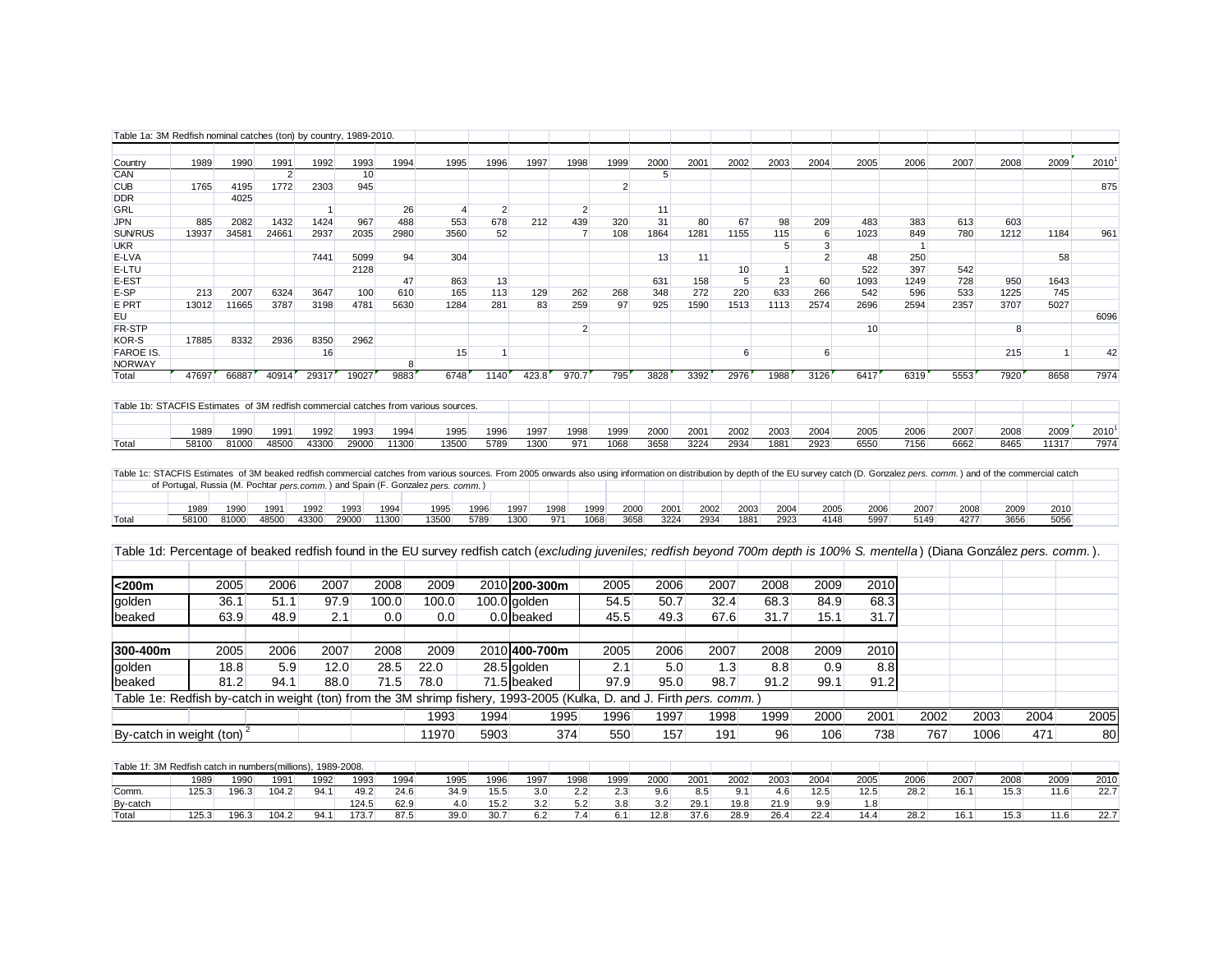|                                             | Table 2a: Length weight relationships |        |  |  |  |  |  |  |  |  |  |  |  |
|---------------------------------------------|---------------------------------------|--------|--|--|--|--|--|--|--|--|--|--|--|
| for 3M beaked redfish from commercial catch |                                       |        |  |  |  |  |  |  |  |  |  |  |  |
| (Alpoim, 2004; Vargas, 2005, 2007-2011)     |                                       |        |  |  |  |  |  |  |  |  |  |  |  |
| Year                                        | а                                     | b      |  |  |  |  |  |  |  |  |  |  |  |
| 1998                                        | 0.0390                                | 2.7401 |  |  |  |  |  |  |  |  |  |  |  |
| 1999                                        | 0.0466                                | 2.6807 |  |  |  |  |  |  |  |  |  |  |  |
| 2000                                        | 0.0095                                | 3.1110 |  |  |  |  |  |  |  |  |  |  |  |
| 2001                                        | 0.0243                                | 2.8695 |  |  |  |  |  |  |  |  |  |  |  |
| 2002                                        | 0.0433                                | 2.7031 |  |  |  |  |  |  |  |  |  |  |  |
| 2003                                        | 0.0202                                | 2.9025 |  |  |  |  |  |  |  |  |  |  |  |
| 2004                                        | 0.0133                                | 3.0312 |  |  |  |  |  |  |  |  |  |  |  |
| 2006                                        | 0.0096                                | 3.1176 |  |  |  |  |  |  |  |  |  |  |  |
| 2007                                        | 0.0100                                | 3.1018 |  |  |  |  |  |  |  |  |  |  |  |
| 2008                                        | 0.0407                                | 2.6452 |  |  |  |  |  |  |  |  |  |  |  |
| 2009                                        | 0.0120                                | 3.0635 |  |  |  |  |  |  |  |  |  |  |  |
| 2010                                        | 0.0145                                | 2.9911 |  |  |  |  |  |  |  |  |  |  |  |

|      | S. mentella |       |       | S. fasciatus |       | Sebastes sp. |
|------|-------------|-------|-------|--------------|-------|--------------|
| Year | а           | b     | а     | b            | a     | b            |
| 1988 |             |       |       |              | 0.058 | 2.593        |
| 1989 |             |       |       |              | 0.022 | 2.867        |
| 1990 |             |       |       |              | 0.018 | 2.928        |
| 1991 |             |       |       |              | 0.027 | 2.814        |
| 1992 | 0.019       | 2.911 | 0.027 | 2.841        | 0.030 | 2.788        |
| 1993 | 0.013       | 3.021 | 0.028 | 2.824        | 0.017 | 2.965        |
| 1994 | 0.017       | 2.960 | 0.020 | 2.927        | 0.021 | 2.896        |
| 1995 | 0.011       | 3.073 | 0.016 | 3.001        | 0.013 | 3.034        |
| 1996 | 0.017       | 2.948 | 0.023 | 2.876        | 0.021 | 2.890        |
| 1997 | 0.014       | 2.999 | 0.019 | 2.960        | 0.015 | 3.001        |
| 1998 | 0.013       | 3.025 | 0.019 | 2.944        | 0.014 | 3.019        |
| 1999 | 0.014       | 2.994 | 0.020 | 2.910        | 0.018 | 2.928        |
| 2000 | 0.018       | 2.938 | 0.025 | 2.853        | 0.022 | 2.874        |
| 2001 | 0.012       | 3.043 | 0.017 | 2.978        | 0.015 | 3.008        |
| 2002 | 0.012       | 3.054 | 0.018 | 2.967        | 0.014 | 3.026        |
| 2003 | 0.011       | 3.069 | 0.009 | 3.151        | 0.012 | 3.055        |
| 2004 | 0.014       | 2.999 | 0.017 | 2.977        | 0.012 | 3.074        |
| 2005 | 0.015       | 2.974 | 0.012 | 3.061        | 0.011 | 3.088        |
| 2006 | 0.011       | 3.069 | 0.012 | 3.066        | 0.011 | 3.088        |
| 2007 | 0.010       | 3.119 | 0.016 | 2.996        | 0.014 | 3.026        |
| 2008 | 0.019       | 2.921 | 0.016 | 2.983        | 0.020 | 2.902        |
| 2009 | 0.012       | 3.067 | 0.016 | 2.983        | 0.015 | 3.004        |
| 2010 | 0.013       | 3.021 | 0.024 | 2.850        | 0.018 | 2.925        |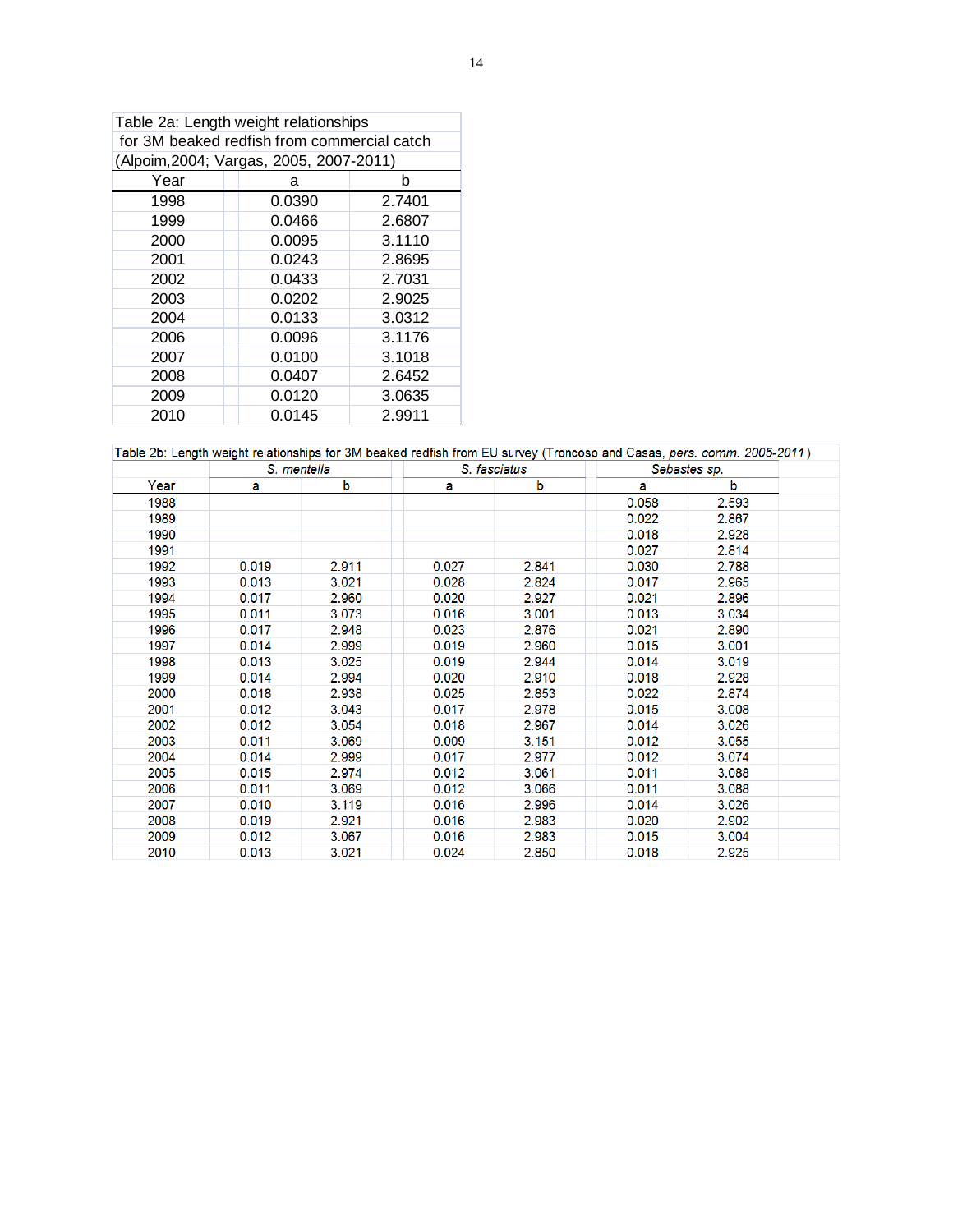|              |          | 3M beaked redfish, 1989-2010                  |       |        | rabic oa. Avallability or iongth uata for commondial catolics and by catoli or |  |
|--------------|----------|-----------------------------------------------|-------|--------|--------------------------------------------------------------------------------|--|
|              |          |                                               |       |        |                                                                                |  |
|              | Portugal | Spain                                         | Japan | Russia | Canada (by-catch)                                                              |  |
| 1989         |          |                                               |       |        |                                                                                |  |
| 1990         |          |                                               |       |        |                                                                                |  |
| 1991         |          |                                               |       |        |                                                                                |  |
| 1992         |          |                                               |       |        |                                                                                |  |
| 1993<br>1994 |          |                                               |       |        |                                                                                |  |
| 1995         |          |                                               |       |        |                                                                                |  |
| 1996         |          |                                               |       |        |                                                                                |  |
| 1997         |          |                                               |       |        |                                                                                |  |
| 1998         |          |                                               |       |        |                                                                                |  |
| 1999         |          |                                               |       |        |                                                                                |  |
| 2000         |          |                                               |       |        |                                                                                |  |
| 2001         |          |                                               |       |        |                                                                                |  |
| 2002         |          |                                               |       |        |                                                                                |  |
| 2003         |          |                                               |       |        |                                                                                |  |
| 2004         |          |                                               |       |        |                                                                                |  |
| 2005         |          |                                               |       |        |                                                                                |  |
| 2006         |          |                                               |       |        |                                                                                |  |
| 2007         |          |                                               |       |        |                                                                                |  |
| 2008         |          |                                               |       |        |                                                                                |  |
| 2009         |          |                                               |       |        |                                                                                |  |
| 2010         |          |                                               |       |        |                                                                                |  |
|              |          |                                               |       |        |                                                                                |  |
|              |          | available length data                         |       |        |                                                                                |  |
|              |          |                                               |       |        | derived from the length composition of the 1993-1994                           |  |
|              |          | beaked redfish EU survey abundance (Portugal) |       |        |                                                                                |  |
|              | or       |                                               |       |        |                                                                                |  |
|              |          |                                               |       |        | derived from the length composition of the 1992-1994                           |  |
|              |          | beaked redfish EU survey abundance (Russia)   |       |        |                                                                                |  |
|              |          |                                               |       |        |                                                                                |  |
|              |          |                                               |       |        | assumed as by-catch of Russian Greenland halibut fishery with                  |  |
|              |          |                                               |       |        | the same length composition of EU commercial bottom trawl.                     |  |

|                              | Table 3a: Availability of length data for commercial catches and by-catch of |  |  |
|------------------------------|------------------------------------------------------------------------------|--|--|
| 3M beaked redfish, 1989-2010 |                                                                              |  |  |
|                              |                                                                              |  |  |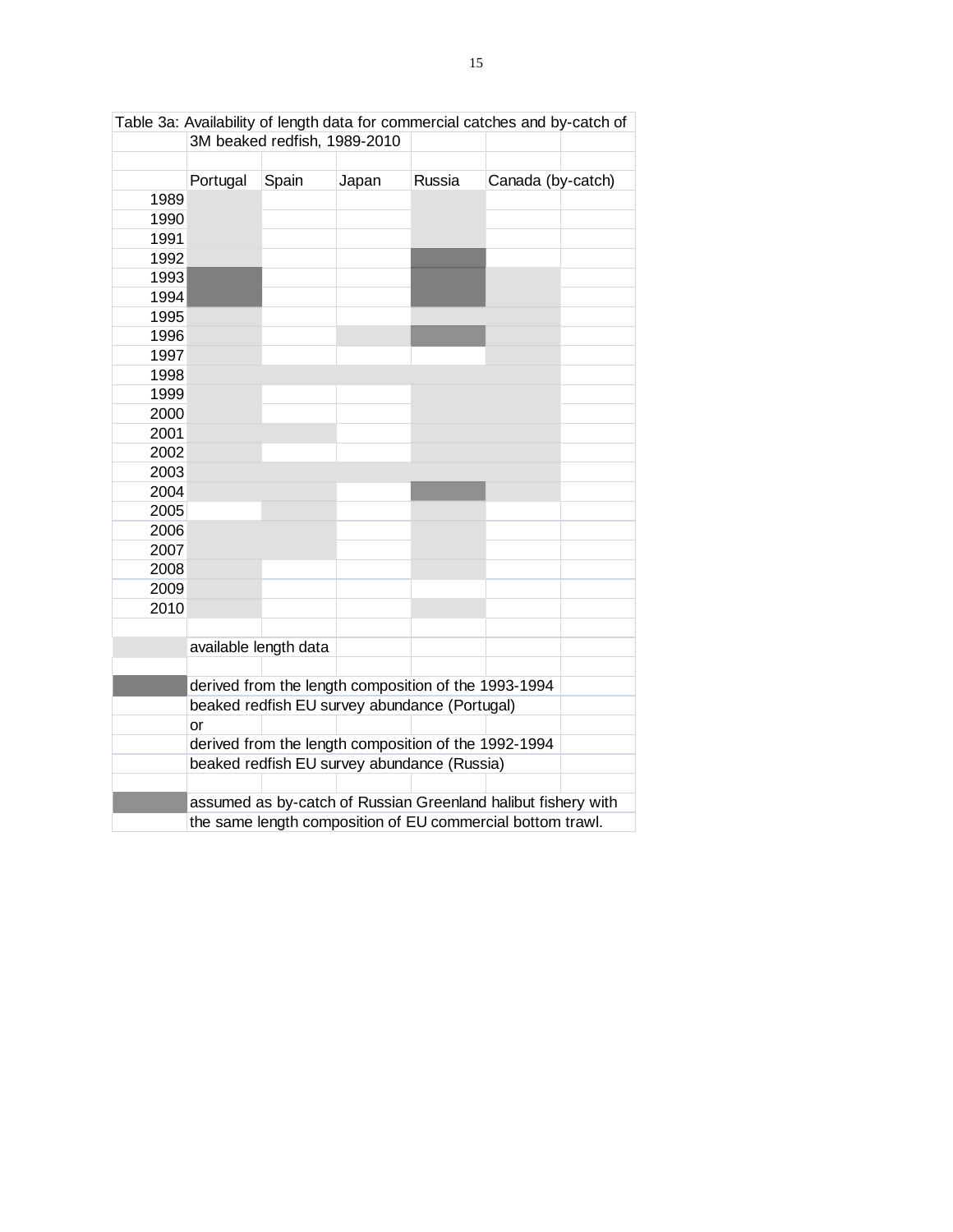| Table 3b: Length composition (absolute frequencies in'000s) of the 3M redfish commercial catch, 1989-2010. |             |                              |                |                |                 |                |                |                         |                     |                     |                             |                      |                |                |                |                |                         |                |                |                |                |                |         |
|------------------------------------------------------------------------------------------------------------|-------------|------------------------------|----------------|----------------|-----------------|----------------|----------------|-------------------------|---------------------|---------------------|-----------------------------|----------------------|----------------|----------------|----------------|----------------|-------------------------|----------------|----------------|----------------|----------------|----------------|---------|
| Lengtl                                                                                                     |             | 1989<br>1990                 | 1991           | 1992           | 1993            | 1994           | 1995           | 1996                    | 1997                | 1998                | 1999                        | 2000                 | 2001           | 2002           | 2003           | 2004           | 2005                    | 2006           | 2007           | 2008           | 2009           | 2010           |         |
|                                                                                                            |             | $\mathbf{3}$                 |                |                |                 |                |                |                         |                     |                     |                             |                      |                | 10             |                |                | $\overline{\mathbf{3}}$ | 16             | 12             |                |                |                |         |
|                                                                                                            |             |                              |                | $\overline{1}$ | $\overline{3}$  |                |                |                         |                     |                     |                             |                      |                | 48             |                | $\vert$ 1      | 18                      | 40             | 41             |                |                | 3              |         |
|                                                                                                            |             | $\overline{3}$               |                | $\overline{1}$ | $\overline{7}$  |                |                |                         |                     |                     |                             | 5                    |                | 220            |                | $\overline{3}$ | 108                     | 86             | 133            |                | $\mathbf{1}$   | 9              |         |
|                                                                                                            | 13          | 11                           |                |                | $5\overline{5}$ |                |                |                         |                     |                     |                             | 11                   |                | 723            |                | -5             | 381                     | 70             | 172            |                | 5 <sup>1</sup> | 28             |         |
|                                                                                                            |             | 25<br>$\overline{4}$         |                |                | 40              | $\overline{4}$ |                |                         |                     |                     |                             | $\ddot{\phantom{0}}$ |                | 590            |                | 12             | 509                     | 91             | 88             |                | 5              | 99             |         |
|                                                                                                            |             | 73<br>8                      |                | $\overline{1}$ | 120             | 15             |                |                         |                     | $\overline{2}$      |                             | 6                    | $\overline{4}$ | 175            |                | 43             | 474                     | 112            | 23             | 6              | 37             | 248            |         |
|                                                                                                            |             | 30<br>190                    |                | $\mathbf{A}$   | 167             | 66             |                | 20                      |                     |                     |                             | $\mathbf{1}$         | $\overline{4}$ | 70             |                | 203            | 516                     | 313            | 18             | 14             | 68             | 341            |         |
|                                                                                                            | 17          | 59<br>724                    |                | 3              | 55              | 244            |                | 20                      | $\overline{1}$      | $\overline{2}$      |                             | 6                    | 20             | 53             | 6              | 352            | 423                     | 436            | 31             | 12             | 102            | 481            |         |
|                                                                                                            | 18          | 30 <sup>°</sup><br>2489      | 156            | 6              | 39              | 607            | 118            | 20                      |                     | $\overline{1}$<br>8 |                             | 17                   | 57             | 84             | 6              | 464            | 285                     | 635            | 138            | 47             | 121            | 669            |         |
|                                                                                                            | 20          | 5774<br>11                   | 647            | 97             | 54              | 922            | 265            | 66<br>360               | 6<br>$\overline{8}$ |                     |                             | 27                   | 41             | 144            |                | 666<br>1165    | 183                     | 1296           | 433<br>371     | 166            | 147            | 912            |         |
|                                                                                                            | 21          | 111<br>6179<br>383           | 1331           | 418<br>1987    | 71<br>125       | 491            | 1142           |                         |                     | 13<br>28            | $\overline{1}$<br>$\vert$ 1 | 50<br>48             | 43<br>63       | 187<br>173     | $\overline{2}$ |                | 157                     | 2168           |                | 381            | 226            | 1559           |         |
|                                                                                                            |             | 2904<br>1149                 | 1234           | 3834           | 337             | 427<br>408     | 2874           | 964<br>2215             | 14<br>41            | 52                  | $\overline{2}$              | 103                  |                |                | $\overline{4}$ | 1513<br>1512   | 132                     | 3104           | 658<br>490     | 622<br>1032    | 308<br>535     | 2254<br>3696   |         |
|                                                                                                            | 22          | 1205                         | 1179           |                |                 |                | 5895           |                         |                     |                     |                             |                      | 117            | 166            |                |                | 159                     | 3939           |                |                | 869            |                |         |
|                                                                                                            | 23<br>24    | 3766<br>1927<br>8408<br>5526 | 945<br>1697    | 3016<br>1690   | 668<br>1116     | 457<br>701     | 5715<br>1691   | 1641                    | 104                 | 94<br>116           | $\overline{1}$<br>9         | 112<br>206           | 197<br>277     | 175<br>284     | 30<br>89       | 961<br>845     | 216<br>287              | 3658           | 720<br>760     | 794<br>1198    | 981            | 3261<br>1671   |         |
|                                                                                                            | 14733<br>25 | 11932                        | 3737           | 2468           | 1159            | 870            | 1157           | 1324<br>785             | 263<br>325          | 222                 | 118                         | 317                  | 451            | 414            | 262            | 720            | 555                     | 3179<br>2261   | 947            | 787            | 1257           | 1151           |         |
|                                                                                                            | 26<br>14793 | 19979                        | 6292           | 7519           | 1577            | 1020           | 793            | 513                     | 310                 | 223                 | 112                         | 717                  | 891            | 511            | 363            | 571            | 724                     | 1427           | 1471           | 1760           | 1266           | 848            |         |
|                                                                                                            | 27<br>11148 | 25688                        | 10368          | 11599          | 1701            | 986            | 953            | 740                     | 198                 | 207                 | 220                         | 1322                 | 1241           | 672            | 516            | 596            | 927                     | 1181           | 1876           | 2050           | 1145           | 775            |         |
|                                                                                                            | 28          | 7059<br>26047                | 12852          | 11899          | 2456            | 1688           | 1185           | 758                     | 169                 | 173                 | 303                         | 1654                 | 1450           | 854            | 535            | 553            | 1057                    | 1058           | 1405           | 2306           | 1086           | 886            |         |
|                                                                                                            | 29          | 5773<br>20113                | 15100          | 8677           | 2448            | 2039           | 1476           | 855                     | 210                 | 168                 | 301                         | 1467                 | 1193           | 841            | 588            | 426            | 1111                    | 779            | 1348           | 1244           | 877            | 870            |         |
|                                                                                                            | 30          | 7424<br>15200                | 13056          | 7505           | 3277            | 1987           | 1506           | 899                     | 248                 | 162                 | 191                         | 1036                 | 996            | 814            | 475            | 384            | 779                     | 619            | 1350           | 692            | 590            | 838            |         |
|                                                                                                            | 31          | 6972<br>10134                | 7456           | 5452           | 3846            | 2327           | 1257           | 954                     | 223                 | 172                 | 204                         | 677                  | 537            | 625            | 390            | 269            | 770                     | 444            | 998            | 437            | 596            | 627            |         |
|                                                                                                            | 32          | 7393<br>8308                 | 7054           | 4705           | 3974            | 2611           | 1304           | 891                     | 248                 | 157                 | 242                         | 451                  | 339            | 463            | 359            | 304            | 525                     | 353            | 850            | 272            | 434            | 500            |         |
|                                                                                                            | 33          | 7030<br>6551                 | 3519           | 4150           | 4831            | 1963           | 1219           | 689                     | 268                 | 112                 | 169                         | 321                  | 210            | 366            | 331            | 319            | 543                     | 262            | 639            | 311            | 300            | 398            |         |
|                                                                                                            | 34          | 6927<br>6397                 | 3891           | 4309           | 4283            | 1347           | 1008           | 672                     | 107                 | 74                  | 75                          | 300                  | 146            | 221            | 258            | 204            | 527                     | 193            | 463            | 208            | 216            | 234            |         |
|                                                                                                            | 35          | 6520<br>5486                 | 3101           | 4286           | 3737            | 1154           | 1035           | 281                     | 76                  | 54                  | 136                         | 187                  | 77             | 111            | 200            | 111            | 536                     | 169            | 312            | 59             | 156            | 181            |         |
|                                                                                                            | 36          | 4920<br>4398                 | 2620           | 3104           | 3474            | 776            | 1041           | 198                     | 43                  | 47                  | 72                          | 151                  | 38             | 70             | 94             | 76             | 412                     | 124            | 162            | 230            | 88             | 101            |         |
|                                                                                                            | 37          | 4080<br>3047                 | 2394           | 2336           | 2914            | 404            | 915            | 220                     | 24                  | 46                  | 65                          | 150                  | 31             | 26             | 47             | 53             | 105                     | 47             | 33             | 105            | 64             | 57             |         |
|                                                                                                            | 38          | 2441<br>2206                 | 1672           | 1582           | 1753            | 366            | 749            | 103                     | 27                  | 33                  | $\overline{7}$              | 113                  | 37             | 18             | 16             | 50             | 25                      | 36             | 28             | 158            | 44             | 34             |         |
|                                                                                                            | 39          | 1566<br>1557                 | 1748           | 1343           | 2453            | 328            | 488            | 125                     | 11                  | 29                  | 30                          | 56                   | 17             | 14             | 8              | 31             | 25                      | 15             | 34             | 59             | 14             | $\overline{2}$ |         |
|                                                                                                            | 40          | 946<br>769                   | 1024           | 917            | 1151            | 191            | 469            | 45                      | $\overline{3}$      | 16                  | $\overline{2}$              | 34                   | 10             | $\overline{7}$ | $\overline{2}$ | 33             | $\overline{7}$          | 14             | 5              | 137            | 5 <sup>1</sup> | $\overline{4}$ |         |
|                                                                                                            | 41          | 504<br>581                   | 640            | 522            | 517             | 105            | 346            | 38                      | 12                  | 11                  | $\overline{4}$              | 26                   | 5 <sup>1</sup> | $\vert$        |                | 41             | 34                      | 17             | 16             | 65             | $\overline{4}$ |                |         |
|                                                                                                            | 42          | 341<br>345                   | 201            | 214            | 476             | 37             | 164            | 46                      | 5                   | 8                   |                             | 19                   | 6              | $\overline{2}$ |                | 14             |                         | 11             | 6              | 61             | $\overline{2}$ |                |         |
|                                                                                                            | 43          | 289<br>264                   | 283            | 237            | 118             | 10             | 69             | 18                      | $\mathbf{1}$        | $\overline{3}$      |                             | 25                   | $\mathbf{3}$   | 5 <sup>5</sup> | $\overline{2}$ | 18             |                         | 11             | $\mathbf{3}$   | 52             |                |                |         |
|                                                                                                            | 44          | 135<br>130                   | 19             | 172            | 170             | 9              | 50             | $\overline{\mathbf{3}}$ | 6                   | $\overline{2}$      |                             | 14                   | $\overline{2}$ |                |                | 12             |                         | $\overline{4}$ | 8              | 26             | $\overline{2}$ |                |         |
|                                                                                                            | 45          | 143<br>73                    | 14             | 39             | 26              | 9              | 34             | $\overline{2}$          | 1                   |                     | $\overline{2}$              | 3                    | $\overline{1}$ |                |                | 6              |                         | 3              | $\mathbf{3}$   | 5              | $\overline{2}$ |                |         |
|                                                                                                            |             | 75<br>32                     | 8              | 9              | 17              |                | $\overline{7}$ | 4                       |                     |                     |                             | 10                   | $\overline{1}$ |                |                | 5              |                         | $\Delta$       | 5              | 20             |                |                |         |
|                                                                                                            | 47          | 46<br>16                     |                |                | 17              |                | 19             |                         |                     |                     |                             | 6                    |                |                |                |                |                         |                |                | $\overline{7}$ | 1              |                |         |
|                                                                                                            | 48          | 28<br>12                     | $\overline{8}$ | 17             |                 |                | $\overline{4}$ |                         |                     |                     |                             |                      |                |                |                |                |                         |                |                | 10             |                |                |         |
|                                                                                                            | 49          | 12<br>$\overline{4}$         |                |                |                 |                |                |                         |                     |                     |                             |                      |                |                |                |                |                         |                | $\mathbf{3}$   |                |                |                |         |
|                                                                                                            | 50          | 11<br>$\overline{4}$         |                |                |                 |                |                | 27                      |                     |                     |                             |                      |                |                |                |                |                         |                | 8              |                |                |                |         |
|                                                                                                            | 51          | 12<br>$\overline{4}$         |                |                |                 |                |                |                         |                     |                     |                             |                      |                |                |                |                |                         |                |                |                |                |                |         |
|                                                                                                            | 52          | $\overline{4}$               |                |                |                 |                |                |                         |                     |                     |                             |                      |                |                |                |                |                         |                |                |                |                |                |         |
|                                                                                                            | 53          | 16<br>$\overline{7}$         |                |                |                 |                |                |                         |                     |                     |                             |                      |                |                |                |                |                         |                | $\overline{2}$ |                |                |                |         |
|                                                                                                            | 54          | 8                            |                |                |                 |                |                |                         |                     |                     |                             |                      |                |                |                |                |                         |                |                |                |                |                |         |
|                                                                                                            | 55          | $\Lambda$                    |                |                |                 |                |                |                         |                     |                     |                             |                      |                |                |                |                |                         |                |                |                |                |                |         |
|                                                                                                            | 56          |                              |                |                |                 |                |                |                         |                     |                     |                             |                      |                |                |                |                |                         |                |                |                |                |                |         |
|                                                                                                            | 57          |                              |                |                |                 |                |                |                         |                     |                     |                             |                      |                |                |                |                |                         |                |                |                |                |                |         |
|                                                                                                            | 58          | $\overline{4}$               |                |                |                 |                |                |                         |                     |                     |                             |                      |                |                |                |                |                         |                |                |                |                |                |         |
|                                                                                                            | 59          |                              |                |                |                 |                |                |                         |                     |                     |                             |                      |                |                |                |                |                         |                |                |                |                |                |         |
|                                                                                                            | 60          |                              |                |                |                 |                |                |                         |                     |                     |                             |                      |                |                |                |                |                         |                |                |                |                |                |         |
|                                                                                                            | 61          |                              |                |                |                 |                |                |                         | 11                  |                     |                             |                      |                |                |                |                |                         |                |                |                |                |                |         |
| mean weight (g)                                                                                            |             | 464<br>413                   | 465            | 460            | 590             | 460            | 386            | 374                     | 438                 | 435                 | 471                         | 379                  | 379            | 321            | 410            | 250            | 331                     | 213            | 321            | 279            | 316            | 222            | 28.2934 |
| mean length (cm)                                                                                           |             | 30.1<br>28.8                 | 30.2           | 30.0           | 32.9            | 29.8           | 27.6           | 27.6                    | 29.5                | 29.4                | 30.9                        | 29.6                 | 28.6           | 25.6           | 30.2           | 24.6           | 26.6                    | 24.0           | 27.5           | 27.6           | 27.1           | 24.3           | 28.2934 |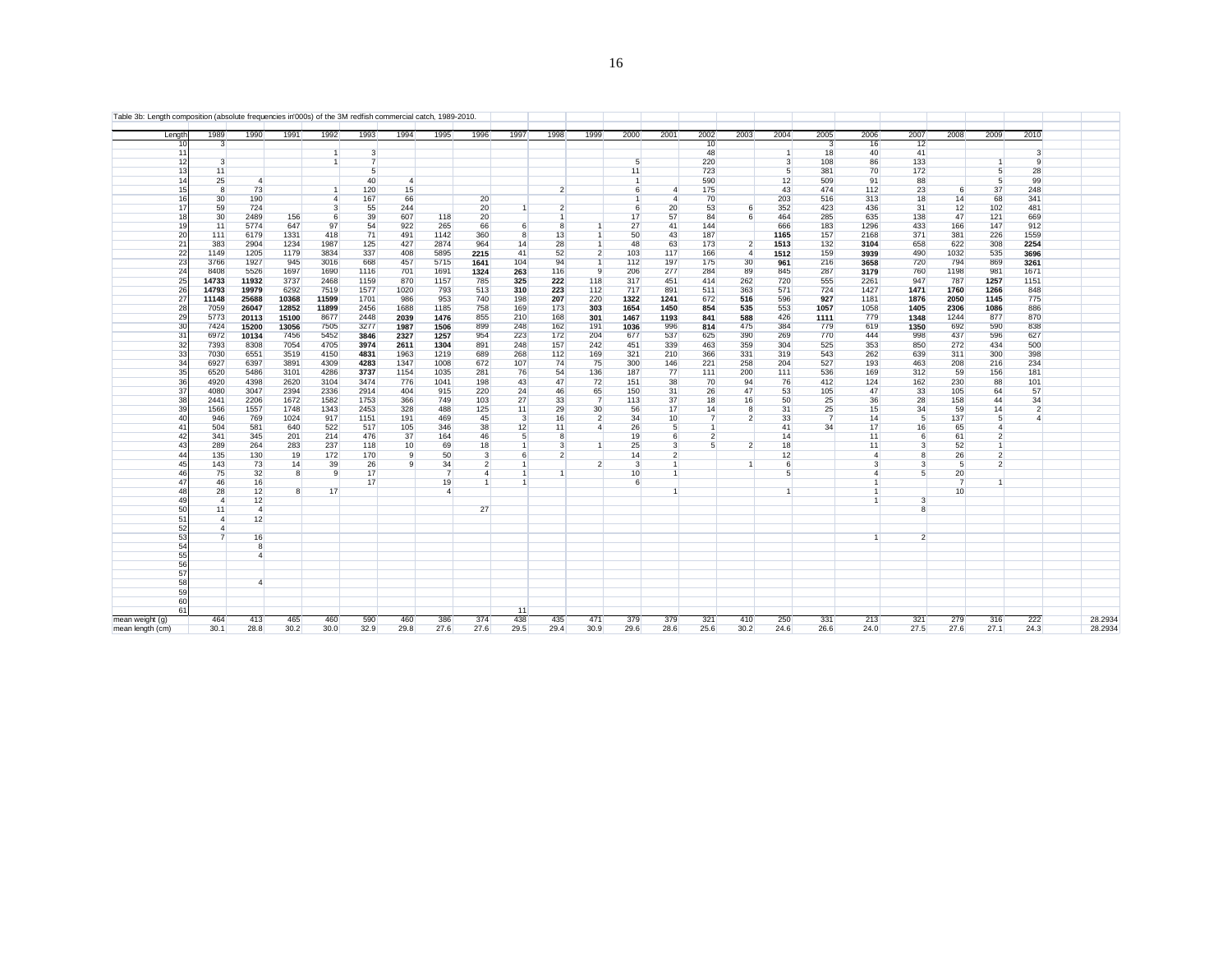| Length        |                | 1989           | 1990           | 1991         | 1992         | 1993         | 1994       | 1995                | 1996           | 1997               | 1998           | 1999                              | 2000            | 2001           | 2002                 | 2003           | 2004         | 2005                 | 2006           | 2007                    | 2008           | 2009           | 2010                             |
|---------------|----------------|----------------|----------------|--------------|--------------|--------------|------------|---------------------|----------------|--------------------|----------------|-----------------------------------|-----------------|----------------|----------------------|----------------|--------------|----------------------|----------------|-------------------------|----------------|----------------|----------------------------------|
|               | 5              |                |                |              |              |              |            |                     |                |                    |                |                                   | $\mathbf{3}$    | 9              | 10                   | 55             | 14           |                      |                |                         |                |                |                                  |
|               | 6              |                |                |              |              |              |            |                     | 147            | $\vert$ 1          | 3              | 15                                | $\overline{5}$  | 200            | 60                   | 246            | 95           |                      |                |                         |                |                |                                  |
|               | $\overline{7}$ |                |                |              |              |              |            | 5<br>$\overline{7}$ | 4306           | 105                | 109            | 115                               | 59              | 534            | 381                  | 601            | 182          |                      |                |                         |                |                |                                  |
|               | 8<br>9         |                |                |              |              |              |            | 5                   | 2412<br>211    | 127<br>71          | 248<br>40      | 550<br>812                        | 123<br>55       | 1486<br>4218   | 668<br>538           | 1131<br>1432   | 242<br>355   |                      |                |                         |                |                |                                  |
|               | 10             | $\overline{3}$ |                |              |              |              |            | $\overline{3}$      | 416            | 258                | 45             | 845                               | 193             | 6537           | 888                  | 1454           | 593          | 3                    | 16             | 12                      |                |                |                                  |
|               | 11             |                |                |              | $\mathbf{1}$ | $\mathbf{3}$ |            | 15                  | 1056           | 569                | 391            | 390                               | 593             | 6275           | 1655                 | 913            | 1055         | 18                   | 40             | 41                      |                |                | 3                                |
|               | 12             | $\mathbf{3}$   |                |              | $\mathbf{1}$ | 9            | 19         | 36                  | 841            | 512                | 1830           | 313                               | 1011            | 4996           | 3205                 | 1368           | 1498         | 108                  | 86             | 133                     |                | $\mathbf{1}$   | 9                                |
|               | 13             | 11             |                |              | $\Omega$     | 29           | 338        | 34                  | 459            | 164                | 1721           | 286                               | 761             | 2126           | 5809                 | 2741           | 1229         | 381                  | 70             | 172                     |                | 5              | 28                               |
|               | 14             | 25             | $\overline{4}$ |              | $\Omega$     | 257          | 979        | 64                  | 488            | 120                | 340            | 97                                | 182             | 746            | 4660                 | 2546           | 1093         | 509                  | 91             | 88                      |                | 5              | 99                               |
|               | 15             | 8              | 73             |              | $\mathbf{1}$ | 1998         | 2232       | 247                 | 731            | 119                | 63             | 90                                | 90              | 531            | 1946                 | 1886           | 1022         | 474                  | 112            | 23                      | 6              | 37             | 248                              |
|               | 16             | 30             | 190            |              | 4            | 7682         | 7312       | 430                 | 1713           | 647                | 116            | 86                                | 50              | 522            | 865                  | 1994           | 999          | 516                  | 313            | 18                      | 14             | 68             | 341                              |
|               | 17             | 59             | 724            |              | $\mathbf{3}$ | 29380        | 17576      | 758                 | 1182           | 184                | 85             | 62                                | 22              | 453            | 430                  | 2513           | 987          | 423                  | 436            | 31                      | 12             | 102            | 481                              |
|               | 18             | 30             | 2489           | 156          | 6            | 47422        | 21654      | 1105                | 758            | 61                 | 32             | 41                                | 27              | 339            | 339                  | 1751           | 815          | 285                  | 635            | 138                     | 47             | 121            | 669                              |
|               | 19             | 11             | 5774           | 647          | 97           | 30110        | 11939      | 1086                | 444            | 68                 | 34             | 39                                | 35              | 146            | 297                  | 657            | 927          | 183                  | 1296           | 433                     | 166            | 147            | 912                              |
|               | 20             | 111            | 6179           | 1331         | 418          | 6815         | 2807       | 1569                | 428            | 85                 | 19             | 14                                | 60              | 89             | 265                  | 224            | 1398         | 157                  | 2168           | 371                     | 381            | 226            | 1559                             |
|               | 21<br>22       | 383<br>1149    | 2904<br>1205   | 1234<br>1179 | 1987<br>3834 | 1117<br>697  | 745<br>521 | 3001<br>5922        | 1058<br>2220   | 75<br>82           | 39<br>65       | $\overline{7}$<br>9               | 52<br>105       | 91<br>142      | 209<br>186           | 183<br>93      | 1690         | 132<br>159           | 3104<br>3939   | 658<br>490              | 622<br>1032    | 308<br>535     | 2254<br>3696                     |
|               | 23             | 3766           | 1927           | 945          | 3016         | 669          | 457        | 5722                | 1641           | 126                | 102            | 6                                 | 114             | 210            | 187                  | 80             | 1588<br>988  | 216                  | 3658           | 720                     | 794            | 869            | 3261                             |
|               | 24             | 8408           | 5526           | 1697         | 1690         | 1116         | 701        | 1694                | 1324           | 273                | 135            | 11                                | 208             | 288            | 290                  | 108            | 857          | 287                  | 3179           | 760                     | 1198           | 981            | 1671                             |
|               | 25             | 14733          | 11932          | 3737         | 2468         | 1159         | 870        | 1162                | 785            | 328                | 237            | 122                               | 317             | 455            | 417                  | 272            | 727          | 555                  | 2261           | 947                     | 787            | 1257           | 1151                             |
|               | 26             | 14793          | 19979          | 6292         | 7519         | 1577         | 1020       | 798                 | 513            | 311                | 243            | 112                               | 719             | 893            | 513                  | 364            | 574          | 724                  | 1427           | 1471                    | 1760           | 1266           | 848                              |
|               | 27             | 11148          | 25688          | 10368        | 11599        | 1701         | 986        | 957                 | 740            | 198                | 217            | 223                               | 1322            | 1242           | 672                  | 517            | 597          | 927                  | 1181           | 1876                    | 2050           | 1145           | 775                              |
|               | 28             | 7059           | 26047          | 12852        | 11899        | 2456         | 1688       | 1192                | 758            | 169                | 174            | 303                               | 1654            | 1451           | 855                  | 536            | 553          | 1057                 | 1058           | 1405                    | 2306           | 1086           | 886                              |
|               | 29             | 5773           | 20113          | 15100        | 8677         | 2448         | 2039       | 1483                | 855            | 210                | 169            | 301                               | 1467            | 1194           | 841                  | 589            | 426          | 1111                 | 779            | 1348                    | 1244           | 877            | 870                              |
|               | 30             | 7424           | 15200          | 13056        | 7505         | 3277         | 1987       | 1509                | 899            | 248                | 162            | 191                               | 1036            | 996            | 815                  | 475            | 384          | 779                  | 619            | 1350                    | 692            | 590            | 838                              |
|               | 31             | 6972           | 10134          | 7456         | 5452         | 3846         | 2327       | 1258                | 954            | 223                | 172            | 204                               | 677             | 537            | 626                  | 390            | 270          | 770                  | 444            | 998                     | 437            | 596            | 627                              |
|               | 32             | 7393           | 8308           | 7054         | 4705         | 3974         | 2611       | 1304                | 891            | 248                | 158            | 242                               | 451             | 339            | 464                  | 359            | 304          | 525                  | 353            | 850                     | 272            | 434            | 500                              |
|               | 33             | 7030           | 6551           | 3519         | 4150         | 4831         | 1963       | 1219                | 689            | 268                | 112            | 169                               | 321             | 210            | 366                  | 331            | 319          | 543                  | 262            | 639                     | 311            | 300            | 398                              |
|               | 34             | 6927           | 6397           | 3891         | 4309         | 4283         | 1347       | 1008                | 672            | 107                | 75             | 75                                | 300             | 146            | 221                  | 258            | 204          | 527                  | 193            | 463                     | 208            | 216            | 234                              |
|               | 35             | 6520           | 5486           | 3101         | 4286         | 3737         | 1154       | 1035                | 281            | 76                 | 54             | 136                               | 187             | 77             | 111                  | 200            | 111          | 536                  | 169            | 312                     | 59             | 156            | 181                              |
|               | 36             | 4920           | 4398           | 2620         | 3104         | 3474         | 776        | 1041                | 198            | 43                 | 47             | 72                                | 151             | 38             | 70                   | 94             | 76           | 412                  | 124            | 162                     | 230            | 88             | 101                              |
|               | 37             | 4080           | 3047           | 2394         | 2336         | 2914         | 404        | 915                 | 220            | 24                 | 46             | 65                                | 150             | 31             | 26                   | 47             | 53           | 105                  | 47             | 33                      | 105            | 64             | 57                               |
|               | 38             | 2441           | 2206           | 1672         | 1582         | 1753<br>2453 | 366        | 749                 | 103            | 27                 | 33             | $\overline{7}$<br>30 <sup>°</sup> | 113             | 37             | 18                   | 16<br>8        | 50           | 25                   | 36             | 28                      | 158            | 44             | 34                               |
|               | 39<br>40       | 1566<br>946    | 1557<br>769    | 1748<br>1024 | 1343<br>917  | 1151         | 328<br>191 | 488<br>469          | 125<br>45      | 11<br>$\mathbf{3}$ | 29<br>16       | 2                                 | 56<br>34        | 17<br>10       | 14<br>$\overline{7}$ | $\overline{2}$ | 31<br>33     | 25<br>$\overline{7}$ | 15<br>14       | 34<br>$5\overline{)}$   | 59<br>137      | 14<br>5        | $\overline{2}$<br>$\overline{4}$ |
|               | 41             | 504            | 581            | 640          | 522          | 517          | 105        | 346                 | 38             | 12                 | 11             | $\overline{4}$                    | 26              | 5              | 1                    |                | 41           | 34                   | 17             | 16                      | 65             |                |                                  |
|               | 42             | 341            | 345            | 201          | 214          | 476          | 37         | 164                 | 46             | 5 <sup>5</sup>     | 8              |                                   | 19              | 6              | $\overline{2}$       |                | 14           |                      | 11             | 6                       | 61             | $\overline{2}$ |                                  |
|               | 43             | 289            | 264            | 283          | 237          | 118          | 10         | 69                  | 18             | 1                  | $\overline{3}$ | $\mathbf{1}$                      | 25              | 3              | 5                    | $\overline{2}$ | 18           |                      | 11             | $\overline{\mathbf{3}}$ | 52             |                |                                  |
|               | 44             | 135            | 130            | 19           | 172          | 170          | 9          | 50                  | 3              | 6                  | $\overline{2}$ |                                   | 14              | $\overline{2}$ |                      |                | 12           |                      | $\overline{4}$ | 8                       | 26             | $\overline{2}$ |                                  |
|               | 45             | 143            | 73             | 14           | 39           | 26           | 9          | 34                  | $\overline{2}$ | 1                  |                | $\overline{2}$                    | $\overline{3}$  | $\mathbf{1}$   |                      |                | 6            |                      | 3              | 3                       | 5              | $\overline{2}$ |                                  |
|               | 46             | 75             | 32             | 8            | 9            | 17           |            | $\overline{7}$      | $\overline{4}$ | $\mathbf{1}$       | $\mathbf{1}$   |                                   | 10 <sup>°</sup> |                |                      |                | 5            |                      |                | 5                       | 20             |                |                                  |
|               | 47             | 46             | 16             |              |              | 17           |            | 19                  | 1              | $\mathbf{1}$       |                |                                   | 6               |                |                      |                |              |                      |                |                         | $\overline{7}$ |                |                                  |
|               | 48             | 28             | 12             | 8            | 17           |              |            | $\overline{4}$      |                |                    |                |                                   |                 | $\mathbf{1}$   |                      |                | $\mathbf{1}$ |                      |                |                         | 10             |                |                                  |
|               | 49             | $\overline{4}$ | 12             |              |              |              |            |                     |                |                    |                |                                   |                 |                |                      |                |              |                      |                | 3                       |                |                |                                  |
|               | 50             | 11             | $\overline{4}$ |              |              |              |            |                     | 27             |                    |                |                                   |                 |                |                      |                |              |                      |                | $\overline{\mathbf{8}}$ |                |                |                                  |
|               | 51             | $\overline{4}$ | 12             |              |              |              |            |                     |                |                    |                |                                   |                 |                |                      |                |              |                      |                |                         |                |                |                                  |
|               | 52             | $\overline{4}$ | $\Omega$       |              |              |              |            |                     |                |                    |                |                                   |                 |                |                      |                |              |                      |                |                         |                |                |                                  |
|               | 53             | $\overline{7}$ | 16             |              |              |              |            |                     |                |                    |                |                                   |                 |                |                      |                |              |                      | $\overline{1}$ | $\overline{2}$          |                |                |                                  |
|               | 54<br>55       |                | 8<br>4         |              |              |              |            |                     |                |                    |                |                                   |                 |                |                      |                |              |                      |                |                         |                |                |                                  |
|               |                |                |                |              |              |              |            |                     |                |                    |                |                                   |                 |                |                      |                |              |                      |                |                         |                |                |                                  |
|               | 56<br>57       |                |                |              |              |              |            |                     |                |                    |                |                                   |                 |                |                      |                |              |                      |                |                         |                |                |                                  |
|               | 58             |                | $\overline{4}$ |              |              |              |            |                     |                |                    |                |                                   |                 |                |                      |                |              |                      |                |                         |                |                |                                  |
|               | 59             |                |                |              |              |              |            |                     |                |                    |                |                                   |                 |                |                      |                |              |                      |                |                         |                |                |                                  |
|               | 60             |                |                |              |              |              |            |                     |                |                    |                |                                   |                 |                |                      |                |              |                      |                |                         |                |                |                                  |
|               | 61             |                |                |              |              |              |            |                     |                | 11                 |                |                                   |                 |                |                      |                |              |                      |                |                         |                |                |                                  |
| number ('000) |                | 125310         | 196321         | 104246       | 94117        | 173677       | 87505      | 38979               | 30697          | 6180               | 7385           | 6051                              | 12800           | 37620          | 28932                | 26441          | 22436        | 12515                | 28179          | 16062                   | 15333          | 11556          | 22735                            |
| weight (ton)  |                | 58100          | 81000          | 48500        | 43300        | 40970        | 17203      | 13874               | 6339           | 1457               | 1162           | 1164                              | 3764            | 3962           | 3701                 | 2887           | 3612         | 4148                 | 5997           | 5149                    | 4277           | 3656           | 5056                             |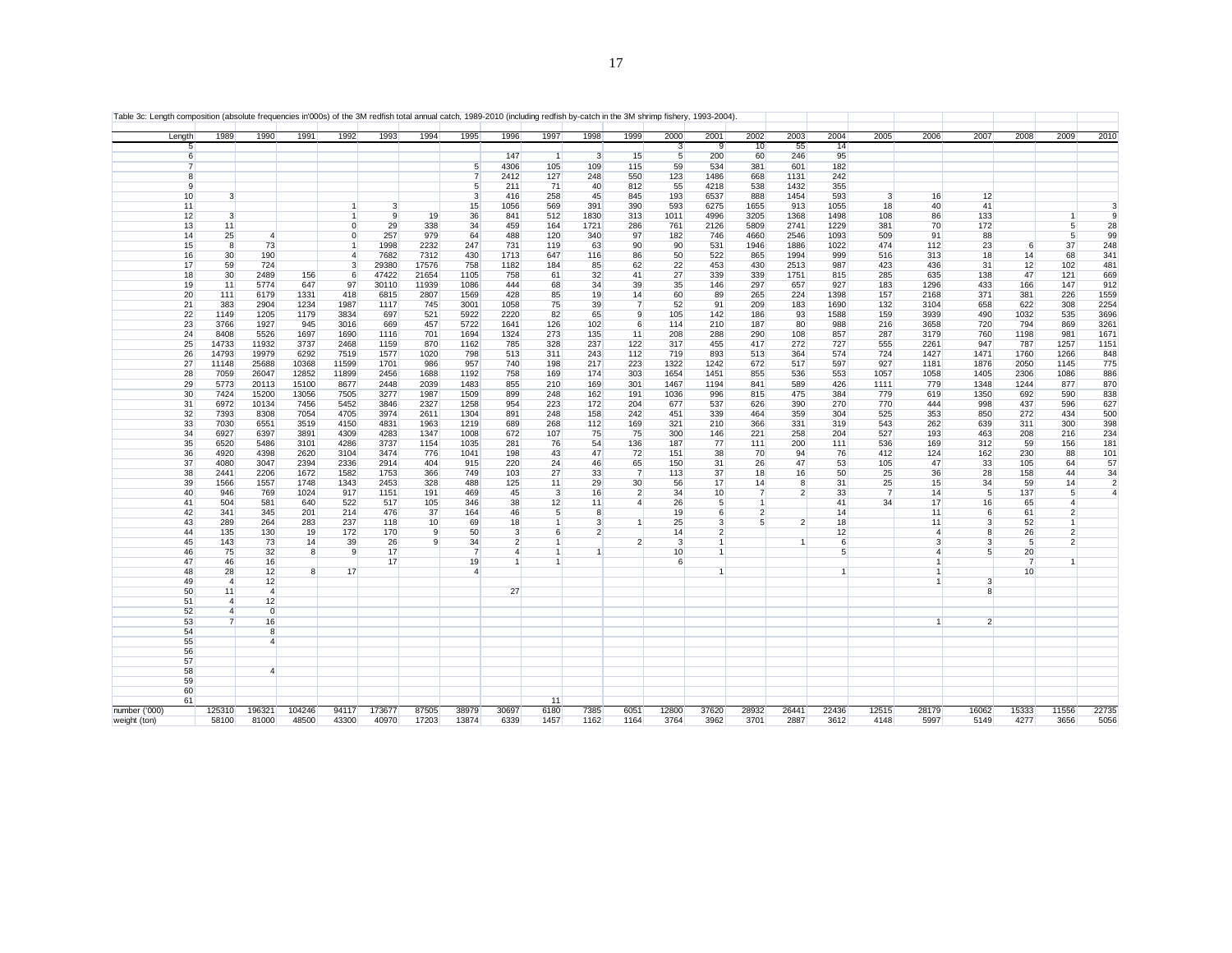| Table 3d: Catch in numbers at age (' 000) of 3M redfish, 1989-2010, including redfish by-catch in the shrimp fishery (1993-2004). |                |                |      |        |       |      |                |       |       |       |       |      |      |      |      |      |      |                 |                 |        |               |
|-----------------------------------------------------------------------------------------------------------------------------------|----------------|----------------|------|--------|-------|------|----------------|-------|-------|-------|-------|------|------|------|------|------|------|-----------------|-----------------|--------|---------------|
|                                                                                                                                   |                |                |      |        |       |      |                |       |       |       |       |      |      |      |      |      |      |                 |                 |        | Most abundant |
| Year/Age                                                                                                                          |                | $\overline{2}$ | 3    |        |       | 6    | $\overline{7}$ |       | 9     | 10    | 11    | 12   | 13   | 14   | 15   | 16   | 17   | 18              | $19+$           | Total  | year class    |
| 1989                                                                                                                              | $\overline{0}$ | 16             | 136  | 444    | 1057  | 7890 | 22978          | 24054 | 14508 | 9716  | 8792  | 6213 | 6366 | 5883 | 5199 | 2965 | 2122 | 1969            | 5003            | 125310 | 1981          |
| 1990                                                                                                                              |                |                | 5996 | 10382  | 2773  | 5860 | 28741          | 47007 | 32291 | 18415 | 11643 | 6614 | 5940 | 5430 | 4449 | 2543 | 1888 | 1788            | 4562            | 196321 | 1982          |
| 1991                                                                                                                              |                |                |      | 1229   | 3592  | 6929 | 18141          | 22725 | 16867 | 8491  | 6503  | 4808 | 3967 | 2888 | 1102 | 1648 | 1270 | 780             | 3305            | 104246 | 1983          |
| 1992                                                                                                                              |                |                |      | 237    | 5234  | 7018 | 16988          | 18149 | 11681 | 7422  | 5608  | 4455 | 4286 | 3302 | 2952 | 1953 | 1189 | 746             | 1730            | 92949  | 1984          |
| 1993                                                                                                                              |                | 274            | 3805 | 110773 | 10414 | 3064 | 3409           | 4557  | 2101  | 3936  | 5178  | 5512 | 4547 | 4665 | 3554 | 2092 | 1666 | 2614            | 1514            | 173677 | 1989          |
| 1994                                                                                                                              |                | 755            | 5135 | 53804  | 6411  | 1630 | 2399           | 2522  | 2550  | 2819  | 2521  | 1956 | 1459 | 856  | 969  | 460  | 320  | 390             | 55 <sup>2</sup> | 87505  | 1990          |
| 1995                                                                                                                              | 16             | 84             | 979  | 2770   | 13324 | 5399 | 1889           | 2423  | 1554  | 1471  | 1869  | 1137 | 966  | 927  | 1070 | 833  | 482  | 548             | 1239            | 38979  | 1990          |
| 1996                                                                                                                              | 7075           | 2966           | 2288 | 1632   | 3546  | 4635 | 1402           | 1399  | 1431  | 983   | 767   | 733  | 393  | 404  | 283  | 202  | 135  | 133             | 289             | 30697  | 1995          |
| 1997                                                                                                                              | 563            | 1216           | 490  | 692    | 144   | 595  | 800            | 272   | 285   | 322   | 219   | 194  | 98   | 119  | 27   | 28   | 30   | 10 <sub>1</sub> | 76              | 6180   | 1995          |
| 1998                                                                                                                              | 445            | 3678           | 810  | 109    | 59    | 109  | 285            | 706   | 422   | 69    | 76    | 355  | 45   | 50   | 12   | 33   | 66   |                 | 52              | 7385   | 1996          |
| 1999                                                                                                                              | 2337           | 998            | 228  | 151    | 43    | 16   | 70             | 258   | 593   | 367   | 81    | 114  | 263  | 39   | 78   | 79   | 69   | 105             | 147             | 6037   | 1998          |
| 2000                                                                                                                              | 438            | 2400           | 254  | 89     | 130   | 204  | 387            | 1018  | 1436  | 4211  | 657   | 170  | 71   | 608  | 64   | 38   | 34   | 38              | 558             | 12804  | 1990          |
| 2001                                                                                                                              | 12984          | 13397          | 1805 | 828    | 337   | 386  | 842            | 1303  | 869   | 856   | 3229  | 381  | 117  | 62   | 65   | 60   | 19   | 29              | 6'              | 37630  | 1999          |
| 2002                                                                                                                              | 2545           | 11722          | 6220 | 1435   | 350   | 478  | 554            | 854   | 1009  | 530   | 642   | 1819 | 337  | 109  | 157  | 57   | 50   | 9               | 54              | 28932  | 2000          |
| 2003                                                                                                                              | 4920           | 6570           | 6494 | 1712   | 1946  | 281  | 391            | 546   | 565   | 423   | 365   | 311  | 1222 | 214  | 22   | 102  | 69   | 23              | 266             | 26441  | 2001          |
| 2004                                                                                                                              | 1482           | 4520           | 2996 | 1013   | 4104  | 2581 | 1564           | 999   | 611   | 379   | 268   | 203  | 254  | 953  | 19   | 83   | 46   | 19              | 342             | 22436  | 2002          |
| 2005                                                                                                                              | 3              | 1228           | 891  | 611    | 311   | 683  | 875            | 1264  | 1462  | 1122  | 820   | 860  | 423  | 418  | 1240 | 126  | 75   | 21              | 84              | 12515  | 2003          |
| 2006                                                                                                                              | 16             | 407            | 617  | 2031   | 4853  | 8382 | 5584           | 2388  | 1250  | 521   | 395   | 242  | 191  | 179  | 198  | 725  | 80   | 9               | 112             | 28179  | 2000          |
| 2007                                                                                                                              | 12             | 345            | 161  | 442    | 782   | 824  | 4237           | 2165  | 2063  | 630   | 784   | 763  | 347  | 322  | 246  | 1106 | 505  | 32              | 296             | 16062  | 2000          |
| 2008                                                                                                                              |                |                | 31   | 246    | 723   | 2619 | 2553           | 2934  | 2426  | 1095  | 592   | 380  | 226  | 221  | 128  | 120  | 130  | 436             | 467             | 15333  | 2000          |
| 2009                                                                                                                              |                | 66             | 163  | 434    | 468   | 1419 | 1613           | 1645  | 1455  | 1452  | 741   | 453  | 136  | 304  | 53   | 110  | 35   | 147             | 862             | 11556  | 2001          |
| 2010                                                                                                                              |                | 1035           | 1015 | 2532   | 5020  | 3894 | 3321           | 916   | 670   | 959   | 1308  | 527  | 478  | 234  | 66   | 113  | 63   | 40              | 545             | 22735  | 2005          |

|          | Table 3e: Weights at age in the catch and by-catch (Kg) of 3M redfish, 1989-2010. |                |                |       |                |       |       |       |       |       |       |       |       |       |       |       |       |       |       |
|----------|-----------------------------------------------------------------------------------|----------------|----------------|-------|----------------|-------|-------|-------|-------|-------|-------|-------|-------|-------|-------|-------|-------|-------|-------|
|          |                                                                                   |                |                |       |                |       |       |       |       |       |       |       |       |       |       |       |       |       |       |
| Year/Age |                                                                                   | $\overline{2}$ | $\overline{3}$ | 4     | 5 <sup>5</sup> | 6     |       | 8     | 9     | 10    | 11    | 12    | 13    | 14    | 15    | 16    | 17    | 18    | $19+$ |
| 1989     |                                                                                   | 0.043          | 0.099          | 0.174 | 0.208          | 0.251 | 0.293 | 0.344 | 0.401 | 0.453 | 0.535 | 0.597 | 0.644 | 0.668 | 0.712 | 0.729 | 0.783 | 0.794 | 1.005 |
| 1990     |                                                                                   |                | 0.130          | 0.144 | 0.183          | 0.258 | 0.318 | 0.364 | 0.401 | 0.434 | 0.508 | 0.579 | 0.639 | 0.658 | 0.709 | 0.726 | 0.773 | 0.768 | 1.006 |
| 1991     |                                                                                   |                |                | 0.147 | 0.182          | 0.287 | 0.347 | 0.401 | 0.439 | 0.511 | 0.558 | 0.616 | 0.672 | 0.721 | 0.772 | 0.853 | 0.833 | 0.867 | 0.964 |
| 1992     |                                                                                   |                |                | 0.157 | 0.197          | 0.269 | 0.337 | 0.389 | 0.437 | 0.503 | 0.584 | 0.626 | 0.693 | 0.732 | 0.750 | 0.850 | 0.803 | 0.933 | 1.017 |
| 1993     |                                                                                   | 0.065          | 0.094          | 0.114 | 0.152          | 0.248 | 0.325 | 0.406 | 0.444 | 0.480 | 0.556 | 0.595 | 0.652 | 0.710 | 0.737 | 0.901 | 0.868 | 0.885 | 1.096 |
| 1994     |                                                                                   | 0.057          | 0.098          | 0.109 | 0.145          | 0.267 | 0.316 | 0.393 | 0.436 | 0.509 | 0.543 | 0.583 | 0.609 | 0.702 | 0.691 | 0.745 | 0.844 | 0.868 | 0.902 |
| 1995     | 0.014                                                                             | 0.041          | 0.086          | 0.164 | 0.184          | 0.239 | 0.327 | 0.397 | 0.442 | 0.495 | 0.552 | 0.583 | 0.665 | 0.725 | 0.751 | 0.829 | 0.835 | 0.873 | 1.050 |
| 1996     | 0.011                                                                             | 0.037          | 0.078          | 0.093 | 0.184          | 0.209 | 0.316 | 0.378 | 0.441 | 0.498 | 0.532 | 0.590 | 0.635 | 0.650 | 0.705 | 0.747 | 0.806 | 0.845 | 1.075 |
| 1997     | 0.019                                                                             | 0.037          | 0.074          | 0.092 | 0.153          | 0.266 | 0.284 | 0.394 | 0.442 | 0.507 | 0.548 | 0.595 | 0.621 | 0.626 | 0.672 | 0.761 | 0.793 | 0.741 | 1.291 |
| 1998     | 0.014                                                                             | 0.043          | 0.058          | 0.107 | 0.165          | 0.213 | 0.318 | 0.295 | 0.427 | 0.480 | 0.519 | 0.572 | 0.639 | 0.712 | 0.728 | 0.827 | 0.839 | 0.745 | 1.026 |
| 1999     | 0.020                                                                             | 0.040          | 0.072          | 0.101 | 0.140          | 0.201 | 0.325 | 0.364 | 0.351 | 0.433 | 0.509 | 0.597 | 0.553 | 0.580 | 0.568 | 0.583 | 0.671 | 0.612 | 0.737 |
| 2000     | 0.010                                                                             | 0.025          | 0.045          | 0.069 | 0.124          | 0.167 | 0.237 | 0.284 | 0.349 | 0.332 | 0.439 | 0.518 | 0.659 | 0.557 | 0.492 | 0.662 | 0.720 | 0.761 | 0.817 |
| 2001     | 0.017                                                                             | 0.032          | 0.063          | 0.097 | 0.148          | 0.211 | 0.269 | 0.322 | 0.361 | 0.411 | 0.404 | 0.537 | 0.611 | 0.674 | 0.674 | 0.617 | 0.797 | 0.860 | 0.989 |
| 2002     | 0.018                                                                             | 0.045          | 0.066          | 0.115 | 0.165          | 0.227 | 0.265 | 0.328 | 0.359 | 0.423 | 0.491 | 0.450 | 0.577 | 0.601 | 0.623 | 0.703 | 0.643 | 0.866 | 0.877 |
| 2003     | 0.013                                                                             | 0.038          | 0.066          | 0.085 | 0.107          | 0.190 | 0.253 | 0.288 | 0.341 | 0.384 | 0.454 | 0.500 | 0.409 | 0.584 | 0.587 | 0.633 | 0.550 | 0.692 | 0.664 |
| 2004     | 0.012                                                                             | 0.032          | 0.062          | 0.091 | 0.131          | 0.174 | 0.223 | 0.274 | 0.338 | 0.377 | 0.456 | 0.513 | 0.558 | 0.445 | 0.610 | 0.681 | 0.586 | 0.724 | 0.897 |
| 2005     | 0.017                                                                             | 0.042          | 0.065          | 0.088 | 0.114          | 0.184 | 0.252 | 0.294 | 0.349 | 0.384 | 0.476 | 0.508 | 0.519 | 0.638 | 0.598 | 0.692 | 0.693 | 0.878 | 0.932 |
| 2006     | 0.015                                                                             | 0.037          | 0.073          | 0.102 | 0.137          | 0.172 | 0.215 | 0.279 | 0.349 | 0.400 | 0.443 | 0.447 | 0.537 | 0.573 | 0.626 | 0.460 | 0.625 | 0.842 | 1.024 |
| 2007     | 0.015                                                                             | 0.028          | 0.050          | 0.107 | 0.130          | 0.146 | 0.251 | 0.277 | 0.354 | 0.392 | 0.453 | 0.493 | 0.515 | 0.527 | 0.538 | 0.441 | 0.547 | 0.701 | 0.757 |
| 2008     | 0.000                                                                             | 0.058          | 0.082          | 0.113 | 0.135          | 0.172 | 0.219 | 0.260 | 0.289 | 0.316 | 0.360 | 0.381 | 0.402 | 0.489 | 0.514 | 0.540 | 0.563 | 0.457 | 0.786 |
| 2009     | 0.000                                                                             | 0.059          | 0.078          | 0.155 | 0.140          | 0.212 | 0.233 | 0.267 | 0.326 | 0.351 | 0.450 | 0.370 | 0.538 | 0.475 | 0.531 | 0.506 | 0.708 | 0.626 | 0.566 |
| 2010     | 0.000                                                                             | 0.064          | 0.094          | 0.122 | 0.155          | 0.180 | 0.221 | 0.276 | 0.310 | 0.358 | 0.392 | 0.442 | 0.492 | 0.501 | 0.530 | 0.575 | 0.497 | 0.529 | 0.589 |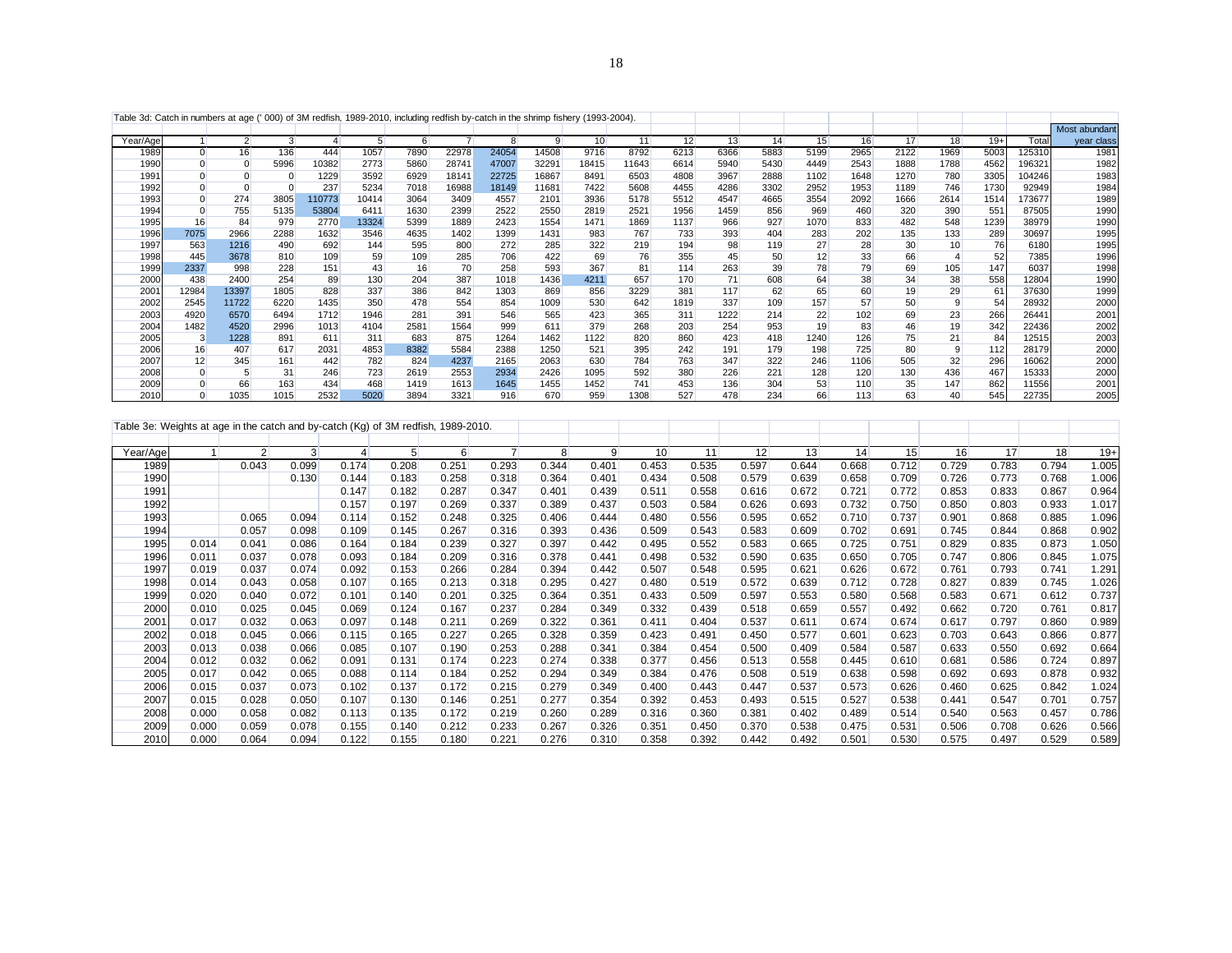| Table 4a: 3M beaked redfish abundance at length ('000s) from EU bottom trawl survey series (1988-2002 by RV Cornide Saavedra (CS), 2003-2010 by RV Vizconde de Eza (VE); former period converted to new RV units) |              |                |                |               |                |                 |                  |                 |                  |                |                |                |                |                  |                                 |                |                  |                  |                   |                  |                  |                  |                 |
|-------------------------------------------------------------------------------------------------------------------------------------------------------------------------------------------------------------------|--------------|----------------|----------------|---------------|----------------|-----------------|------------------|-----------------|------------------|----------------|----------------|----------------|----------------|------------------|---------------------------------|----------------|------------------|------------------|-------------------|------------------|------------------|------------------|-----------------|
| Length (cm)                                                                                                                                                                                                       | 1988         | 1989           | 1990           | 1991          | 1992           | 1993            | 1994             | 1995            | 1996             | 1997           | 1998           | 1999           | 2000           | 2001             | 2002                            | 2003           | 2004             | 2005             | 2006              | 2007             | 2008             | 2009             | 2010            |
| 5                                                                                                                                                                                                                 |              |                |                |               |                |                 |                  |                 |                  |                | 2868           |                |                |                  |                                 |                |                  |                  |                   |                  |                  |                  |                 |
| 6<br>$\overline{7}$                                                                                                                                                                                               |              | 73             | 239            | 1042          |                |                 |                  | 144             |                  |                | 956            |                |                | 455              | 1091                            | 779            |                  |                  |                   |                  | 136              | 54               | 61              |
|                                                                                                                                                                                                                   | 1203         | 160            | 1952           | 39644         | 4931           | 1102            |                  | 31              | 2453             |                | 695            | 291            |                | 1240             | 9720                            | 6940           | 286              | 499              | 304               | 1547             | 573              | 477              | 544             |
| 8<br>9                                                                                                                                                                                                            | 8538         | 1890           | 15439          | 194701        | 117561         | 3160            |                  | 594             | 12310            | 1359           | 3390           | 2417           | 1883           | 18643            | 14581                           | 10410          | 12530            | 5985             | 94129             | 26849            | 5315             | 2640             | 3263            |
| 10                                                                                                                                                                                                                | 8327<br>7082 | 2007<br>2894   | 11861<br>846   | 90135<br>9088 | 75875<br>57005 | 1764<br>7812    | 274              | 1816<br>1889    | 6548<br>867      | 2887<br>1615   | 6048<br>1573   | 12420<br>8840  | 6848<br>5242   | 152327<br>246451 | 44733<br>53017                  | 31940<br>37818 | 69454<br>181225  | 8679<br>11172    | 410980<br>569937  | 214426<br>471628 | 4271<br>5446     | 5731<br>3386     | 6535<br>3861    |
|                                                                                                                                                                                                                   |              |                |                |               |                |                 |                  |                 |                  |                |                |                |                |                  |                                 |                |                  |                  |                   |                  |                  |                  |                 |
| 11                                                                                                                                                                                                                | 20338        | 8434           | 412            | 17232         | 332037         | 36153           | 1573             | 3397            | 1762             | 4312           | 2626           | 3052           | 4412           | 29300            | 52317                           | 37322          | 178289           | 47283            | 83653             | 269398           | 21536            | 5348             | 6099            |
| 12                                                                                                                                                                                                                | 39345        | 20228          | 390            | 18876         | 381332         | 46734           | 2665             | 9269            | 5827             | 12810          | 13751          | 2976           | 15579          | 9424             | 115720                          | 82575          | 306313           | 109207           | 93826             | 255837           | 62810            | 7229             | 8244            |
| 13                                                                                                                                                                                                                | 27472        | 21581          | 1062           | 5790          | 90012          | 29392           | 5209             | 4666            | 5993             | 14318          | 22307          | 4851           | 30605          | 16454            | 247642                          | 176520         | 217455           | 305354           | 168066            | 460809           | 135178           | 7342             | 7478            |
| 14                                                                                                                                                                                                                | 4000         | 46259<br>87282 | 1865           | 1174          | 16174          | 79964           | 25338            | 4768            | 8609             | 7064           | 11124          | 4639<br>19442  | 18860          | 19286            | 292527                          | 206474         | 109487           | 563721           | 368890<br>570816  | 359968           | 146220           | 14300<br>37040   | 13152           |
| 15                                                                                                                                                                                                                | 802          |                | 2527           | 1706          | 27540          | 165019          | 58046            | 9835            | 16820            | 13161          | 14504          |                | 6447           | 31061            | 99677                           | 63031          | 59669            | 496389           |                   | 235990           | 109149           |                  | 23025           |
| 16<br>17                                                                                                                                                                                                          | 1034         | 71271<br>22119 | 6765           | 8180<br>25997 | 41045          | 138724<br>29763 | 130198           | 24357           | 14379            | 23773<br>29710 | 29969          | 39114          | 4277<br>8270   | 71951            | 73453                           | 45579          | 93021            | 321931           | 705419<br>1022160 | 132602           | 150419<br>200256 | 74563<br>106859  | 31410           |
| 18                                                                                                                                                                                                                | 1499         | 3665           | 15552<br>17573 | 47123         | 9939           |                 | 219435<br>230202 | 64809<br>110934 | 23877<br>54208   | 30013          | 20988          | 26097<br>32861 |                | 56570            | 59348<br>72239                  | 29838<br>31830 | 130177<br>155247 | 216267<br>199060 |                   | 204730           | 236520           | 147862           | 35142           |
| 19                                                                                                                                                                                                                | 1140         |                |                | 74331         | 7593           | 9245            |                  | 144384          |                  | 36047          | 13414          | 29489          | 19781          | 22594<br>12501   |                                 | 37393          |                  | 182684           | 785217<br>502051  | 363584           |                  |                  | 63068           |
| 20                                                                                                                                                                                                                | 4032<br>7430 | 2167<br>3097   | 10349<br>2514  | 83897         | 14615<br>24467 | 4970<br>3328    | 121884<br>33879  | 100682          | 108902<br>153048 | 68928          | 14029<br>13962 | 20335          | 27898<br>29190 | 18149            | 74283<br>55461                  | 32007          | 179357<br>156658 | 169721           | 357550            | 489233<br>396759 | 195040<br>241170 | 182429<br>274446 | 88904<br>108084 |
| 21                                                                                                                                                                                                                | 16559        | 4479           | 1078           | 40486         | 46504          | 3306            | 16450            | 38742           | 135158           | 101923         | 18530          | 14731          | 24042          | 24890            | 28013                           | 24617          | 86575            | 163284           | 189221            | 256720           | 256356           | 244424           | 138243          |
| 22                                                                                                                                                                                                                | 33994        | 9816           | 3011           | 10581         | 70167          | 5125            | 8472             | 9863            | 83283            | 98256          | 33310          | 17528          | 21181          | 25754            | 23745                           | 16788          | 48011            | 179265           | 120687            | 144663           | 241869           | 209744           | 150168          |
| 23                                                                                                                                                                                                                | 68369        | 18570          | 10028          | 3744          | 51568          | 7222            | 7632             | 3978            | 37902            | 62655          | 56319          | 29378          | 18209          | 17298            | 19916                           | 14445          | 29273            | 132897           | 99934             | 101176           | 141913           | 137275           | 112686          |
| 24                                                                                                                                                                                                                | 102943       | 33229          | 13236          | 3855          | 23847          | 8078            | 9824             | 3261            | 17322            | 24171          | 57007          | 61585          | 29389          | 15498            | 21186                           | 26716          | 18368            | 81899            | 76563             | 71205            | 106627           | 138138           | 74872           |
| 25                                                                                                                                                                                                                | 108959       | 50665          | 28825          | 7720          | 10049          | 5812            | 11309            | 3704            | 7875             | 9733           | 33609          | 75417          | 54137          | 14734            | 16263                           | 52455          | 11706            | 41610            | 57756             | 42237            | 61464            | 93215            | 61323           |
| 26                                                                                                                                                                                                                | 79514        | 60423          | 42888          | 9638          | 12417          | 5431            | 9941             | 4600            | 4102             | 5921           | 14895          | 57490          | 76085          | 18293            | 14695                           | 74506          | 11260            | 32227            | 25060             | 38613            | 45511            | 49136            | 37645           |
| 27                                                                                                                                                                                                                | 33899        | 49923          | 41939          | 9642          | 16819          | 4256            | 6971             | 4265            | 5830             | 4280           | 5807           | 20106          | 78418          | 17465            | 13793                           | 77547          | 8280             | 18476            | 13669             | 25283            | 31512            | 37652            | 24648           |
| 28                                                                                                                                                                                                                | 13963        | 31600          | 28902          | 8402          | 18154          | 4326            | 8135             | 4642            | 4150             | 3998           | 2710           | 6614           | 54137          | 13151            | 12150                           | 53878          | 7280             | 12570            | 8322              | 13766            | 20128            | 19937            | 16266           |
| 29                                                                                                                                                                                                                | 6818         | 17451          | 16287          | 5836          | 12743          | 3066            | 6925             | 4694            | 4325             | 2790           | 1258           | 2472           | 21494          | 7232             | 9235                            | 20825          | 5204             | 8890             | 5071              | 8331             | 10536            | 19353            | 10922           |
| 30                                                                                                                                                                                                                | 9150         | 10747          | 9819           | 4833          | 11009          | 2882            | 4765             | 4493            | 2995             | 3195           | 828            | 804            | 4582           | 5003             | 5643                            | 4343           | 3753             | 7874             | 5648              | 9541             | 3737             | 6364             | 6414            |
| 31                                                                                                                                                                                                                | 7567         | 8245           | 7209           | 3513          | 7557           | 2362            | 3995             | 3479            | 2489             | 1977           | 959            | 701            | 1715           | 1439             | 2210                            | 1384           | 2651             | 3273             | 2393              | 3284             | 5765             | 4025             | 2468            |
| 32                                                                                                                                                                                                                | 8886         | 9234           | 6686           | 3034          | 4866           | 1882            | 3611             | 2792            | 2280             | 1514           | 762            | 652            | 890            | 782              | 818                             | 510            | 1835             | 2954             | 1722              | 2100             | 1171             | 2631             | 1586            |
| 33                                                                                                                                                                                                                | 8570         | 6908           | 5710           | 3287          | 4450           | 2012            | 2463             | 2304            | 2050             | 1291           | 619            | 470            | 1120           | 337              | 572                             | 1097           | 1132             | 1085             | 1340              | 3374             | 1034             | 2360             | 1450            |
| 34                                                                                                                                                                                                                | 7451         | 6529           | 6333           | 3279          | 4276           | 1660            | 1613             | 1897            | 1410             | 981            | 517            | 401            | 578            | 405              | 286                             | 630            | 762              | 736              | 479               | 909              | 371              | 175              | 572             |
| 35                                                                                                                                                                                                                | 5646         | 6544           | 4312           | 2567          | 3486           | 1536            | 1468             | 1591            | 948              | 590            | 293            | 347            | 382            | 199              | 122                             | 305            | 323              | 310              | 383               | 238              | 312              | 1587             | 151             |
| 36                                                                                                                                                                                                                | 4929         | 5410           | 3975           | 2295          | 2635           | 1518            | 1039             | 1441            | 757              | 544            | 310            | 221            | 388            | 161              | 113                             | 363            | 166              | 174              | 192               | 71               | 29               | 563              | 60              |
| 37                                                                                                                                                                                                                | 3631         | 3912           | 3065           | 1811          | 2014           | 1425            | 590              | 1205            | 568              | 305            | 194            | 134            | 357            | 67               | 68                              | 320            | 108              | 29               |                   | 20               | 29               | 249              | 50              |
| 38                                                                                                                                                                                                                | 3166         | 2501           | 2223           | 1488          | 1620           | 904             | 549              | 717             | 402              | 212            | 142            | 81             | 67             | 80               | 54                              | 58             | 98               | 29               | 96                | 10               | 39               | 46               | 30              |
| 39                                                                                                                                                                                                                | 3092         | 4145           | 2425           | 1739          | 2156           | 1392            | 520              | 932             | 471              | 212            | 168            | 78             | 131            | 67               | 27                              | 131            |                  | 19               |                   |                  | 29               | 46               | 101             |
| 40                                                                                                                                                                                                                | 2090         | 2908           | 1634           | 1079          | 1410           | 831             | 379              | 493             | 266              | 143            | 65             | 39             | 87             | 27               | 14                              | 87             |                  |                  | 95                | 10               | 20               | 1657             |                 |
| 41                                                                                                                                                                                                                | 1499         | 1192           | 842            | 471           | 586            | 378             | 225              | 433             | 243              | 124            | 77             | 26             | 44             | 54               | 14                              | 44             | 10               |                  |                   |                  | 10 <sup>1</sup>  | 37               |                 |
| 42                                                                                                                                                                                                                | 665          | 742            | 421            | 367           | 426            | 362             | 84               | 313             | 162              | 37             | 26             | 26             |                | 13               | 14                              |                |                  |                  |                   |                  | 10 <sup>1</sup>  |                  | 10 <sup>1</sup> |
| 43                                                                                                                                                                                                                | 253          | 291            | 253            | 179           | 165            | 103             | 28               | 156             | 69               | $\mathbf 0$    | 65             | 13             | 29             | 40               | 14                              |                |                  |                  |                   |                  |                  |                  |                 |
| 44                                                                                                                                                                                                                | 84           | 87             | 51             | 53            | 165            | 168             | 28               | 36              | 23               | 25             | 26             |                | 15             |                  |                                 | 15             |                  |                  |                   |                  |                  |                  |                 |
| 45                                                                                                                                                                                                                | 84           | 87             | 67             | 53            | 45             | 26              | 28               | 36              | 23               |                | 13             | 26             |                |                  |                                 |                |                  |                  |                   |                  |                  |                  |                 |
| 46                                                                                                                                                                                                                |              | 58             | 17             | 53            | 30             | 26              |                  | 36              |                  |                | 13             |                |                |                  |                                 |                | 10               |                  |                   |                  |                  |                  |                 |
| 47                                                                                                                                                                                                                |              |                | 34             | 11            |                | 26              |                  | 12              |                  |                |                |                |                |                  |                                 |                |                  |                  |                   |                  |                  |                  |                 |
| 48                                                                                                                                                                                                                |              |                |                |               |                | 39              |                  |                 | 12               |                |                |                |                |                  |                                 |                |                  |                  |                   |                  |                  |                  |                 |
| total                                                                                                                                                                                                             | 664025       | 638823         | 330614         |               | 748931 1509292 | 623284          | 935746           | 581692          | 730719           | 570876         | 400725         | 496163         | 566768         | 869393           | 1434771 1201521 2085973 3325555 |                |                  |                  | 6341632           | 4604910          | 2442512          | 1838324          | 1038539         |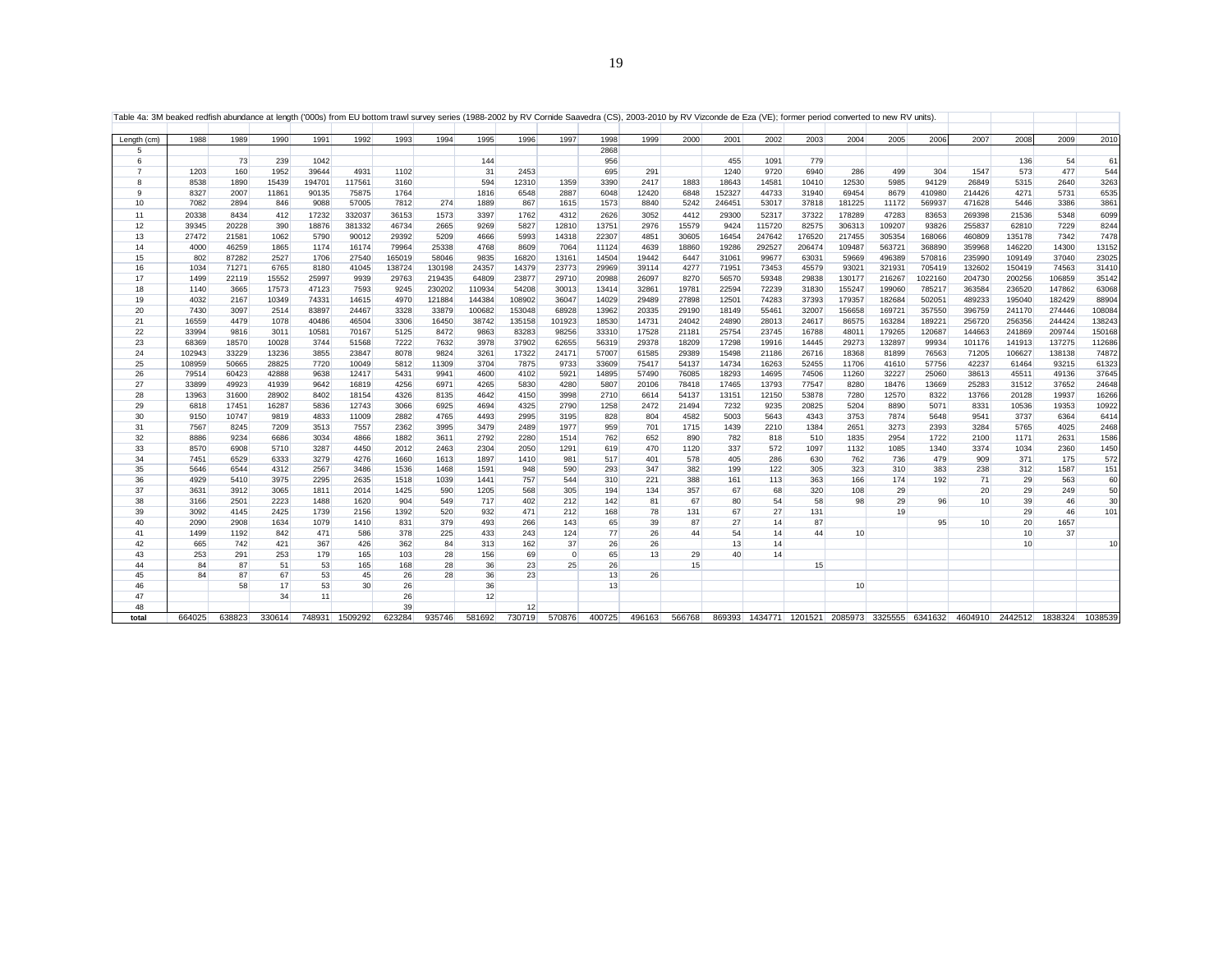|              |               |                |                |                 |                  | Table 4b: 3M beaked redfish abundance at age ('000s) from EU bottom trawl survey series, 1989-2010.               |                 |                |               |               |              |              |             |              |             |             |            |                |              |                  |               |
|--------------|---------------|----------------|----------------|-----------------|------------------|-------------------------------------------------------------------------------------------------------------------|-----------------|----------------|---------------|---------------|--------------|--------------|-------------|--------------|-------------|-------------|------------|----------------|--------------|------------------|---------------|
|              |               |                |                |                 |                  |                                                                                                                   |                 |                |               |               |              |              |             |              |             |             |            |                |              |                  | Most abundant |
| Year\Age     |               | $\overline{2}$ | $\overline{3}$ | $\overline{a}$  | 5                | 6                                                                                                                 |                 | 8              | 9             | 10            | 11           | 12           | 13          | 14           | 15          | 16          | 17         | 18             | $19+$        | Total            | ear class     |
| 1988         | 18068         | 94236          | 10657          | 19600           | 28673            | 105880                                                                                                            | 172047          | 106189         | 37983         | 18147         | 11580        | 7031         | 6836        | 6017         | 5102        | 2919        | 2365       | 2162           | 8533         | 541062           | 1981          |
| 1989         | 4130          | 53137          | 219406         | 19357           | 8071             | 35188                                                                                                             | 89946           | 89433          | 43605         | 21698         | 12392        | 7202         | 6537        | 5939         | 5301        | 3013        | 2467       | 2189           | 9812         | 638823           | 1986          |
| 1990         | 29489         | 2710           | 33397          | 24565           | 2605             | 17585                                                                                                             | 56217           | 67444          | 36082         | 18378         | 10186        | 5630         | 5333        | 4816         | 4009        | 2318        | 1851       | 1730           | 6269         | 330614           | 1982          |
| 199          | 325523        | 51145          | 5421           | 154995          | 127962           | 17655                                                                                                             | 20481           | 13300          | 8086          | 4187          | 3884         | 3393         | 3014        | 2479         | 952         | 1514        | 1139       | 653            | 3155         | 748938           | 1990          |
| 1992         | 198367        | 866124         | 59802          | 58014           | 144968           | 71881                                                                                                             | 30456           | 26346          | 16857         | 9630          | 6011         | 4452         | 4062        | 3082         | 2852        | 2072        | 1258       | 1028           | 203'         | 1509292          | 1990          |
| 1993         | 6025          | 151086         | 90620          | 306049          | 10455            | 21648                                                                                                             | 10476           | 6426           | 2189          | 2996          | 2596         | 2453         | 1910        | 2000         | 1589        | 859         | 874        | 1414           | 1619         | 623284           | 1989          |
| 1994         | $\Omega$      | 20065          | 76102          | 677611          | 79504            | 22080                                                                                                             | 22594           | 11375          | 7515          | 4950          | 3935<br>4073 | 2808         | 2105        | 1122         | 1257        | 657         | 482<br>605 | 616            | 968          | 935746           | 1990<br>1990  |
| 1995<br>1996 | 2585<br>21311 | 18672          | 63686<br>34710 | 114762<br>25262 | 332114<br>190134 | 8381<br>402615                                                                                                    | 8942            | 8765<br>8653   | 4706<br>5698  | 3963<br>2783  | 2035         | 2322<br>1950 | 1642<br>991 | 1441<br>1117 | 1536<br>886 | 1045<br>659 | 453        | 732<br>436     | 1721<br>1132 | 581692<br>730719 |               |
| 1997         | 5861          | 18163<br>28568 | 34939          | 86326           | 96940            | 78135                                                                                                             | 11731<br>222658 | 4967           | 3731          | 2768          | 1494         | 1269         | 689         | 837          | 236         | 298         | 368        | 124            | 667          | 570876           | 1990<br>1990  |
| 1998         | 15530         | 38427          | 62957          | 35093           | 32524            | 52330                                                                                                             | 30121           | 125511         | 3903          | 486           | 396          | 1990         | 257         | 249          | 77          | 156         | 343        | 28             | 347          | 400725           | 1990          |
| 1999         | 23967         | 12166          | 50006          | 79605           | 45976            | 38126                                                                                                             | 46333           | 39046          | 151887        | 5871          | 257          | 337          | 858         | 110          | 246         | 253         | 201        | 435            | 481          | 496163           | 1990          |
| 2000         | 13974         | 54195          | 27539          | 32860           | 61731            | 46285                                                                                                             | 47381           | 71096          | 35736         | 169492        | 2949         | 463          | 158         | 1548         | 152         | 81          | 83         | 52             | 992          | 566768           | 1990          |
| 200          | 419116        | 55177          | 121788         | 86078           | 52309            | 42284                                                                                                             | 29268           | 20323          | 8954          | 5122          | 26935        | 853          | 304         | 174          | 198         | 156         | 57         | 64             | 234          | 869393           | 2000          |
| 2002         | 123142        | 480414         | 394558         | 235867          | 61369            | 46106                                                                                                             | 30279           | 22076          | 17766         | 4899          | 3033         | 13969        | 580         | 164          | 241         | 81          | 60         | 23             | 143          | 1434771          | 2000          |
| 2003         | 87887         | 395055         | 335930         | 65241           | 84103            | 24769                                                                                                             | 14624           | 10827          | 6967          | 3974          | 2233         | 1323         | 11068       | 465          | 53          | 248         | 274        | 52             | 669          | 1045762          | 2001          |
| 2004         | 263495        | 762656         | 301339         | 144934          | 430153           | 104119                                                                                                            | 34399           | 17197          | 8318          | 4654          | 2365         | 1301         | 1182        | 8772         | 72          | 232         | 250        | 42             | 492          | 2085973          | 2002          |
| 2005         | 26335         | 1244660        | 652407         | 425205          | 292846           | 467795                                                                                                            | 123484          | 47163          | 20489         | 10868         | 4939         | 3849         | 1663        | 655          | 3050        | 64          | 45         | 21             | 16           | 3325555          | 2003          |
| 2006         | 1075350       | 1210339        | 1202363        | 1528343         | 752862           | 373958                                                                                                            | 133664          | 38139          | 11992         | 3707          | 2477         | 1591         | 980         | 656          | 592         | 4168        | 212        | 24             | 215          | 6341632          | 2000          |
| 2007         | 714451        | 986044         | 933290         | 537850          | 652131           | 384716                                                                                                            | 283236          | 66498          | 25067         | 3799          | 3834         | 2379         | 1241        | 1147         | 576         | 6720        | 1515       | 14             | 402          | 4604910          | 2005          |
| 2008         | 15741         | 426790         | 292064         | 441539          | 414437           | 559582                                                                                                            | 177908          | 65953          | 27153         | 9725          | 4177         | 2316         | 1392        | 800          | 258         | 157         | 132        | 2278           | 111          | 2442512          | 2002          |
| 2009         | 14963         | 89897          | 180844         | 353754          | 396975           | 290371                                                                                                            | 250188          | 127865         | 59244         | 37189         | 9903         | 10772        | 1017        | 3811         | 480         | 752         | 300        | 1352           | 8645         | 1838324          | 2004          |
| 2010         | 14325         | 111084         | 88995          | 187503          | 250123           | 157413                                                                                                            | 138615          | 34940          | 18552         | 15351         | 12900        | 4018         | 1728        | 910          | 286         | 310         | 209        | 145            | 1189         | 1038598          | 2005          |
|              |               |                |                |                 |                  |                                                                                                                   |                 |                |               |               |              |              |             |              |             |             |            |                |              |                  |               |
|              |               |                |                |                 |                  |                                                                                                                   |                 |                |               |               |              |              |             |              |             |             |            |                |              |                  |               |
|              |               |                |                |                 |                  | Table 4c: 3M beaked redfish mature female abundance at age ('000s) from EU bottom trawl survey series, 1989-2010. |                 |                |               |               |              |              |             |              |             |             |            |                |              |                  | Most abundant |
| Year\Age     | $\vert$ 1     | $\overline{2}$ | $\overline{3}$ | $\overline{A}$  | $5\overline{)}$  | 6                                                                                                                 |                 | 8              | 9             | 10            | 11           | 12           | 13          | 14           | 15          | 16          | 17         | 18             | $19+$        | Total            | ear class     |
| 1988         |               |                |                | 124             | 456              | 3852                                                                                                              | 11667           | 11447          | 6085          | 3947          | 3723         | 2798         | 3047        | 2824         | 2606        | 1536        | 1405       | 1278           | 6465         | 63260            | 1981          |
| 1989         |               |                |                | 43              | 156              | 1545                                                                                                              | 7734            | 11709          | 7329          | 4218          | 3366         | 2593         | 2910        | 2829         | 2722        | 1561        | 1440       | 1231           | 7823         | 59210            | 1981          |
| 1990         |               |                |                | 13              | 59               | 840                                                                                                               | 5392            | 9830           | 6743          | 3922          | 2988         | 2245         | 2655        | 2529         | 2300        | 1346        | 1110       | 1020           | 4432         | 47425            | 1982          |
| 199'         |               |                |                | 55              | 493              | 820                                                                                                               | 2102            | 2501           | 2086          | 1443          | 1634         | 1658         | 1619        | 1448         | 596         | 1054        | 769        | 446            | 2437         | 21161            | 1983          |
| 1992         |               |                |                | 18              | 1610             | 1817                                                                                                              | 2280            | 4334           | 4320          | 3147          | 2222         | 1829         | 1981        | 1668         | 1644        | 1413        | 818        | 811            | 1614         | 31525            | 1984          |
| 1993         |               |                |                | $\overline{0}$  | 121              | 995                                                                                                               | 925             | 1009           | 463           | 779           | 778          | 761          | 707         | 834          | 676         | 942         | 598        | 983            | 1068         | 11638            | 1985          |
| 1994         |               |                |                | 19              | 247              | 1006                                                                                                              | 1912            | 1682           | 1508          | 1510          | 1247         | 900          | 674         | 478          | 515         | 344         | 302        | 405            | 665          | 13413            | 1987          |
| 1995         |               |                |                | 86              | 418              | 360                                                                                                               | 910             | 1343           | 1005          | 1105          | 1269         | 720          | 525         | 523          | 568         | 498         | 296        | 425            | 1344         | 11394            | 1987          |
| 1996         |               |                |                | $\Omega$        | 1297             | 2557                                                                                                              | 1505            | 1754           | 1528          | 980           | 852          | 893          | 521         | 593          | 492         | 394         | 291        | 283            | 793          | 14731            | 1990          |
| 1997         |               |                |                | $\Omega$        | 147              | 2720                                                                                                              | 6144            | 2287           | 1841          | 1263          | 705          | 605          | 333         | 403          | 113         | 157         | 201        | 67             | 428          | 17415            | 1990          |
| 1998         |               |                |                | $\Omega$        | 133              | 924                                                                                                               | 1560            | 5282           | 785           | 120           | 119          | 647          | 86          | 96           | 26          | 61          | 155        | 9              | 231          | 10234            | 1990          |
| 1999         |               |                |                | $\Omega$        | 155              | 1129                                                                                                              | 3118            | 4737           | 15007         | 1341          | 102          | 153          | 340         | 41           | 101         | 99          | 103        | 199            | 307          | 26931            | 1990          |
| 2000         |               |                |                | $\Omega$        | 335              | 1052                                                                                                              | 3056            | 10012          | 9198          | 29716         | 1352         | 162          | 97          | 638          | 83          | 55          | 60         | 34             | 615          | 56465            | 1990          |
| 200'         |               |                |                | $\Omega$        | 554              | 1329                                                                                                              | 2140            | 2777           | 1922          | 1815          | 6695         | 335          | 108         | 65           | 71          | 57          | 20         | 24             | 175          | 18089            | 1990          |
| 2002         |               |                |                | 230             | 463              | 1547                                                                                                              | 1933            | 2574           | 3161          | 1826          | 1136         | 5364         | 308         | 82           | 113         | 28          | 26         | $\overline{9}$ | 62           | 18864            | 1990          |
| 2003         |               |                |                | 155             | 1043             | 1945                                                                                                              | 5179            | 7552           | 6024          | 3076          | 1340         | 684          | 7277        | 277          | 36          | 295         | 124        | 69             | 716          | 35793            | 1990          |
| 2004         |               |                |                | 41              | 1431             | 2676                                                                                                              | 3028            | 2990           | 2112          | 1528          | 1100         | 749          | 785         | 3754         | 57          | 161         | 165        | 31             | 333          | 20942            | 1990          |
| 2005         |               |                |                | 1628            | 2581             | 13745                                                                                                             | 11962           | 11076          | 7139          | 4410          | 2717         | 2266         | 921         | 469          | 1840        | 33          | 26         | 12             | 9            | 60834            | 1999          |
| 2006         |               |                |                | 4246            | 5755             | 11696                                                                                                             | 12617           | 8104           | 4431          | 1675          | 1265         | 750          | 554         | 394          | 430         | 2012        | 131        | 23             | 187          | 54269            | 1999          |
| 2007         |               |                |                | 2236            | 4799             | 4890                                                                                                              | 29711           | 14750          | 11948         | 2989          | 3319         | 2194         | 1166        | 1072         | 519         | 5111        | 1297       | 9              | 353          | 86362            | 2000          |
| 2008         |               |                |                | 1138            | 3490             | 20273                                                                                                             | 23927           | 21308          | 13256         | 5989          | 2827         | 1638         | 986         | 590          | 144         | 69          | 53         | 1667           | 50           | 97404            | 2001          |
| 2009<br>2010 |               |                |                | 5054<br>2012    | 4452<br>4546     | 16405<br>8402                                                                                                     | 18890<br>21248  | 18985<br>11573 | 16470<br>8155 | 16945<br>8378 | 6487<br>8127 | 5358<br>2652 | 838<br>1301 | 2691<br>678  | 321<br>249  | 591<br>263  | 280<br>154 | 1205<br>127    | 6647<br>912  | 121620<br>78778  | 2001<br>2003  |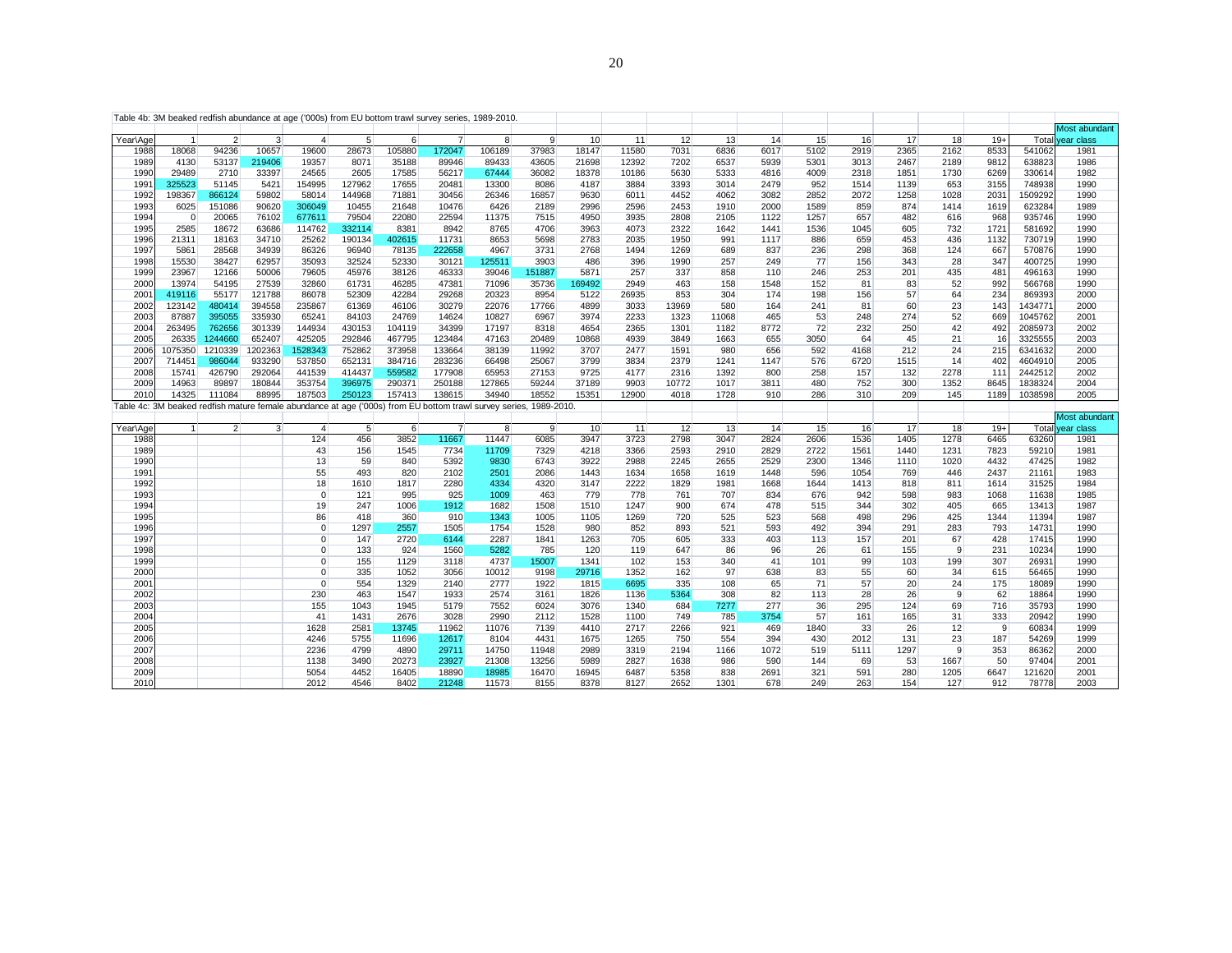| $\overline{2}$<br>3 <sup>1</sup><br>$5\overline{)}$<br>$\overline{7}$<br>10<br>13<br>14<br>15<br>17<br>Year\Age<br>$\overline{4}$<br>$6 \overline{6}$<br>8<br>9<br>11<br>12<br>16<br>$\mathbf{1}$<br>0.322<br>0.594<br>0.006<br>0.016<br>0.036<br>0.068<br>0.160<br>0.218<br>0.398<br>0.446<br>0.469<br>0.511<br>0.526<br>1988<br>0.108<br>1989<br>0.272<br>0.360<br>0.002<br>0.019<br>0.044<br>0.086<br>0.131<br>0.168<br>0.194<br>0.445<br>0.476<br>0.513<br>0.518<br>0.584 | 18<br>$19+$<br>0.758<br>0.591<br>0.562<br>0.797<br>0.590<br>0.707<br>0.683<br>0.772<br>0.789<br>0.795 |
|-------------------------------------------------------------------------------------------------------------------------------------------------------------------------------------------------------------------------------------------------------------------------------------------------------------------------------------------------------------------------------------------------------------------------------------------------------------------------------|-------------------------------------------------------------------------------------------------------|
|                                                                                                                                                                                                                                                                                                                                                                                                                                                                               |                                                                                                       |
|                                                                                                                                                                                                                                                                                                                                                                                                                                                                               |                                                                                                       |
|                                                                                                                                                                                                                                                                                                                                                                                                                                                                               |                                                                                                       |
| 1990<br>0.001<br>0.023<br>0.187<br>0.293<br>0.399<br>0.498<br>0.525<br>0.574<br>0.581<br>0.599<br>0.048<br>0.096<br>0.146<br>0.213                                                                                                                                                                                                                                                                                                                                            |                                                                                                       |
| 1991<br>0.000<br>0.258<br>0.421<br>0.489<br>0.537<br>0.584<br>0.004<br>0.046<br>0.103<br>0.188<br>0.345<br>0.626<br>0.696<br>0.675                                                                                                                                                                                                                                                                                                                                            |                                                                                                       |
| 1992<br>0.000<br>0.256<br>0.327<br>0.370<br>0.411<br>0.488<br>0.011<br>0.025<br>0.075<br>0.164<br>0.541<br>0.576<br>0.682<br>0.650                                                                                                                                                                                                                                                                                                                                            |                                                                                                       |
| 1993<br>0.000<br>0.012<br>0.046<br>0.088<br>0.157<br>0.212<br>0.260<br>0.300<br>0.310<br>0.370<br>0.417<br>0.425<br>1.096<br>0.684                                                                                                                                                                                                                                                                                                                                            | 0.659<br>0.696                                                                                        |
| 0.317<br>0.320<br>0.320<br>1994<br>0.000<br>0.003<br>0.046<br>0.085<br>0.148<br>0.201<br>0.305<br>0.426<br>0.409<br>0.523<br>0.628                                                                                                                                                                                                                                                                                                                                            | 0.687<br>0.656                                                                                        |
| 1995<br>0.001<br>0.213<br>0.279<br>0.312<br>0.310<br>0.320<br>0.001<br>0.043<br>0.102<br>0.153<br>0.363<br>0.370<br>0.477<br>0.490                                                                                                                                                                                                                                                                                                                                            | 0.580<br>0.781                                                                                        |
| 1996<br>0.000<br>0.007<br>0.203<br>0.268<br>0.352<br>0.418<br>0.458<br>0.525<br>0.531<br>0.555<br>0.598<br>0.642<br>0.006<br>0.128                                                                                                                                                                                                                                                                                                                                            | 0.649<br>0.700                                                                                        |
| 1997<br>0.000<br>0.493<br>0.456<br>0.472<br>0.477<br>0.483<br>0.482<br>0.478<br>0.546<br>0.002<br>0.035<br>0.028<br>0.460<br>0.525                                                                                                                                                                                                                                                                                                                                            | 0.643<br>0.545                                                                                        |
| 1998<br>0.325<br>0.334<br>0.000<br>0.004<br>0.052<br>0.042<br>0.201<br>0.247<br>0.301<br>0.386<br>0.332<br>0.392<br>0.451<br>0.018                                                                                                                                                                                                                                                                                                                                            | 0.665<br>0.318                                                                                        |
| 1999<br>0.000<br>0.003<br>0.030<br>0.067<br>0.099<br>0.228<br>0.399<br>0.454<br>0.396<br>0.372<br>0.391<br>0.121<br>0.411<br>0.510                                                                                                                                                                                                                                                                                                                                            | 0.639<br>0.457                                                                                        |
| 2000<br>0.000<br>0.005<br>0.257<br>0.175<br>0.350<br>0.614<br>0.412<br>0.720<br>0.023<br>0.065<br>0.141<br>0.458<br>0.546<br>0.682                                                                                                                                                                                                                                                                                                                                            | 0.647<br>0.619                                                                                        |
| 2001<br>0.000<br>0.249<br>0.392<br>0.355<br>0.011<br>0.031<br>0.073<br>0.137<br>0.215<br>0.354<br>0.376<br>0.360<br>0.365<br>0.361                                                                                                                                                                                                                                                                                                                                            | 0.749<br>0.369                                                                                        |
| 2002<br>0.001<br>0.008<br>0.034<br>0.064<br>0.117<br>0.178<br>0.373<br>0.374<br>0.384<br>0.531<br>0.503<br>0.468<br>0.345<br>0.433                                                                                                                                                                                                                                                                                                                                            | 0.436<br>0.417                                                                                        |
| 0.517<br>0.657<br>0.453<br>2003<br>0.002<br>0.012<br>0.079<br>0.354<br>0.698<br>0.865<br>0.774<br>0.600<br>0.596<br>0.677<br>1.187                                                                                                                                                                                                                                                                                                                                            | 1.330<br>1.071                                                                                        |
| 2004<br>0.000<br>0.254<br>0.328<br>0.576<br>0.664<br>0.003<br>0.026<br>0.088<br>0.174<br>0.465<br>0.428<br>0.784<br>0.695<br>0.660                                                                                                                                                                                                                                                                                                                                            | 0.758<br>0.676                                                                                        |
| 2005<br>0.004<br>0.009<br>0.029<br>0.097<br>0.235<br>0.348<br>0.406<br>0.550<br>0.589<br>0.554<br>0.716<br>0.603<br>0.514<br>0.568                                                                                                                                                                                                                                                                                                                                            | 0.592<br>0.571                                                                                        |
| 2006<br>0.003<br>0.369<br>0.452<br>0.511<br>0.471<br>0.565<br>0.008<br>0.031<br>0.094<br>0.212<br>0.601<br>0.725<br>0.483<br>0.615                                                                                                                                                                                                                                                                                                                                            | 0.959<br>0.871                                                                                        |
| 2007<br>0.004<br>0.007<br>0.222<br>0.477<br>0.866<br>0.922<br>0.939<br>0.013<br>0.105<br>0.787<br>0.934<br>0.902<br>0.761<br>0.856                                                                                                                                                                                                                                                                                                                                            | 0.656<br>0.877                                                                                        |
| 2008<br>0.003<br>0.008<br>0.036<br>0.323<br>0.488<br>0.677<br>0.707<br>0.709<br>0.737<br>0.557<br>0.406<br>0.134<br>0.616<br>0.438                                                                                                                                                                                                                                                                                                                                            | 0.732<br>0.454                                                                                        |
| 2009<br>0.014<br>0.011<br>0.278<br>0.497<br>0.824<br>0.706<br>0.933<br>0.056<br>0.076<br>0.148<br>0.456<br>0.655<br>0.668<br>0.785                                                                                                                                                                                                                                                                                                                                            | 0.892<br>0.769                                                                                        |
| 2010<br>0.011<br>0.018<br>0.053<br>0.153<br>0.331<br>0.660<br>0.753<br>0.745<br>0.440<br>0.546<br>0.630<br>0.871<br>0.847<br>0.739                                                                                                                                                                                                                                                                                                                                            | 0.874<br>0.767                                                                                        |
| Table 4e: Weights at age of the 3M beaked redfish stock (Kg) from EU surveys, 1988-2010.                                                                                                                                                                                                                                                                                                                                                                                      |                                                                                                       |
|                                                                                                                                                                                                                                                                                                                                                                                                                                                                               |                                                                                                       |
| 2<br>9<br>Year\Age<br>$\mathbf{3}$<br>$\overline{4}$<br>5<br>6<br>$\overline{7}$<br>8<br>10<br>11<br>12<br>13<br>14<br>15<br>16<br>17<br>$\overline{1}$                                                                                                                                                                                                                                                                                                                       | $19+$<br>18                                                                                           |
| 0.017<br>0.040<br>0.093<br>0.158<br>0.185<br>0.220<br>0.252<br>0.282<br>0.317<br>0.362<br>0.456<br>0.523<br>0.563<br>0.623<br>0.638<br>0.583<br>0.696<br>1988                                                                                                                                                                                                                                                                                                                 | 0.697<br>0.847                                                                                        |
| 1989<br>0.012<br>0.032<br>0.060<br>0.100<br>0.205<br>0.248<br>0.284<br>0.317<br>0.349<br>0.431<br>0.511<br>0.563<br>0.586<br>0.631<br>0.643<br>0.706<br>0.164                                                                                                                                                                                                                                                                                                                 | 0.880<br>0.703                                                                                        |
| 1990<br>0.582<br>0.011<br>0.028<br>0.082<br>0.097<br>0.171<br>0.212<br>0.261<br>0.299<br>0.331<br>0.361<br>0.443<br>0.524<br>0.602<br>0.652<br>0.668<br>0.731                                                                                                                                                                                                                                                                                                                 | 0.920<br>0.727                                                                                        |
| 0.012<br>0.029<br>0.569<br>1991<br>0.067<br>0.109<br>0.135<br>0.214<br>0.276<br>0.337<br>0.385<br>0.465<br>0.515<br>0.616<br>0.649<br>0.700<br>0.779<br>0.764                                                                                                                                                                                                                                                                                                                 | 0.892<br>0.794                                                                                        |
| 1992<br>0.013<br>0.032<br>0.070<br>0.208<br>0.292<br>0.354<br>0.452<br>0.525<br>0.571<br>0.635<br>0.704<br>0.769<br>0.096<br>0.171<br>0.396<br>0.680<br>0.807                                                                                                                                                                                                                                                                                                                 | 0.879<br>0.933                                                                                        |
| 1993<br>0.010<br>0.034<br>0.051<br>0.156<br>0.212<br>0.287<br>0.365<br>0.395<br>0.434<br>0.513<br>0.554<br>0.624<br>0.687<br>0.714<br>0.871<br>0.853<br>0.066                                                                                                                                                                                                                                                                                                                 | 0.867<br>1.101                                                                                        |
| 1994<br>0.000<br>0.045<br>0.076<br>0.090<br>0.130<br>0.226<br>0.276<br>0.348<br>0.395<br>0.464<br>0.493<br>0.530<br>0.549<br>0.673<br>0.659<br>0.719<br>0.816                                                                                                                                                                                                                                                                                                                 | 0.912<br>0.852                                                                                        |
| 1995<br>0.011<br>0.027<br>0.071<br>0.102<br>0.217<br>0.288<br>0.357<br>0.514<br>0.546<br>0.632<br>0.702<br>0.726<br>0.812<br>0.822<br>0.113<br>0.405<br>0.456                                                                                                                                                                                                                                                                                                                 | 0.869<br>1.067                                                                                        |
| 1996<br>0.011<br>0.036<br>0.062<br>0.079<br>0.141<br>0.270<br>0.328<br>0.443<br>0.480<br>0.533<br>0.580<br>0.600<br>0.697<br>0.138<br>0.384<br>0.649<br>0.756                                                                                                                                                                                                                                                                                                                 | 0.794<br>0.956                                                                                        |
| 1997<br>0.013<br>0.031<br>0.059<br>0.090<br>0.174<br>0.355<br>0.406<br>0.466<br>0.505<br>0.573<br>0.609<br>0.621<br>0.682<br>0.746<br>0.787<br>0.127<br>0.190                                                                                                                                                                                                                                                                                                                 | 0.759<br>0.933                                                                                        |
| 1998<br>0.010<br>0.034<br>0.062<br>0.229<br>0.222<br>0.490<br>0.550<br>0.809<br>0.832<br>0.089<br>0.138<br>0.181<br>0.371<br>0.422<br>0.624<br>0.687<br>0.714                                                                                                                                                                                                                                                                                                                 | 0.729<br>1.103                                                                                        |
| 1999<br>0.014<br>0.033<br>0.064<br>0.223<br>0.260<br>0.323<br>0.473<br>0.564<br>0.513<br>0.552<br>0.642<br>0.087<br>0.121<br>0.176<br>0.246<br>0.552<br>0.541                                                                                                                                                                                                                                                                                                                 | 0.615<br>0.766                                                                                        |
| 2000<br>0.016<br>0.037<br>0.060<br>0.097<br>0.174<br>0.234<br>0.329<br>0.297<br>0.418<br>0.528<br>0.668<br>0.718<br>0.132<br>0.285<br>0.564<br>0.497<br>0.673                                                                                                                                                                                                                                                                                                                 | 0.750<br>0.718                                                                                        |
| 0.028<br>0.384<br>2001<br>0.015<br>0.062<br>0.085<br>0.140<br>0.179<br>0.238<br>0.297<br>0.328<br>0.340<br>0.516<br>0.598<br>0.663<br>0.668<br>0.616<br>0.771                                                                                                                                                                                                                                                                                                                 | 0.853<br>1.010                                                                                        |
| 2002<br>0.052<br>0.227<br>0.282<br>0.398<br>0.013<br>0.034<br>0.101<br>0.132<br>0.184<br>0.323<br>0.390<br>0.408<br>0.561<br>0.595<br>0.629<br>0.719<br>0.644                                                                                                                                                                                                                                                                                                                 | 0.952<br>0.894                                                                                        |
| 2003<br>0.012<br>0.034<br>0.462<br>0.054<br>0.076<br>0.109<br>0.161<br>0.217<br>0.264<br>0.321<br>0.355<br>0.413<br>0.351<br>0.558<br>0.584<br>0.638<br>0.509<br>2004<br>0.015<br>0.030<br>0.066<br>0.094<br>0.120<br>0.163<br>0.221<br>0.278<br>0.343<br>0.378<br>0.444<br>0.498<br>0.553<br>0.426<br>0.635<br>0.685<br>0.543                                                                                                                                                | 0.694<br>0.754<br>0.755<br>0.756                                                                      |
| 0.119                                                                                                                                                                                                                                                                                                                                                                                                                                                                         |                                                                                                       |
| 2005<br>0.013<br>0.041<br>0.061<br>0.092<br>0.166<br>0.214<br>0.273<br>0.339<br>0.379<br>0.459<br>0.481<br>0.462<br>0.591<br>0.502<br>0.710<br>0.724<br>2006<br>0.014<br>0.044<br>0.265<br>0.429<br>0.492<br>0.088<br>0.114<br>0.533                                                                                                                                                                                                                                          | 0.904<br>0.869<br>0.773<br>0.839                                                                      |
| 0.071<br>0.157<br>0.215<br>0.337<br>0.401<br>0.431<br>0.588<br>0.422<br>0.551<br>2007<br>0.015<br>0.030<br>0.058<br>0.109<br>0.205<br>0.250<br>0.314<br>0.397<br>0.457<br>0.520<br>0.542<br>0.539<br>0.523<br>0.399<br>0.489<br>0.120<br>0.137                                                                                                                                                                                                                                | 0.553<br>0.730                                                                                        |
| 2008<br>0.014<br>0.043<br>0.074<br>0.101<br>0.130<br>0.168<br>0.218<br>0.275<br>0.325<br>0.369<br>0.415<br>0.438<br>0.442<br>0.492<br>0.567<br>0.605<br>0.591                                                                                                                                                                                                                                                                                                                 | 0.448<br>0.769                                                                                        |
| 2009<br>0.015<br>0.056<br>0.081<br>0.117<br>0.133<br>0.177<br>0.190<br>0.227<br>0.260<br>0.319<br>0.396<br>0.326<br>0.543<br>0.436<br>0.476<br>0.501<br>0.676                                                                                                                                                                                                                                                                                                                 | 0.532<br>0.817                                                                                        |
| 2010<br>0.013<br>0.058<br>0.095<br>0.219<br>0.263<br>0.325<br>0.364<br>0.387<br>0.457<br>0.622<br>0.527<br>0.473<br>0.118<br>0.151<br>0.182<br>0.290<br>0.451                                                                                                                                                                                                                                                                                                                 | 0.518<br>0.517                                                                                        |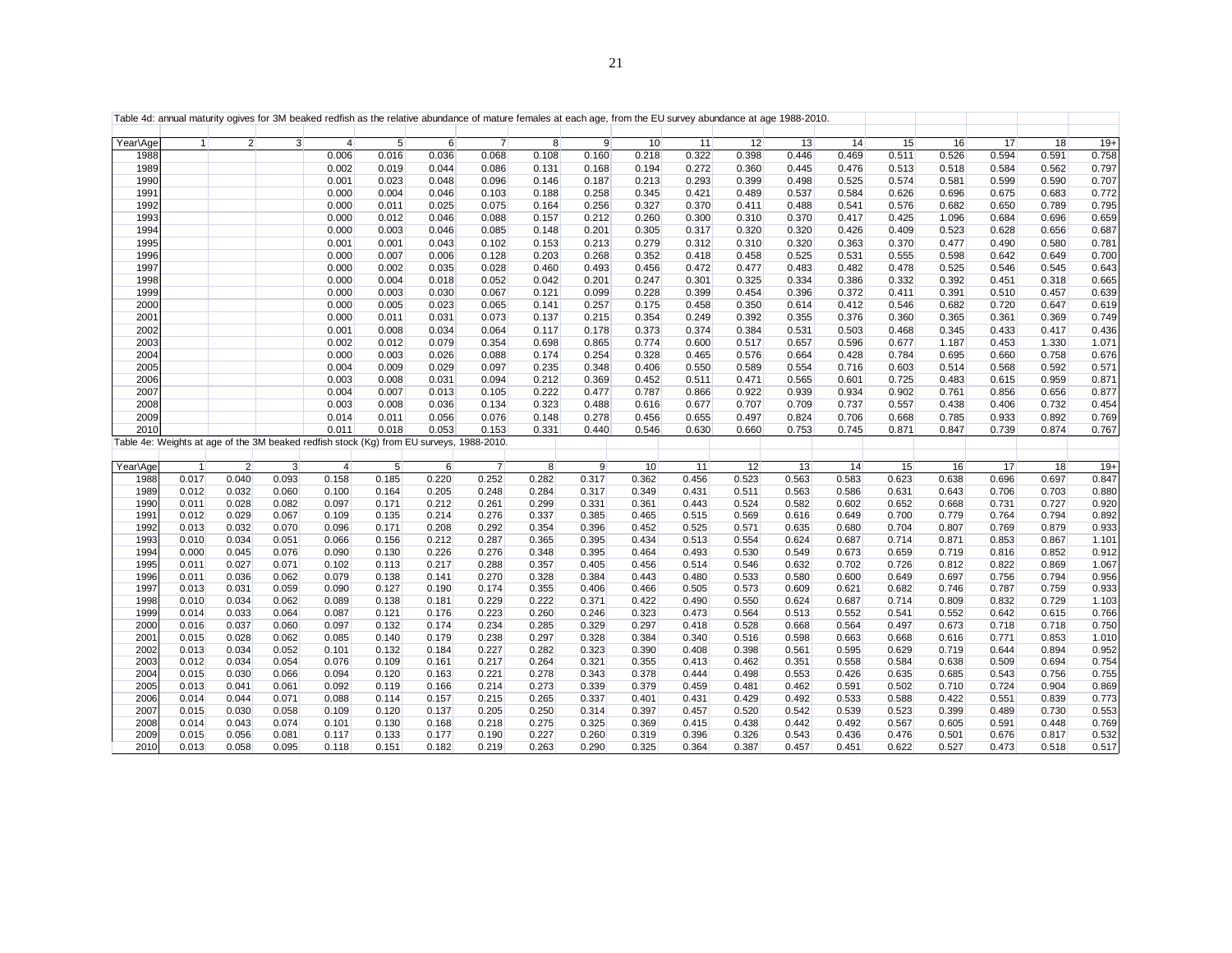|          | Table 4f: Weights at age of the 3M mature female beaked redfish stock (Kg) from EU surveys, 1988-2010. |                |   |       |       |       |                |                |       |       |       |       |       |       |       |       |       |       |       |
|----------|--------------------------------------------------------------------------------------------------------|----------------|---|-------|-------|-------|----------------|----------------|-------|-------|-------|-------|-------|-------|-------|-------|-------|-------|-------|
| Year\Age |                                                                                                        | $\overline{2}$ | 3 |       | 5     | 6     | $\overline{7}$ | 8 <sup>°</sup> | 9     | 10    | 11    | 12    | 13    | 14    | 15    | 16    | 17    | 18    | $19+$ |
| 1988     |                                                                                                        |                |   | 0.180 | 0.198 | 0.235 | 0.268          | 0.307          | 0.354 | 0.403 | 0.480 | 0.537 | 0.572 | 0.593 | 0.631 | 0.645 | 0.711 | 0.711 | 0.853 |
| 1989     |                                                                                                        |                |   | 0.157 | 0.174 | 0.220 | 0.267          | 0.306          | 0.337 | 0.376 | 0.461 | 0.541 | 0.575 | 0.596 | 0.636 | 0.647 | 0.728 | 0.725 | 0.886 |
| 1990     |                                                                                                        |                |   | 0.160 | 0.181 | 0.228 | 0.283          | 0.323          | 0.352 | 0.390 | 0.474 | 0.553 | 0.594 | 0.615 | 0.658 | 0.671 | 0.749 | 0.746 | 0.886 |
| 1991     |                                                                                                        |                |   | 0.151 | 0.163 | 0.251 | 0.304          | 0.354          | 0.406 | 0.473 | 0.528 | 0.585 | 0.629 | 0.661 | 0.712 | 0.791 | 0.778 | 0.809 | 0.908 |
| 1992     |                                                                                                        |                |   | 0.157 | 0.185 | 0.225 | 0.310          | 0.372          | 0.412 | 0.459 | 0.534 | 0.593 | 0.656 | 0.706 | 0.732 | 0.828 | 0.800 | 0.889 | 0.947 |
| 1993     |                                                                                                        |                |   | 0.000 | 0.183 | 0.226 | 0.288          | 0.375          | 0.411 | 0.438 | 0.518 | 0.558 | 0.645 | 0.705 | 0.728 | 0.929 | 0.865 | 0.875 | 1.156 |
| 1994     |                                                                                                        |                |   | 0.153 | 0.169 | 0.244 | 0.286          | 0.357          | 0.402 | 0.470 | 0.502 | 0.539 | 0.569 | 0.702 | 0.684 | 0.750 | 0.824 | 0.874 | 0.952 |
| 1995     |                                                                                                        |                |   | 0.153 | 0.157 | 0.226 | 0.296          | 0.366          | 0.412 | 0.459 | 0.516 | 0.546 | 0.638 | 0.723 | 0.740 | 0.837 | 0.854 | 0.889 | 1.079 |
| 1996     |                                                                                                        |                |   | 0.000 | 0.176 | 0.187 | 0.281          | 0.337          | 0.389 | 0.449 | 0.483 | 0.536 | 0.583 | 0.606 | 0.658 | 0.702 | 0.757 | 0.799 | 0.959 |
| 1997     |                                                                                                        |                |   | 0.000 | 0.188 | 0.226 | 0.240          | 0.358          | 0.410 | 0.465 | 0.503 | 0.576 | 0.612 | 0.625 | 0.684 | 0.747 | 0.790 | 0.768 | 0.957 |
| 1998     |                                                                                                        |                |   | 0.000 | 0.159 | 0.195 | 0.266          | 0.243          | 0.384 | 0.436 | 0.493 | 0.554 | 0.626 | 0.707 | 0.712 | 0.815 | 0.844 | 0.729 | 1.128 |
| 1999     |                                                                                                        |                |   | 0.000 | 0.152 | 0.193 | 0.238          | 0.277          | 0.264 | 0.341 | 0.464 | 0.572 | 0.514 | 0.542 | 0.534 | 0.544 | 0.673 | 0.643 | 0.778 |
| 2000     |                                                                                                        |                |   | 0.000 | 0.162 | 0.192 | 0.270          | 0.304          | 0.344 | 0.327 | 0.424 | 0.519 | 0.681 | 0.574 | 0.494 | 0.695 | 0.724 | 0.728 | 0.770 |
| 2001     |                                                                                                        |                |   | 0.000 | 0.165 | 0.191 | 0.246          | 0.306          | 0.344 | 0.390 | 0.374 | 0.514 | 0.602 | 0.665 | 0.667 | 0.622 | 0.776 | 0.853 | 1.035 |
| 2002     |                                                                                                        |                |   | 0.151 | 0.174 | 0.209 | 0.238          | 0.305          | 0.340 | 0.399 | 0.453 | 0.408 | 0.557 | 0.587 | 0.616 | 0.715 | 0.643 | 0.888 | 0.968 |
| 2003     |                                                                                                        |                |   | 0.098 | 0.127 | 0.208 | 0.244          | 0.272          | 0.320 | 0.344 | 0.396 | 0.456 | 0.344 | 0.576 | 0.584 | 0.675 | 0.590 | 0.694 | 0.782 |
| 2004     |                                                                                                        |                |   | 0.149 | 0.160 | 0.195 | 0.243          | 0.288          | 0.352 | 0.399 | 0.466 | 0.518 | 0.566 | 0.460 | 0.635 | 0.675 | 0.550 | 0.756 | 0.718 |
| 2005     |                                                                                                        |                |   | 0.108 | 0.131 | 0.189 | 0.244          | 0.286          | 0.345 | 0.385 | 0.472 | 0.493 | 0.481 | 0.585 | 0.514 | 0.705 | 0.719 | 0.900 | 0.861 |
| 2006     |                                                                                                        |                |   | 0.098 | 0.138 | 0.198 | 0.239          | 0.288          | 0.352 | 0.406 | 0.447 | 0.440 | 0.511 | 0.540 | 0.595 | 0.441 | 0.545 | 0.839 | 0.804 |
| 2007     |                                                                                                        |                |   | 0.118 | 0.143 | 0.163 | 0.265          | 0.290          | 0.367 | 0.400 | 0.461 | 0.522 | 0.543 | 0.539 | 0.524 | 0.408 | 0.490 | 0.730 | 0.554 |
| 2008     |                                                                                                        |                |   | 0.115 | 0.156 | 0.204 | 0.247          | 0.292          | 0.333 | 0.376 | 0.425 | 0.442 | 0.438 | 0.475 | 0.539 | 0.565 | 0.539 | 0.442 | 0.624 |
| 2009     |                                                                                                        |                |   | 0.168 | 0.139 | 0.219 | 0.236          | 0.270          | 0.317 | 0.331 | 0.401 | 0.336 | 0.552 | 0.448 | 0.494 | 0.506 | 0.676 | 0.852 | 0.565 |
| 2010     |                                                                                                        |                |   | 0.123 | 0.159 | 0.205 | 0.244          | 0.274          | 0.297 | 0.331 | 0.368 | 0.397 | 0.461 | 0.456 | 0.638 | 0.523 | 0.479 | 0.518 | 0.519 |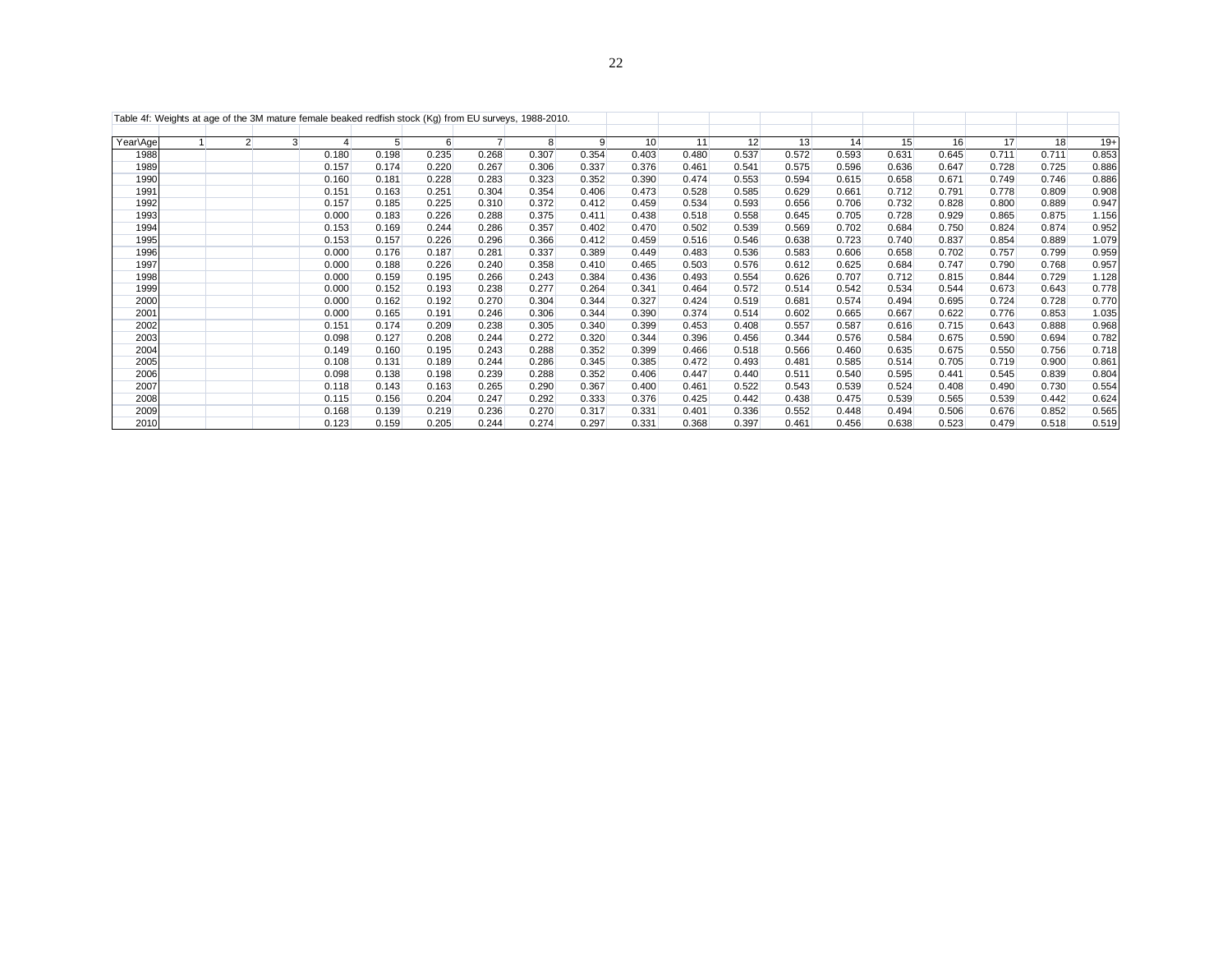Table 5a: 3M beaked redfish survey mean catch per tow from EU bottom trawl survey series (1988-2002 by RV Cornide Saavedra (CS), 2003-2010 by RV Vizconde de Eza (VE); former period converted to new RV units).

| Table 5a: 3M beaked redfish survey mean catch per tow from EU bottom trawl survey series (1988-2002 by RV Cornide Saavedra (CS), 2003-2010 by RV Vizconde de Eza (VE); former period converted to new RV units). |      |      |                  |      |     |      |     |      |      |      |      |      |      |      |      |      |      |      |      |      |      |      |
|------------------------------------------------------------------------------------------------------------------------------------------------------------------------------------------------------------------|------|------|------------------|------|-----|------|-----|------|------|------|------|------|------|------|------|------|------|------|------|------|------|------|
|                                                                                                                                                                                                                  |      |      |                  |      |     |      |     |      |      |      |      |      |      |      |      |      |      |      |      |      |      |      |
|                                                                                                                                                                                                                  | 1988 | 1989 | 1990             | 1991 |     | 1993 | 994 | 1995 | 1996 | 1997 | 1998 | 1999 | 2000 | 2001 | 2002 | 2003 | 2004 | 2005 | 2006 | 2007 | 2008 | 2010 |
| mean weight per tow (Kg/tow)                                                                                                                                                                                     |      |      |                  |      |     |      |     |      |      |      |      |      |      |      |      |      |      |      |      |      |      | 1781 |
|                                                                                                                                                                                                                  |      |      |                  |      |     |      |     |      |      |      |      |      |      |      |      |      |      |      |      |      |      | 34   |
| CV.                                                                                                                                                                                                              | 16%  | 13%  | 120 <sub>6</sub> | 12%  | 12% | 36%  | 30% | 11%  | 14%  | 18%  | 16%  | 29%  | 39%  | 16%  | 13%  | 12%  | 14%  | 18%  | 15%  | 15%  |      | 19%  |

| Table 5b: 3M beaked redfish year class strenght, total stock, exploitable stock and female spwanning stock from EU bottom trawl survey series. |      |      |      |      |      |      |                  |      |      |      |      |      |      |      |      |      |      |      |      |      |      |      |      |
|------------------------------------------------------------------------------------------------------------------------------------------------|------|------|------|------|------|------|------------------|------|------|------|------|------|------|------|------|------|------|------|------|------|------|------|------|
| 1988-2002 by RV Cornide Saavedra (CS), 2003-2010 by RV Vizconde de Eza (VE); former period converted to new RV units.                          |      |      |      |      |      |      |                  |      |      |      |      |      |      |      |      |      |      |      |      |      |      |      |      |
|                                                                                                                                                | 1988 | 1989 | 1990 | 1991 | 1992 | 1993 | 1994             | 1995 | 1996 | 1997 | 1998 | 1999 | 2000 | 2001 | 2002 | 2003 | 2004 | 2005 | 2006 | 2007 | 2008 | 2009 | 2010 |
| year class strengh at age 4 (millions)                                                                                                         | 20   |      |      | 155  |      |      | 678              |      |      |      |      |      | 33   | 86   | 236  | 65   | 145  | 425  | 1528 | 538  | 442  |      | 188  |
| abundance (millions)                                                                                                                           | 664  |      | 331  | 749  | 1509 | 623  | 936              |      | 731  |      | 401  | 496  | 567  | 869  | 1435 | 1202 | 2086 | 3326 | 6342 | 4605 | 2443 | 1838 | 1039 |
| 4+abundance (millions)                                                                                                                         | 541  | 362  | 265  |      | 385  |      | 840              |      | 657  | 502  | 284  | 410  | 471  | 273  | 437  | 227  | 759  | 1402 | 2854 | 1971 | 1708 | 1553 | 824  |
| biomass ('000 ton)                                                                                                                             |      | 128  |      |      | 119  |      |                  |      |      |      |      |      | 118  | 64   | 107  |      | 157  |      | 485  |      | 308  |      | 162  |
| 4+ biomass ('000 ton)                                                                                                                          | 155  |      |      |      |      |      | 100 <sub>1</sub> |      |      |      |      |      |      |      |      |      |      |      | 333  |      | 264  |      | 147  |
| spawning biomass ('000 ton)                                                                                                                    |      |      |      |      |      |      |                  |      |      |      |      |      |      |      |      |      |      |      |      |      |      |      | 23   |
| ssb proportion                                                                                                                                 |      | 22%  | 25%  |      | 13%  |      | 6%               |      |      |      |      |      | 16%  |      |      |      |      |      |      |      |      |      | 13%  |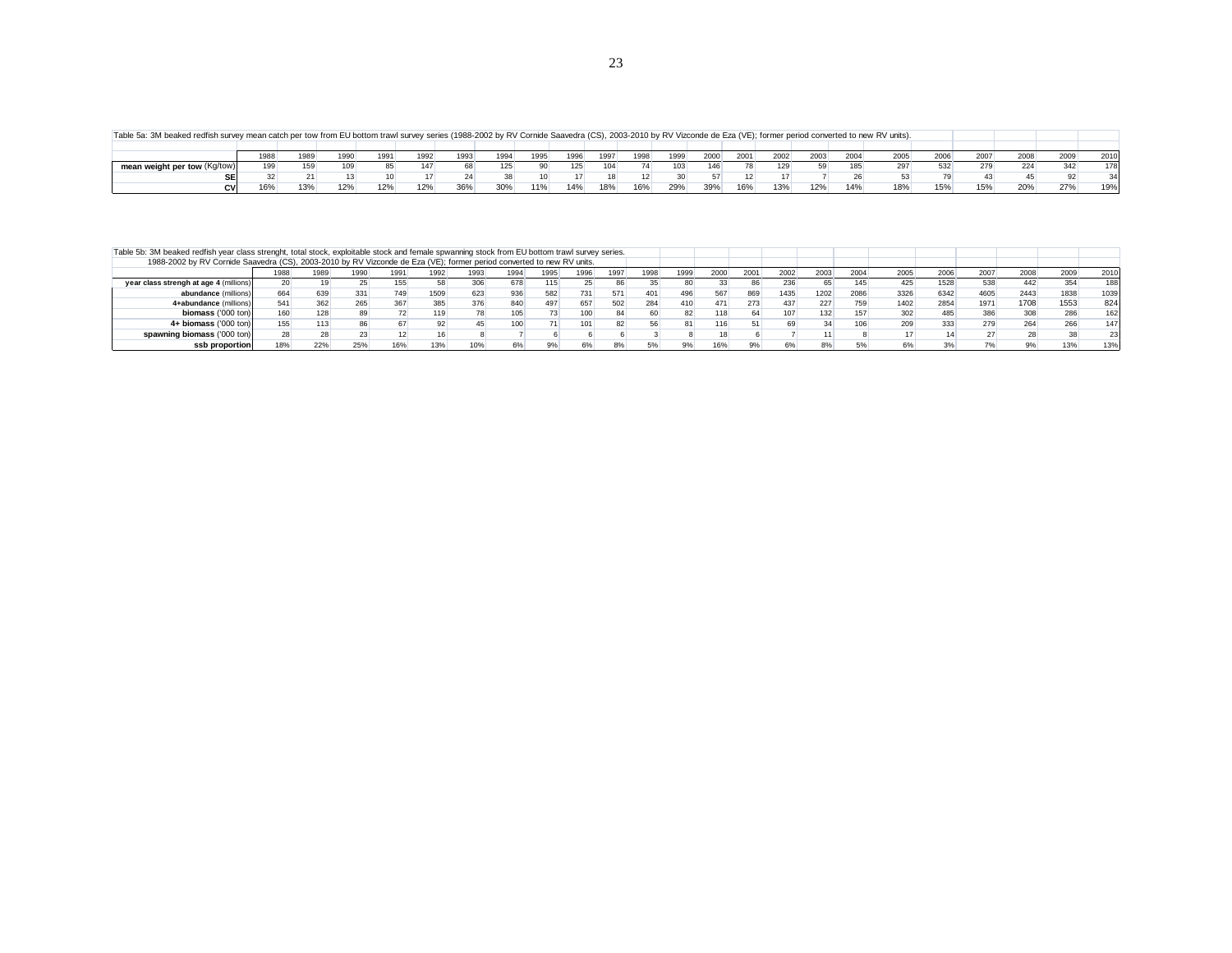| Table 6: Input files for 2011 XSA assessment.      |  |  |  |
|----------------------------------------------------|--|--|--|
|                                                    |  |  |  |
| REDFISH NAFO DIVISION 3M INDEX OF INPUT FILES 2011 |  |  |  |
|                                                    |  |  |  |
| red3mla.txt                                        |  |  |  |
| red3mcn.txt                                        |  |  |  |
| red3mcw.txt                                        |  |  |  |
| red3msw.txt                                        |  |  |  |
| red3mnm.txt                                        |  |  |  |
| red3mmo.txt                                        |  |  |  |
| red3mpf.txt                                        |  |  |  |
| red3mpm.txt                                        |  |  |  |
| red3mfo.txt                                        |  |  |  |
| red3mfn.txt                                        |  |  |  |
| red3mtun.txt                                       |  |  |  |

|       |      | REDFISH NAFO 3M LANDINGS tons |
|-------|------|-------------------------------|
| 1     | 1    |                               |
| 1989  | 2010 |                               |
| 4     | 19   |                               |
| 5     |      |                               |
| 58086 |      |                               |
| 80223 |      |                               |
| 48500 |      |                               |
| 43300 |      |                               |
| 43100 |      |                               |
| 17664 |      |                               |
| 13879 |      |                               |
| 6101  |      |                               |
| 1408  |      |                               |
| 1011  |      |                               |
| 1095  |      |                               |
| 3665  |      |                               |
| 3327  |      |                               |
| 2964  |      |                               |
| 2273  |      |                               |
| 3260  |      |                               |
| 4039  |      |                               |
| 5936  |      |                               |
| 5131  |      |                               |
| 4274  |      |                               |
| 3639  |      |                               |
| 4894  |      |                               |

# **DEDEICH NAFO 3M LANDINGS to**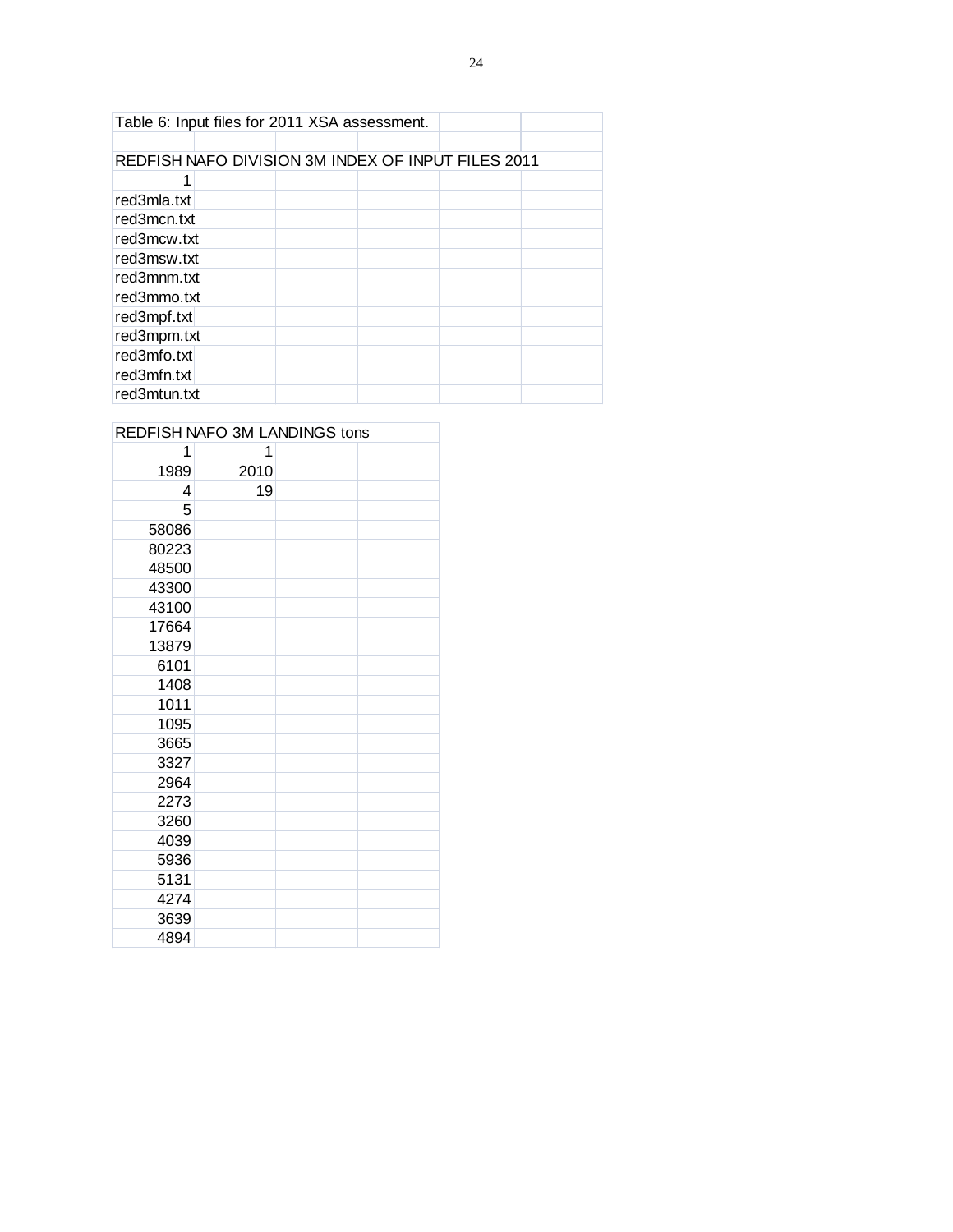|        | $\overline{2}$ |      |       |       |       |       |       |      |      |      |      |      |      |      |      |
|--------|----------------|------|-------|-------|-------|-------|-------|------|------|------|------|------|------|------|------|
| 1989   | 2010           |      |       |       |       |       |       |      |      |      |      |      |      |      |      |
| 4      | 19             |      |       |       |       |       |       |      |      |      |      |      |      |      |      |
|        |                |      |       |       |       |       |       |      |      |      |      |      |      |      |      |
| 444    | 1057           | 7890 | 22978 | 24054 | 14508 | 9716  | 8792  | 6213 | 6366 | 5883 | 5199 | 2965 | 2122 | 1969 | 5003 |
| 10382  | 2773           | 5860 | 28741 | 47007 | 32291 | 18415 | 11643 | 6614 | 5940 | 5430 | 4449 | 2543 | 1888 | 1788 | 4562 |
| 1229   | 3592           | 6929 | 18141 | 22725 | 16867 | 8491  | 6503  | 4808 | 3967 | 2888 | 1102 | 1648 | 1270 | 780  | 3305 |
| 237    | 5234           | 7018 | 16988 | 18149 | 11681 | 7422  | 5608  | 4455 | 4286 | 3302 | 2952 | 1953 | 1189 | 746  | 1730 |
| 110773 | 10414          | 3064 | 3409  | 4557  | 2101  | 3936  | 5178  | 5512 | 4547 | 4665 | 3554 | 2092 | 1666 | 2614 | 1514 |
| 53804  | 6411           | 1630 | 2399  | 2522  | 2550  | 2819  | 2521  | 1956 | 1459 | 856  | 969  | 460  | 320  | 390  | 551  |
| 2770   | 13324          | 5399 | 1889  | 2423  | 1554  | 1471  | 1869  | 1137 | 966  | 927  | 1070 | 833  | 482  | 548  | 1239 |
| 1632   | 3546           | 4635 | 1402  | 1399  | 1431  | 983   | 767   | 733  | 393  | 404  | 283  | 202  | 135  | 133  | 289  |
| 692    | 144            | 595  | 800   | 272   | 285   | 322   | 219   | 194  | 98   | 119  | 27   | 28   | 30   | 10   | 76   |
| 109    | 59             | 109  | 285   | 706   | 422   | 69    | 76    | 355  | 45   | 50   | 12   | 33   | 66   | 4    | 52   |
| 151    | 43             | 16   | 70    | 258   | 593   | 367   | 81    | 114  | 263  | 39   | 78   | 79   | 69   | 105  | 147  |
| 89     | 130            | 204  | 387   | 1018  | 1436  | 4211  | 657   | 170  | 71   | 608  | 64   | 38   | 34   | 38   | 558  |
| 828    | 337            | 386  | 842   | 1303  | 869   | 856   | 3229  | 381  | 117  | 62   | 65   | 60   | 19   | 29   | 61   |
| 1435   | 350            | 478  | 554   | 854   | 1009  | 530   | 642   | 1819 | 337  | 109  | 157  | 57   | 50   | 9    | 54   |
| 1712   | 1946           | 281  | 391   | 546   | 565   | 423   | 365   | 311  | 1222 | 214  | 22   | 102  | 69   | 23   | 266  |
| 1013   | 4104           | 2581 | 1564  | 999   | 611   | 379   | 268   | 203  | 254  | 953  | 19   | 83   | 46   | 19   | 342  |
| 611    | 311            | 683  | 875   | 1264  | 1462  | 1122  | 820   | 860  | 423  | 418  | 1240 | 126  | 75   | 21   | 84   |
| 2031   | 4853           | 8382 | 5584  | 2388  | 1250  | 521   | 395   | 242  | 191  | 179  | 198  | 725  | 80   | 9    | 112  |
| 442    | 782            | 824  | 4237  | 2165  | 2063  | 630   | 784   | 763  | 347  | 322  | 246  | 1106 | 505  | 32   | 296  |
| 246    | 723            | 2619 | 2553  | 2934  | 2426  | 1095  | 592   | 380  | 226  | 221  | 128  | 120  | 130  | 436  | 467  |
| 434    | 468            | 1419 | 1613  | 1645  | 1455  | 1452  | 741   | 453  | 136  | 304  | 53   | 110  | 35   | 147  | 862  |
| 2532   | 5020           | 3894 | 3321  | 916   | 670   | 959   | 1308  | 527  | 478  | 234  | 66   | 113  | 63   | 40   | 545  |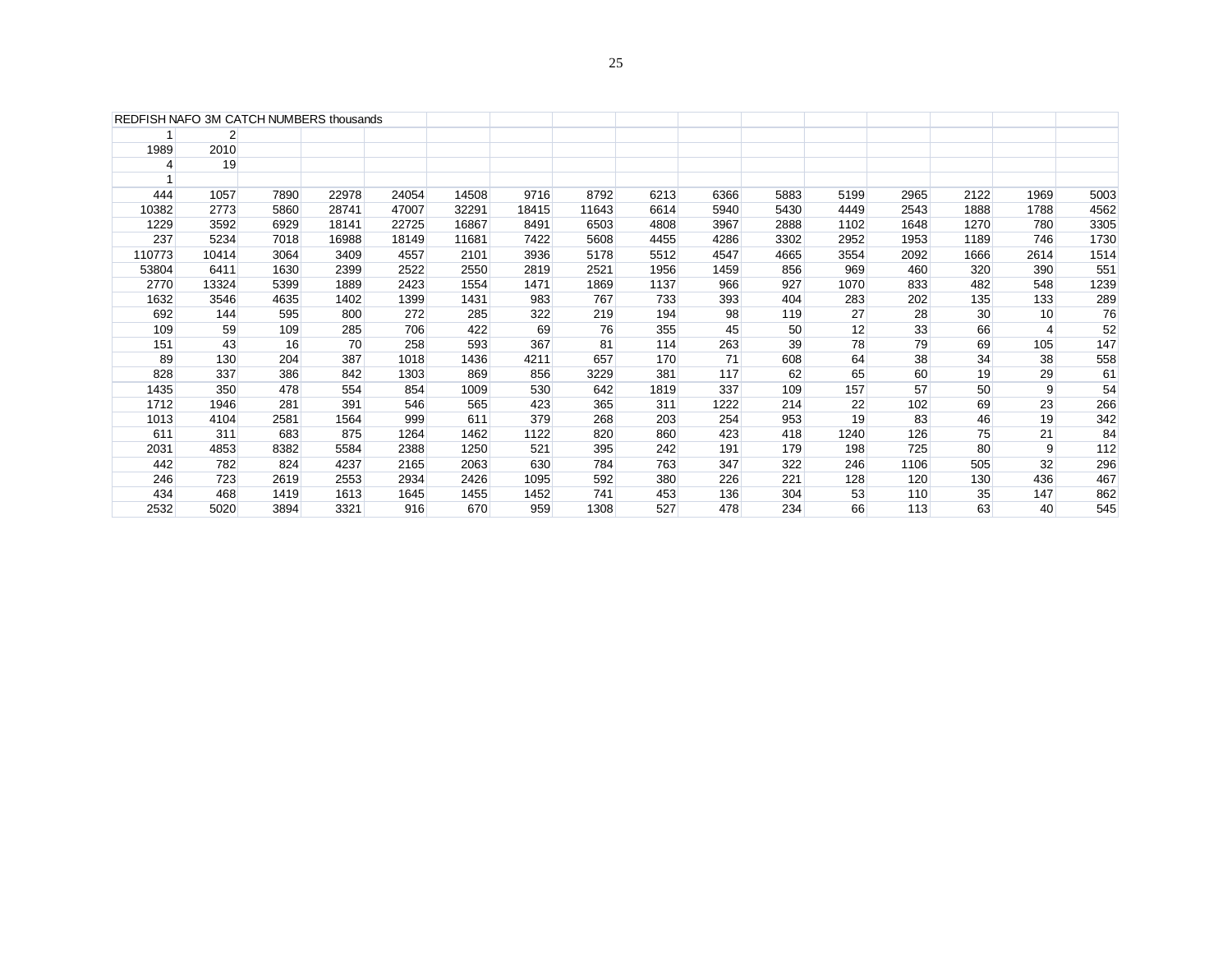| REDFISH NAFO 3M CATCH WEIGHT AT AGE kg |       |       |       |       |       |       |       |       |       |       |       |       |       |       |       |
|----------------------------------------|-------|-------|-------|-------|-------|-------|-------|-------|-------|-------|-------|-------|-------|-------|-------|
|                                        | 3     |       |       |       |       |       |       |       |       |       |       |       |       |       |       |
| 1989                                   | 2010  |       |       |       |       |       |       |       |       |       |       |       |       |       |       |
| 4                                      | 19    |       |       |       |       |       |       |       |       |       |       |       |       |       |       |
|                                        |       |       |       |       |       |       |       |       |       |       |       |       |       |       |       |
| 0.174                                  | 0.208 | 0.251 | 0.293 | 0.344 | 0.401 | 0.453 | 0.535 | 0.597 | 0.644 | 0.668 | 0.712 | 0.729 | 0.783 | 0.794 | 1.005 |
| 0.144                                  | 0.183 | 0.258 | 0.318 | 0.364 | 0.401 | 0.434 | 0.508 | 0.579 | 0.639 | 0.658 | 0.709 | 0.726 | 0.773 | 0.768 | 1.006 |
| 0.147                                  | 0.182 | 0.287 | 0.347 | 0.401 | 0.439 | 0.511 | 0.558 | 0.616 | 0.672 | 0.721 | 0.772 | 0.853 | 0.833 | 0.867 | 0.964 |
| 0.157                                  | 0.197 | 0.269 | 0.337 | 0.389 | 0.437 | 0.503 | 0.584 | 0.626 | 0.693 | 0.732 | 0.750 | 0.850 | 0.803 | 0.933 | 1.017 |
| 0.114                                  | 0.152 | 0.248 | 0.325 | 0.406 | 0.444 | 0.480 | 0.556 | 0.595 | 0.652 | 0.710 | 0.737 | 0.901 | 0.868 | 0.885 | 1.096 |
| 0.109                                  | 0.145 | 0.267 | 0.316 | 0.393 | 0.436 | 0.509 | 0.543 | 0.583 | 0.609 | 0.702 | 0.691 | 0.745 | 0.844 | 0.868 | 0.902 |
| 0.164                                  | 0.184 | 0.239 | 0.327 | 0.397 | 0.442 | 0.495 | 0.552 | 0.583 | 0.665 | 0.725 | 0.751 | 0.829 | 0.835 | 0.873 | 1.050 |
| 0.093                                  | 0.184 | 0.209 | 0.316 | 0.378 | 0.441 | 0.498 | 0.532 | 0.590 | 0.635 | 0.650 | 0.705 | 0.747 | 0.806 | 0.845 | 1.075 |
| 0.092                                  | 0.153 | 0.266 | 0.284 | 0.394 | 0.442 | 0.507 | 0.548 | 0.595 | 0.621 | 0.626 | 0.672 | 0.761 | 0.793 | 0.741 | 1.291 |
| 0.107                                  | 0.165 | 0.213 | 0.318 | 0.295 | 0.427 | 0.480 | 0.519 | 0.572 | 0.639 | 0.712 | 0.728 | 0.827 | 0.839 | 0.745 | 1.026 |
| 0.101                                  | 0.140 | 0.201 | 0.325 | 0.364 | 0.351 | 0.433 | 0.509 | 0.597 | 0.553 | 0.580 | 0.568 | 0.583 | 0.671 | 0.612 | 0.737 |
| 0.069                                  | 0.124 | 0.167 | 0.237 | 0.284 | 0.349 | 0.332 | 0.439 | 0.518 | 0.659 | 0.557 | 0.492 | 0.662 | 0.720 | 0.761 | 0.817 |
| 0.097                                  | 0.148 | 0.211 | 0.269 | 0.322 | 0.361 | 0.411 | 0.404 | 0.537 | 0.611 | 0.674 | 0.674 | 0.617 | 0.797 | 0.860 | 0.989 |
| 0.115                                  | 0.165 | 0.227 | 0.265 | 0.328 | 0.359 | 0.423 | 0.491 | 0.450 | 0.577 | 0.601 | 0.623 | 0.703 | 0.643 | 0.866 | 0.877 |
| 0.085                                  | 0.107 | 0.190 | 0.253 | 0.288 | 0.341 | 0.384 | 0.454 | 0.500 | 0.409 | 0.584 | 0.587 | 0.633 | 0.550 | 0.692 | 0.664 |
| 0.091                                  | 0.131 | 0.174 | 0.223 | 0.274 | 0.338 | 0.377 | 0.456 | 0.513 | 0.558 | 0.445 | 0.610 | 0.681 | 0.586 | 0.724 | 0.897 |
| 0.088                                  | 0.114 | 0.184 | 0.252 | 0.294 | 0.349 | 0.384 | 0.476 | 0.508 | 0.519 | 0.638 | 0.598 | 0.692 | 0.693 | 0.878 | 0.932 |
| 0.102                                  | 0.137 | 0.172 | 0.215 | 0.279 | 0.349 | 0.400 | 0.443 | 0.447 | 0.537 | 0.573 | 0.626 | 0.460 | 0.625 | 0.842 | 1.024 |
| 0.107                                  | 0.130 | 0.146 | 0.251 | 0.277 | 0.354 | 0.392 | 0.453 | 0.493 | 0.515 | 0.527 | 0.538 | 0.441 | 0.547 | 0.701 | 0.757 |
| 0.113                                  | 0.135 | 0.172 | 0.219 | 0.260 | 0.289 | 0.316 | 0.360 | 0.381 | 0.402 | 0.489 | 0.514 | 0.540 | 0.563 | 0.457 | 0.786 |
| 0.155                                  | 0.140 | 0.212 | 0.233 | 0.267 | 0.326 | 0.351 | 0.450 | 0.370 | 0.538 | 0.475 | 0.531 | 0.506 | 0.708 | 0.626 | 0.566 |
| 0.122                                  | 0.155 | 0.180 | 0.221 | 0.276 | 0.310 | 0.358 | 0.392 | 0.442 | 0.492 | 0.501 | 0.530 | 0.575 | 0.497 | 0.529 | 0.589 |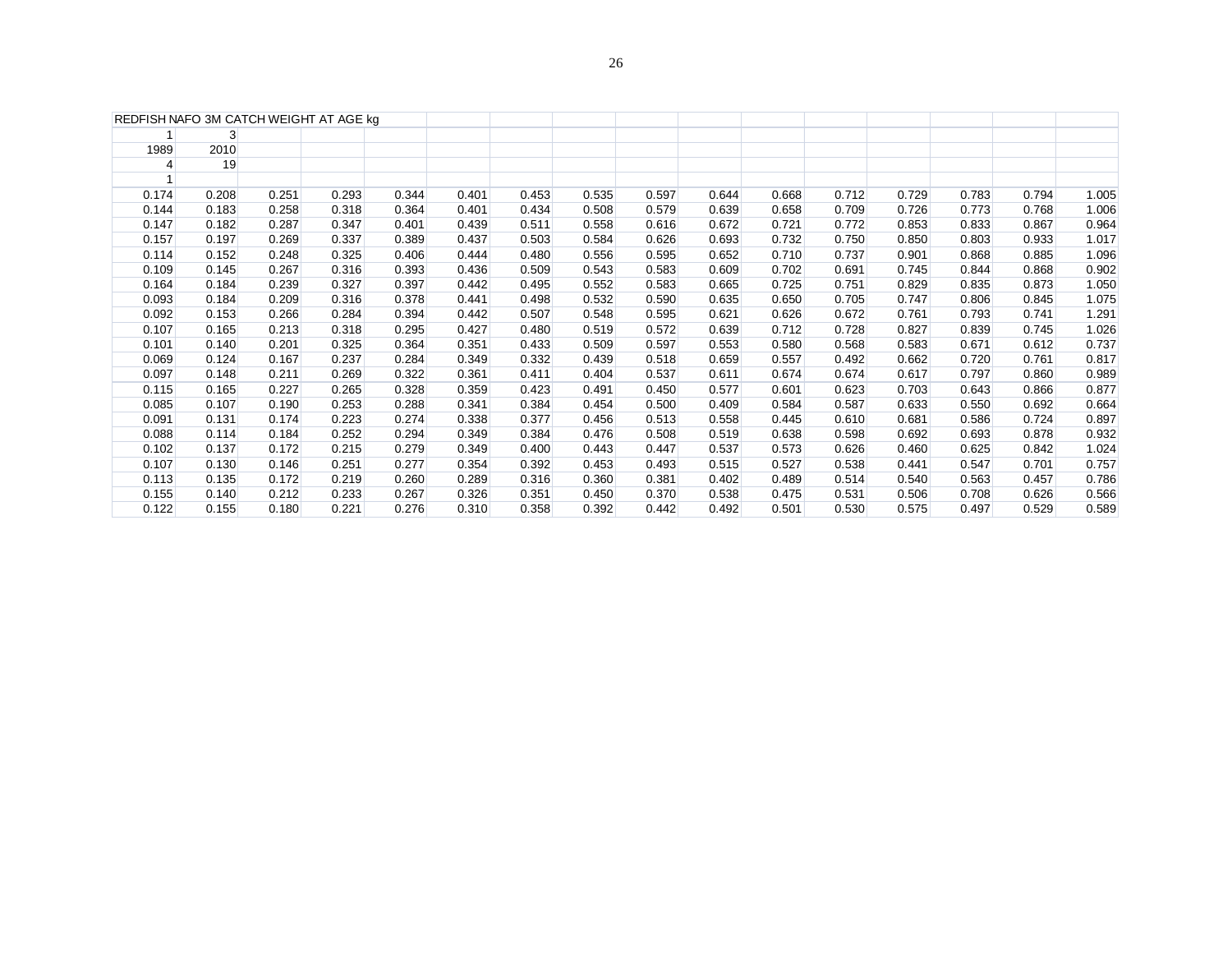|                | REDFISH NAFO 3M STOCK WEIGHT AT AGE kg |       |       |       |       |       |       |       |       |       |       |       |       |       |       |
|----------------|----------------------------------------|-------|-------|-------|-------|-------|-------|-------|-------|-------|-------|-------|-------|-------|-------|
|                |                                        |       |       |       |       |       |       |       |       |       |       |       |       |       |       |
| 1989           | 2010                                   |       |       |       |       |       |       |       |       |       |       |       |       |       |       |
| $\overline{4}$ | 19                                     |       |       |       |       |       |       |       |       |       |       |       |       |       |       |
|                |                                        |       |       |       |       |       |       |       |       |       |       |       |       |       |       |
| 0.100          | 0.164                                  | 0.205 | 0.248 | 0.284 | 0.317 | 0.349 | 0.431 | 0.511 | 0.563 | 0.586 | 0.631 | 0.643 | 0.706 | 0.703 | 0.880 |
| 0.097          | 0.171                                  | 0.212 | 0.261 | 0.299 | 0.331 | 0.361 | 0.443 | 0.524 | 0.582 | 0.602 | 0.652 | 0.668 | 0.731 | 0.727 | 0.920 |
| 0.109          | 0.135                                  | 0.214 | 0.276 | 0.337 | 0.385 | 0.465 | 0.515 | 0.569 | 0.616 | 0.649 | 0.700 | 0.779 | 0.764 | 0.794 | 0.892 |
| 0.096          | 0.171                                  | 0.208 | 0.292 | 0.354 | 0.396 | 0.452 | 0.525 | 0.571 | 0.635 | 0.680 | 0.704 | 0.807 | 0.769 | 0.879 | 0.933 |
| 0.066          | 0.156                                  | 0.212 | 0.287 | 0.365 | 0.395 | 0.434 | 0.513 | 0.554 | 0.624 | 0.687 | 0.714 | 0.871 | 0.853 | 0.867 | 1.101 |
| 0.090          | 0.130                                  | 0.226 | 0.276 | 0.348 | 0.395 | 0.464 | 0.493 | 0.530 | 0.549 | 0.673 | 0.659 | 0.719 | 0.816 | 0.852 | 0.912 |
| 0.102          | 0.113                                  | 0.217 | 0.288 | 0.357 | 0.405 | 0.456 | 0.514 | 0.546 | 0.632 | 0.702 | 0.726 | 0.812 | 0.822 | 0.869 | 1.067 |
| 0.079          | 0.138                                  | 0.141 | 0.270 | 0.328 | 0.384 | 0.443 | 0.480 | 0.533 | 0.580 | 0.600 | 0.649 | 0.697 | 0.756 | 0.794 | 0.956 |
| 0.090          | 0.127                                  | 0.190 | 0.174 | 0.355 | 0.406 | 0.466 | 0.505 | 0.573 | 0.609 | 0.621 | 0.682 | 0.746 | 0.787 | 0.759 | 0.933 |
| 0.089          | 0.138                                  | 0.181 | 0.229 | 0.222 | 0.371 | 0.422 | 0.490 | 0.550 | 0.624 | 0.687 | 0.714 | 0.809 | 0.832 | 0.729 | 1.103 |
| 0.087          | 0.121                                  | 0.176 | 0.223 | 0.260 | 0.246 | 0.323 | 0.473 | 0.564 | 0.513 | 0.552 | 0.541 | 0.552 | 0.642 | 0.615 | 0.766 |
| 0.097          | 0.132                                  | 0.174 | 0.234 | 0.285 | 0.329 | 0.297 | 0.418 | 0.528 | 0.668 | 0.564 | 0.497 | 0.673 | 0.718 | 0.718 | 0.750 |
| 0.085          | 0.140                                  | 0.179 | 0.238 | 0.297 | 0.328 | 0.384 | 0.340 | 0.516 | 0.598 | 0.663 | 0.668 | 0.616 | 0.771 | 0.853 | 1.010 |
| 0.101          | 0.132                                  | 0.184 | 0.227 | 0.282 | 0.323 | 0.390 | 0.408 | 0.398 | 0.561 | 0.595 | 0.629 | 0.719 | 0.644 | 0.894 | 0.952 |
| 0.076          | 0.109                                  | 0.161 | 0.217 | 0.264 | 0.321 | 0.355 | 0.413 | 0.462 | 0.351 | 0.558 | 0.584 | 0.638 | 0.509 | 0.694 | 0.754 |
| 0.094          | 0.120                                  | 0.163 | 0.221 | 0.278 | 0.343 | 0.378 | 0.444 | 0.498 | 0.553 | 0.426 | 0.635 | 0.685 | 0.543 | 0.756 | 0.755 |
| 0.092          | 0.119                                  | 0.166 | 0.214 | 0.273 | 0.339 | 0.379 | 0.459 | 0.481 | 0.462 | 0.591 | 0.502 | 0.710 | 0.724 | 0.904 | 0.869 |
| 0.088          | 0.114                                  | 0.157 | 0.215 | 0.265 | 0.337 | 0.401 | 0.431 | 0.429 | 0.492 | 0.533 | 0.588 | 0.422 | 0.551 | 0.839 | 0.773 |
| 0.109          | 0.120                                  | 0.137 | 0.205 | 0.250 | 0.314 | 0.397 | 0.457 | 0.520 | 0.542 | 0.539 | 0.523 | 0.399 | 0.489 | 0.730 | 0.553 |
| 0.101          | 0.130                                  | 0.168 | 0.218 | 0.275 | 0.325 | 0.369 | 0.415 | 0.438 | 0.442 | 0.492 | 0.567 | 0.605 | 0.591 | 0.448 | 0.769 |
| 0.117          | 0.133                                  | 0.177 | 0.190 | 0.227 | 0.260 | 0.319 | 0.396 | 0.326 | 0.543 | 0.436 | 0.476 | 0.501 | 0.676 | 0.817 | 0.532 |
| 0.118          | 0.151                                  | 0.182 | 0.219 | 0.263 | 0.290 | 0.325 | 0.364 | 0.387 | 0.457 | 0.451 | 0.622 | 0.527 | 0.473 | 0.518 | 0.517 |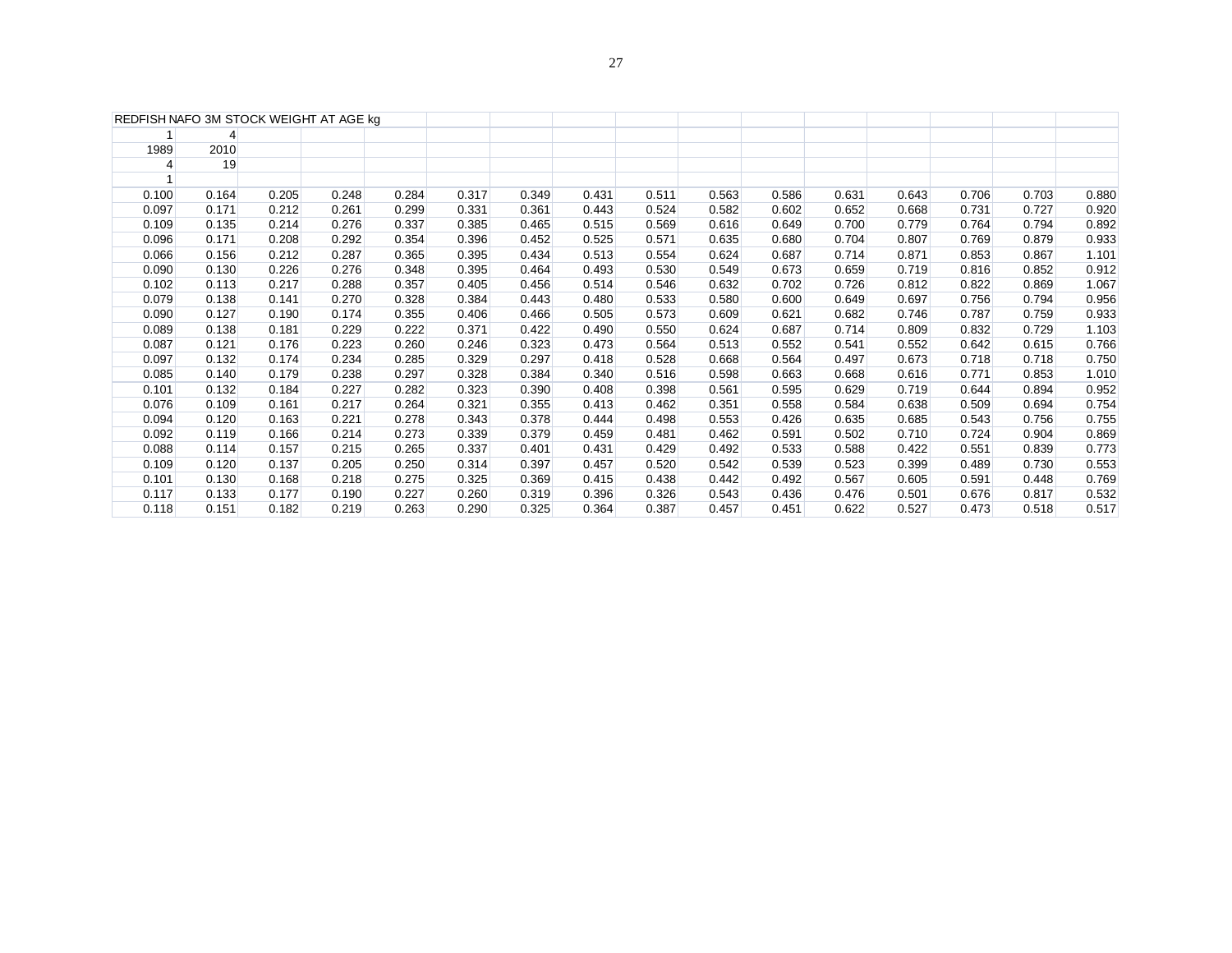|      | REDFISH NAFO 3M NATURAL MORTALITY (standard run) |     |     |     |     |     |     |     |     |     |     |     |     |     |     |
|------|--------------------------------------------------|-----|-----|-----|-----|-----|-----|-----|-----|-----|-----|-----|-----|-----|-----|
|      | $5^{\circ}$                                      |     |     |     |     |     |     |     |     |     |     |     |     |     |     |
| 1989 | 2010                                             |     |     |     |     |     |     |     |     |     |     |     |     |     |     |
| 4    | 19                                               |     |     |     |     |     |     |     |     |     |     |     |     |     |     |
|      |                                                  |     |     |     |     |     |     |     |     |     |     |     |     |     |     |
| 0.1  | 0.1                                              | 0.1 | 0.1 | 0.1 | 0.1 | 0.1 | 0.1 | 0.1 | 0.1 | 0.1 | 0.1 | 0.1 | 0.1 | 0.1 | 0.1 |
| 0.1  | 0.1                                              | 0.1 | 0.1 | 0.1 | 0.1 | 0.1 | 0.1 | 0.1 | 0.1 | 0.1 | 0.1 | 0.1 | 0.1 | 0.1 | 0.1 |
| 0.1  | 0.1                                              | 0.1 | 0.1 | 0.1 | 0.1 | 0.1 | 0.1 | 0.1 | 0.1 | 0.1 | 0.1 | 0.1 | 0.1 | 0.1 | 0.1 |
| 0.1  | 0.1                                              | 0.1 | 0.1 | 0.1 | 0.1 | 0.1 | 0.1 | 0.1 | 0.1 | 0.1 | 0.1 | 0.1 | 0.1 | 0.1 | 0.1 |
| 0.1  | 0.1                                              | 0.1 | 0.1 | 0.1 | 0.1 | 0.1 | 0.1 | 0.1 | 0.1 | 0.1 | 0.1 | 0.1 | 0.1 | 0.1 | 0.1 |
| 0.1  | 0.1                                              | 0.1 | 0.1 | 0.1 | 0.1 | 0.1 | 0.1 | 0.1 | 0.1 | 0.1 | 0.1 | 0.1 | 0.1 | 0.1 | 0.1 |
| 0.1  | 0.1                                              | 0.1 | 0.1 | 0.1 | 0.1 | 0.1 | 0.1 | 0.1 | 0.1 | 0.1 | 0.1 | 0.1 | 0.1 | 0.1 | 0.1 |
| 0.1  | 0.1                                              | 0.1 | 0.1 | 0.1 | 0.1 | 0.1 | 0.1 | 0.1 | 0.1 | 0.1 | 0.1 | 0.1 | 0.1 | 0.1 | 0.1 |
| 0.1  | 0.1                                              | 0.1 | 0.1 | 0.1 | 0.1 | 0.1 | 0.1 | 0.1 | 0.1 | 0.1 | 0.1 | 0.1 | 0.1 | 0.1 | 0.1 |
| 0.1  | 0.1                                              | 0.1 | 0.1 | 0.1 | 0.1 | 0.1 | 0.1 | 0.1 | 0.1 | 0.1 | 0.1 | 0.1 | 0.1 | 0.1 | 0.1 |
| 0.1  | 0.1                                              | 0.1 | 0.1 | 0.1 | 0.1 | 0.1 | 0.1 | 0.1 | 0.1 | 0.1 | 0.1 | 0.1 | 0.1 | 0.1 | 0.1 |
| 0.1  | 0.1                                              | 0.1 | 0.1 | 0.1 | 0.1 | 0.1 | 0.1 | 0.1 | 0.1 | 0.1 | 0.1 | 0.1 | 0.1 | 0.1 | 0.1 |
| 0.1  | 0.1                                              | 0.1 | 0.1 | 0.1 | 0.1 | 0.1 | 0.1 | 0.1 | 0.1 | 0.1 | 0.1 | 0.1 | 0.1 | 0.1 | 0.1 |
| 0.1  | 0.1                                              | 0.1 | 0.1 | 0.1 | 0.1 | 0.1 | 0.1 | 0.1 | 0.1 | 0.1 | 0.1 | 0.1 | 0.1 | 0.1 | 0.1 |
| 0.1  | 0.1                                              | 0.1 | 0.1 | 0.1 | 0.1 | 0.1 | 0.1 | 0.1 | 0.1 | 0.1 | 0.1 | 0.1 | 0.1 | 0.1 | 0.1 |
| 0.1  | 0.1                                              | 0.1 | 0.1 | 0.1 | 0.1 | 0.1 | 0.1 | 0.1 | 0.1 | 0.1 | 0.1 | 0.1 | 0.1 | 0.1 | 0.1 |
| 0.1  | 0.1                                              | 0.1 | 0.1 | 0.1 | 0.1 | 0.1 | 0.1 | 0.1 | 0.1 | 0.1 | 0.1 | 0.1 | 0.1 | 0.1 | 0.1 |
| 0.1  | 0.1                                              | 0.1 | 0.1 | 0.1 | 0.1 | 0.1 | 0.1 | 0.1 | 0.1 | 0.1 | 0.1 | 0.1 | 0.1 | 0.1 | 0.1 |
| 0.1  | 0.1                                              | 0.1 | 0.1 | 0.1 | 0.1 | 0.1 | 0.1 | 0.1 | 0.1 | 0.1 | 0.1 | 0.1 | 0.1 | 0.1 | 0.1 |
| 0.1  | 0.1                                              | 0.1 | 0.1 | 0.1 | 0.1 | 0.1 | 0.1 | 0.1 | 0.1 | 0.1 | 0.1 | 0.1 | 0.1 | 0.1 | 0.1 |
| 0.1  | 0.1                                              | 0.1 | 0.1 | 0.1 | 0.1 | 0.1 | 0.1 | 0.1 | 0.1 | 0.1 | 0.1 | 0.1 | 0.1 | 0.1 | 0.1 |
| 0.1  | 0.1                                              | 0.1 | 0.1 | 0.1 | 0.1 | 0.1 | 0.1 | 0.1 | 0.1 | 0.1 | 0.1 | 0.1 | 0.1 | 0.1 | 0.1 |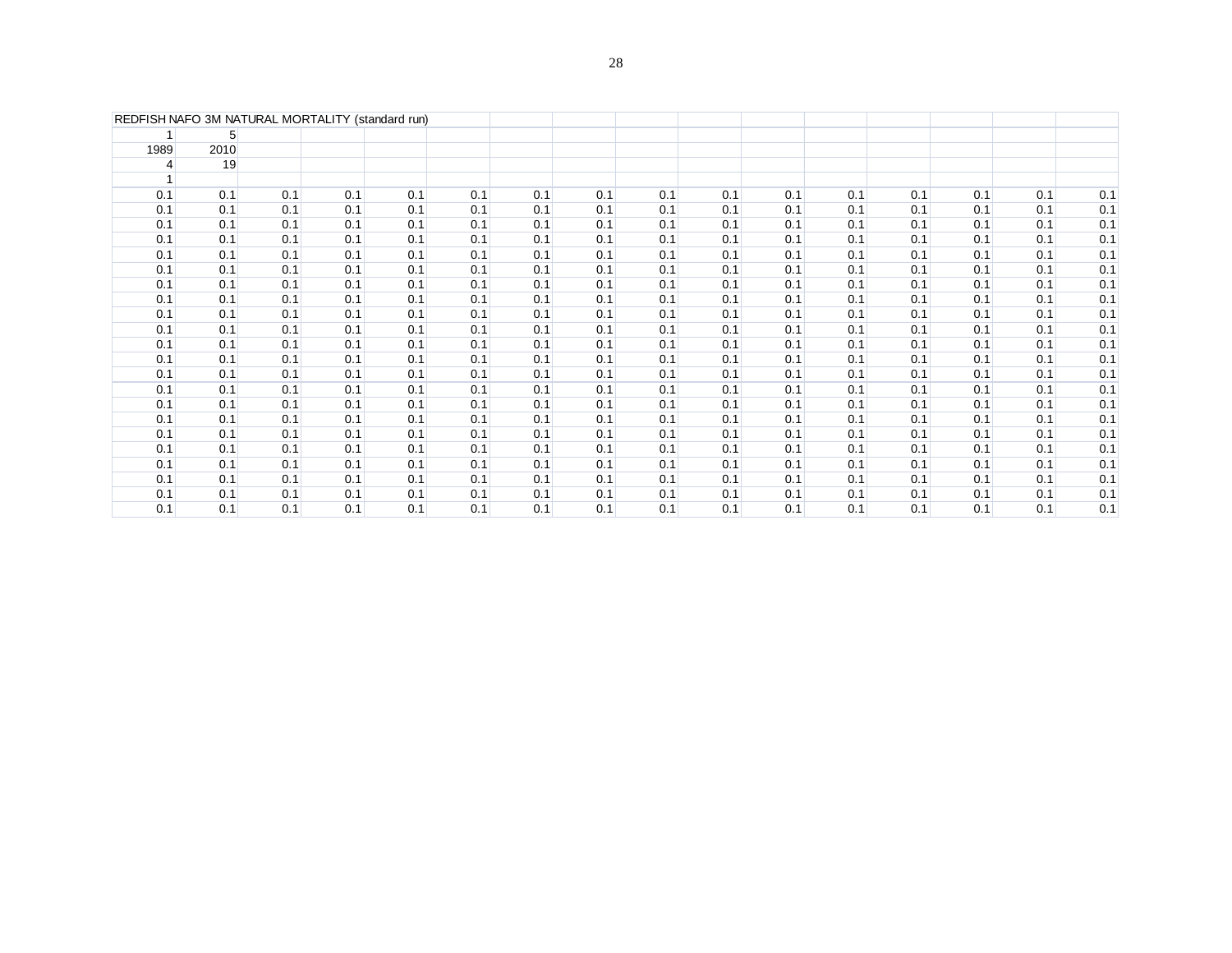| $6 \overline{}$<br>1989<br>2010<br>19<br>4<br>0.006<br>0.016<br>0.036<br>0.068<br>0.108<br>0.218<br>0.322<br>0.398<br>0.446<br>0.469<br>0.526<br>0.594<br>0.591<br>0.160<br>0.511<br>0.086<br>0.272<br>0.002<br>0.019<br>0.044<br>0.131<br>0.168<br>0.194<br>0.360<br>0.445<br>0.476<br>0.513<br>0.518<br>0.584<br>0.562<br>0.001<br>0.096<br>0.213<br>0.023<br>0.048<br>0.146<br>0.187<br>0.293<br>0.399<br>0.498<br>0.525<br>0.574<br>0.581<br>0.599<br>0.590<br>0.000<br>0.004<br>0.103<br>0.188<br>0.345<br>0.537<br>0.626<br>0.046<br>0.258<br>0.421<br>0.489<br>0.584<br>0.696<br>0.675<br>0.683<br>0.327<br>0.000<br>0.011<br>0.025<br>0.075<br>0.164<br>0.256<br>0.370<br>0.411<br>0.488<br>0.541<br>0.576<br>0.682<br>0.650<br>0.789<br>0.088<br>0.260<br>0.425<br>0.684<br>0.696<br>0.000<br>0.012<br>0.046<br>0.157<br>0.212<br>0.300<br>0.310<br>0.370<br>0.417<br>1.096<br>0.000<br>0.003<br>0.085<br>0.148<br>0.305<br>0.317<br>0.320<br>0.320<br>0.409<br>0.523<br>0.628<br>0.656<br>0.046<br>0.201<br>0.426<br>0.001<br>0.001<br>0.102<br>0.153<br>0.213<br>0.279<br>0.312<br>0.310<br>0.320<br>0.363<br>0.370<br>0.477<br>0.490<br>0.580<br>0.043<br>0.000<br>0.007<br>0.006<br>0.128<br>0.268<br>0.352<br>0.418<br>0.458<br>0.525<br>0.531<br>0.555<br>0.642<br>0.649<br>0.203<br>0.598<br>0.000<br>0.002<br>0.028<br>0.456<br>0.483<br>0.035<br>0.460<br>0.493<br>0.472<br>0.477<br>0.482<br>0.478<br>0.525<br>0.546<br>0.545<br>0.052<br>0.247<br>0.334<br>0.000<br>0.004<br>0.018<br>0.042<br>0.201<br>0.301<br>0.325<br>0.386<br>0.332<br>0.392<br>0.451<br>0.318<br>0.000<br>0.003<br>0.067<br>0.121<br>0.228<br>0.399<br>0.396<br>0.372<br>0.391<br>0.457<br>0.030<br>0.099<br>0.454<br>0.411<br>0.510<br>0.000<br>0.005<br>0.065<br>0.141<br>0.175<br>0.614<br>0.412<br>0.546<br>0.647<br>0.023<br>0.257<br>0.458<br>0.350<br>0.682<br>0.720<br>0.000<br>0.011<br>0.073<br>0.137<br>0.354<br>0.249<br>0.392<br>0.355<br>0.360<br>0.365<br>0.369<br>0.031<br>0.215<br>0.376<br>0.361<br>0.001<br>0.008<br>0.034<br>0.064<br>0.117<br>0.373<br>0.384<br>0.531<br>0.503<br>0.468<br>0.345<br>0.417<br>0.178<br>0.374<br>0.433<br>0.002<br>0.354<br>0.774<br>0.012<br>0.079<br>0.698<br>0.865<br>0.600<br>0.517<br>0.657<br>0.596<br>0.677<br>1.187<br>0.453<br>1.330<br>0.000<br>0.088<br>0.328<br>0.003<br>0.026<br>0.174<br>0.254<br>0.465<br>0.576<br>0.664<br>0.428<br>0.784<br>0.695<br>0.660<br>0.758<br>0.004<br>0.009<br>0.029<br>0.097<br>0.235<br>0.348<br>0.406<br>0.589<br>0.554<br>0.603<br>0.514<br>0.568<br>0.592<br>0.550<br>0.716<br>0.003<br>0.008<br>0.094<br>0.212<br>0.725<br>0.959<br>0.031<br>0.369<br>0.452<br>0.511<br>0.471<br>0.565<br>0.601<br>0.483<br>0.615<br>0.004<br>0.007<br>0.105<br>0.787<br>0.939<br>0.902<br>0.656<br>0.013<br>0.222<br>0.477<br>0.866<br>0.922<br>0.934<br>0.761<br>0.856<br>0.003<br>0.134<br>0.616<br>0.709<br>0.557<br>0.732<br>0.008<br>0.036<br>0.323<br>0.488<br>0.677<br>0.707<br>0.737<br>0.438<br>0.406<br>0.076<br>0.668<br>0.014<br>0.011<br>0.056<br>0.148<br>0.278<br>0.456<br>0.655<br>0.497<br>0.824<br>0.706<br>0.785<br>0.933<br>0.892<br>0.011<br>0.153<br>0.546<br>0.660<br>0.753<br>0.871<br>0.847<br>0.874<br>0.018<br>0.053<br>0.331<br>0.440<br>0.630<br>0.745<br>0.739 | REDFISH NAFO 3M PROPORTION MATURE AT AGE |  |  |  |  |  |  |  |       |
|-----------------------------------------------------------------------------------------------------------------------------------------------------------------------------------------------------------------------------------------------------------------------------------------------------------------------------------------------------------------------------------------------------------------------------------------------------------------------------------------------------------------------------------------------------------------------------------------------------------------------------------------------------------------------------------------------------------------------------------------------------------------------------------------------------------------------------------------------------------------------------------------------------------------------------------------------------------------------------------------------------------------------------------------------------------------------------------------------------------------------------------------------------------------------------------------------------------------------------------------------------------------------------------------------------------------------------------------------------------------------------------------------------------------------------------------------------------------------------------------------------------------------------------------------------------------------------------------------------------------------------------------------------------------------------------------------------------------------------------------------------------------------------------------------------------------------------------------------------------------------------------------------------------------------------------------------------------------------------------------------------------------------------------------------------------------------------------------------------------------------------------------------------------------------------------------------------------------------------------------------------------------------------------------------------------------------------------------------------------------------------------------------------------------------------------------------------------------------------------------------------------------------------------------------------------------------------------------------------------------------------------------------------------------------------------------------------------------------------------------------------------------------------------------------------------------------------------------------------------------------------------------------------------------------------------------------------------------------------------------------------------------------------------------------------------------------------------------------------------------------------------------------------------------------------------------------------------------------------------------------------------------------------|------------------------------------------|--|--|--|--|--|--|--|-------|
|                                                                                                                                                                                                                                                                                                                                                                                                                                                                                                                                                                                                                                                                                                                                                                                                                                                                                                                                                                                                                                                                                                                                                                                                                                                                                                                                                                                                                                                                                                                                                                                                                                                                                                                                                                                                                                                                                                                                                                                                                                                                                                                                                                                                                                                                                                                                                                                                                                                                                                                                                                                                                                                                                                                                                                                                                                                                                                                                                                                                                                                                                                                                                                                                                                                                             |                                          |  |  |  |  |  |  |  |       |
|                                                                                                                                                                                                                                                                                                                                                                                                                                                                                                                                                                                                                                                                                                                                                                                                                                                                                                                                                                                                                                                                                                                                                                                                                                                                                                                                                                                                                                                                                                                                                                                                                                                                                                                                                                                                                                                                                                                                                                                                                                                                                                                                                                                                                                                                                                                                                                                                                                                                                                                                                                                                                                                                                                                                                                                                                                                                                                                                                                                                                                                                                                                                                                                                                                                                             |                                          |  |  |  |  |  |  |  |       |
|                                                                                                                                                                                                                                                                                                                                                                                                                                                                                                                                                                                                                                                                                                                                                                                                                                                                                                                                                                                                                                                                                                                                                                                                                                                                                                                                                                                                                                                                                                                                                                                                                                                                                                                                                                                                                                                                                                                                                                                                                                                                                                                                                                                                                                                                                                                                                                                                                                                                                                                                                                                                                                                                                                                                                                                                                                                                                                                                                                                                                                                                                                                                                                                                                                                                             |                                          |  |  |  |  |  |  |  |       |
|                                                                                                                                                                                                                                                                                                                                                                                                                                                                                                                                                                                                                                                                                                                                                                                                                                                                                                                                                                                                                                                                                                                                                                                                                                                                                                                                                                                                                                                                                                                                                                                                                                                                                                                                                                                                                                                                                                                                                                                                                                                                                                                                                                                                                                                                                                                                                                                                                                                                                                                                                                                                                                                                                                                                                                                                                                                                                                                                                                                                                                                                                                                                                                                                                                                                             |                                          |  |  |  |  |  |  |  |       |
|                                                                                                                                                                                                                                                                                                                                                                                                                                                                                                                                                                                                                                                                                                                                                                                                                                                                                                                                                                                                                                                                                                                                                                                                                                                                                                                                                                                                                                                                                                                                                                                                                                                                                                                                                                                                                                                                                                                                                                                                                                                                                                                                                                                                                                                                                                                                                                                                                                                                                                                                                                                                                                                                                                                                                                                                                                                                                                                                                                                                                                                                                                                                                                                                                                                                             |                                          |  |  |  |  |  |  |  | 0.758 |
|                                                                                                                                                                                                                                                                                                                                                                                                                                                                                                                                                                                                                                                                                                                                                                                                                                                                                                                                                                                                                                                                                                                                                                                                                                                                                                                                                                                                                                                                                                                                                                                                                                                                                                                                                                                                                                                                                                                                                                                                                                                                                                                                                                                                                                                                                                                                                                                                                                                                                                                                                                                                                                                                                                                                                                                                                                                                                                                                                                                                                                                                                                                                                                                                                                                                             |                                          |  |  |  |  |  |  |  | 0.797 |
|                                                                                                                                                                                                                                                                                                                                                                                                                                                                                                                                                                                                                                                                                                                                                                                                                                                                                                                                                                                                                                                                                                                                                                                                                                                                                                                                                                                                                                                                                                                                                                                                                                                                                                                                                                                                                                                                                                                                                                                                                                                                                                                                                                                                                                                                                                                                                                                                                                                                                                                                                                                                                                                                                                                                                                                                                                                                                                                                                                                                                                                                                                                                                                                                                                                                             |                                          |  |  |  |  |  |  |  | 0.707 |
|                                                                                                                                                                                                                                                                                                                                                                                                                                                                                                                                                                                                                                                                                                                                                                                                                                                                                                                                                                                                                                                                                                                                                                                                                                                                                                                                                                                                                                                                                                                                                                                                                                                                                                                                                                                                                                                                                                                                                                                                                                                                                                                                                                                                                                                                                                                                                                                                                                                                                                                                                                                                                                                                                                                                                                                                                                                                                                                                                                                                                                                                                                                                                                                                                                                                             |                                          |  |  |  |  |  |  |  | 0.772 |
|                                                                                                                                                                                                                                                                                                                                                                                                                                                                                                                                                                                                                                                                                                                                                                                                                                                                                                                                                                                                                                                                                                                                                                                                                                                                                                                                                                                                                                                                                                                                                                                                                                                                                                                                                                                                                                                                                                                                                                                                                                                                                                                                                                                                                                                                                                                                                                                                                                                                                                                                                                                                                                                                                                                                                                                                                                                                                                                                                                                                                                                                                                                                                                                                                                                                             |                                          |  |  |  |  |  |  |  | 0.795 |
|                                                                                                                                                                                                                                                                                                                                                                                                                                                                                                                                                                                                                                                                                                                                                                                                                                                                                                                                                                                                                                                                                                                                                                                                                                                                                                                                                                                                                                                                                                                                                                                                                                                                                                                                                                                                                                                                                                                                                                                                                                                                                                                                                                                                                                                                                                                                                                                                                                                                                                                                                                                                                                                                                                                                                                                                                                                                                                                                                                                                                                                                                                                                                                                                                                                                             |                                          |  |  |  |  |  |  |  | 0.659 |
|                                                                                                                                                                                                                                                                                                                                                                                                                                                                                                                                                                                                                                                                                                                                                                                                                                                                                                                                                                                                                                                                                                                                                                                                                                                                                                                                                                                                                                                                                                                                                                                                                                                                                                                                                                                                                                                                                                                                                                                                                                                                                                                                                                                                                                                                                                                                                                                                                                                                                                                                                                                                                                                                                                                                                                                                                                                                                                                                                                                                                                                                                                                                                                                                                                                                             |                                          |  |  |  |  |  |  |  | 0.687 |
|                                                                                                                                                                                                                                                                                                                                                                                                                                                                                                                                                                                                                                                                                                                                                                                                                                                                                                                                                                                                                                                                                                                                                                                                                                                                                                                                                                                                                                                                                                                                                                                                                                                                                                                                                                                                                                                                                                                                                                                                                                                                                                                                                                                                                                                                                                                                                                                                                                                                                                                                                                                                                                                                                                                                                                                                                                                                                                                                                                                                                                                                                                                                                                                                                                                                             |                                          |  |  |  |  |  |  |  | 0.781 |
|                                                                                                                                                                                                                                                                                                                                                                                                                                                                                                                                                                                                                                                                                                                                                                                                                                                                                                                                                                                                                                                                                                                                                                                                                                                                                                                                                                                                                                                                                                                                                                                                                                                                                                                                                                                                                                                                                                                                                                                                                                                                                                                                                                                                                                                                                                                                                                                                                                                                                                                                                                                                                                                                                                                                                                                                                                                                                                                                                                                                                                                                                                                                                                                                                                                                             |                                          |  |  |  |  |  |  |  | 0.700 |
|                                                                                                                                                                                                                                                                                                                                                                                                                                                                                                                                                                                                                                                                                                                                                                                                                                                                                                                                                                                                                                                                                                                                                                                                                                                                                                                                                                                                                                                                                                                                                                                                                                                                                                                                                                                                                                                                                                                                                                                                                                                                                                                                                                                                                                                                                                                                                                                                                                                                                                                                                                                                                                                                                                                                                                                                                                                                                                                                                                                                                                                                                                                                                                                                                                                                             |                                          |  |  |  |  |  |  |  | 0.643 |
|                                                                                                                                                                                                                                                                                                                                                                                                                                                                                                                                                                                                                                                                                                                                                                                                                                                                                                                                                                                                                                                                                                                                                                                                                                                                                                                                                                                                                                                                                                                                                                                                                                                                                                                                                                                                                                                                                                                                                                                                                                                                                                                                                                                                                                                                                                                                                                                                                                                                                                                                                                                                                                                                                                                                                                                                                                                                                                                                                                                                                                                                                                                                                                                                                                                                             |                                          |  |  |  |  |  |  |  | 0.665 |
|                                                                                                                                                                                                                                                                                                                                                                                                                                                                                                                                                                                                                                                                                                                                                                                                                                                                                                                                                                                                                                                                                                                                                                                                                                                                                                                                                                                                                                                                                                                                                                                                                                                                                                                                                                                                                                                                                                                                                                                                                                                                                                                                                                                                                                                                                                                                                                                                                                                                                                                                                                                                                                                                                                                                                                                                                                                                                                                                                                                                                                                                                                                                                                                                                                                                             |                                          |  |  |  |  |  |  |  | 0.639 |
|                                                                                                                                                                                                                                                                                                                                                                                                                                                                                                                                                                                                                                                                                                                                                                                                                                                                                                                                                                                                                                                                                                                                                                                                                                                                                                                                                                                                                                                                                                                                                                                                                                                                                                                                                                                                                                                                                                                                                                                                                                                                                                                                                                                                                                                                                                                                                                                                                                                                                                                                                                                                                                                                                                                                                                                                                                                                                                                                                                                                                                                                                                                                                                                                                                                                             |                                          |  |  |  |  |  |  |  | 0.619 |
|                                                                                                                                                                                                                                                                                                                                                                                                                                                                                                                                                                                                                                                                                                                                                                                                                                                                                                                                                                                                                                                                                                                                                                                                                                                                                                                                                                                                                                                                                                                                                                                                                                                                                                                                                                                                                                                                                                                                                                                                                                                                                                                                                                                                                                                                                                                                                                                                                                                                                                                                                                                                                                                                                                                                                                                                                                                                                                                                                                                                                                                                                                                                                                                                                                                                             |                                          |  |  |  |  |  |  |  | 0.749 |
|                                                                                                                                                                                                                                                                                                                                                                                                                                                                                                                                                                                                                                                                                                                                                                                                                                                                                                                                                                                                                                                                                                                                                                                                                                                                                                                                                                                                                                                                                                                                                                                                                                                                                                                                                                                                                                                                                                                                                                                                                                                                                                                                                                                                                                                                                                                                                                                                                                                                                                                                                                                                                                                                                                                                                                                                                                                                                                                                                                                                                                                                                                                                                                                                                                                                             |                                          |  |  |  |  |  |  |  | 0.436 |
|                                                                                                                                                                                                                                                                                                                                                                                                                                                                                                                                                                                                                                                                                                                                                                                                                                                                                                                                                                                                                                                                                                                                                                                                                                                                                                                                                                                                                                                                                                                                                                                                                                                                                                                                                                                                                                                                                                                                                                                                                                                                                                                                                                                                                                                                                                                                                                                                                                                                                                                                                                                                                                                                                                                                                                                                                                                                                                                                                                                                                                                                                                                                                                                                                                                                             |                                          |  |  |  |  |  |  |  | 1.071 |
|                                                                                                                                                                                                                                                                                                                                                                                                                                                                                                                                                                                                                                                                                                                                                                                                                                                                                                                                                                                                                                                                                                                                                                                                                                                                                                                                                                                                                                                                                                                                                                                                                                                                                                                                                                                                                                                                                                                                                                                                                                                                                                                                                                                                                                                                                                                                                                                                                                                                                                                                                                                                                                                                                                                                                                                                                                                                                                                                                                                                                                                                                                                                                                                                                                                                             |                                          |  |  |  |  |  |  |  | 0.676 |
|                                                                                                                                                                                                                                                                                                                                                                                                                                                                                                                                                                                                                                                                                                                                                                                                                                                                                                                                                                                                                                                                                                                                                                                                                                                                                                                                                                                                                                                                                                                                                                                                                                                                                                                                                                                                                                                                                                                                                                                                                                                                                                                                                                                                                                                                                                                                                                                                                                                                                                                                                                                                                                                                                                                                                                                                                                                                                                                                                                                                                                                                                                                                                                                                                                                                             |                                          |  |  |  |  |  |  |  | 0.571 |
|                                                                                                                                                                                                                                                                                                                                                                                                                                                                                                                                                                                                                                                                                                                                                                                                                                                                                                                                                                                                                                                                                                                                                                                                                                                                                                                                                                                                                                                                                                                                                                                                                                                                                                                                                                                                                                                                                                                                                                                                                                                                                                                                                                                                                                                                                                                                                                                                                                                                                                                                                                                                                                                                                                                                                                                                                                                                                                                                                                                                                                                                                                                                                                                                                                                                             |                                          |  |  |  |  |  |  |  | 0.871 |
|                                                                                                                                                                                                                                                                                                                                                                                                                                                                                                                                                                                                                                                                                                                                                                                                                                                                                                                                                                                                                                                                                                                                                                                                                                                                                                                                                                                                                                                                                                                                                                                                                                                                                                                                                                                                                                                                                                                                                                                                                                                                                                                                                                                                                                                                                                                                                                                                                                                                                                                                                                                                                                                                                                                                                                                                                                                                                                                                                                                                                                                                                                                                                                                                                                                                             |                                          |  |  |  |  |  |  |  | 0.877 |
|                                                                                                                                                                                                                                                                                                                                                                                                                                                                                                                                                                                                                                                                                                                                                                                                                                                                                                                                                                                                                                                                                                                                                                                                                                                                                                                                                                                                                                                                                                                                                                                                                                                                                                                                                                                                                                                                                                                                                                                                                                                                                                                                                                                                                                                                                                                                                                                                                                                                                                                                                                                                                                                                                                                                                                                                                                                                                                                                                                                                                                                                                                                                                                                                                                                                             |                                          |  |  |  |  |  |  |  | 0.454 |
|                                                                                                                                                                                                                                                                                                                                                                                                                                                                                                                                                                                                                                                                                                                                                                                                                                                                                                                                                                                                                                                                                                                                                                                                                                                                                                                                                                                                                                                                                                                                                                                                                                                                                                                                                                                                                                                                                                                                                                                                                                                                                                                                                                                                                                                                                                                                                                                                                                                                                                                                                                                                                                                                                                                                                                                                                                                                                                                                                                                                                                                                                                                                                                                                                                                                             |                                          |  |  |  |  |  |  |  | 0.769 |
|                                                                                                                                                                                                                                                                                                                                                                                                                                                                                                                                                                                                                                                                                                                                                                                                                                                                                                                                                                                                                                                                                                                                                                                                                                                                                                                                                                                                                                                                                                                                                                                                                                                                                                                                                                                                                                                                                                                                                                                                                                                                                                                                                                                                                                                                                                                                                                                                                                                                                                                                                                                                                                                                                                                                                                                                                                                                                                                                                                                                                                                                                                                                                                                                                                                                             |                                          |  |  |  |  |  |  |  | 0.767 |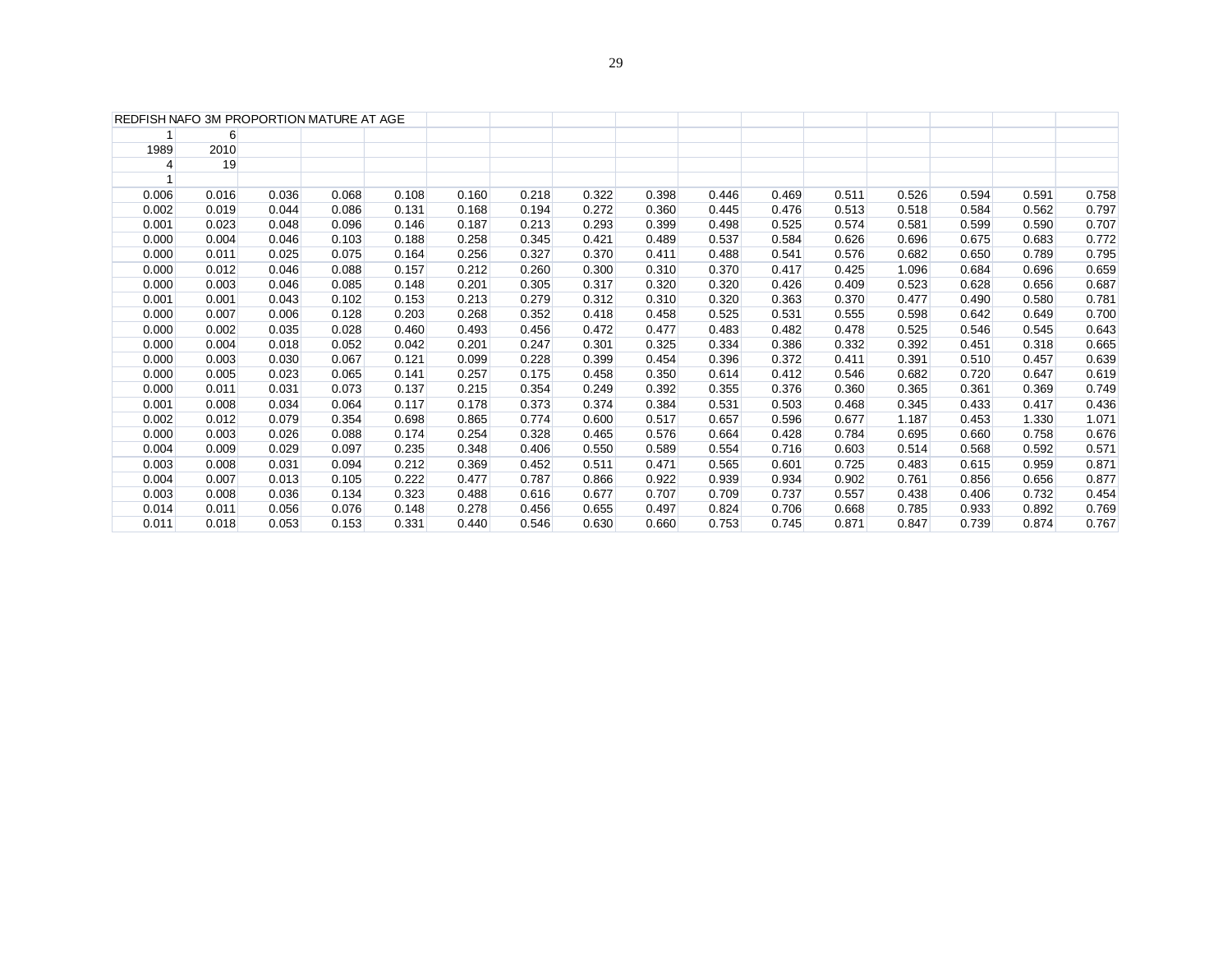|       | REDFISH NAFO 3M F ON OLDEST AGE GROUP BY YEAR |  |  |
|-------|-----------------------------------------------|--|--|
| 1     | 9                                             |  |  |
| 1989  | 2010                                          |  |  |
| 4     | 19                                            |  |  |
| 5     |                                               |  |  |
| 0.844 |                                               |  |  |
| 1.039 |                                               |  |  |
| 1.106 |                                               |  |  |
| 0.774 |                                               |  |  |
| 2.267 |                                               |  |  |
| 0.731 |                                               |  |  |
| 0.996 |                                               |  |  |
| 0.346 |                                               |  |  |
| 0.069 |                                               |  |  |
| 0.089 |                                               |  |  |
| 0.253 |                                               |  |  |
| 0.491 |                                               |  |  |
| 0.364 |                                               |  |  |
| 0.249 |                                               |  |  |
| 0.426 |                                               |  |  |
| 0.366 |                                               |  |  |
| 0.593 |                                               |  |  |
| 0.399 |                                               |  |  |
| 1.856 |                                               |  |  |
| 0.055 |                                               |  |  |
| 0.770 |                                               |  |  |
| 0.770 |                                               |  |  |

|      | REDFISH NAFO 3M PROPORTION OF F BEFORE SPAWNING |  |  |
|------|-------------------------------------------------|--|--|
|      |                                                 |  |  |
| 1989 | 2010                                            |  |  |
|      | 19                                              |  |  |
|      |                                                 |  |  |
| 0.08 |                                                 |  |  |

|      |      | REDFISH NAFO 3M PROPORTION OF M BEFORE SPAWNING |  |  |  |  |  |  |  |  |  |  |  |  |
|------|------|-------------------------------------------------|--|--|--|--|--|--|--|--|--|--|--|--|
|      |      |                                                 |  |  |  |  |  |  |  |  |  |  |  |  |
| 1989 | 2010 |                                                 |  |  |  |  |  |  |  |  |  |  |  |  |
|      | 19   |                                                 |  |  |  |  |  |  |  |  |  |  |  |  |
|      |      |                                                 |  |  |  |  |  |  |  |  |  |  |  |  |
| 0.08 |      |                                                 |  |  |  |  |  |  |  |  |  |  |  |  |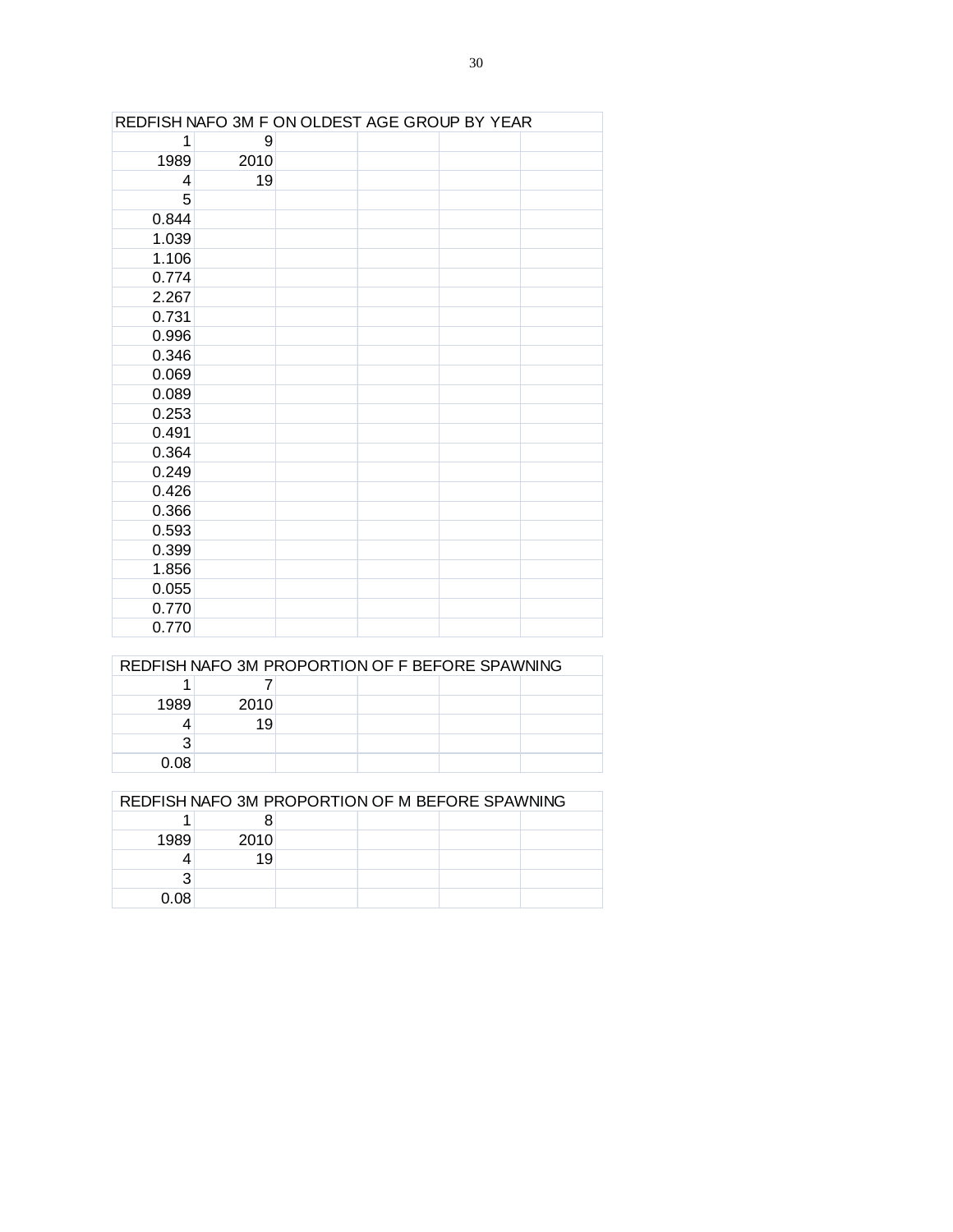| REDFISH NAFO 3M SURVEY TUNNING DATA |                         |        |        |        |        |        |        |       |       |       |      |      |      |      |      |      |
|-------------------------------------|-------------------------|--------|--------|--------|--------|--------|--------|-------|-------|-------|------|------|------|------|------|------|
| 101                                 |                         |        |        |        |        |        |        |       |       |       |      |      |      |      |      |      |
| EU BOTTOM TRAWL SURVEY              |                         |        |        |        |        |        |        |       |       |       |      |      |      |      |      |      |
| 1989                                | 2010                    |        |        |        |        |        |        |       |       |       |      |      |      |      |      |      |
|                                     | $\overline{\mathbf{1}}$ | 0.5    | 0.6    |        |        |        |        |       |       |       |      |      |      |      |      |      |
| 4                                   | 19                      |        |        |        |        |        |        |       |       |       |      |      |      |      |      |      |
| 10555                               | 19357                   | 8071   | 35188  | 89946  | 89433  | 43605  | 21698  | 12392 | 7202  | 6537  | 5939 | 5301 | 3013 | 2467 | 2189 | 9812 |
| 10555                               | 24565                   | 2605   | 17585  | 56217  | 67444  | 36082  | 18378  | 10186 | 5630  | 5333  | 4816 | 4009 | 2318 | 1851 | 1730 | 6269 |
| 10555                               | 154995                  | 127962 | 17655  | 20481  | 13300  | 8086   | 4187   | 3884  | 3393  | 3014  | 2479 | 952  | 1514 | 1139 | 653  | 3155 |
| 10555                               | 58014                   | 144968 | 71881  | 30456  | 26346  | 16857  | 9630   | 6011  | 4452  | 4062  | 3082 | 2852 | 2072 | 1258 | 1028 | 2031 |
| 10555                               | 306049                  | 10455  | 21648  | 10476  | 6426   | 2189   | 2996   | 2596  | 2453  | 1910  | 2000 | 1589 | 859  | 874  | 1414 | 1619 |
| 10555                               | 677611                  | 79504  | 22080  | 22594  | 11375  | 7515   | 4950   | 3935  | 2808  | 2105  | 1122 | 1257 | 657  | 482  | 616  | 968  |
| 10555                               | 114762                  | 332114 | 8381   | 8942   | 8765   | 4706   | 3963   | 4073  | 2322  | 1642  | 1441 | 1536 | 1045 | 605  | 732  | 1721 |
| 10555                               | 25262                   | 190134 | 402615 | 11731  | 8653   | 5698   | 2783   | 2035  | 1950  | 991   | 1117 | 886  | 659  | 453  | 436  | 1132 |
| 10555                               | 86326                   | 96940  | 78135  | 222658 | 4967   | 3731   | 2768   | 1494  | 1269  | 689   | 837  | 236  | 298  | 368  | 124  | 667  |
| 10555                               | 35093                   | 32524  | 52330  | 30121  | 125511 | 3903   | 486    | 396   | 1990  | 257   | 249  | 77   | 156  | 343  | 28   | 347  |
| 10555                               | 79605                   | 45976  | 38126  | 46333  | 39046  | 151887 | 5871   | 257   | 337   | 858   | 110  | 246  | 253  | 201  | 435  | 481  |
| 10555                               | 32860                   | 61731  | 46285  | 47381  | 71096  | 35736  | 169492 | 2949  | 463   | 158   | 1548 | 152  | 81   | 83   | 52   | 992  |
| 10555                               | 86078                   | 52309  | 42284  | 29268  | 20323  | 8954   | 5122   | 26935 | 853   | 304   | 174  | 198  | 156  | 57   | 64   | 234  |
| 10555                               | 235867                  | 61369  | 46106  | 30279  | 22076  | 17766  | 4899   | 3033  | 13969 | 580   | 164  | 241  | 81   | 60   | 23   | 143  |
| 10555                               | 65241                   | 84103  | 24769  | 14624  | 10827  | 6967   | 3974   | 2233  | 1323  | 11068 | 465  | 53   | 248  | 274  | 52   | 669  |
| 10555                               | 144934                  | 430153 | 104119 | 34399  | 17197  | 8318   | 4654   | 2365  | 1301  | 1182  | 8772 | 72   | 232  | 250  | 42   | 492  |
| 10555                               | 425205                  | 292846 | 467795 | 123484 | 47163  | 20489  | 10868  | 4939  | 3849  | 1663  | 655  | 3050 | 64   | 45   | 21   | 16   |
| 10555                               | 1528343                 | 752862 | 373958 | 133664 | 38139  | 11992  | 3707   | 2477  | 1591  | 980   | 656  | 592  | 4168 | 212  | 24   | 215  |
| 10555                               | 537850                  | 652131 | 384716 | 283236 | 66498  | 25067  | 3799   | 3834  | 2379  | 1241  | 1147 | 576  | 6720 | 1515 | 14   | 402  |
| 10555                               | 441539                  | 414437 | 559582 | 177908 | 65953  | 27153  | 9725   | 4177  | 2316  | 1392  | 800  | 258  | 157  | 132  | 2278 | 111  |
| 10555                               | 353754                  | 396975 | 290371 | 250188 | 127865 | 59244  | 37189  | 9903  | 10772 | 1017  | 3811 | 480  | 752  | 300  | 1352 | 8645 |
| 10555                               | 187503                  | 250123 | 157413 | 138615 | 34940  | 18552  | 15351  | 12900 | 4018  | 1728  | 910  | 286  | 310  | 209  | 145  | 1189 |

| REDFISH NAFO 3M F AT AGE IN LAST YEAR |        |        |        |        |        |        |        |        |        |        |        |        |        |      |      |
|---------------------------------------|--------|--------|--------|--------|--------|--------|--------|--------|--------|--------|--------|--------|--------|------|------|
|                                       | 10     |        |        |        |        |        |        |        |        |        |        |        |        |      |      |
| 1989                                  | 2010   |        |        |        |        |        |        |        |        |        |        |        |        |      |      |
|                                       | 19     |        |        |        |        |        |        |        |        |        |        |        |        |      |      |
|                                       |        |        |        |        |        |        |        |        |        |        |        |        |        |      |      |
| 0.0033                                | 0.0152 | 0.0421 | 0.0744 | 0.0656 | 0.1005 | 0.0766 | 0.1151 | 0.1299 | 0.1013 | 0.1358 | 0.1358 | 0.6667 | 0.5384 | 0.77 | 0.77 |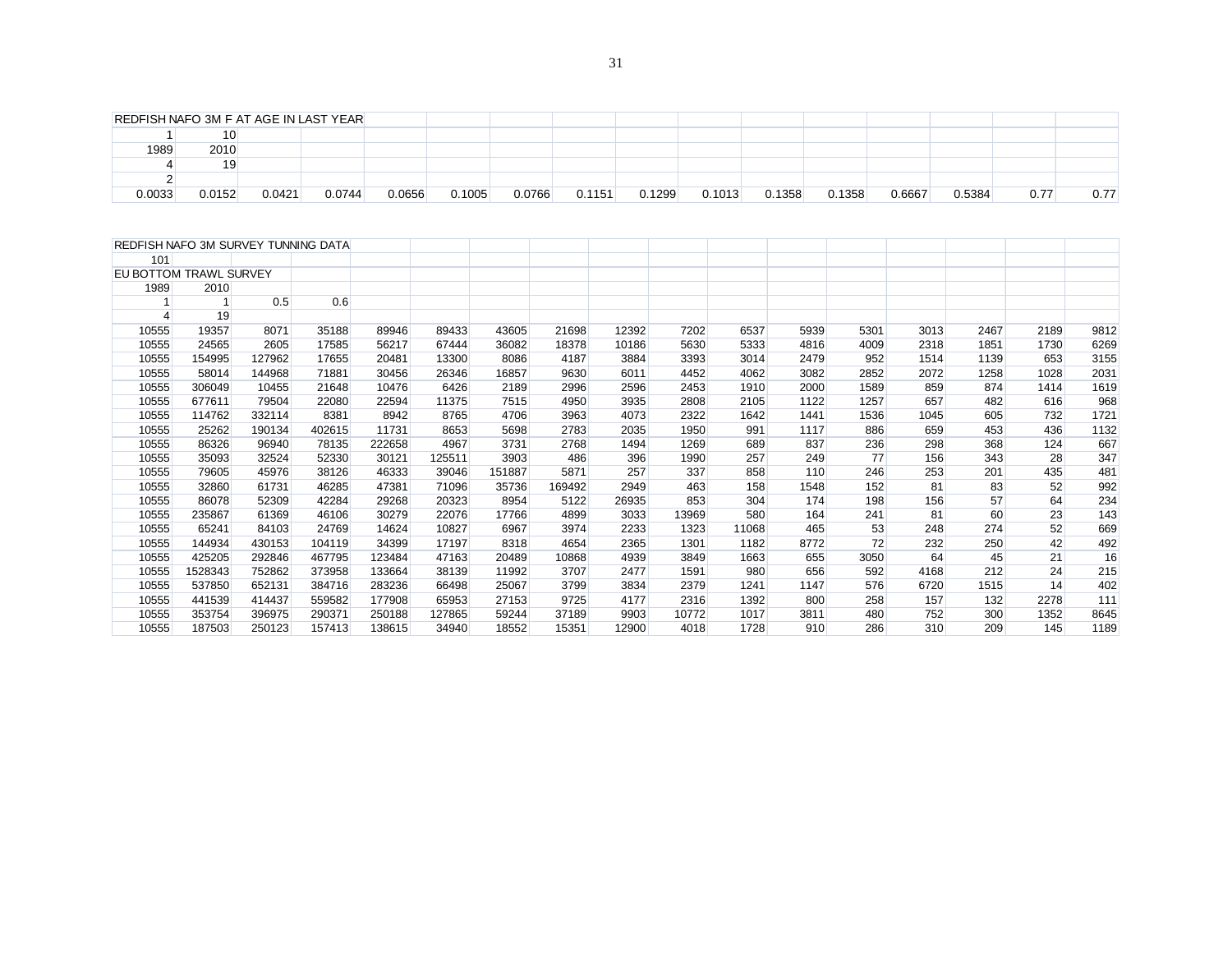|           |                           | Table 7a: 2006-2010 Increase of instant rate of natural mortality (M) for ages 4-6 and 7+ |           |      |           |              |              |           |      |
|-----------|---------------------------|-------------------------------------------------------------------------------------------|-----------|------|-----------|--------------|--------------|-----------|------|
| Ages 4-6  | Cod numbers* Cod increase |                                                                                           | M annual  | M    | Ages 4-6  | Cod biomass* | Cod increase | M annual  | м    |
| 2005      | 6404                      |                                                                                           | 0.095     | 0.10 | 2005      | 5004         |              | 0.095     | 0.10 |
| 2006      | 16558                     | 2.586                                                                                     | 0.246     | 0.28 | 2006      | 8383         | 1.675        | 0.159     | 0.17 |
| 2007      | 24788                     | 1.497                                                                                     | 0.368     | 0.46 | 2007      | 16755        | 1.999        | 0.319     | 0.38 |
| 2008      | 29065                     | 1.173                                                                                     | 0.432     | 0.57 | 2008      | 26711        | 1.594        | 0.508     | 0.71 |
| 2009      | 35165                     | 1.210                                                                                     | 0.523     | 0.74 | 2009      | 39702        | 1.486        | 0.755     | 1.00 |
| 2010      | 38044                     | 1.082                                                                                     | 0.565     | 0.83 | 2010      | 70256        | 1.770        | 1.336     | 1.00 |
|           |                           |                                                                                           |           |      |           |              |              |           |      |
| Ages $7+$ | Cod numbers*              | Cod increase                                                                              | M annual  | M    | Ages $7+$ | Cod biomass* | Cod increase | M annual  | м    |
| 2008      | 29065                     |                                                                                           | 0.0951626 | 0.10 | 2008      | 26711        |              | 0.0951626 | 0.10 |
| 2009      | 35165                     | 1.209874419                                                                               | 0.1151348 | 0.12 | 2009      | 39702        | 1.486353937  | 0.1414453 | 0.15 |
| 2010      | 38044                     | 1.081871179                                                                               | 0.124561  | 0.13 | 2010      | 70256        | 1.769583396  | 0.2502992 | 0.29 |
|           | Gonzalez et al., 2010     |                                                                                           |           |      |           |              |              |           |      |

| Table 7b: Goodness of fit of XSA2010 for several M options between 2006 and 2010. |       |       |       |       |       |       |       |       |       |       |                                |                           |       |       |
|-----------------------------------------------------------------------------------|-------|-------|-------|-------|-------|-------|-------|-------|-------|-------|--------------------------------|---------------------------|-------|-------|
|                                                                                   |       |       |       |       |       |       |       |       |       |       |                                |                           |       |       |
| IVI <sub>ages4-6</sub> , 2006-2010: 7+, 2009-2010                                 | 0.1   | 0.2   | 0.3   | 0.4   | 0.45  | 0.5   | 0.55  | 0.6   |       |       | $0.8\,M_{\text{codBincrease}}$ | M <sub>codNincrease</sub> | 0.9   | .0    |
| SS log q resiuals <sub>2006-2010</sub>                                            | 29.89 | 27.37 | 25.56 | 24.27 | 23.89 | 23.69 | 23.68 | 23.84 | 24.57 | 25.94 | 26.39                          | 26.73                     | 28.00 | 30.80 |
| Ino iteractions                                                                   | 50    | 51    |       | 52    | 52    | 52    | 52    | 52    | 52    | 51    | 51                             |                           | 51    | 51    |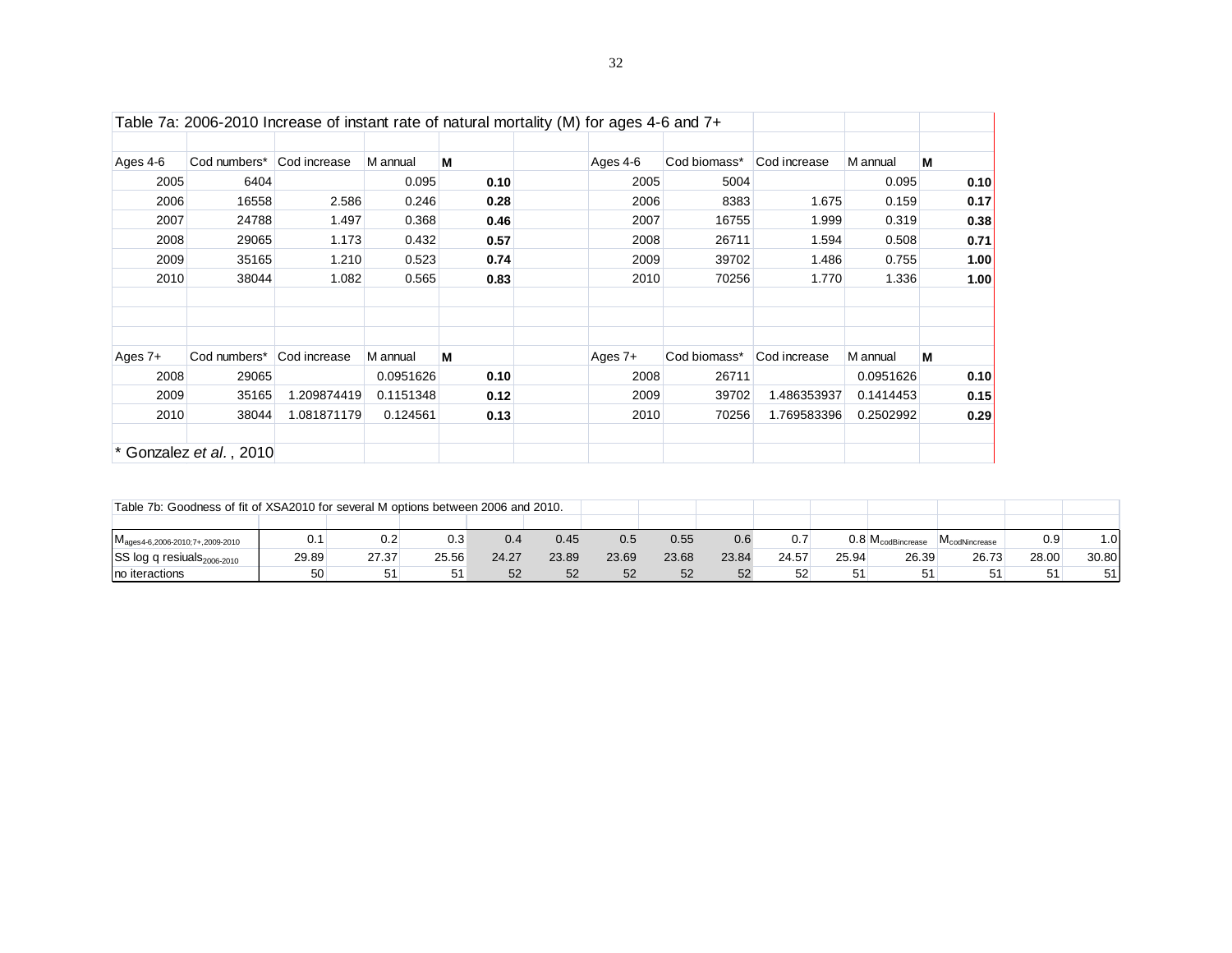| Table 7c: Key diagnostics of five $XSA2010$ runs with M ranging from 0.40 to 0.60 for ages 4 - 6 through 2006 - 2010, and ages 7+ on 2009 and 2011. |       |       |       |                |       |       |                                                                                                                               |       |       |       |       |       |       |       |        |                                                 |
|-----------------------------------------------------------------------------------------------------------------------------------------------------|-------|-------|-------|----------------|-------|-------|-------------------------------------------------------------------------------------------------------------------------------|-------|-------|-------|-------|-------|-------|-------|--------|-------------------------------------------------|
|                                                                                                                                                     |       |       |       |                |       |       |                                                                                                                               |       |       |       |       |       |       |       |        |                                                 |
|                                                                                                                                                     |       |       |       |                |       |       | Standard error of mean log catchability of ages with catchability independent of year class strength and constant w.r.t. time |       |       |       |       |       |       |       |        |                                                 |
| M\Ages                                                                                                                                              | 4     | 5     | 6     | $\overline{7}$ | 8     | 9     | 10                                                                                                                            | 11    | 12    | 13    | 14    | 15    | 16    | 17    |        | 18 Av. se log q                                 |
| 0.40                                                                                                                                                | 0.777 | 1.270 | 0.925 | 0.638          | 0.721 | 0.735 | 0.731                                                                                                                         | 0.591 | 0.696 | 0.526 | 0.702 | 0.686 | 0.758 | 0.887 | 0.382  | 0.691                                           |
| 0.45                                                                                                                                                | 0.778 | 1.266 | 0.920 | 0.635          | 0.714 | 0.731 | 0.731                                                                                                                         | 0.591 | 0.695 | 0.526 | 0.704 | 0.685 | 0.758 | 0.888 | 0.383  | 0.689                                           |
| 0.50                                                                                                                                                | 0.782 | 1.263 | 0.915 | 0.633          | 0.708 | 0.728 | 0.732                                                                                                                         | 0.591 | 0.694 | 0.526 | 0.707 | 0.684 | 0.759 | 0.889 | 0.383  | 0.688                                           |
| 0.55                                                                                                                                                | 0.787 | 1.260 | 0.910 | 0.631          | 0.702 | 0.725 | 0.732                                                                                                                         | 0.592 | 0.694 | 0.527 | 0.710 | 0.683 | 0.760 | 0.890 | 0.383  | 0.688                                           |
| 0.60                                                                                                                                                | 0.795 | 1.258 | 0.906 | 0.629          | 0.697 | 0.722 | 0.734                                                                                                                         | 0.593 | 0.694 | 0.528 | 0.714 | 0.683 | 0.761 | 0.891 | 0.383' | 0.687                                           |
| Internal st errors of survivors at age                                                                                                              |       |       |       |                |       |       |                                                                                                                               |       |       |       |       |       |       |       |        |                                                 |
| M\Ages                                                                                                                                              | 4     | 5     | 6     | $\overline{7}$ | 8     | 9     | 10                                                                                                                            | 11    | 12    | 13    | 14    | 15    | 16    | 17    |        | 18 Av. se <sub>int</sub> surv                   |
| 0.40                                                                                                                                                | 0.794 | 0.677 | 0.551 | 0.421          | 0.366 | 0.329 | 0.302                                                                                                                         | 0.272 | 0.255 | 0.233 | 0.229 | 0.218 | 0.214 | 0.216 | 0.212' | 0.294                                           |
| 0.45                                                                                                                                                | 0.796 | 0.678 | 0.550 | 0.420          | 0.364 | 0.327 | 0.301                                                                                                                         | 0.271 | 0.254 | 0.232 | 0.228 | 0.217 | 0.213 | 0.215 | 0.211  | 0.293                                           |
| 0.50                                                                                                                                                | 0.799 | 0.680 | 0.550 | 0.419          | 0.363 | 0.326 | 0.300                                                                                                                         | 0.270 | 0.254 | 0.232 | 0.227 | 0.217 | 0.212 | 0.214 | 0.209  | 0.292                                           |
| 0.55                                                                                                                                                | 0.805 | 0.683 | 0.550 | 0.419          | 0.362 | 0.325 | 0.299                                                                                                                         | 0.269 | 0.253 | 0.231 | 0.227 | 0.216 | 0.212 | 0.214 | 0.208  | 0.291                                           |
| 0.60                                                                                                                                                | 0.813 | 0.687 | 0.552 | 0.419          | 0.361 | 0.325 | 0.299                                                                                                                         | 0.269 | 0.253 | 0.231 | 0.227 | 0.216 | 0.212 | 0.213 | 0.207  | 0.291                                           |
| External st errors of survivors at age                                                                                                              |       |       |       |                |       |       |                                                                                                                               |       |       |       |       |       |       |       |        |                                                 |
| M\Ages                                                                                                                                              | 4     | 5     | 6     | $\overline{7}$ | 8     | 9     | 10                                                                                                                            | 11    | 12    | 13    | 14    | 15    | 16    | 17    |        | 18 Av. $se_{\text{ext}}$ surv                   |
| 0.40                                                                                                                                                |       | 0.030 | 0.101 | 0.050          | 0.327 | 0.218 | 0.215                                                                                                                         | 0.216 | 0.128 | 0.172 | 0.102 | 0.161 | 0.105 | 0.141 | 0.157  | 0.161                                           |
| 0.45                                                                                                                                                |       | 0.047 | 0.095 | 0.067          | 0.303 | 0.206 | 0.214                                                                                                                         | 0.217 | 0.126 | 0.174 | 0.102 | 0.159 | 0.102 | 0.141 | 0.158  | 0.159                                           |
| 0.50                                                                                                                                                |       | 0.065 | 0.094 | 0.091          | 0.280 | 0.197 | 0.213                                                                                                                         | 0.219 | 0.126 | 0.176 | 0.102 | 0.157 | 0.101 | 0.141 | 0.159  | 0.158                                           |
| 0.55                                                                                                                                                |       | 0.082 | 0.100 | 0.118          | 0.259 | 0.189 | 0.213                                                                                                                         | 0.221 | 0.126 | 0.178 | 0.103 | 0.155 | 0.099 | 0.142 | 0.160' | 0.159                                           |
| 0.60                                                                                                                                                |       | 0.100 | 0.112 | 0.145          | 0.240 | 0.184 | 0.214                                                                                                                         | 0.223 | 0.126 | 0.181 | 0.105 | 0.154 | 0.098 | 0.142 | 0.162  | 0.160                                           |
|                                                                                                                                                     |       |       |       |                |       |       |                                                                                                                               |       |       |       |       |       |       |       |        |                                                 |
| S difference between internal and external st errors of survivors at age                                                                            |       |       |       |                |       |       |                                                                                                                               |       |       |       |       |       |       |       |        |                                                 |
| M\Ages                                                                                                                                              | 4     | 5     | 6     | $\overline{7}$ | 8     | 9     | 10                                                                                                                            | 11    | 12    | 13    | 14    | 15    | 16    | 17    |        | $18$ SS (se <sub>int</sub> -se <sub>ext</sub> ) |
| 0.40                                                                                                                                                |       | 0.419 | 0.203 | 0.138          | 0.002 | 0.012 | 0.008                                                                                                                         | 0.003 | 0.016 | 0.004 | 0.016 | 0.003 | 0.012 | 0.006 | 0.003  | 0.843                                           |
| 0.45                                                                                                                                                |       | 0.398 | 0.207 | 0.125          | 0.004 | 0.015 | 0.008                                                                                                                         | 0.003 | 0.016 | 0.003 | 0.016 | 0.003 | 0.012 | 0.005 | 0.003  | 0.818                                           |
| 0.50                                                                                                                                                |       | 0.378 | 0.208 | 0.108          | 0.007 | 0.017 | 0.008                                                                                                                         | 0.003 | 0.016 | 0.003 | 0.016 | 0.004 | 0.012 | 0.005 | 0.003  | 0.786                                           |
| 0.55                                                                                                                                                |       | 0.361 | 0.203 | 0.091          | 0.011 | 0.018 | 0.007                                                                                                                         | 0.002 | 0.016 | 0.003 | 0.015 | 0.004 | 0.013 | 0.005 | 0.002  | 0.751                                           |
| 0.60                                                                                                                                                |       | 0.345 | 0.194 | 0.075          | 0.015 | 0.020 | 0.007                                                                                                                         | 0.002 | 0.016 | 0.003 | 0.015 | 0.004 | 0.013 | 0.005 | 0.002  | 0.715                                           |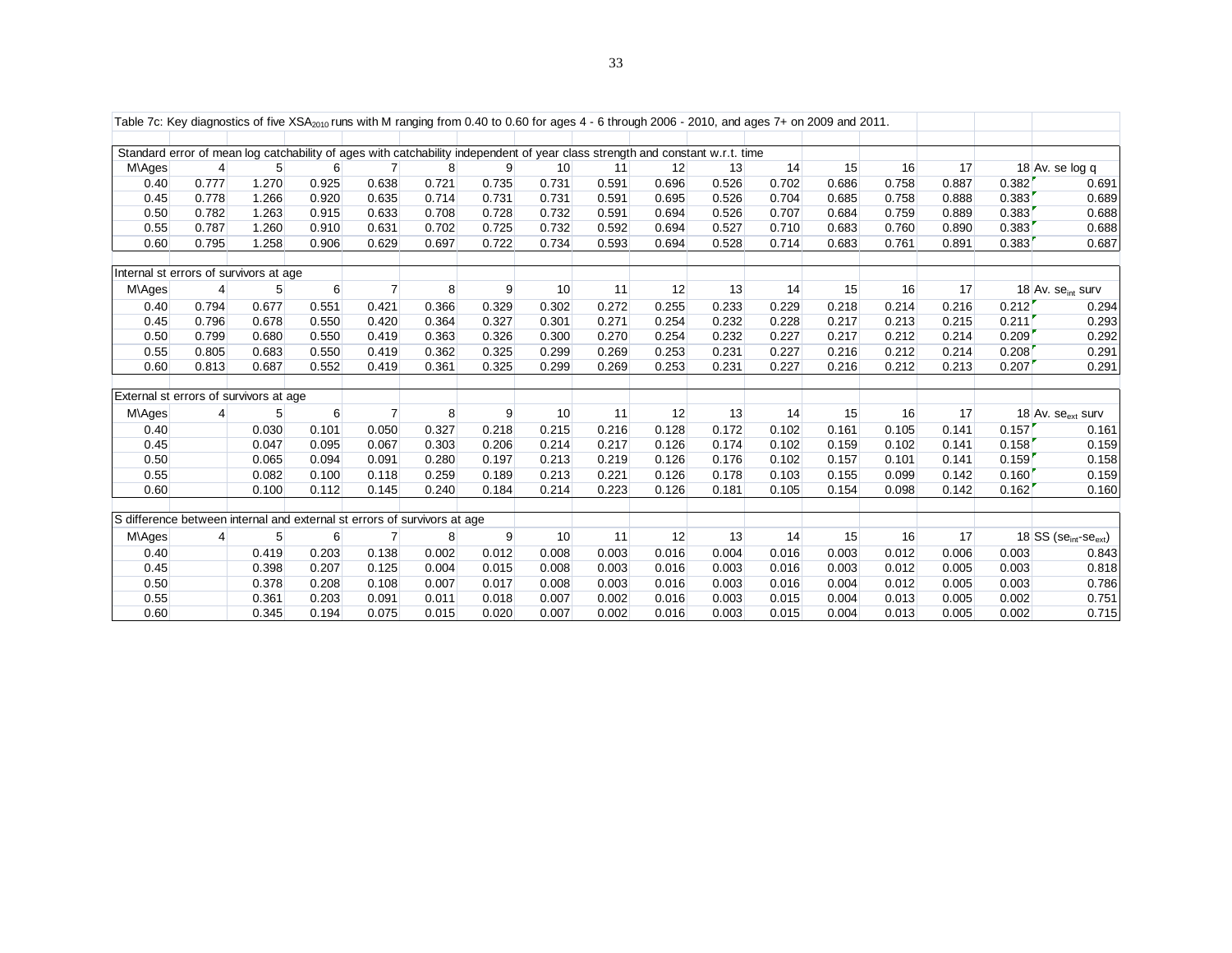| Table 8: Extended Survivor Analysis summary of diagnostics for 2011 (Lowestoft VPA Version 3.1). |      |          |                             |                                            |       |             |  |  |  |  |  |  |
|--------------------------------------------------------------------------------------------------|------|----------|-----------------------------|--------------------------------------------|-------|-------------|--|--|--|--|--|--|
|                                                                                                  |      |          |                             |                                            |       |             |  |  |  |  |  |  |
| single EU survey, 1989-2010                                                                      |      |          |                             |                                            |       |             |  |  |  |  |  |  |
| M=0.1 all ages 1989-2005                                                                         |      |          |                             |                                            |       |             |  |  |  |  |  |  |
| M=0.4 ages 4-6 2006-2010 and ages 7+ 2009-2010                                                   |      |          |                             |                                            |       |             |  |  |  |  |  |  |
|                                                                                                  |      |          |                             |                                            |       |             |  |  |  |  |  |  |
| REDFISH NAFO DIVISION 3M INDEX OF INPUT FILES 2011                                               |      |          |                             |                                            |       |             |  |  |  |  |  |  |
| CPUE data from file red3mtun.txt                                                                 |      |          |                             |                                            |       |             |  |  |  |  |  |  |
|                                                                                                  |      |          |                             |                                            |       |             |  |  |  |  |  |  |
| Catch data for 22 years. 1989 to 2010. Ages 4 to 19.                                             |      |          |                             |                                            |       |             |  |  |  |  |  |  |
|                                                                                                  |      |          |                             |                                            |       |             |  |  |  |  |  |  |
| Fleet                                                                                            |      | Fil Last | First                       | Last                                       | Alpha | <b>Beta</b> |  |  |  |  |  |  |
|                                                                                                  | year | year     | age                         | age                                        |       |             |  |  |  |  |  |  |
| EU BOTTOM TRAWL SURV                                                                             | 1989 | 2010     | 4                           | 18                                         | 0.5   | 0.6         |  |  |  |  |  |  |
| Time series weights :                                                                            |      |          |                             |                                            |       |             |  |  |  |  |  |  |
| Tapered time weighting not applied                                                               |      |          |                             |                                            |       |             |  |  |  |  |  |  |
|                                                                                                  |      |          |                             |                                            |       |             |  |  |  |  |  |  |
| Catchability analysis :                                                                          |      |          |                             |                                            |       |             |  |  |  |  |  |  |
| Catchability independent of stock size for all ages                                              |      |          |                             |                                            |       |             |  |  |  |  |  |  |
| Catchability independent of age for ages $>= 17$                                                 |      |          |                             |                                            |       |             |  |  |  |  |  |  |
|                                                                                                  |      |          |                             |                                            |       |             |  |  |  |  |  |  |
| Final estimates not shrunk towards mean F<br>Terminal population estimation :                    |      |          |                             |                                            |       |             |  |  |  |  |  |  |
|                                                                                                  |      |          |                             | Minimum standard error for population      |       |             |  |  |  |  |  |  |
|                                                                                                  |      |          |                             | estimates derived from each fleet $=$ .500 |       |             |  |  |  |  |  |  |
|                                                                                                  |      |          | Prior weighting not applied |                                            |       |             |  |  |  |  |  |  |
| Tuning converged after 52 iterations                                                             |      |          |                             |                                            |       |             |  |  |  |  |  |  |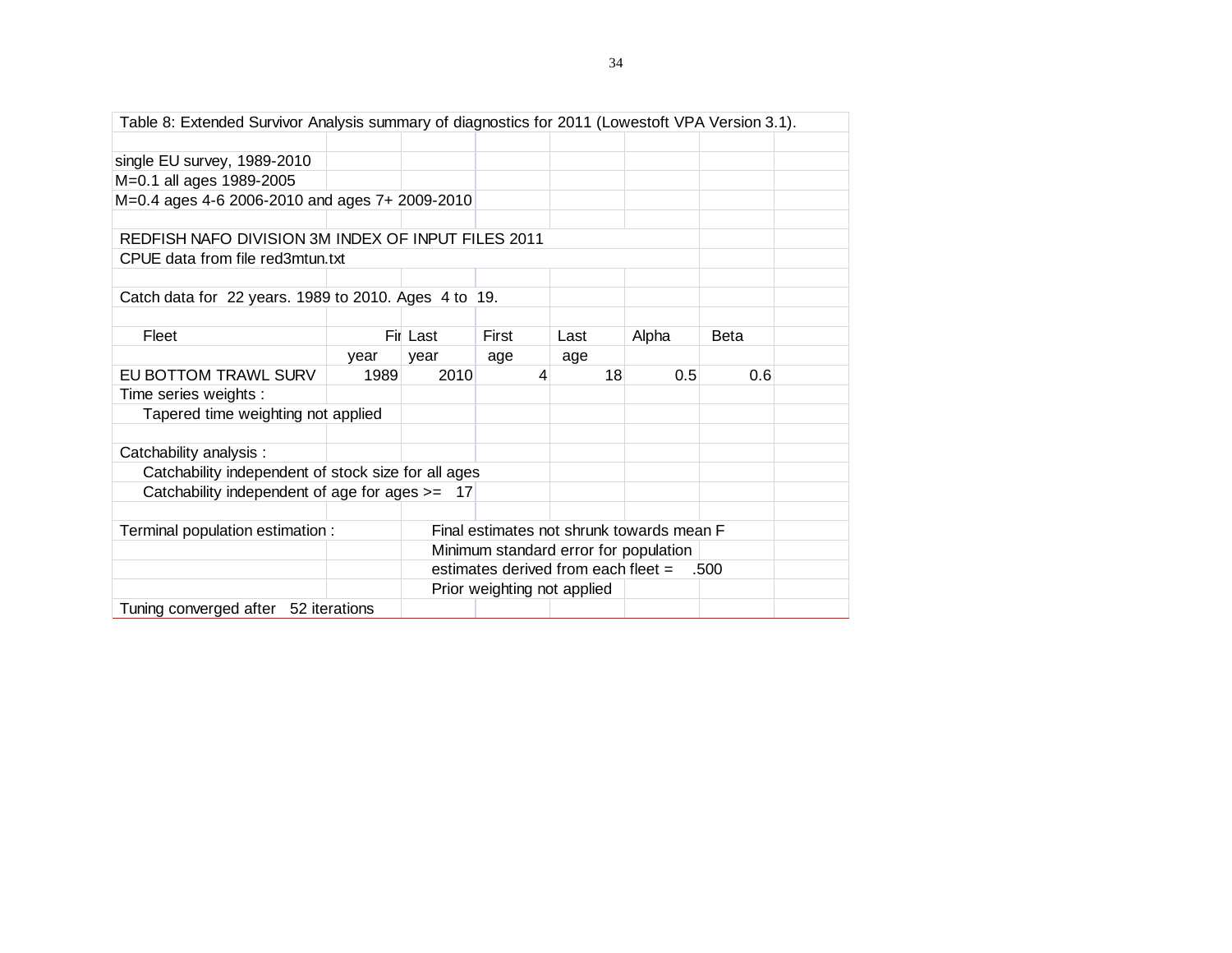| Log catchability residuals. |         |         |         |         |         |         |         |         |                  |         |         |         |         |         |         |         |         |         |         |                |         |         |
|-----------------------------|---------|---------|---------|---------|---------|---------|---------|---------|------------------|---------|---------|---------|---------|---------|---------|---------|---------|---------|---------|----------------|---------|---------|
| Fleet: EU BOTTOM TRAWL SURV |         |         |         |         |         |         |         |         |                  |         |         |         |         |         |         |         |         |         |         |                |         |         |
|                             |         |         |         |         |         |         |         |         |                  |         |         |         |         |         |         |         |         |         |         |                |         |         |
| Age                         | 1989    | 1990    | 1991    | 1992    | 1993    | 1994    | 1995    | 1996    | 1997             | 1998    | 1999    | 2000    | 2001    | 2002    | 2003    | 2004    | 2005    | 2006    | 2007    | 2008           | 2009    | 2010    |
|                             | $-1.99$ | $-1.34$ | 0.95    | 0.02    |         | 0.86    | 0.57    | $-0.18$ | 0.86             | 0.01    | 0.62    | $-0.27$ | 0.24    | 0.59    | $-1.22$ | $-0.87$ | $-0.16$ | 0.61    | $-0.1$  | $\overline{0}$ | $-0.02$ |         |
|                             | $-3.15$ | $-3.88$ | 0.6     | 1.16    | $-1.16$ | 0.57    | 0.55    | 1.32    | .32 <sub>1</sub> | $-0.01$ | 0.37    | 0.45    | 0.29    |         | $-0.32$ | 0.79    | $-0.09$ | 0.68    | 0.14    | 0.03           | 0.27    | 0.05    |
|                             | $-1.93$ | $-2.13$ | $-1.66$ | 0.49    | $-0.27$ | 0.26    | $-1$    | 1.05    | 0.71             | 0.89    | 0.33    | 0.56    | 0.27    | 0.37    | $-0.71$ | 0.13    | 1.08    | 0.55    | 0.5     | 0.47           |         | $-0.14$ |
|                             | $-0.99$ | $-0.95$ | $-1.45$ | $-0.32$ | $-0.85$ | 0.31    | $-0.06$ | $-0.02$ | 0.74             | 0.02    | 1.01    | 0.8     | 0.4     | 0.21    | $-0.5$  | $-0.1$  | 0.58    | 0.12    | 0.73    | 0.12           | 0.22    | $-0.02$ |
|                             | $-0.45$ | $-0.42$ | $-1.49$ | $-0.09$ | $-0.86$ | $-0.1$  | 0.15    | 0.78    | $-0.39$          | 0.52    | 0.64    | 1.87    | 0.41    | 0.57    | $-0.42$ | 0.08    | 0.65    | $-0.19$ | $-0.16$ | $-0.33$        | 0.33    | $-1.09$ |
|                             | $-0.43$ | $-0.4$  | $-1.44$ | $-0.12$ | $-1.55$ | 0.24    | $-0.22$ | 0.75    | 0.75             | $-0.11$ | .15     | 1.07    | 0.4     | 0.86    | $-0.06$ | $-0.2$  | 0.84    | $-0.2$  | -0.1    | $-0.58$        |         | $-0.86$ |
|                             | $-0.49$ | $-0.36$ | $-1.54$ | $-0.23$ | $-0.73$ | 0.18    | 0.66    | 0.07    | 0.94             | $-0.68$ | 0.9     | 1.82    | $-0.27$ | 0.43    | $-0.03$ | 0.1     | 0.68    | $-0.25$ | $-0.79$ | $-0.49$        | 0.43    | $-0.34$ |
|                             | $-0.46$ | $-0.52$ | $-1.07$ | $-0.41$ | $-0.5$  | 0.54    | 1.09    |         | 0.01             | $-0.48$ | $-0.88$ | 0.83    | 0.48    | $-0.32$ | 0.15    | $-0.1$  | 0.69    | $-0.31$ | 0.3     | $-0.25$        | 0.12    | 0.11    |
|                             | $-0.76$ | $-0.82$ | $-1.16$ | $-0.42$ | $-0.59$ | 0.39    | 0.84    | 1.34    | 1.1              | 0.56    | $-0.42$ | $-0.02$ | 0.01    |         | $-0.98$ | $-0.19$ | 0.67    | $-0.2$  | $-0.11$ | 0.03           | 1.03    | $-0.33$ |
|                             | $-0.37$ | $-0.42$ | $-0.82$ | $-0.31$ | $-0.23$ | 0.17    | 0.87    | 0.92    | .15              | $-0.01$ |         | $-0.75$ | 0.1     | 0.3     | 0.17    | $-0.73$ | 0.53    | $-0.21$ | $-0.03$ | $-0.22$        | $-0.24$ | $-0.09$ |
|                             | $-0.54$ | $-0.23$ | $-0.86$ | $-0.44$ | $-0.29$ | $-0.1$  | 0.26    | 1.2     | 1.12             | 0.32    | $-0.78$ | 1.42    | $-0.55$ | $-0.26$ | 0.5     | $-0.02$ | $-1.26$ | $-0.24$ | 0.06    | $-0.36$        | 1.04    | 0.04    |
|                             | 0.29    | $-0.05$ | $-1.04$ | 0.17    | 0.13    | 0.45    | 1.61    | 0.61    | 0.47             | $-0.66$ | 1.07    | 0.17    | 0.37    | 0.57    | $-0.74$ | $-0.65$ | $-0.53$ | $-0.81$ | 0.29    | $-0.83$        | $-0.17$ | $-0.7$  |
|                             | $-0.1$  | $-0.28$ | $-0.96$ | $-0.2$  | $-0.63$ | $-0.4$  | 0.8     | 1.61    | $-0.64$          | $-0.12$ | 0.43    | 0.03    | 0.18    | $-0.57$ | 0.88    | 0.77    | $-0.68$ | $-0.41$ | 1.66    | $-1.09$        | 0.23    | $-0.5$  |
|                             | $-0.27$ | 0.17    | $-0.41$ | $-0.78$ | $-0.25$ | $-0.64$ |         | 0.76    | 1.69             | $-0.35$ |         | $-0.36$ |         | $-0.35$ | 1.13    | 1.56    | $-0.02$ | 1.4     | $-1.27$ | $-1.88$        | $-0.08$ | $-0.56$ |
|                             |         |         | $-0.01$ | 0.09    |         |         | , 36    | 0.16    | $-0.22$          | $-0.62$ |         | $-0.45$ | $-0.31$ | $-0.6$  | $-0.07$ | $-0.3$  | $-0.29$ |         | $-0.12$ | $-0.7$         | 0.85    | $-0.3$  |

| Mean log catchability and standard error of ages with catchability |           |           |          |           |           |           |           |          |           |           |           |           |           |           |           |
|--------------------------------------------------------------------|-----------|-----------|----------|-----------|-----------|-----------|-----------|----------|-----------|-----------|-----------|-----------|-----------|-----------|-----------|
| independent of year class strength and constant w.r.t. time        |           |           |          |           |           |           |           |          |           |           |           |           |           |           |           |
| Age                                                                |           |           |          |           |           |           | 10        |          |           |           |           |           | 16        | 17        | 18        |
| Mean Log q                                                         | $-8.2484$ | $-8.2281$ | $-8.303$ | $-8.4344$ | $-8.6738$ | $-8.9931$ | $-9.3668$ | $-9.632$ | $-9.6264$ | $-9.8234$ | $-9.6962$ | $-10.056$ | $-9.6703$ | $-9.6508$ | $-9.6508$ |
| S.E(Log q)                                                         | 0.7767    | .2698     | 0.9247   | 0.638     | 0.721     | 0.735     | 0.7313    | 0.5909   | 0.6956    | 0.526     | 0.7015    | 0.6862    | 0.7575    | 0.8869    | 0.3819    |
|                                                                    |           |           |          |           |           |           |           |          |           |           |           |           |           |           |           |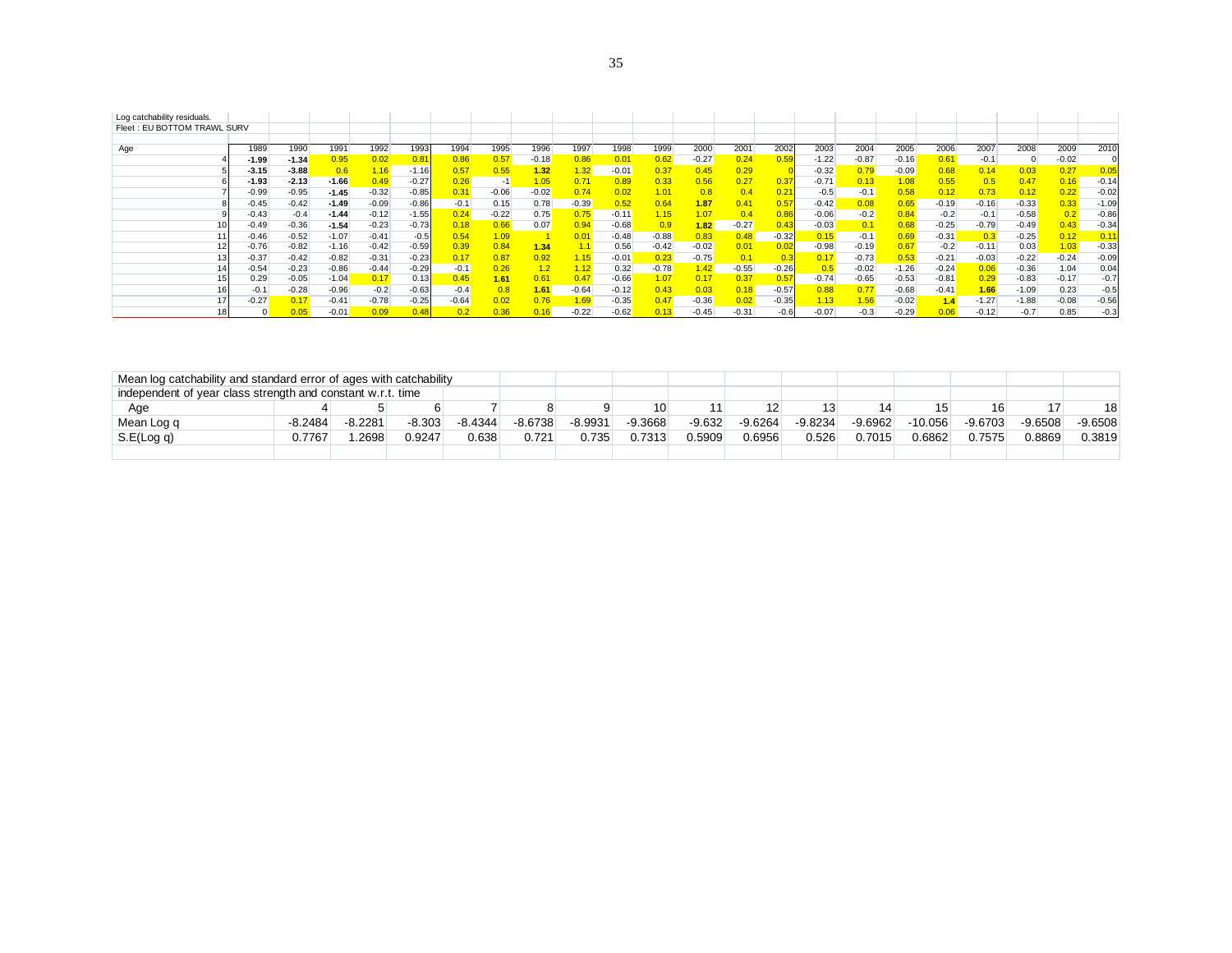| Regression statistics :                                                  |       |          |           |         |        |         |          |
|--------------------------------------------------------------------------|-------|----------|-----------|---------|--------|---------|----------|
| Ages with q independent of year class strength and constant w.r.t. time. |       |          |           |         |        |         |          |
| Age                                                                      | Slope | t-value  | Intercept | RSquare | No Pts | Reg s.e | Mean Q   |
|                                                                          |       |          |           |         |        |         |          |
| 4                                                                        | 1.06  | $-0.338$ | 8.1       | 0.64    | 22     | 0.84    | $-8.25$  |
| 5                                                                        | 1.27  | $-0.768$ | 7.58      | 0.29    | 22     | 1.63    | $-8.23$  |
| 6                                                                        | 1.15  | $-0.65$  | 7.99      | 0.48    | 22     | 1.08    | $-8.3$   |
| 7                                                                        | 1.2   | $-1.259$ | 8.09      | 0.66    | 22     | 0.76    | $-8.43$  |
| 8                                                                        | 1.48  | $-2.381$ | 8.11      | 0.56    | 22     | 0.96    | $-8.67$  |
| 9                                                                        | 1.38  | $-1.948$ | 8.81      | 0.57    | 22     | 0.95    | $-8.99$  |
| 10                                                                       | 1.18  | $-1.017$ | 9.41      | 0.63    | 22     | 0.86    | $-9.37$  |
| 11                                                                       | 1.17  | $-1.236$ | 9.78      | 0.73    | 22     | 0.68    | $-9.63$  |
| 12                                                                       | 1.53  | $-3.055$ | 10.29     | 0.62    | 22     | 0.9     | $-9.63$  |
| 13                                                                       | 1.27  | $-2.557$ | 10.32     | 0.82    | 22     | 0.59    | $-9.82$  |
| 14                                                                       | 1.25  | $-1.772$ | 10.2      | 0.72    | 22     | 0.83    | -9.7     |
| 15                                                                       | 1.09  | $-0.754$ | 10.3      | 0.78    | 22     | 0.76    | $-10.06$ |
| 16                                                                       | 1.17  | $-1.257$ | 10.14     | 0.72    | 22     | 0.88    | $-9.67$  |
| 17                                                                       | 1.6   | $-3.634$ | 11.54     | 0.65    | 22     | 1.13    | $-9.65$  |
| 18                                                                       | 0.92  | 1.912    | 9.43      | 0.96    | 22     | 0.32    | $-9.73$  |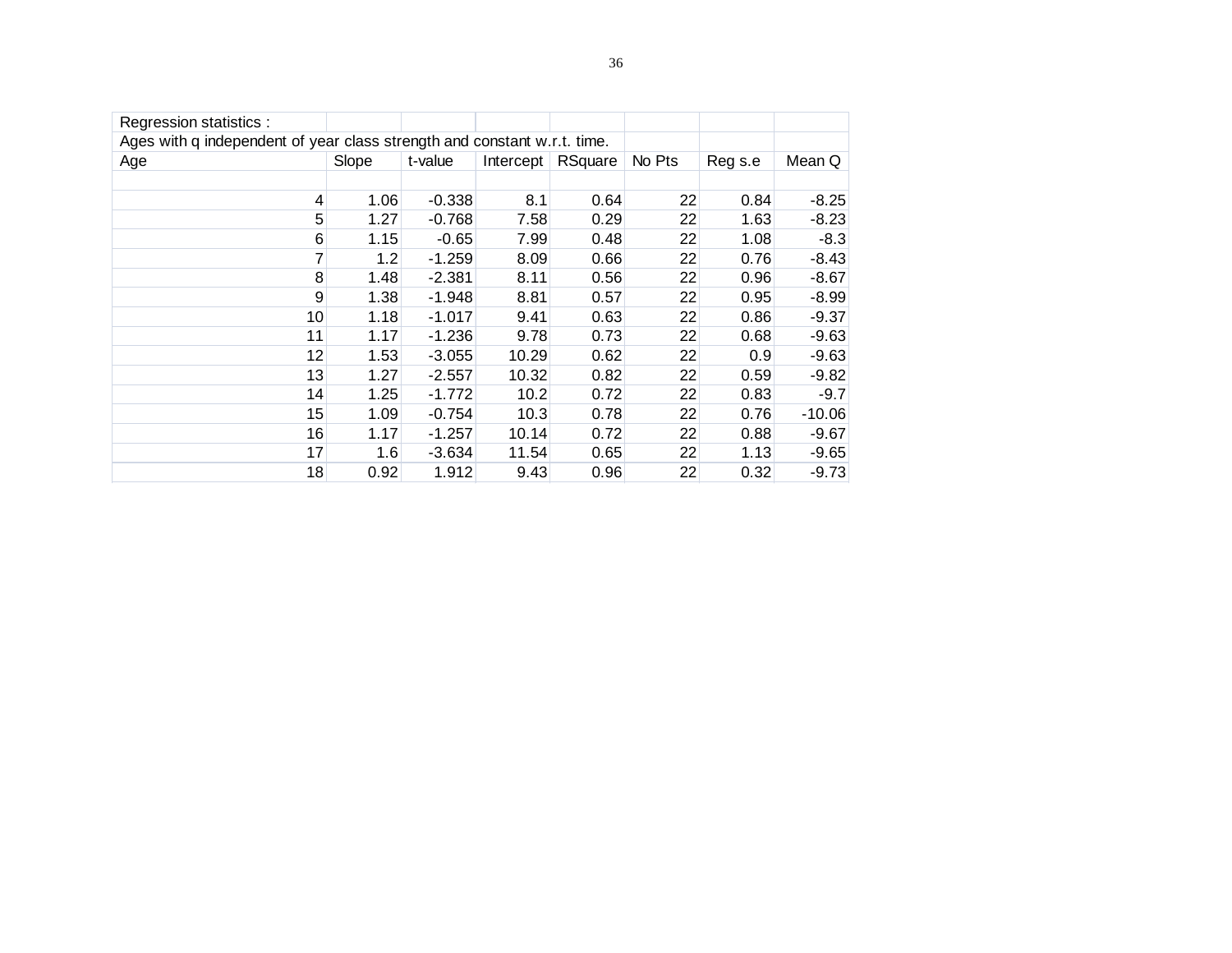Terminal year survivor and F summaries :

| Catchability constant w.r.t. time and dependent on age<br>Age 4 |       |       |     |       |       |         |           |
|-----------------------------------------------------------------|-------|-------|-----|-------|-------|---------|-----------|
| Year class = $2006$                                             |       |       |     |       |       |         |           |
| Fleet                                                           |       | Int   | Ext | Var   | N     | Scaled  | Estimated |
|                                                                 |       | s.e   | s.e | Ratio |       | Weights | F         |
| EU BOTTOM TRAWL SURV                                            | 55776 | 0.794 |     |       |       |         | 0.036     |
| Survivors                                                       | Int   | Ext   | N   | Var   |       |         |           |
| at end of year                                                  | s.e   | s.e   |     | Ratio |       |         |           |
| 55776                                                           | 0.79  |       |     |       | 0.036 |         |           |

| Age 5 Catchability constant w.r.t. time and dependent on age |       |       |      |       |       |         |           |
|--------------------------------------------------------------|-------|-------|------|-------|-------|---------|-----------|
| Year class = $2005$                                          |       |       |      |       |       |         |           |
| Fleet                                                        |       | Int   | Ext  | Var   | N     | Scaled  | Estimated |
|                                                              |       | s.e   | s.e  | Ratio |       | Weights | F         |
| EU BOTTOM TRAWL SURV                                         | 68801 | 0.677 | 0.03 | 0.04  |       |         | 0.058     |
| <b>Survivors</b>                                             | Int   | Ext   | N    | Var   |       |         |           |
| at end of year                                               | s.e   | s.e   |      | Ratio |       |         |           |
| 68801                                                        | 0.68  | 0.03  |      | 0.044 | 0.058 |         |           |

| Catchability constant w.r.t. time and dependent on age<br>Age 6 |       |       |       |       |       |         |           |
|-----------------------------------------------------------------|-------|-------|-------|-------|-------|---------|-----------|
| Year class = $2004$                                             |       |       |       |       |       |         |           |
|                                                                 |       |       |       |       |       |         |           |
| Fleet                                                           |       | Int   | Ext   | Var   | N     | Scaled  | Estimated |
|                                                                 |       | s.e   | s.e   | Ratio |       | Weights | F         |
| EU BOTTOM TRAWL SURV                                            | 56595 | 0.551 | 0.101 | 0.18  | 3     |         | 0.055     |
|                                                                 |       |       |       |       |       |         |           |
| Weighted prediction:                                            |       |       |       |       |       |         |           |
|                                                                 |       |       |       |       |       |         |           |
| <b>Survivors</b>                                                | Int   | Ext   | Ν     | Var   | F     |         |           |
| at end of year                                                  | s.e   | s.e   |       | Ratio |       |         |           |
| 56595                                                           | 0.55  | 0.1   | 3     | 0.184 | 0.055 |         |           |

| Catchability constant w.r.t. time and dependent on age<br>Age 7 |       |       |      |       |       |         |           |
|-----------------------------------------------------------------|-------|-------|------|-------|-------|---------|-----------|
| Year class = $2003$                                             |       |       |      |       |       |         |           |
| Fleet                                                           |       | Int   | Ext  | Var   | N     | Scaled  | Estimated |
|                                                                 |       | s.e   | s.e  | Ratio |       | Weights | F         |
| EU BOTTOM TRAWL SURV                                            | 50113 | 0.421 | 0.05 | 0.12  |       |         | 0.053     |
| <b>Survivors</b>                                                | Int   | Ext   | N    | Var   |       |         |           |
| at end of year                                                  | s.e   | s.e   |      | Ratio |       |         |           |
| 50113                                                           | 0.42  | 0.05  |      | 0.119 | 0.053 |         |           |

| Catchability constant w.r.t. time and dependent on age<br>Age 8 |       |       |       |       |       |         |           |
|-----------------------------------------------------------------|-------|-------|-------|-------|-------|---------|-----------|
| Year class = $2002$                                             |       |       |       |       |       |         |           |
| Fleet                                                           |       | Int   | Ext   | Var   | N     | Scaled  | Estimated |
|                                                                 |       | s.e   | s.e   | Ratio |       | Weights | F         |
| EU BOTTOM TRAWL SURV                                            | 47930 | 0.366 | 0.327 | 0.89  | 5     |         | 0.016     |
| Survivors                                                       | Int   | Ext   | N     | Var   |       |         |           |
| at end of year                                                  | s.e   | s.e   |       | Ratio |       |         |           |
| 47930                                                           | 0.37  | 0.33  | 5     | 0.894 | 0.016 |         |           |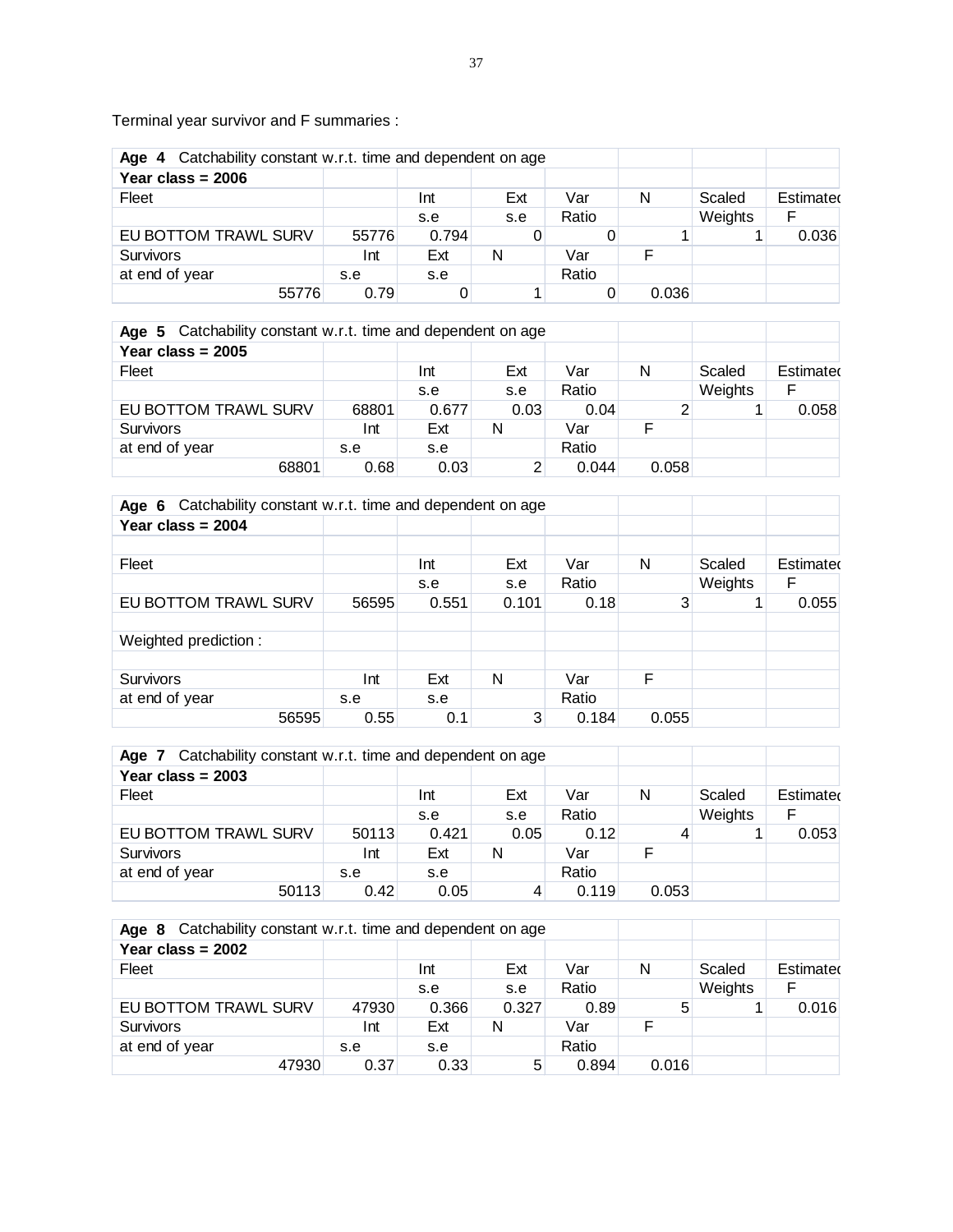| Age 9 Catchability constant w.r.t. time and dependent on age |       |       |       |       |      |         |           |
|--------------------------------------------------------------|-------|-------|-------|-------|------|---------|-----------|
| Year class = $2001$                                          |       |       |       |       |      |         |           |
| Fleet                                                        |       | Int   | Ext   | Var   | N    | Scaled  | Estimated |
|                                                              |       | s.e   | s.e   | Ratio |      | Weights | F         |
| EU BOTTOM TRAWL SURV                                         | 27546 | 0.329 | 0.218 | 0.66  | 6    |         | 0.02      |
| <b>Survivors</b>                                             | Int   | Ext   | N     | Var   |      |         |           |
| at end of year                                               | s.e   | s.e   |       | Ratio |      |         |           |
| 27546                                                        | 0.33  | 0.22  | 6     | 0.661 | 0.02 |         |           |

| Catchability constant w.r.t. time and dependent on age<br><b>Age 10</b> |       |       |       |       |       |         |           |
|-------------------------------------------------------------------------|-------|-------|-------|-------|-------|---------|-----------|
| Year class = $2000$                                                     |       |       |       |       |       |         |           |
| Fleet                                                                   |       | Int   | Ext   | Var   | N     | Scaled  | Estimated |
|                                                                         |       | s.e   | s.e   | Ratio |       | Weights | F         |
| EU BOTTOM TRAWL SURV                                                    | 19662 | 0.302 | 0.215 | 0.71  |       |         | 0.039     |
| <b>Survivors</b>                                                        | Int   | Ext   | N     | Var   |       |         |           |
| at end of year                                                          | s.e   | s.e   |       | Ratio |       |         |           |
| 19662                                                                   | 0.3   | 0.22  |       | 0.712 | 0.039 |         |           |

| Age 11 Catchability constant w.r.t. time and dependent on age |       |       |       |       |       |         |           |
|---------------------------------------------------------------|-------|-------|-------|-------|-------|---------|-----------|
| Year class = $1999$                                           |       |       |       |       |       |         |           |
| Fleet                                                         |       | Int   | Ext   | Var   | N     | Scaled  | Estimated |
|                                                               |       | s.e   | s.e   | Ratio |       | Weights | F         |
| EU BOTTOM TRAWL SURV                                          | 13509 | 0.272 | 0.216 | 0.79  |       |         | 0.076     |
| Survivors                                                     | Int   | Ext   | N     | Var   |       |         |           |
| at end of year                                                | s.e   | s.e   |       | Ratio |       |         |           |
| 13509                                                         | 0.27  | 0.22  |       | 0.795 | 0.076 |         |           |

| Age 12 Catchability constant w.r.t. time and dependent on age |      |       |       |       |       |         |           |
|---------------------------------------------------------------|------|-------|-------|-------|-------|---------|-----------|
| Year class = $1998$                                           |      |       |       |       |       |         |           |
| Fleet                                                         |      | Int   | Ext   | Var   | N     | Scaled  | Estimated |
|                                                               |      | s.e   | s.e   | Ratio |       | Weights | F         |
| EU BOTTOM TRAWL SURV                                          | 6520 | 0.255 | 0.128 | 0.5   | 9     |         | 0.064     |
| <b>Survivors</b>                                              | Int  | Ext   | N     | Var   |       |         |           |
| at end of year                                                | s.e  | s.e   |       | Ratio |       |         |           |
| 6520                                                          | 0.26 | 0.13  | 9     | 0.5   | 0.064 |         |           |

| Catchability constant w.r.t. time and dependent on age<br>Age 13 |      |       |       |       |       |         |           |
|------------------------------------------------------------------|------|-------|-------|-------|-------|---------|-----------|
| Year class = $1997$                                              |      |       |       |       |       |         |           |
| Fleet                                                            |      | Int   | Ext   | Var   | N     | Scaled  | Estimated |
|                                                                  |      | s.e   | s.e   | Ratio |       | Weights | F         |
| EU BOTTOM TRAWL SURV                                             | 2587 | 0.233 | 0.172 | 0.74  | 10    |         | 0.141     |
| <b>Survivors</b>                                                 | Int  | Ext   | N     | Var   |       |         |           |
| at end of year                                                   | s.e  | s.e   |       | Ratio |       |         |           |
| 2587                                                             | 0.23 | 0.17  | 10    | 0.74  | 0.141 |         |           |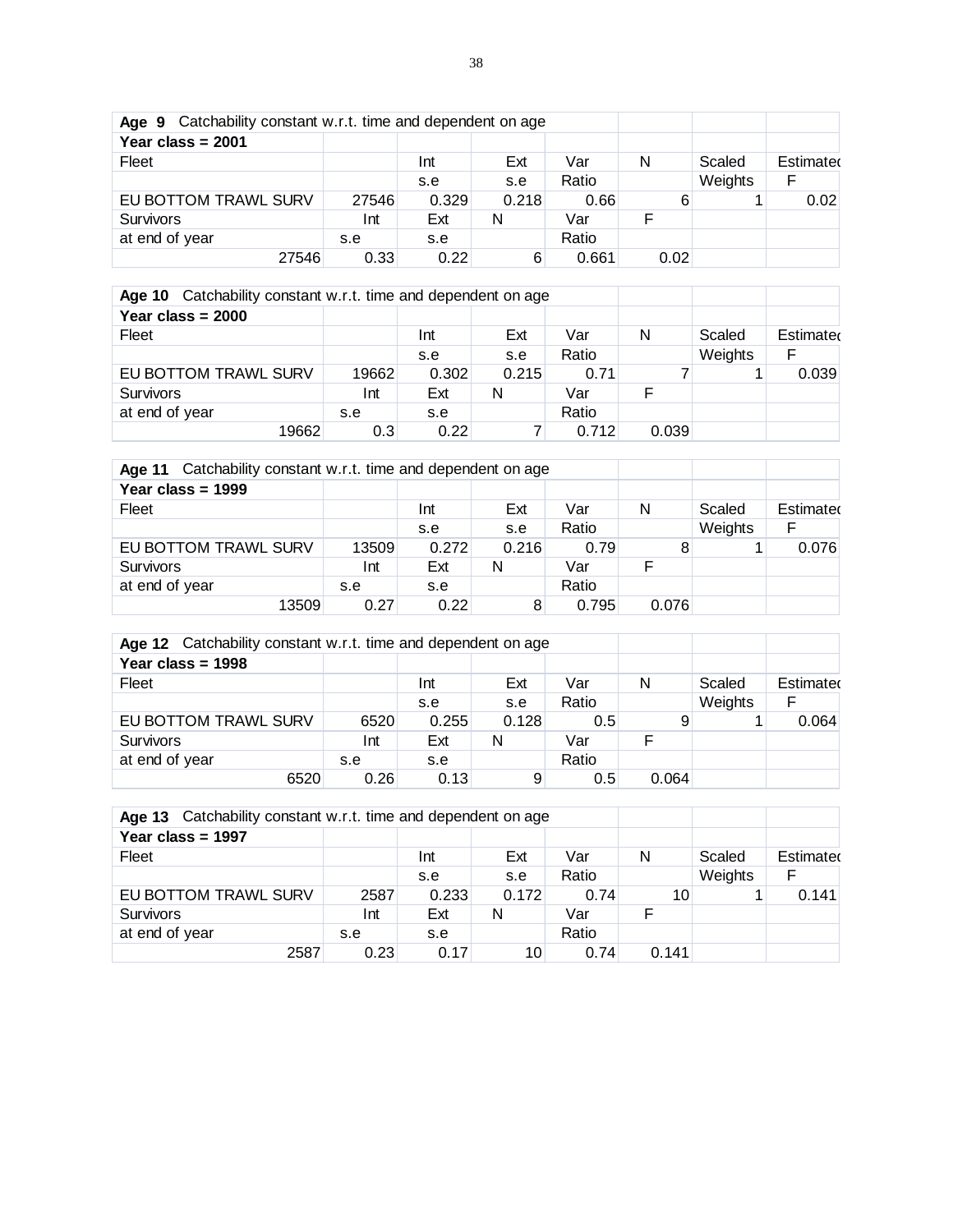| Age 14 Catchability constant w.r.t. time and dependent on age |      |       |       |       |       |         |           |
|---------------------------------------------------------------|------|-------|-------|-------|-------|---------|-----------|
| Year class = $1996$                                           |      |       |       |       |       |         |           |
| Fleet                                                         |      | Int   | Ext   | Var   | N     | Scaled  | Estimated |
|                                                               |      | s.e   | s.e   | Ratio |       | Weights | F         |
| EU BOTTOM TRAWL SURV                                          | 1043 | 0.229 | 0.102 | 0.45  | 11    |         | 0.169     |
| <b>Survivors</b>                                              | Int  | Ext   | N     | Var   |       |         |           |
| at end of year                                                | s.e  | s.e   |       | Ratio |       |         |           |
| 1043                                                          | 0.23 | 0.1   | 11    | 0.447 | 0.169 |         |           |

| Age 15 Catchability constant w.r.t. time and dependent on age |      |       |       |       |       |         |           |
|---------------------------------------------------------------|------|-------|-------|-------|-------|---------|-----------|
| Year class = $1995$                                           |      |       |       |       |       |         |           |
| Fleet                                                         |      | Int   | Ext   | Var   | N     | Scaled  | Estimated |
|                                                               |      | s.e   | s.e   | Ratio |       | Weights | F         |
| EU BOTTOM TRAWL SURV                                          | 1039 | 0.218 | 0.161 | 0.74  | 12    |         | 0.051     |
| <b>Survivors</b>                                              | Int  | Ext   | N     | Var   |       |         |           |
| at end of year                                                | s.e  | s.e   |       | Ratio |       |         |           |
| 1039                                                          | 0.22 | 0.16  | 12    | 0.738 | 0.051 |         |           |

| Age 16 Catchability constant w.r.t. time and dependent on age |      |       |       |       |       |         |           |
|---------------------------------------------------------------|------|-------|-------|-------|-------|---------|-----------|
| Year class = $1994$                                           |      |       |       |       |       |         |           |
| Fleet                                                         |      | Int   | Ext   | Var   | N     | Scaled  | Estimated |
|                                                               |      | s.e   | s.e   | Ratio |       | Weights | F         |
| EU BOTTOM TRAWL SURV                                          | 598  | 0.214 | 0.105 | 0.49  | 13    |         | 0.144     |
| Survivors                                                     | Int  | Ext   | N     | Var   |       |         |           |
| at end of year                                                | s.e  | s.e   |       | Ratio |       |         |           |
| 598                                                           | 0.21 | 0.1   | 13    | 0.489 | 0.144 |         |           |

| Age 17 Catchability constant w.r.t. time and dependent on age |      |       |       |       |       |         |           |  |  |  |  |
|---------------------------------------------------------------|------|-------|-------|-------|-------|---------|-----------|--|--|--|--|
| Year class = $1993$                                           |      |       |       |       |       |         |           |  |  |  |  |
| Fleet                                                         |      | Int   | Ext   | Var   | N     | Scaled  | Estimated |  |  |  |  |
|                                                               |      | s.e   | s.e   | Ratio |       | Weights | F         |  |  |  |  |
| EU BOTTOM TRAWL SURV                                          | 427  | 0.216 | 0.141 | 0.65  | 14    |         | 0.114     |  |  |  |  |
| <b>Survivors</b>                                              | Int  | Ext   | N     | Var   |       |         |           |  |  |  |  |
| at end of year                                                | s.e  | s.e   |       | Ratio |       |         |           |  |  |  |  |
| 427                                                           | 0.22 | 0.14  | 14    | 0.652 | 0.114 |         |           |  |  |  |  |

| Age 18 Catchability constant w.r.t. time and age (fixed at the value for age) 17 |      |       |       |       |       |         |           |  |  |  |  |
|----------------------------------------------------------------------------------|------|-------|-------|-------|-------|---------|-----------|--|--|--|--|
| Year class = $1992$                                                              |      |       |       |       |       |         |           |  |  |  |  |
| Fleet                                                                            |      | Int   | Ext   | Var   | N     | Scaled  | Estimated |  |  |  |  |
|                                                                                  |      | s.e   | s.e   | Ratio |       | Weights | F         |  |  |  |  |
| EU BOTTOM TRAWL SURV                                                             | 227  | 0.212 | 0.157 | 0.74  | 15    |         | 0.134     |  |  |  |  |
| <b>Survivors</b>                                                                 | Int  | Ext   | N     | Var   |       |         |           |  |  |  |  |
| at end of year                                                                   | s.e  | s.e   |       | Ratio |       |         |           |  |  |  |  |
| 227                                                                              | 0.21 | 0.16  | 15    | 0.739 | 0.135 |         |           |  |  |  |  |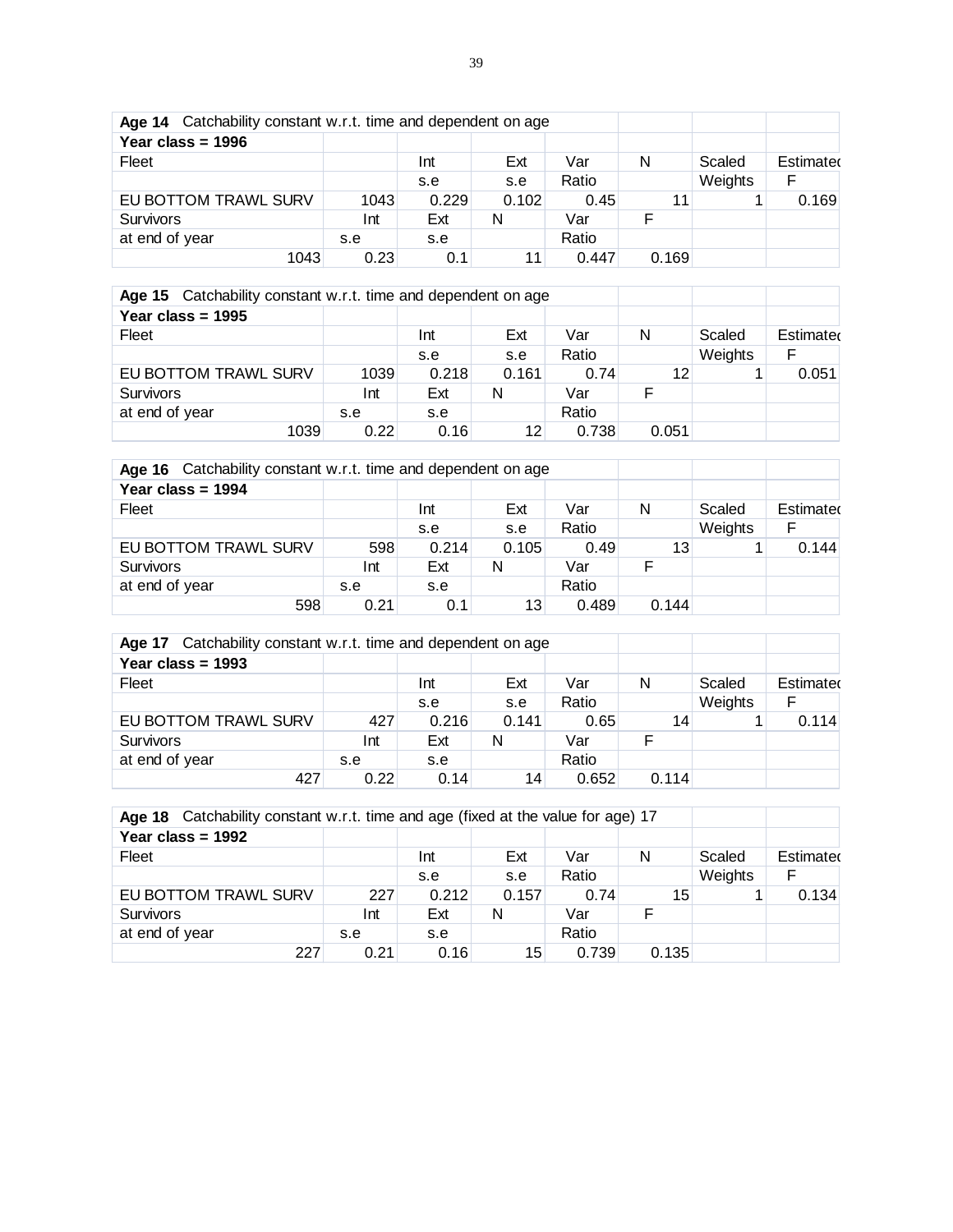| Table 9a: XSA retrospective analysis, 2010-2006 |                  |      |      |      |                 |              |                          |                          |                 |                 |                         |
|-------------------------------------------------|------------------|------|------|------|-----------------|--------------|--------------------------|--------------------------|-----------------|-----------------|-------------------------|
| <b>Biomass</b>                                  | <b>XSA</b>       |      |      |      |                 | <b>SSB</b>   | <b>XSA</b>               |                          |                 |                 |                         |
| Year                                            | 2011             | 2010 | 2009 | 2008 | 2007            | Year         | 2011                     | 2010                     | 2009            | 2008            | 2007                    |
| 1989                                            | $\overline{217}$ | 217  | 212  | 213  | 210             | 1989         | 51                       | 51                       | 48              | 48              | $\overline{47}$         |
| 1990                                            | 186              | 185  | 181  | 182  | 180             | 1990         | 44                       | 44                       | 42              | 42              | 41                      |
| 1991                                            | 133              | 133  | 130  | 130  | 129             | 1991         | 37                       | 37                       | 35              | 35              | 35                      |
| 1992                                            | 98               | 98   | 96   | 96   | 95              | 1992         | 36                       | 36                       | 34              | 34              | 33                      |
| 1993                                            | 67               | 67   | 66   | 66   | 65              | 1993         | 21                       | 21                       | 20              | 20              | 20                      |
| 1994                                            | 44               | 44   | 42   | 44   | 45              | 1994         | 9                        | $9$                      | $9$             | 9               | $^8$                    |
| 1995                                            | 35               | 35   | 32   | 35   | 35              | 1995         | $\overline{7}$           | $\overline{\mathcal{I}}$ | $\overline{7}$  | 7               | $\,6$                   |
| 1996                                            | 24               | 24   | 21   | 24   | $\overline{25}$ | 1996         | 4                        | 4                        | $\mathbf{3}$    | $\overline{4}$  | 3                       |
| 1997                                            | 22               | 22   | 20   | 23   | 24              | 1997         | $\overline{5}$           | 5                        | $\vert 4 \vert$ | $\overline{4}$  | $\overline{\mathbf{4}}$ |
| 1998                                            | 24               | 24   | 21   | 26   | 27              | 1998         | 8                        | 8                        | 7               | 8               | $\overline{9}$          |
| 1999                                            | 24               | 24   | 21   | 26   | 28              | 1999         | $\overline{4}$           | 4                        | $\overline{3}$  | $\overline{4}$  | 4                       |
| 2000                                            | 28               | 29   | 25   | 31   | 33              | 2000         | 5                        | 5                        | 5               | 5               | $6\overline{6}$         |
| 2001                                            | 28               | 29   | 26   | 32   | 34              | 2001         | $\overline{\mathcal{I}}$ | 7                        | 6               | 8               | $\overline{9}$          |
| 2002                                            | 32               | 34   | 29   | 37   | 41              | 2002         | 6                        | 7                        | 6               | 8               | $\overline{8}$          |
| 2003                                            | 35               | 37   | 32   | 40   | 44              | 2003         | $\overline{7}$           | $\overline{7}$           | 6               | $\bf 8$         | $\overline{9}$          |
| 2004                                            | 54               | 56   | 49   | 64   | 63              | 2004         | 17                       | 18                       | 15              | 19              | 21                      |
| 2005                                            | 73               | 81   | 71   | 93   | 88              | 2005         | 12                       | 12                       | 10              | 15              | 17                      |
| 2006                                            | 109              | 135  | 128  | 157  | 159             | 2006         | 13                       | 14                       | 12              | 16              | 17                      |
| 2007                                            | 124              | 150  | 140  | 169  |                 | 2007         | 16                       | 17                       | 15              | 20              |                         |
| 2008                                            | 142              | 170  | 155  |      |                 | 2008         | 33                       | 36                       | 29              |                 |                         |
| 2009                                            | 135              | 158  |      |      |                 | 2009         | 31                       | 36                       |                 |                 |                         |
| 2010                                            | 121              |      |      |      |                 | 2010         | 25                       |                          |                 |                 |                         |
|                                                 |                  |      |      |      |                 |              |                          |                          |                 |                 |                         |
|                                                 |                  |      |      |      |                 |              |                          |                          |                 |                 |                         |
| FBAR                                            | <b>XSA</b>       |      |      |      |                 | <b>REC</b>   | <b>XSA</b>               |                          |                 |                 |                         |
| Year                                            | 2011             | 2010 | 2009 | 2008 |                 | 2007 Year    | 2011                     | 2010                     | 2009            | 2008            | 2007                    |
| 1989                                            | 0.32             | 0.32 | 0.33 | 0.33 | 0.34            | 1989         | 54                       | 54                       | 54              | 54              | 54                      |
| 1990                                            | 0.49             | 0.49 | 0.50 | 0.50 | 0.51            | 1990         | 42                       | 42                       | 42              | 42              | 42                      |
| 1991                                            | 0.37             | 0.37 | 0.38 | 0.38 | 0.38            | 1991         | 24                       | 24                       | 24              | 24              | 24                      |
| 1992                                            | 0.57             | 0.58 | 0.59 | 0.58 | 0.59            | 1992         | $\overline{22}$          | $\overline{22}$          | $\overline{22}$ | $\overline{22}$ | 22                      |
| 1993                                            | 0.67             | 0.67 | 0.69 | 0.69 | 0.70            | 1993         | 139                      | 139                      | 139             | 139             | 140                     |
| 1994                                            | 0.47             | 0.47 | 0.49 | 0.48 | 0.49            | 1994         | 145                      | 145                      | 136             | 158             | 169                     |
| 1995                                            | 0.71             | 0.72 | 0.76 | 0.75 | 0.77            | 1995         | 26                       | 27                       | 22              | 25              | 23                      |
| 1996                                            | 0.55             | 0.55 | 0.60 | 0.59 | 0.61            | 1996         | 13                       | 13                       | 13              | 16              | 17                      |
| 1997                                            | 0.15             | 0.15 | 0.17 | 0.16 | 0.17            | 1997         | 14                       | 15                       | 14              | 17              | $\overline{18}$         |
| 1998                                            | 0.09             | 0.09 | 0.10 | 0.10 | 0.10            | 1998         | 13                       | 14                       | 14              | 16              | 17                      |
| 1999                                            | 0.13             | 0.13 | 0.15 | 0.15 | 0.16            | 1999         | 16                       | 18                       | 16              | 18              | 19                      |
| 2000                                            | 0.25             | 0.25 | 0.27 | 0.26 | 0.27            | 2000         | 16                       | 17                       | 17              | 18              | 17                      |
| 2001                                            | 0.17             | 0.17 | 0.19 | 0.17 | 0.17            | 2001         | 26                       | 28                       | 23              | 25              | 29                      |
| 2002                                            | 0.20             | 0.20 | 0.22 | 0.20 | 0.20            | 2002         | 51                       | 54                       | 51              | 62              | 71                      |
| 2003                                            | 0.16             | 0.16 | 0.17 | 0.16 | 0.15            | 2003         | 85                       | 84                       | 73              | 92              | 102                     |
| 2004                                            | 0.12             | 0.11 | 0.13 | 0.11 | 0.11            | 2004         | 133                      | 146                      | 134             | 186             | 122                     |
| 2005                                            | 0.19             | 0.18 | 0.21 | 0.17 | 0.16            | 2005         | 191                      | 244                      | 225             | 272             | 231                     |
| 2006                                            | 0.09             | 0.09 | 0.10 | 0.08 | 0.08            | 2006         | 377                      | 573                      | 608             | 688             | 787                     |
| 2007                                            | 0.17             | 0.15 | 0.26 | 0.15 |                 | 2007         | 267                      | 288                      | 252             | 274             |                         |
| 2008                                            | 0.08             | 0.07 | 0.08 |      |                 | 2008         | 200                      | 229                      | 200             |                 |                         |
| 2009<br>2010                                    | 0.06<br>0.08     | 0.05 |      |      |                 | 2009<br>2010 | 163<br>86                | 171                      |                 |                 |                         |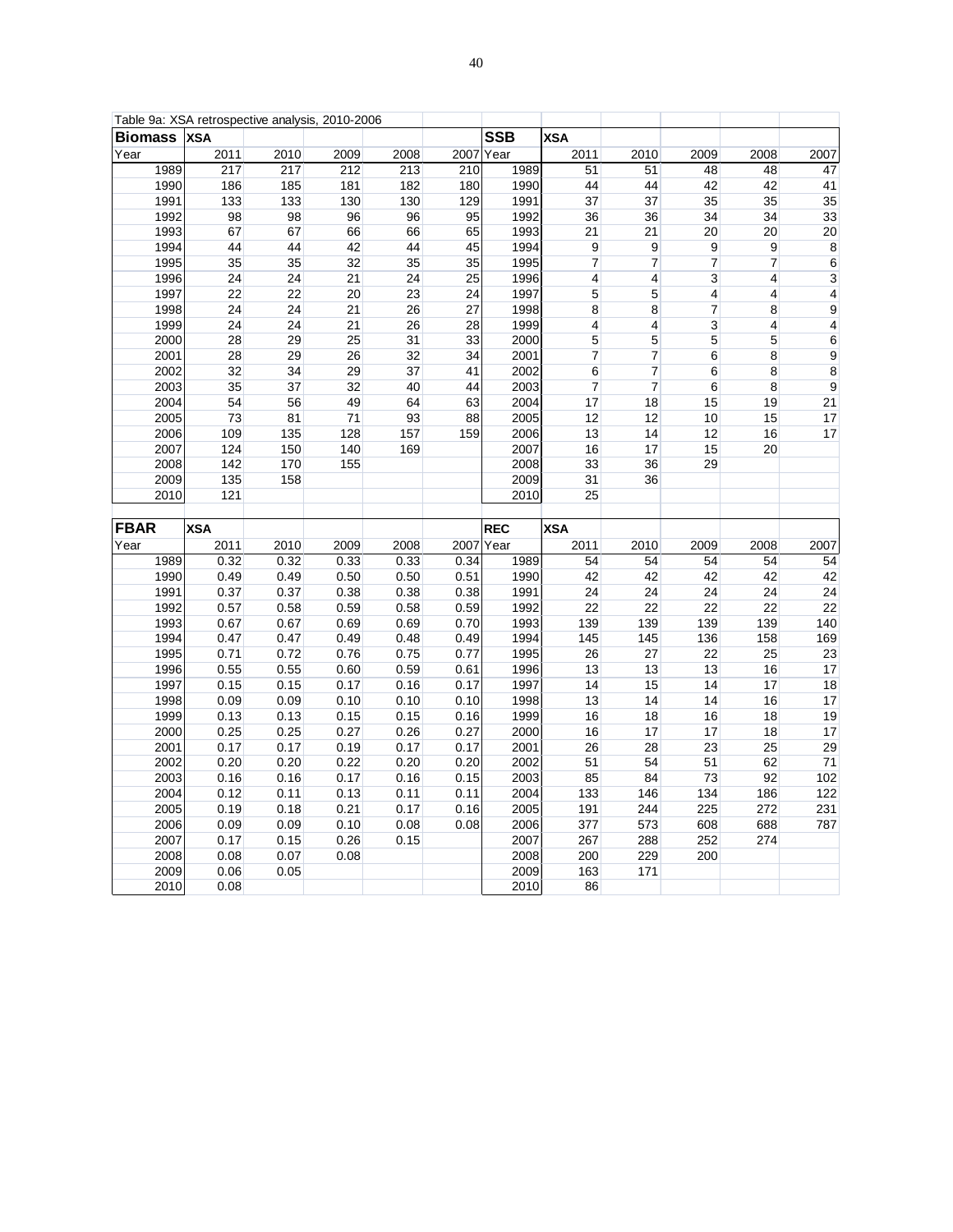|                  |                          |                        |                                                  |                        |                  | Table 9b: Compairision of the consistency of the most recent XSA assessments based on the retrospective ratios of biomass and fishing mortality. |                        |           |                  |                              |                        |
|------------------|--------------------------|------------------------|--------------------------------------------------|------------------------|------------------|--------------------------------------------------------------------------------------------------------------------------------------------------|------------------------|-----------|------------------|------------------------------|------------------------|
|                  |                          |                        |                                                  |                        |                  |                                                                                                                                                  |                        |           |                  |                              |                        |
|                  | Biomass 4+ 1yr revision  |                        |                                                  |                        |                  | Biomass 4+ 2yr revision                                                                                                                          |                        |           |                  | Biomass 4+ 3yr revision      |                        |
|                  |                          |                        | XSA's 2011/20102010/2009 2009/2008 2008/2007     |                        |                  | XSA's 2011/20092010/2008 2009/2007                                                                                                               |                        |           |                  | XSA's 2011/20082010/2007     |                        |
| <b>Year 1989</b> | 0.0016                   | 0.0237                 | $-0.0030$                                        | 0.0105                 | <b>Year 1989</b> | 0.0254                                                                                                                                           | 0.0206                 | 0.0074    | <b>Year 1989</b> | 0.0223                       | 0.0313                 |
| 1990             | 0.0013                   | 0.0224                 | $-0.0032$                                        | 0.0102                 | 1990             | 0.0237                                                                                                                                           | 0.0191                 | 0.0070    | 1990             | 0.0205                       | 0.0295                 |
| 1991             | 0.0014                   | 0.0230                 | $-0.0028$                                        | 0.0100                 | 1991             | 0.0244                                                                                                                                           | 0.0201                 | 0.0071    | 1991             | 0.0215                       | 0.0303                 |
| 1992             | 0.0013                   | 0.0276                 | $-0.0037$                                        | 0.0126                 | 1992             | 0.0290                                                                                                                                           | 0.0238                 | 0.0089    | 1992             | 0.0252                       | 0.0367                 |
| 1993             | 0.0007                   | 0.0233                 | $-0.0032$                                        | 0.0107                 | 1993             | 0.0240                                                                                                                                           | 0.0200                 | 0.0074    | 1993             | 0.0206                       | 0.0309                 |
| 1994             | 0.0000                   | 0.0493                 | $-0.0476$                                        | $-0.0111$              | 1994             | 0.0492                                                                                                                                           | $-0.0007$              | $-0.0582$ | 1994             | $-0.0007$                    | $-0.0118$              |
| 1995             | $-0.0011$                | 0.0852                 | $-0.0769$                                        | $-0.0091$              | 1995             | 0.0840                                                                                                                                           | 0.0017                 | $-0.0853$ | 1995             | 0.0006                       | $-0.0074$              |
| 1996             | $-0.0048$                | 0.1157                 | $-0.1268$                                        | $-0.0308$              | 1996             | 0.1103                                                                                                                                           | $-0.0258$              | $-0.1537$ | 1996             | $-0.0305$                    | $-0.0558$              |
| 1997             | $-0.0072$                | 0.1475                 | $-0.1636$                                        | $-0.0411$              | 1997             | 0.1392                                                                                                                                           | $-0.0403$              | $-0.1980$ | 1997             | $-0.0472$                    | $-0.0797$              |
| 1998             | $-0.0115$                | 0.1408                 | $-0.1791$                                        | $-0.0557$              | 1998             | 0.1276                                                                                                                                           | $-0.0636$              | $-0.2249$ | 1998             | $-0.0744$                    | $-0.1158$              |
| 1999             | $-0.0221$                | 0.1355                 | $-0.1874$                                        | $-0.0597$              | 1999             | 0.1104                                                                                                                                           | $-0.0772$              | $-0.2359$ | 1999             | $-0.0977$                    | $-0.1323$              |
| 2000             | $-0.0217$                | 0.1338                 | $-0.1829$                                        | $-0.0543$              | 2000             | 0.1091                                                                                                                                           | $-0.0736$              | $-0.2273$ | 2000             | $-0.0937$                    | $-0.1239$              |
| 2001             | $-0.0297$                | 0.1426                 | $-0.1980$                                        | $-0.0710$              | 2001             | 0.1086                                                                                                                                           | $-0.0836$              | $-0.2549$ | 2001             | $-0.1109$                    | $-0.1487$              |
| 2002             | $-0.0390$                | 0.1441                 | $-0.2092$                                        | $-0.0888$              | 2002             | 0.0995                                                                                                                                           | $-0.0953$              | $-0.2795$ | 2002             | $-0.1306$                    | $-0.1756$              |
| 2003             | $-0.0338$                | 0.1562                 | $-0.2123$                                        | $-0.0895$              | 2003             | 0.1172                                                                                                                                           | $-0.0892$              | $-0.2828$ | 2003             | $-0.1200$                    | $-0.1707$              |
| 2004             | $-0.0461$                | 0.1448                 | $-0.2345$                                        | 0.0179                 | 2004             | 0.0921                                                                                                                                           | $-0.1236$              | $-0.2208$ | 2004             | $-0.1640$                    | $-0.1079$              |
| 2005             | $-0.0963$                | 0.1294                 | $-0.2278$                                        | 0.0567                 | 2005             | 0.0207                                                                                                                                           | $-0.1278$              | $-0.1840$ | 2005             | $-0.2118$                    | $-0.0784$              |
| 2006             | $-0.1923$                | 0.0516                 | $-0.1871$                                        | $-0.0118$              | 2006             | $-0.1506$                                                                                                                                        | $-0.1451$              | $-0.1967$ | 2006             | $-0.3095$                    | $-0.1552$              |
| 2007             | $-0.1698$                | 0.0720                 | $-0.1755$                                        |                        | 2007             | $-0.1100$                                                                                                                                        | $-0.1161$              |           | 2007             | $-0.2662$                    |                        |
| 2008             | $-0.1626$                | 0.0957                 |                                                  |                        | 2008             | $-0.0825$                                                                                                                                        |                        |           |                  |                              |                        |
| 2009             | $-0.1498$                |                        |                                                  |                        |                  |                                                                                                                                                  |                        |           |                  |                              |                        |
|                  |                          |                        |                                                  |                        |                  |                                                                                                                                                  |                        |           |                  |                              |                        |
|                  | SSB 1yr revision         |                        |                                                  |                        |                  | SSB 2yr revision                                                                                                                                 |                        |           |                  | SSB 3yr revision             |                        |
|                  |                          |                        | XSA's 2011/20102010/2009 2009/2008 2008/2007     |                        |                  | XSA's 2011/20092010/2008 2009/2007                                                                                                               |                        |           |                  | XSA's 2011/20082010/2007     |                        |
| Year 1989        | 0.0043                   | 0.0630                 | $-0.0080$                                        | 0.0282                 | <b>Year 1989</b> | 0.0676                                                                                                                                           | 0.0545                 | 0.0199    | <b>Year 1989</b> | 0.0590                       | 0.0842                 |
| 1990             | 0.0035                   | 0.0603                 | $-0.0088$                                        | 0.0283                 | 1990             | 0.0640                                                                                                                                           | 0.0510                 | 0.0193    | 1990             | 0.0547                       | 0.0808                 |
| 1991             | 0.0030                   | 0.0495                 | $-0.0061$                                        | 0.0219                 | 1991             | 0.0526                                                                                                                                           | 0.0430                 | 0.0156    | 1991             | 0.0461                       | 0.0658                 |
| 1992             | 0.0023                   | 0.0510                 | $-0.0070$                                        | 0.0238                 | 1992             | 0.0534                                                                                                                                           | 0.0437                 | 0.0166    | 1992             | 0.0461                       | 0.0685                 |
| 1993             | 0.0008                   | 0.0518                 | $-0.0077$                                        | 0.0268                 | 1993             | 0.0526                                                                                                                                           | 0.0437                 | 0.0189    | 1993             | 0.0445                       | 0.0717                 |
| 1994             | 0.0036                   | 0.0892                 | $-0.0139$                                        | 0.0411                 | 1994             | 0.0931                                                                                                                                           | 0.0741                 | 0.0266    | 1994             | 0.0779                       | 0.1182                 |
| 1995             | 0.0029                   | 0.1232                 | $-0.0212$                                        | 0.0615                 | 1995             | 0.1265                                                                                                                                           | 0.0994                 | 0.0390    | 1995             | 0.1026                       | 0.1670                 |
| 1996             | 0.0058                   | 0.1521                 | $-0.0455$                                        | 0.0431                 | 1996             | 0.1588                                                                                                                                           | 0.0998                 | $-0.0043$ | 1996             | 0.1061                       | 0.1472                 |
| 1997             | 0.0117                   | 0.1872                 | $-0.0938$                                        | 0.0051                 | 1997             | 0.2011                                                                                                                                           | 0.0758                 | $-0.0893$ | 1997             | 0.0883                       | 0.0812                 |
| 1998             | 0.0019                   | 0.1556                 | $-0.1805$                                        | $-0.0743$              | 1998             | 0.1578                                                                                                                                           | $-0.0531$              | $-0.2415$ | 1998             | $-0.0513$                    | $-0.1235$              |
| 1999             | $-0.0063$                | 0.1508                 | $-0.1746$                                        | $-0.0578$              | 1999             | 0.1435                                                                                                                                           | $-0.0501$              | $-0.2223$ | 1999             | $-0.0561$                    | $-0.1051$              |
| 2000             | $-0.0030$                | 0.1727                 | $-0.1740$                                        | $-0.0515$              | 2000             | 0.1692                                                                                                                                           | $-0.0313$              | $-0.2165$ | 2000             | $-0.0343$                    | $-0.0812$              |
| 2001             | $-0.0170$                | 0.1734                 | $-0.2488$                                        | $-0.0955$              | 2001             | 0.1535                                                                                                                                           | $-0.1185$              | $-0.3205$ | 2001             | $-0.1335$                    | $-0.2027$              |
| 2002             | $-0.0255$                | 0.1944                 | $-0.2685$                                        | $-0.0968$              | 2002             | 0.1639                                                                                                                                           | $-0.1263$              | $-0.3393$ | 2002             | $-0.1486$                    | $-0.2108$              |
| 2003             | $-0.0313$                | 0.2186                 | $-0.2849$                                        | $-0.0932$              | 2003             | 0.1805                                                                                                                                           | $-0.1286$              | $-0.3516$ | 2003             | $-0.1558$                    | $-0.2098$              |
| 2004             | $-0.0401$                | 0.1862                 | $-0.2199$                                        | $-0.0710$              | 2004             | 0.1387                                                                                                                                           | $-0.0747$              | $-0.2754$ | 2004             | $-0.1118$                    | $-0.1404$              |
| 2005             | $-0.0436$                | 0.2115                 | $-0.3009$                                        | $-0.1177$              | 2005             | 0.1586                                                                                                                                           | $-0.1531$              | $-0.3832$ | 2005             | $-0.1900$                    | $-0.2528$              |
| 2006             | $-0.0632$                | 0.1957                 | $-0.2637$                                        |                        | 2006             | 0.1201                                                                                                                                           | $-0.1196$              | $-0.3276$ | 2006             | $-0.1753$                    | $-0.1960$              |
| 2007             | $-0.0694$                | 0.1810                 | $-0.2729$                                        |                        | 2007             | 0.0991                                                                                                                                           | $-0.1413$              |           | 2007             | $-0.2009$                    |                        |
| 2008             | $-0.0707$                | 0.2176                 |                                                  |                        | 2008             |                                                                                                                                                  |                        |           |                  |                              |                        |
| 2009             | $-0.1252$                |                        |                                                  |                        |                  | 0.1315                                                                                                                                           |                        |           |                  |                              |                        |
|                  |                          |                        |                                                  |                        |                  |                                                                                                                                                  |                        |           |                  |                              |                        |
|                  |                          |                        |                                                  |                        |                  |                                                                                                                                                  |                        |           |                  |                              |                        |
|                  | <b>FBAR</b> 1yr revision |                        |                                                  |                        |                  | FBAR 2yr revision<br>XSAratios 2011/20092010/2008 2009/2007                                                                                      |                        |           |                  | <b>FBAR</b> 3yr revision     |                        |
|                  |                          |                        | XSAratios 2011/20102010/2009 2009/2008 2008/2007 |                        |                  |                                                                                                                                                  |                        |           |                  | XSAratios 2011/20082010/2007 |                        |
| 1989<br>1990     | $-0.0015$<br>$-0.0010$   | $-0.0296$<br>$-0.0241$ | 0.0039<br>0.0036                                 | $-0.0133$              | 1989<br>1990     | $-0.0311$<br>$-0.0250$                                                                                                                           | $-0.0258$<br>$-0.0206$ | $-0.0095$ | 1989<br>1990     | $-0.0273$<br>$-0.0215$       | $-0.0388$              |
|                  |                          |                        |                                                  | $-0.0118$              |                  |                                                                                                                                                  |                        | $-0.0083$ |                  |                              | $-0.0321$              |
| 1991             | $-0.0003$                | $-0.0149$              | 0.0024                                           | $-0.0071$              | 1991             | $-0.0151$                                                                                                                                        | $-0.0125$              | $-0.0048$ | 1991             | $-0.0128$                    | $-0.0195$              |
| 1992             | $-0.0009$                | $-0.0179$<br>$-0.0357$ | 0.0029                                           | $-0.0085$              | 1992             | $-0.0188$<br>$-0.0373$                                                                                                                           | $-0.0151$              | $-0.0056$ | 1992             | $-0.0159$                    | $-0.0234$<br>$-0.0474$ |
| 1993             | $-0.0016$                |                        | 0.0055                                           | $-0.0175$<br>$-0.0148$ | 1993             |                                                                                                                                                  | $-0.0304$              | $-0.0121$ | 1993             | $-0.0320$                    |                        |
| 1994             | $-0.0026$                | $-0.0331$              | 0.0037                                           |                        | 1994             | $-0.0356$                                                                                                                                        | $-0.0295$              | $-0.0112$ | 1994             | $-0.0320$                    | $-0.0439$              |
| 1995             | $-0.0061$                | $-0.0525$              | 0.0052                                           | $-0.0203$              | 1995             | $-0.0583$                                                                                                                                        | $-0.0476$              | $-0.0152$ | 1995             | $-0.0534$                    | $-0.0669$              |
| 1996             | $-0.0098$                | $-0.0792$              | 0.0105                                           | $-0.0271$              | 1996             | $-0.0882$                                                                                                                                        | $-0.0695$              | $-0.0169$ | 1996             | $-0.0786$                    | $-0.0947$              |
| 1997             | $-0.0066$                | $-0.0869$              | 0.0197                                           | $-0.0379$              | 1997             | $-0.0929$                                                                                                                                        | $-0.0689$              | $-0.0189$ | 1997             | $-0.0751$                    | $-0.1042$              |
| 1998             | $-0.0067$                | $-0.0844$              | 0.0189                                           | $-0.0325$              | 1998             | $-0.0906$                                                                                                                                        | $-0.0672$              | $-0.0142$ | 1998             | $-0.0735$                    | $-0.0975$              |
| 1999             | $-0.0111$                | $-0.1230$              | 0.0247                                           | $-0.0536$              | 1999             | $-0.1327$                                                                                                                                        | $-0.1013$              | $-0.0303$ | 1999             | $-0.1113$                    | $-0.1495$              |
| 2000             | 0.0000                   | $-0.0970$              | 0.0498                                           | $-0.0301$              | 2000             | $-0.0970$                                                                                                                                        | $-0.0521$              | 0.0182    | 2000             | $-0.0521$                    | $-0.0806$              |
| 2001             | 0.0163                   | $-0.0959$              | 0.1028                                           | $-0.0092$              | 2001             | $-0.0811$                                                                                                                                        | $-0.0029$              | 0.0927    | 2001             | 0.0134                       | $-0.0121$              |
| 2002             | 0.0144                   | $-0.0808$              | 0.0852                                           | 0.0005                 | 2002             | $-0.0675$                                                                                                                                        | $-0.0025$              | 0.0857    | 2002             | 0.0119                       | $-0.0020$              |
| 2003             | 0.0165                   | $-0.0871$              | 0.0912                                           | 0.0207                 | 2003             | $-0.0720$                                                                                                                                        | $-0.0038$              | 0.1138    | 2003             | 0.0127                       | 0.0168                 |
| 2004             | 0.0338                   | $-0.1064$              | 0.1425                                           | 0.0157                 | 2004             | $-0.0763$                                                                                                                                        | 0.0209                 | 0.1604    | 2004             | 0.0554                       | 0.0369                 |
| 2005             | 0.0553                   | $-0.1074$              | 0.2143                                           | 0.0820                 | 2005             | $-0.0580$                                                                                                                                        | 0.0840                 | 0.3139    | 2005             | 0.1439                       | 0.1728                 |
| 2006             | 0.0797                   | $-0.1598$              | 0.3571                                           |                        | 2006             | $-0.0928$                                                                                                                                        | 0.1403                 | 0.3714    | 2006             | 0.2312                       | 0.1522                 |
| 2007             | 0.0927                   | $-0.4130$              |                                                  |                        | 2007             | $-0.3585$                                                                                                                                        | 0.0305                 |           | 2007             | 0.1260                       |                        |
| 2008             | 0.1465                   | $-0.1114$              |                                                  |                        | 2008             | 0.0188                                                                                                                                           |                        |           |                  |                              |                        |
| 2009             | 0.1314                   |                        |                                                  |                        |                  |                                                                                                                                                  |                        |           |                  |                              |                        |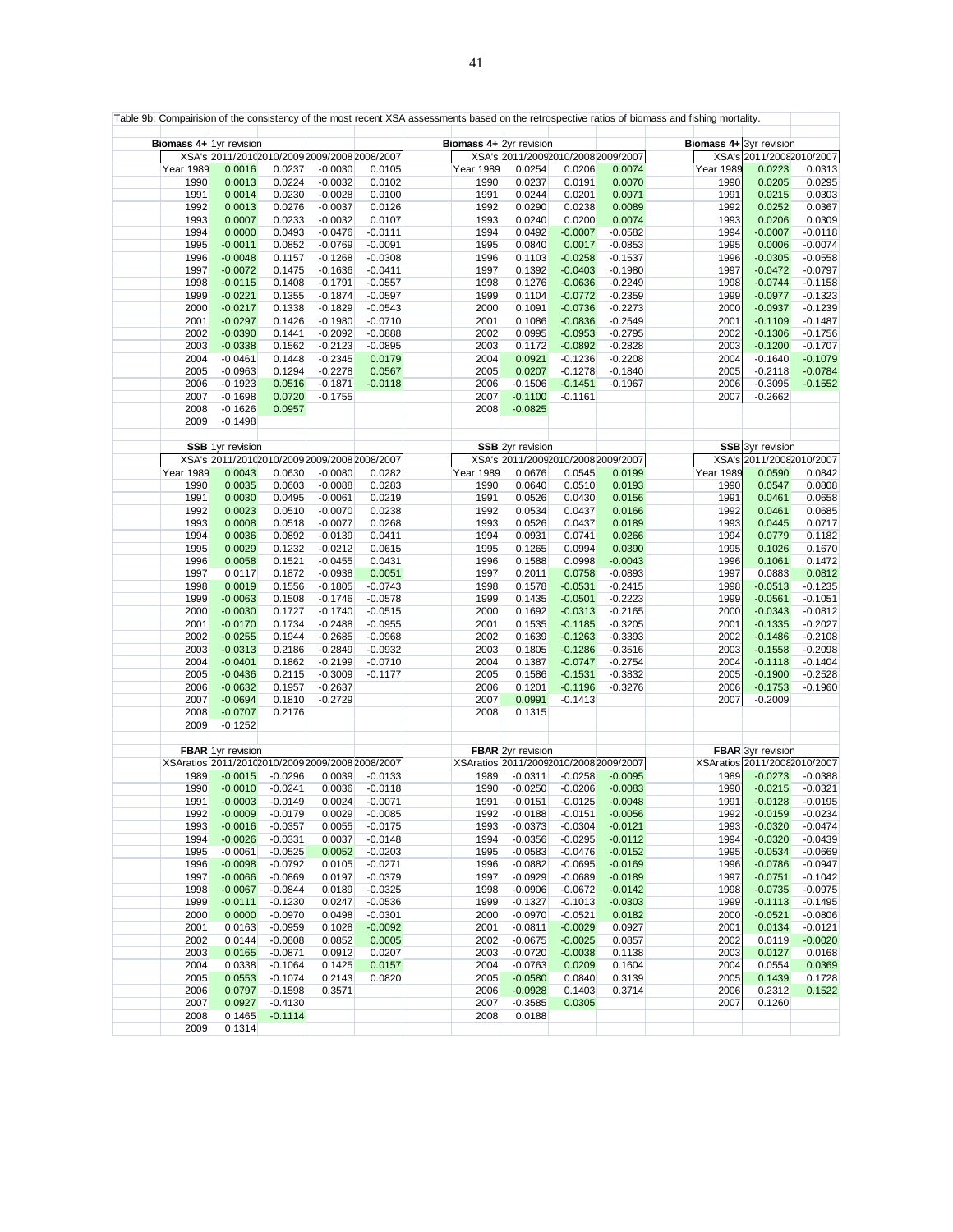|                  | Table 10: XSA results for 2011 assessment                     |        |        |        |        |        |        |        |        |        |            |        |
|------------------|---------------------------------------------------------------|--------|--------|--------|--------|--------|--------|--------|--------|--------|------------|--------|
|                  |                                                               |        |        |        |        |        |        |        |        |        |            |        |
|                  | Run title: REDFISH NAFO DIVISION 3M INDEX OF INPUT FILES 2011 |        |        |        |        |        |        |        |        |        |            |        |
|                  | Terminal Fs derived using XSA (Without F shrinkage)           |        |        |        |        |        |        |        |        |        |            |        |
|                  |                                                               |        |        |        |        |        |        |        |        |        |            |        |
| (Table 8)        | Fishing mortality (F) at age                                  |        |        |        |        |        |        |        |        |        |            |        |
| <b>YEAR</b>      | 1989                                                          | 1990   | 1991   | 1992   | 1993   | 1994   | 1995   | 1996   | 1997   | 1998   | 1999       | 2000   |
| AGE              |                                                               |        |        |        |        |        |        |        |        |        |            |        |
| $\overline{4}$   | 0.0086                                                        | 0.2988 | 0.0562 | 0.0114 | 1.8023 | 0.4959 | 0.117  | 0.1467 | 0.052  | 0.0087 | 0.0097     | 0.0057 |
| 5 <sup>5</sup>   | 0.0157                                                        | 0.0616 | 0.1429 | 0.3173 | 0.8161 | 0.3914 | 0.1932 | 0.1931 | 0.0155 | 0.005  | 0.0038     | 0.0093 |
| 6                | 0.0847                                                        | 0.102  | 0.1929 | 0.403  | 0.2765 | 0.2462 | 0.5902 | 0.0855 | 0.0403 | 0.0132 | 0.0015     | 0.0201 |
| $\overline{7}$   | 0.2129                                                        | 0.4397 | 0.458  | 0.8594 | 0.3099 | 0.3224 | 0.4424 | 0.2625 | 0.0172 | 0.022  | 0.0095     | 0.0414 |
| 8                | 0.3012                                                        | 0.7687 | 0.659  | 1.0282 | 0.517  | 0.3524 | 0.5529 | 0.6078 | 0.0665 | 0.017  | 0.0225     | 0.1658 |
| 9                | 0.2788                                                        | 0.737  | 0.614  | 0.7548 | 0.2611 | 0.5424 | 0.3392 | 0.6576 | 0.2086 | 0.1255 | 0.0161     | 0.1509 |
| 10               | 0.2426                                                        | 0.5997 | 0.3808 | 0.5315 | 0.5443 | 0.584  | 0.6145 | 0.3318 | 0.263  | 0.0641 | 0.1375     | 0.1361 |
| 11               | 0.3034                                                        | 0.4518 | 0.3866 | 0.4129 | 0.7784 | 0.7176 | 0.8704 | 0.6716 | 0.1019 | 0.0817 | 0.0898     | 0.3449 |
| 12               | 0.2737                                                        | 0.3491 | 0.302  | 0.4422 | 0.8102 | 0.6769 | 0.7405 | 0.9203 | 0.3115 | 0.2134 | 0.1522     | 0.2458 |
| 13               | 0.3726                                                        | 0.4045 | 0.3242 | 0.4268 | 0.987  | 0.4545 | 0.7512 | 0.5431 | 0.2524 | 0.0984 | 0.2166     | 0.1201 |
| 14               | 0.3652                                                        | 0.5546 | 0.3118 | 0.4343 | 1.0225 | 0.4311 | 0.5175 | 0.7286 | 0.2763 | 0.1766 | 0.1043     | 0.9622 |
| 15               | 0.5644                                                        | 0.4595 | 0.1818 | 0.5332 | 1.041  | 0.5254 | 1.3643 | 0.2597 | 0.0825 | 0.0361 | 0.4051     | 0.2223 |
| 16               | 0.5664                                                        | 0.5276 | 0.2729 | 0.4952 | 0.8023 | 0.3039 | 1.0689 | 0.9359 | 0.033  | 0.1235 | 0.3113     | 0.3133 |
| 17               | 0.4314                                                        | 0.7683 | 0.4838 | 0.2879 | 0.9267 | 0.2333 | 0.5297 | 0.4193 | 0.2935 | 0.0913 | 0.362      | 0.1908 |
| 18               | 0.5826                                                        | 0.6978 | 0.7504 | 0.5174 | 1.6637 | 0.5022 | 0.6876 | 0.2395 | 0.0436 | 0.0516 | 0.1841     | 0.3086 |
| $+qp$            | 0.5826                                                        | 0.6978 | 0.7504 | 0.5174 | 1.6637 | 0.5022 | 0.6876 | 0.2395 | 0.0436 | 0.0516 | 0.1841     | 0.3086 |
| 0 FBAR 6-16      | 0.3242                                                        | 0.4904 | 0.3713 | 0.5747 | 0.6682 | 0.4688 | 0.7138 | 0.5459 | 0.1503 | 0.0883 | 0.1333     | 0.2475 |
|                  |                                                               |        |        |        |        |        |        |        |        |        |            |        |
| (Table 8)        | Fishing mortality (F) at age                                  |        |        |        |        |        |        |        |        |        |            |        |
| <b>YEAR</b>      | 2001                                                          | 2002   | 2003   | 2004   | 2005   | 2006   | 2007   | 2008   | 2009   | 2010   | FBAR **-** |        |
|                  |                                                               |        |        |        |        |        |        |        |        |        |            |        |
| AGE              |                                                               |        |        |        |        |        |        |        |        |        |            |        |
| $\overline{4}$   | 0.0335                                                        | 0.0302 | 0.0213 | 0.008  | 0.0034 | 0.0066 | 0.002  | 0.0015 | 0.0033 | 0.0365 | 0.0138     |        |
| 5 <sup>5</sup>   | 0.0242                                                        | 0.016  | 0.047  | 0.0588 | 0.0027 | 0.035  | 0.0038 | 0.0049 | 0.0043 | 0.058  | 0.0224     |        |
| $6 \overline{6}$ | 0.0311                                                        | 0.0392 | 0.0144 | 0.0732 | 0.0112 | 0.0995 | 0.0091 | 0.0193 | 0.0146 | 0.0548 | 0.0296     |        |
| $\overline{7}$   | 0.0974                                                        | 0.0514 | 0.0368 | 0.0937 | 0.0289 | 0.1073 | 0.0703 | 0.0369 | 0.018  | 0.0528 | 0.0359     |        |
| 8                | 0.1713                                                        | 0.1218 | 0.0592 | 0.1118 | 0.0918 | 0.0925 | 0.0498 | 0.0573 | 0.0316 | 0.0155 | 0.0348     |        |
| $\overline{9}$   | 0.1865                                                        | 0.1743 | 0.0995 | 0.0784 | 0.2123 | 0.1111 | 0.0971 | 0.0653 | 0.0383 | 0.0197 | 0.0411     |        |
| 10               | 0.1135                                                        | 0.1487 | 0.0923 | 0.0807 | 0.1811 | 0.0978 | 0.0677 | 0.0617 | 0.0532 | 0.0392 | 0.0513     |        |
| 11               | 0.1318                                                        | 0.1049 | 0.1302 | 0.0701 | 0.2243 | 0.0804 | 0.1873 | 0.0755 | 0.0569 | 0.0763 | 0.0695     |        |
| 12               | 0.3065                                                        | 0.0918 | 0.0611 | 0.0893 | 0.2979 | 0.0856 | 0.1968 | 0.1169 | 0.0802 | 0.0641 | 0.0871     |        |
| 13               | 0.2381                                                        | 0.4317 | 0.0741 | 0.0585 | 0.2423 | 0.089  | 0.1527 | 0.0739 | 0.0587 | 0.1409 | 0.0911     |        |
| 14               | 0.1314                                                        | 0.3241 | 0.4763 | 0.0686 | 0.1161 | 0.1372 | 0.1906 | 0.1234 | 0.142  | 0.1686 | 0.1447     |        |
| 15               | 0.2121                                                        | 0.4993 | 0.0893 | 0.0617 | 0.1077 | 0.0666 | 0.2529 | 0.0968 | 0.0413 | 0.0507 | 0.0629     |        |
| 16               | 0.2982                                                        | 0.26   | 0.6254 | 0.4931 | 0.6287 | 0.0763 | 0.5536 | 0.1685 | 0.1189 | 0.144  | 0.1438     |        |
| 17               | 0.2273                                                        | 0.3857 | 0.5064 | 0.5675 | 1.012  | 0.9522 | 0.063  | 0.101  | 0.0712 | 0.1142 | 0.0955     |        |
| 18               | 0.2209                                                        | 0.1434 | 0.2735 | 0.2239 | 0.4868 | 0.2643 | 1.2156 | 0.064  | 0.1676 | 0.1345 | 0.122      |        |
| $+qp$            | 0.2209                                                        | 0.1434 | 0.2735 | 0.2239 | 0.4868 | 0.2643 | 1.2156 | 0.064  | 0.1676 | 0.1345 |            |        |
| 0 FBAR 6-16      | 0.1744                                                        | 0.2043 | 0.1599 | 0.1163 | 0.1948 | 0.0948 | 0.1662 | 0.0814 | 0.0594 | 0.0751 |            |        |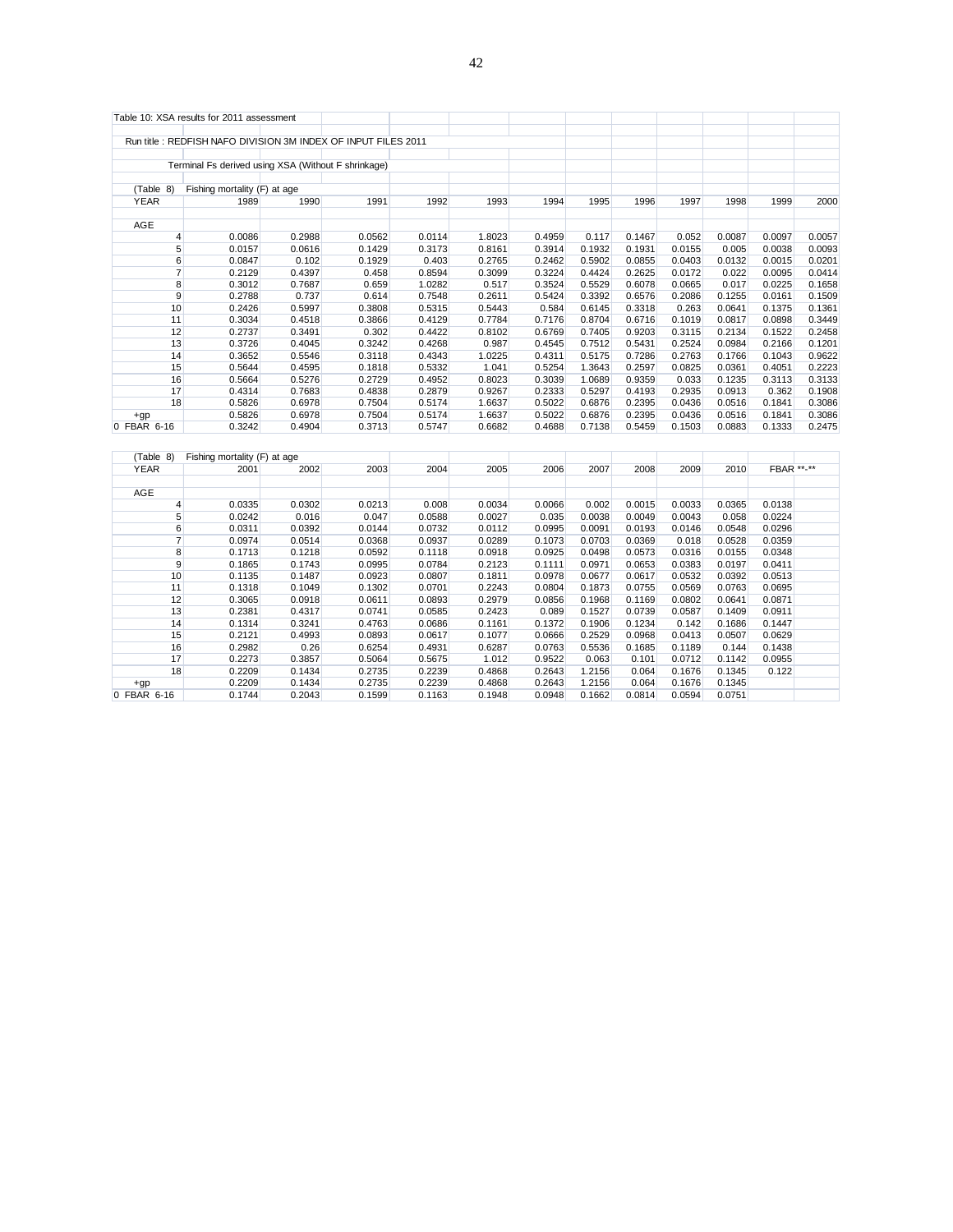|   | (Table 9)       | Relative F at age |        |        |        |        |         |        |        |        |                |            |        |
|---|-----------------|-------------------|--------|--------|--------|--------|---------|--------|--------|--------|----------------|------------|--------|
|   | <b>YEAR</b>     | 1989              | 1990   | 1991   | 1992   | 1993   | 1994    | 1995   | 1996   | 1997   | 1998           | 1999       | 2000   |
|   |                 |                   |        |        |        |        |         |        |        |        |                |            |        |
|   | AGE             |                   |        |        |        |        |         |        |        |        |                |            |        |
|   | 4               | 0.0266            | 0.6093 | 0.1513 | 0.0199 | 2.6972 | 1.0578  | 0.1639 | 0.2688 | 0.3463 | 0.0979         | 0.0726     | 0.023  |
|   | 5 <sup>5</sup>  | 0.0484            | 0.1256 | 0.3849 | 0.5521 | 1.2213 | 0.8348  | 0.2707 | 0.3537 | 0.1033 | 0.0571         | 0.0285     | 0.0376 |
|   | 6               | 0.2612            | 0.208  | 0.5196 | 0.7013 | 0.4138 | 0.5252  | 0.8268 | 0.1566 | 0.2681 | 0.1492         | 0.0114     | 0.0813 |
|   | $\overline{7}$  | 0.6567            | 0.8967 | 1.2337 | 1.4954 | 0.4637 | 0.6878  | 0.6198 | 0.4809 | 0.1143 | 0.2491         | 0.071      | 0.1674 |
|   | 8               | 0.9291            | 1.5675 | 1.7749 | 1.7891 | 0.7737 | 0.7517  | 0.7745 | 1.1135 | 0.4426 | 0.1929         | 0.1689     | 0.6699 |
|   | 9               | 0.86              | 1.5029 | 1.6537 | 1.3134 | 0.3907 | 1.157   | 0.4752 | 1.2046 | 1.3882 | 1.4208         | 0.1206     | 0.6095 |
|   | 10              | 0.7482            | 1.223  | 1.0256 | 0.9249 | 0.8146 | 1.2458  | 0.8609 | 0.6078 | 1.7502 | 0.7256         | 1.0318     | 0.5497 |
|   | 11              | 0.9358            | 0.9214 | 1.0414 | 0.7185 | 1.1649 | 1.5308  | 1.2194 | 1.2304 | 0.6779 | 0.9254         | 0.6735     | 1.3935 |
|   | 12              | 0.8444            | 0.7118 | 0.8135 | 0.7695 | 1.2126 | 1.4439  | 1.0374 | 1.6859 | 2.0724 | 2.4161         | 1.1417     | 0.9928 |
|   | 13              | 1.1495            | 0.8248 | 0.8732 | 0.7426 | 1.4771 | 0.9694  | 1.0523 | 0.995  | 1.6797 | 1.1137         | 1.6249     | 0.4852 |
|   | 14              | 1.1266            | 1.1309 | 0.8398 | 0.7557 | 1.5303 | 0.9195  | 0.7249 | 1.3348 | 1.8384 | $\overline{2}$ | 0.782      | 3.8873 |
|   | 15              | 1.7412            | 0.9371 | 0.4897 | 0.9279 | 1.5579 | 1.1208  | 1.9112 | 0.4757 | 0.549  | 0.4089         | 3.0389     | 0.8979 |
|   | 16              | 1.7472            | 1.076  | 0.735  | 0.8617 | 1.2008 | 0.6482  | 1.4975 | 1.7146 | 0.2193 | 1.3982         | 2.3354     | 1.2655 |
|   | 17              | 1.3308            | 1.5666 | 1.3031 | 0.501  | 1.3868 | 0.4976  | 0.7421 | 0.7682 | 1.9527 | 1.034          | 2.7156     | 0.7709 |
|   | 18              | 1.7972            | 1.4229 | 2.0212 | 0.9003 | 2.4898 | 1.0713  | 0.9633 | 0.4388 | 0.29   | 0.5839         | 1.3809     | 1.2466 |
|   | $+qp$           | 1.7972            | 1.4229 | 2.0212 | 0.9003 | 2.4898 | 1.0713  | 0.9633 | 0.4388 | 0.29   | 0.5839         | 1.3809     | 1.2466 |
| 0 | <b>REFMEAN</b>  | 0.3242            | 0.4904 | 0.3713 | 0.5747 | 0.6682 | 0.4688  | 0.7138 | 0.5459 | 0.1503 | 0.0883         | 0.1333     | 0.2475 |
|   |                 |                   |        |        |        |        |         |        |        |        |                |            |        |
|   | Table 9         | Relative F at age |        |        |        |        |         |        |        |        |                |            |        |
|   | <b>YEAR</b>     | 2001              | 2002   | 2003   | 2004   | 2005   | 2006    | 2007   | 2008   | 2009   | 2010           | MEAN **-** |        |
|   |                 |                   |        |        |        |        |         |        |        |        |                |            |        |
|   | <b>AGE</b>      |                   |        |        |        |        |         |        |        |        |                |            |        |
|   | $\overline{4}$  | 0.1919            | 0.1478 | 0.1334 | 0.0689 | 0.0173 | 0.0696  | 0.0122 | 0.0185 | 0.0549 | 0.4857         | 0.1863     |        |
|   | $5\overline{)}$ | 0.1388            | 0.0784 | 0.2942 | 0.5055 | 0.014  | 0.3695  | 0.0229 | 0.0608 | 0.0721 | 0.7722         | 0.3017     |        |
|   | 6               | 0.1785            | 0.1917 | 0.0903 | 0.6295 | 0.0575 | 1.0489  | 0.0546 | 0.2365 | 0.2462 | 0.7293         | 0.404      |        |
|   | $\overline{7}$  | 0.5584            | 0.2518 | 0.23   | 0.8058 | 0.1482 | 1.1315  | 0.4231 | 0.4538 | 0.3032 | 0.7032         | 0.4867     |        |
|   | 8               | 0.9825            | 0.596  | 0.3704 | 0.9612 | 0.4715 | 0.9753  | 0.2994 | 0.7045 | 0.5322 | 0.2066         | 0.4811     |        |
|   | 9               | 1.0697            | 0.853  | 0.6222 | 0.6746 | 1.0901 | 1.1711  | 0.5843 | 0.8016 | 0.6446 | 0.2624         | 0.5695     |        |
|   | 10              | 0.6509            | 0.7281 | 0.5776 | 0.6939 | 0.9297 | 1.0309  | 0.4073 | 0.7575 | 0.8954 | 0.5211         | 0.7247     |        |
|   | 11              | 0.7561            | 0.5136 | 0.8143 | 0.6031 | 1.1519 | 0.8475  | 1.1274 | 0.9273 | 0.9567 | 1.0153         | 0.9664     |        |
|   | 12              | 1.7579            | 0.4495 | 0.3819 | 0.7682 | 1.5299 | 0.9024  | 1.1846 | 1.4364 | 1.3489 | 0.8529         | 1.2127     |        |
|   | 13              | 1.3656            | 2.1133 | 0.4634 | 0.5031 | 1.2442 | 0.9389  | 0.9189 | 0.9074 | 0.9875 | 1.8747         | 1.2565     |        |
|   | 14              | 0.7537            | 1.5864 | 2.9796 | 0.5897 | 0.596  | 1.447   | 1.1469 | 1.5161 | 2.39   | 2.2439         | 2.05       |        |
|   | 15              | 1.2164            | 2.4438 | 0.5583 | 0.5309 | 0.5528 | 0.7022  | 1.5218 | 1.1886 | 0.6947 | 0.6747         | 0.8527     |        |
|   | 16              | 1.7104            | 1.2728 | 3.9119 | 4.2401 | 3.2282 | 0.8044  | 3.3318 | 2.0703 | 2.0007 | 1.9159         | 1.9956     |        |
|   | 17              | 1.3033            | 1.8879 | 3.1675 | 4.8802 | 5.1962 | 10.0396 | 0.379  | 1.2406 | 1.1984 | 1.5193         | 1.3194     |        |
|   | 18              | 1.2668            | 0.7018 | 1.7106 | 1.9255 | 2.4996 | 2.7863  | 7.3159 | 0.7865 | 2.8197 | 1.7902         | 1.7988     |        |
|   | $+qp$           | 1.2668            | 0.7018 | 1.7106 | 1.9255 | 2.4996 | 2.7863  | 7.3159 | 0.7865 | 2.8197 | 1.7902         |            |        |
| 0 | <b>REFMEAN</b>  | 0.1744            | 0.2043 | 0.1599 | 0.1163 | 0.1948 | 0.0948  | 0.1662 | 0.0814 | 0.0594 | 0.0751         |            |        |

|   | Table 10       | Stock number at age (start of year) |        |        | Numbers*10**-3 |        |        |        |        |        |        |                |        |            |            |
|---|----------------|-------------------------------------|--------|--------|----------------|--------|--------|--------|--------|--------|--------|----------------|--------|------------|------------|
|   | <b>YEAR</b>    | 1989                                | 1990   | 1991   | 1992           | 1993   | 1994   | 1995   | 1996   | 1997   | 1998   | 1999           | 2000   |            |            |
|   |                |                                     |        |        |                |        |        |        |        |        |        |                |        |            |            |
|   | AGE            |                                     |        |        |                |        |        |        |        |        |        |                |        |            |            |
|   | 4              | 54397                               | 42254  | 23659  | 21939          | 139451 | 144671 | 26377  | 12571  | 14345  | 13305  | 16484          | 16469  |            |            |
|   | 5              | 71308                               | 48798  | 28357  | 20238          | 19626  | 20810  | 79724  | 21232  | 9822   | 12322  | 11935          | 14772  |            |            |
|   | 6              | 102148                              | 63517  | 41516  | 22242          | 13334  | 7852   | 12732  | 59463  | 15839  | 8750   | 11093          | 10758  |            |            |
|   | $\overline{7}$ | 125975                              | 84922  | 51898  | 30974          | 13450  | 9150   | 5554   | 6384   | 49395  | 13766  | 7814           | 10022  |            |            |
|   | 8              | 97234                               | 92129  | 49501  | 29703          | 11867  | 8927   | 5997   | 3229   | 4443   | 43934  | 12185          | 7004   |            |            |
|   | $\overline{9}$ | 62687                               | 65100  | 38648  | 23174          | 9613   | 6403   | 5679   | 3122   | 1591   | 3762   | 39081          | 10780  |            |            |
|   | 10             | 47423                               | 42921  | 28189  | 18925          | 9857   | 6700   | 3368   | 3660   | 1464   | 1168   | 3002           | 34798  |            |            |
|   | 11             | 35323                               | 33668  | 21320  | 17429          | 10064  | 5175   | 3380   | 1648   | 2377   | 1018   | 992            | 2367   |            |            |
|   | 12             | 27277                               | 23598  | 19389  | 13105          | 10436  | 4181   | 2285   | 1281   | 762    | 1942   | 849            | 820    |            |            |
|   | 13             | 21512                               | 18771  | 15061  | 12970          | 7620   | 4200   | 1923   | 986    | 462    | 505    | 1420           | 660    |            |            |
|   | 14             | 20215                               | 13410  | 11335  | 9854           | 7659   | 2570   | 2412   | 821    | 518    | 325    | 414            | 1034   |            |            |
|   | 15             | 12672                               | 12695  | 6968   | 7509           | 5776   | 2493   | 1511   | 1301   | 358    | 356    | 246            | 338    |            |            |
|   | 16             | 7208                                | 6520   | 7255   | 5257           | 3986   | 1845   | 1334   | 349    | 908    | 299    | 310            | 149    |            |            |
|   | 17             | 6366                                | 3702   | 3481   | 4997           | 2899   | 1617   | 1232   | 414    | 124    | 795    | 239            | 206    |            |            |
|   | 18             | 4688                                | 3742   | 1554   | 1942           | 3390   | 1038   | 1159   | 656    | 247    | 84     | 657            | 150    |            |            |
|   | $+qp$          | 11849                               | 9489   | 6539   | 4481           | 1937   | 1460   | 2604   | 1423   | 1872   | 1087   | 917            | 2203   |            |            |
| 0 | <b>TOTAL</b>   | 708281                              | 565237 | 354670 | 244741         | 270966 | 229094 | 157271 | 118542 | 104526 | 103415 | 107637         | 112529 |            |            |
|   |                |                                     |        |        |                |        |        |        |        |        |        |                |        |            |            |
|   | (Table 10)     | Stock number at age (start of year) |        |        | Numbers*10**-3 |        |        |        |        |        |        |                |        |            |            |
|   | <b>YEAR</b>    | 2001                                | 2002   | 2003   | 2004           | 2005   | 2006   | 2007   | 2008   | 2009   | 2010   | 2011           |        | GMST 89-** | AMST 89-** |
|   |                |                                     |        |        |                |        |        |        |        |        |        |                |        |            |            |
|   | AGE            |                                     |        |        |                |        |        |        |        |        |        |                |        |            |            |
|   | $\overline{4}$ | 26450                               | 50718  | 85323  | 133488         | 190875 | 377254 | 267386 | 199635 | 162794 | 86298  | $\overline{0}$ | 52392  | 92852      |            |
|   | 5              | 14817                               | 23145  | 44526  | 75575          | 119821 | 172130 | 251218 | 178872 | 133618 | 108769 | 55776          | 37577  | 61952      |            |
|   | 6              | 13242                               | 13086  | 20610  | 38438          | 64479  | 108123 | 111409 | 167756 | 119310 | 89184  | 68801          | 28667  | 45319      |            |
|   | $\overline{7}$ | 9540                                | 11615  | 11386  | 18381          | 32325  | 57693  | 65614  | 74005  | 110306 | 78814  | 56595          | 22192  | 34493      |            |
|   | 8              | 8700                                | 7831   | 9983   | 9931           | 15144  | 28416  | 46891  | 55340  | 64534  | 72620  | 50113          | 16848  | 27420      |            |
|   | $\overline{9}$ | 5369                                | 6633   | 6274   | 8513           | 8035   | 12501  | 23441  | 40370  | 47283  | 41912  | 47930          | 11561  | 19039      |            |
|   | 10             | 8388                                | 4031   | 5042   | 5139           | 7122   | 5880   | 10122  | 19248  | 34220  | 30503  | 27546          | 7992   | 13322      |            |
|   | 11             | 27481                               | 6775   | 3144   | 4160           | 4290   | 5377   | 4825   | 8560   | 16374  | 21750  | 19662          | 5773   | 9969       |            |
|   | 12             | 1517                                | 21794  | 5520   | 2497           | 3509   | 3102   | 4489   | 3620   | 7182   | 10369  | 13509          | 4092   | 7599       |            |
|   | 13             | 580                                 | 1010   | 17990  | 4699           | 2066   | 2357   | 2576   | 3336   | 2914   | 4443   | 6520           | 2930   | 6035       |            |
|   | 14             | 529                                 | 414    | 594    | 15116          | 4010   | 1467   | 1951   | 2001   | 2804   | 1842   | 2587           | 2134   | 4832       |            |
|   | 15             | 358                                 | 420    | 271    | 334            | 12771  | 3231   | 1158   | 1459   | 1600   | 1631   | 1043           | 1475   | 3611       |            |
|   | 16             | 245                                 | 262    | 231    | 224            | 284    | 10376  | 2735   | 813    | 1198   | 1029   | 1039           | 1026   | 2529       |            |
|   | 17             | 98                                  | 164    | 183    | 112            | 124    | 137    | 8699   | 1423   | 622    | 713    | 598            | 670    | 1851       |            |
|   | 18             | 154                                 | 71     | 101    | 100            | 57     | 41     | 48     | 7391   | 1164   | 388    | 427            | 418    | 1363       |            |
|   | $+qp$          | 323                                 | 424    | 1166   | 1788           | 228    | 506    | 438    | 7909   | 6741   | 5230   | 3292           |        |            |            |
| 0 | <b>TOTAL</b>   | 117791                              | 148395 | 212341 | 318493         | 465141 | 788590 | 802999 | 771737 | 712664 | 555496 | 355437         |        |            |            |
|   |                |                                     |        |        |                |        |        |        |        |        |        |                |        |            |            |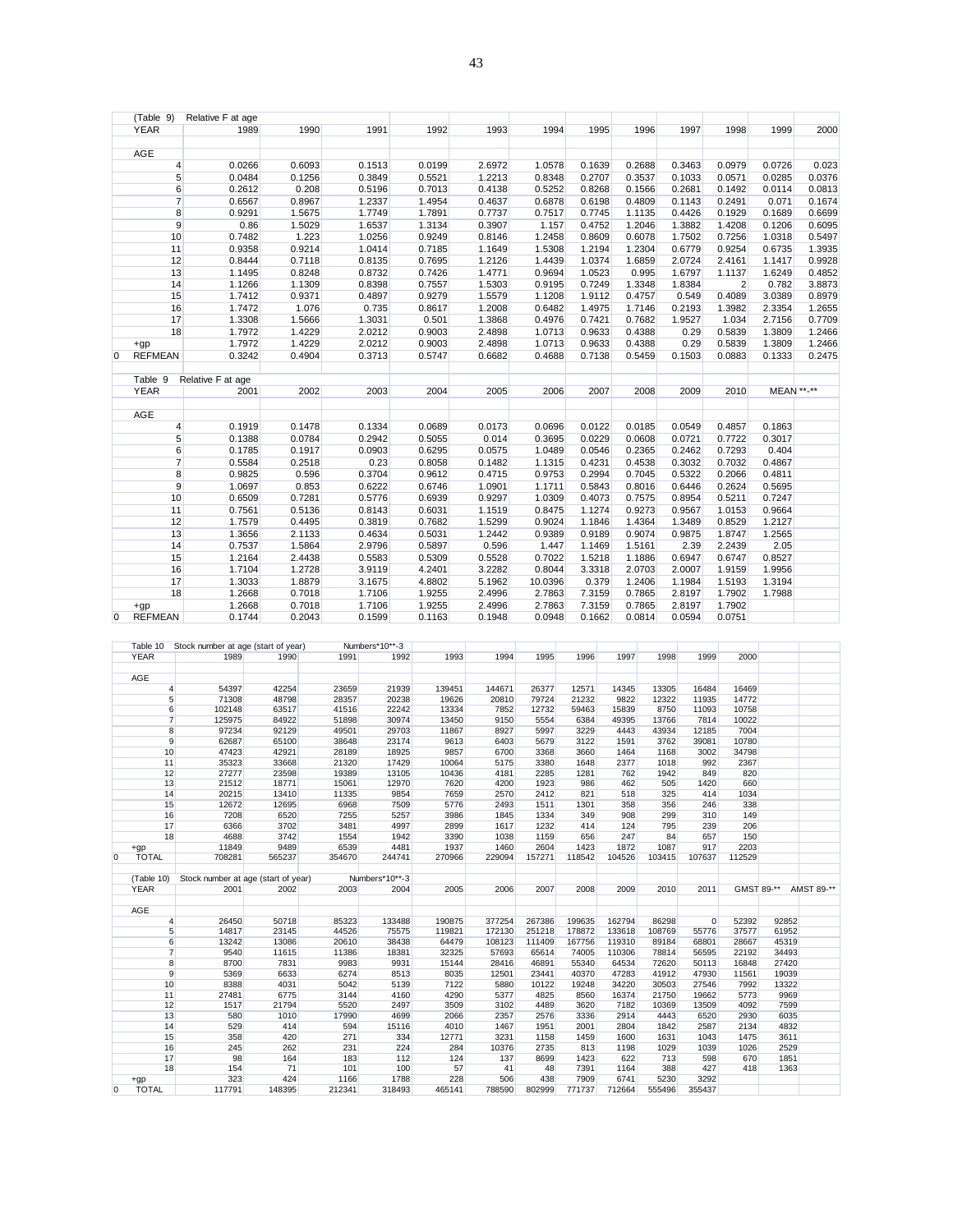| (Table 11)     | Spawning stock number at age (spawning time) |             |      | Numbers*10**-3 |             |      |             |       |                |          |      |      |
|----------------|----------------------------------------------|-------------|------|----------------|-------------|------|-------------|-------|----------------|----------|------|------|
| <b>YEAR</b>    | 1989                                         | 1990        | 1991 | 1992           | 1993        | 1994 | 1995        | 1996  | 1997           | 1998     | 1999 | 2000 |
| <b>AGE</b>     |                                              |             |      |                |             |      |             |       |                |          |      |      |
| $\overline{4}$ | 324                                          | 82          | 23   | $\overline{0}$ | $\mathbf 0$ | 0    | $\mathbf 0$ | 12    | $\overline{0}$ | $\Omega$ | 0    |      |
| 5              | 1130                                         | 915         | 640  | 78             | 201         | 240  | 234         | 21    | 68             | 24       | 47   | 44   |
| 6              | 3623                                         | 2750        | 1947 | 983            | 323         | 351  | 554         | 2519  | 94             | 303      | 198  | 320  |
| $\overline{7}$ | 8355                                         | 6995        | 4765 | 2955           | 976         | 778  | 452         | 633   | 6264           | 382      | 403  | 664  |
| 8              | 10170                                        | 11259       | 6801 | 5102           | 1853        | 1352 | 842         | 467   | 890            | 20021    | 507  | 830  |
| 9              | 9731                                         | 10228       | 6826 | 5584           | 2391        | 1289 | 1102        | 626   | 416            | 1821     | 7783 | 1046 |
| 10             | 10059                                        | 7873        | 5778 | 6208           | 3061        | 1649 | 970         | 986   | 500            | 526      | 728  | 7786 |
| 11             | 11013                                        | 8762        | 6008 | 7043           | 3471        | 1454 | 992         | 484   | 977            | 474      | 294  | 912  |
| 12             | 10536                                        | 8196        | 7491 | 6136           | 3988        | 1218 | 684         | 366   | 338            | 903      | 270  | 362  |
| 13             | 9239                                         | 8023        | 7250 | 6678           | 3409        | 1487 | 575         | 300   | 236            | 240      | 462  | 257  |
| 14             | 9134                                         | 6057        | 5758 | 5514           | 3788        | 1027 | 978         | 279   | 267            | 153      | 157  | 353  |
| 15             | 6140                                         | 6227        | 3911 | 4468           | 3037        | 1008 | 550         | 468   | 196            | 168      | 78   | 135  |
| 16             | 3595                                         | 3212        | 4091 | 3489           | 2529        | 1958 | 635         | 153   | 537            | 154      | 118  | 56   |
| 17             | 3624                                         | 2017        | 1990 | 3270           | 1736        | 1077 | 736         | 195   | 77             | 427      | 104  | 103  |
| 18             | 2623                                         | 1973        | 856  | 1262           | 2323        | 689  | 714         | 371   | 158            | 45       | 204  | 67   |
| $+qp$          | 8504                                         | 7095        | 4319 | 3293           | 1337        | 917  | 1679        | 1082  | 1295           | 690      | 596  | 1362 |
| (Table 11)     | Spawning stock number at age (spawning time) |             |      | Numbers*10**-3 |             |      |             |       |                |          |      |      |
| <b>YEAR</b>    | 2001                                         | 2002        | 2003 | 2004           | 2005        | 2006 | 2007        | 2008  | 2009           | 2010     |      |      |
| AGE            |                                              |             |      |                |             |      |             |       |                |          |      |      |
| $\overline{4}$ | $\mathbf 0$                                  | $\mathbf 0$ | 84   | 265            | 0           | 1461 | 777         | 773   | 473            | 1167     |      |      |
| 5              | 73                                           | 252         | 352  | 895            | 357         | 1496 | 1946        | 1212  | 1035           | 1153     |      |      |
| 6              | 301                                          | 401         | 694  | 2995           | 1662        | 3013 | 3342        | 2109  | 4155           | 4816     |      |      |
| $\overline{7}$ | 610                                          | 838         | 721  | 6407           | 2815        | 5504 | 6084        | 7686  | 14295          | 5777     |      |      |
| 8              | 1200                                         | 1054        | 1153 | 6815           | 2595        | 6576 | 9823        | 12132 | 20137          | 10396    |      |      |
| 9              | 1349                                         | 1395        | 1099 | 7260           | 1991        | 4277 | 8514        | 19003 | 22279          | 11267    |      |      |
| 10             | 1443                                         | 1399        | 1852 | 3921           | 2284        | 2350 | 4514        | 14953 | 20329          | 13429    |      |      |
| 11             | 12355                                        | 1660        | 1154 | 2462           | 1944        | 2915 | 2410        | 7309  | 10688          | 13713    |      |      |
| 12             | 514                                          | 8413        | 2093 | 1272           | 1958        | 1800 | 2065        | 3280  | 4886           | 4966     |      |      |
| 13             | 347                                          | 344         | 9421 | 3048           | 1335        | 1286 | 1426        | 3090  | 1992           | 3506     |      |      |
| 14             | 214                                          | 150         | 285  | 8888           | 1687        | 1031 | 1146        | 1836  | 1979           | 1243     |      |      |
| 15             | 190                                          | 144         | 125  | 223            | 9847        | 1922 | 816         | 1295  | 860            | 1051     |      |      |
| 16             | 162                                          | 93          | 75   | 254            | 186         | 5259 | 1254        | 606   | 504            | 774      |      |      |
| 17             | 69                                           | 57          | 75   | 48             | 75          | 72   | 5281        | 1198  | 243            | 639      |      |      |
| 18             | 97                                           | 26          | 41   | 129            | 41          | 23   | 41          | 4785  | 814            | 332      |      |      |
|                |                                              | 312         |      |                |             |      |             |       |                |          |      |      |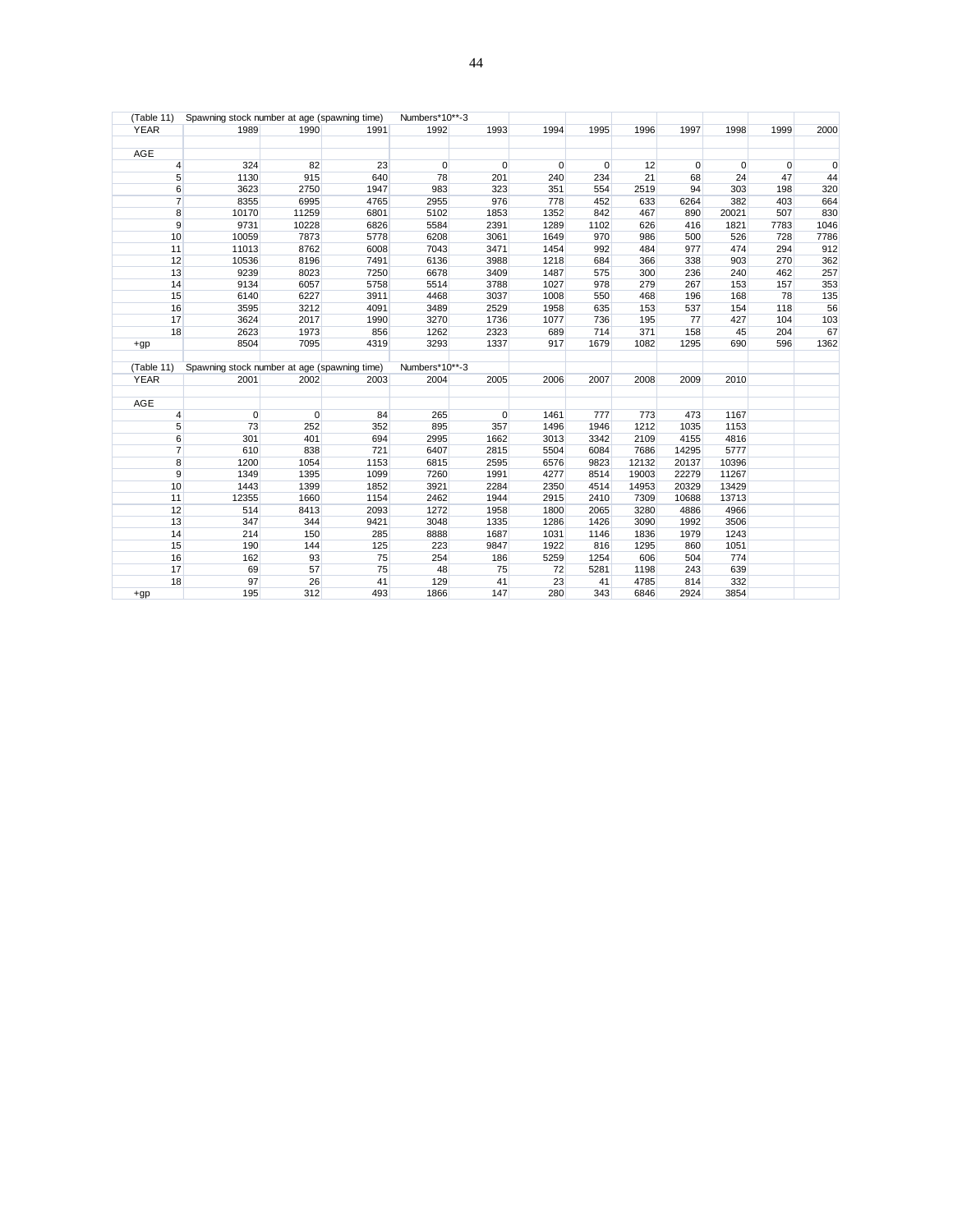|              | 2000                                                                                                                                                                                        |
|--------------|---------------------------------------------------------------------------------------------------------------------------------------------------------------------------------------------|
|              |                                                                                                                                                                                             |
|              |                                                                                                                                                                                             |
|              | 1597                                                                                                                                                                                        |
|              | 1950                                                                                                                                                                                        |
| 1584<br>1952 | 1872                                                                                                                                                                                        |
|              | 2345                                                                                                                                                                                        |
| 3168         | 1996                                                                                                                                                                                        |
| 1396<br>9614 | 3546                                                                                                                                                                                        |
| 493<br>970   | 10335                                                                                                                                                                                       |
| 499<br>469   | 990                                                                                                                                                                                         |
| 1068<br>479  | 433                                                                                                                                                                                         |
| 728<br>315   | 441                                                                                                                                                                                         |
| 223<br>229   | 583                                                                                                                                                                                         |
| 133<br>254   | 168                                                                                                                                                                                         |
| 171<br>242   | 100                                                                                                                                                                                         |
| 661<br>153   | 148                                                                                                                                                                                         |
| 404<br>61    | 108                                                                                                                                                                                         |
| 1199<br>703  | 1652                                                                                                                                                                                        |
|              | 28264                                                                                                                                                                                       |
|              |                                                                                                                                                                                             |
|              |                                                                                                                                                                                             |
|              |                                                                                                                                                                                             |
|              |                                                                                                                                                                                             |
|              |                                                                                                                                                                                             |
|              |                                                                                                                                                                                             |
|              |                                                                                                                                                                                             |
|              |                                                                                                                                                                                             |
|              |                                                                                                                                                                                             |
|              |                                                                                                                                                                                             |
|              |                                                                                                                                                                                             |
|              |                                                                                                                                                                                             |
|              |                                                                                                                                                                                             |
|              |                                                                                                                                                                                             |
|              |                                                                                                                                                                                             |
|              |                                                                                                                                                                                             |
| 1014         |                                                                                                                                                                                             |
|              |                                                                                                                                                                                             |
|              |                                                                                                                                                                                             |
| 542          |                                                                                                                                                                                             |
| 337          |                                                                                                                                                                                             |
| 201<br>2704  |                                                                                                                                                                                             |
|              | 1998<br>1999<br>1184<br>1434<br>1700<br>1444<br>3152<br>1742<br>9753<br>23784<br>23794<br>2010<br>10183<br>16424<br>16231<br>17260<br>19099<br>12154<br>9914<br>7917<br>4013<br>2031<br>831 |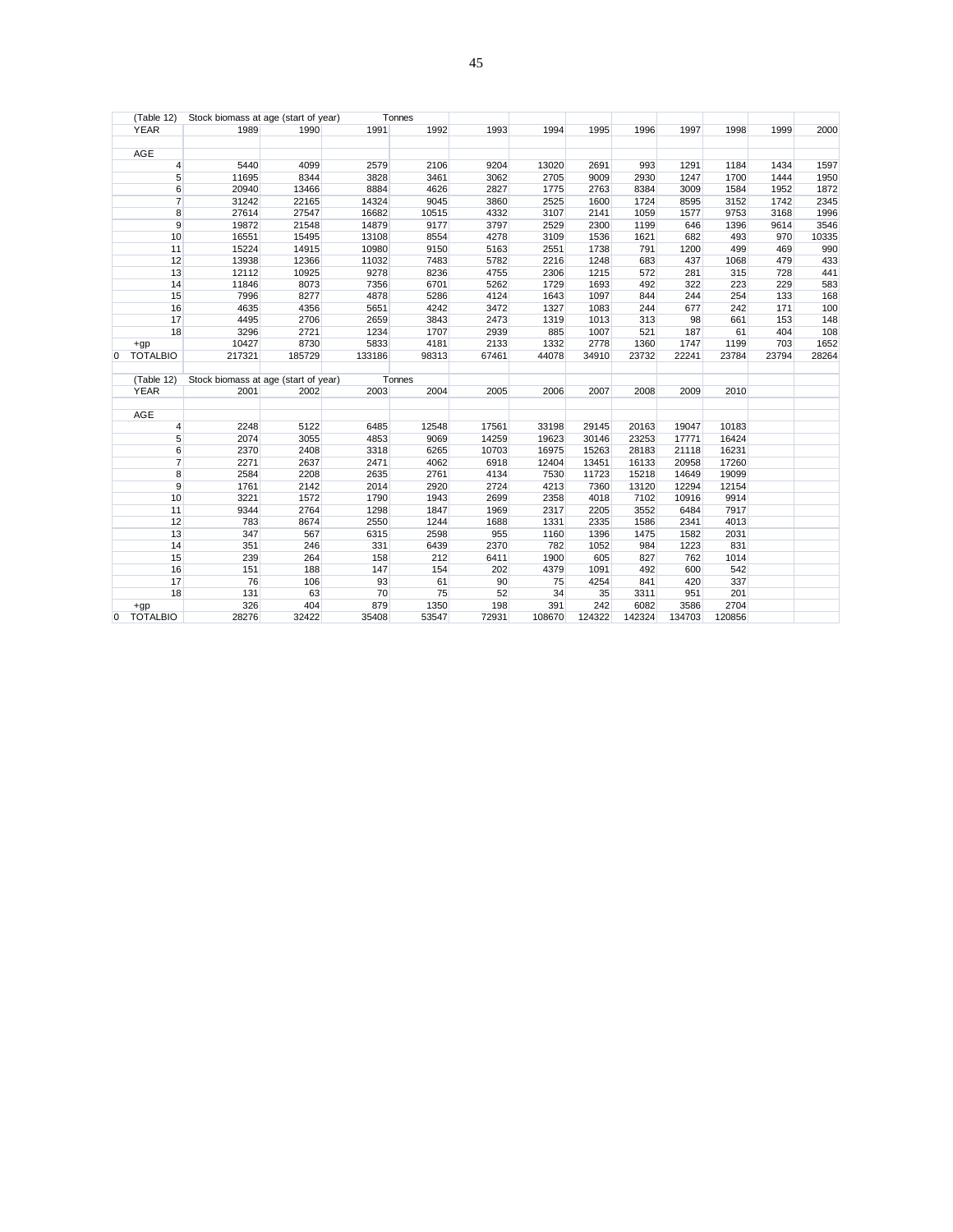|                | (Table 13)          | Spawning stock biomass at age (spawning time) |         |            | Tonnes         |             |             |           |                |       |            |      |      |
|----------------|---------------------|-----------------------------------------------|---------|------------|----------------|-------------|-------------|-----------|----------------|-------|------------|------|------|
|                | <b>YEAR</b>         | 1989                                          | 1990    | 1991       | 1992           | 1993        | 1994        | 1995      | 1996           | 1997  | 1998       | 1999 | 2000 |
|                |                     |                                               |         |            |                |             |             |           |                |       |            |      |      |
|                | AGE                 |                                               |         |            |                |             |             |           |                |       |            |      |      |
|                | 4                   | 32                                            | 8       | 3          | $\overline{0}$ | $\mathbf 0$ | 0           | 0         | 1              | 0     | 0          | 0    | 0    |
|                | 5 <sup>1</sup>      | 185                                           | 157     | 86         | 13             | 31          | 31          | 26        | $\overline{3}$ | 9     | 3          | 6    | 6    |
|                | 6                   | 743                                           | 583     | 417        | 204            | 69          | 79          | 120       | 355            | 18    | 55         | 35   | 56   |
|                | $\overline{7}$      | 2072                                          | 1826    | 1315       | 863            | 280         | 215         | 130       | 171            | 1090  | 87         | 90   | 155  |
|                | 8                   | 2888                                          | 3366    | 2292       | 1806           | 676         | 470         | 301       | 153            | 316   | 4445       | 132  | 236  |
|                | 9                   | 3085                                          | 3386    | 2628       | 2211           | 944         | 509         | 446       | 240            | 169   | 676        | 1915 | 344  |
|                | 10                  | 3510                                          | 2842    | 2687       | 2806           | 1329        | 765         | 442       | 437            | 233   | 222        | 235  | 2312 |
|                | 11                  | 4747                                          | 3882    | 3094       | 3697           | 1781        | 717         | 510       | 232            | 494   | 232        | 139  | 381  |
|                | 12                  | 5384                                          | 4295    | 4263       | 3504           | 2209        | 646         | 373       | 195            | 194   | 497        | 152  | 191  |
|                | 13                  | 5201                                          | 4669    | 4466       | 4240           | 2127        | 816         | 363       | 174            | 144   | 150        | 237  | 171  |
|                | 14                  | 5353                                          | 3647    | 3737       | 3750           | 2602        | 691         | 687       | 167            | 166   | 105        | 87   | 199  |
|                | 15                  | 3874                                          | 4060    | 2738       | 3146           | 2168        | 664         | 399       | 304            | 134   | 120        | 42   | 67   |
|                | 16                  | 2311                                          | 2146    | 3187       | 2815           | 2203        | 1408        | 516       | 107            | 401   | 125        | 65   | 38   |
|                | 17                  | 2559                                          | 1474    | 1520       | 2514           | 1481        | 879         | 605       | 147            | 61    | 356        | 67   | 74   |
|                | 18                  | 1844                                          | 1434    | 680        | 1109           | 2014        | 587         | 620       | 294            | 120   | 33         | 126  | 48   |
|                | $+gp$               | 7484                                          | 6528    | 3853       | 3072           | 1472        | 836         | 1792      | 1034           | 1209  | 761        | 457  | 1022 |
| $\overline{0}$ | <b>TOTSPBIO</b>     | 51273                                         | 44301   | 36964      | 35752          | 21387       | 9314        | 7331      | 4014           | 4755  | 7867       | 3784 | 5301 |
|                | (Table 13)          | Spawning stock biomass at age (spawning time) |         |            | Tonnes         |             |             |           |                |       |            |      |      |
|                | <b>YEAR</b>         | 2001                                          | 2002    | 2003       | 2004           | 2005        | 2006        | 2007      | 2008           | 2009  | 2010       |      |      |
|                | AGE                 |                                               |         |            |                |             |             |           |                |       |            |      |      |
|                |                     | $\mathbf 0$                                   |         |            | 25             |             | 129         |           |                | 55    |            |      |      |
|                | 4                   |                                               | 0<br>33 | 6<br>38    | 107            | 0<br>42     | 171         | 85<br>234 | 78<br>158      | 138   | 138<br>174 |      |      |
|                | 5                   | 10                                            |         |            |                |             |             |           | 354            |       |            |      |      |
|                | 6<br>$\overline{7}$ | 54                                            | 74      | 112        | 488            | 276         | 473         | 458       |                | 735   | 876        |      |      |
|                |                     | 145<br>357                                    | 190     | 156        | 1416           | 602         | 1183        | 1247      | 1676           | 2716  | 1265       |      |      |
|                | 8                   |                                               | 297     | 304        | 1895           | 708         | 1743        | 2456      | 3336           | 4571  | 2734       |      |      |
|                | 9                   | 442<br>554                                    | 451     | 353<br>657 | 2490<br>1482   | 675<br>866  | 1441<br>942 | 2673      | 6176           | 5793  | 3267       |      |      |
|                | 10                  |                                               | 546     |            |                |             |             | 1792      | 5518           | 6485  | 4365       |      |      |
|                | 11                  | 4201                                          | 677     | 477        | 1093           | 892         | 1256        | 1101      | 3033           | 4232  | 4992       |      |      |
|                | 12                  | 265                                           | 3349    | 967        | 633            | 942         | 772         | 1074      | 1437           | 1593  | 1922       |      |      |
|                | 13                  | 207                                           | 193     | 3307       | 1686<br>3786   | 617         | 633         | 773       | 1366           | 1081  | 1602       |      |      |
|                | 14                  | 142                                           | 90      | 159        |                | 997         | 549         | 617       | 903            | 863   | 560        |      |      |
|                | 15                  | 127                                           | 91      | 73         | 142            | 4943        | 1130        | 427       | 735            | 410   | 654        |      |      |
|                | 16                  | 100                                           | 67      | 48         | 174            | 132         | 2219        | 500       | 367            | 252   | 408        |      |      |
|                | 17                  | 53                                            | 37      | 38         | 26             | 54          | 39          | 2582      | 708            | 164   | 302        |      |      |
|                | 18                  | 83                                            | 23      | 28         | 98             | 37          | 20          | 30        | 2144           | 665   | 172        |      |      |
|                | $+qp$               | 197                                           | 297     | 372        | 1409           | 128         | 217         | 190       | 5264           | 1556  | 1992       |      |      |
| 0              | <b>TOTSPBIO</b>     | 6937                                          | 6412    | 7096       | 16949          | 11912       | 12918       | 16239     | 33252          | 31309 | 25423      |      |      |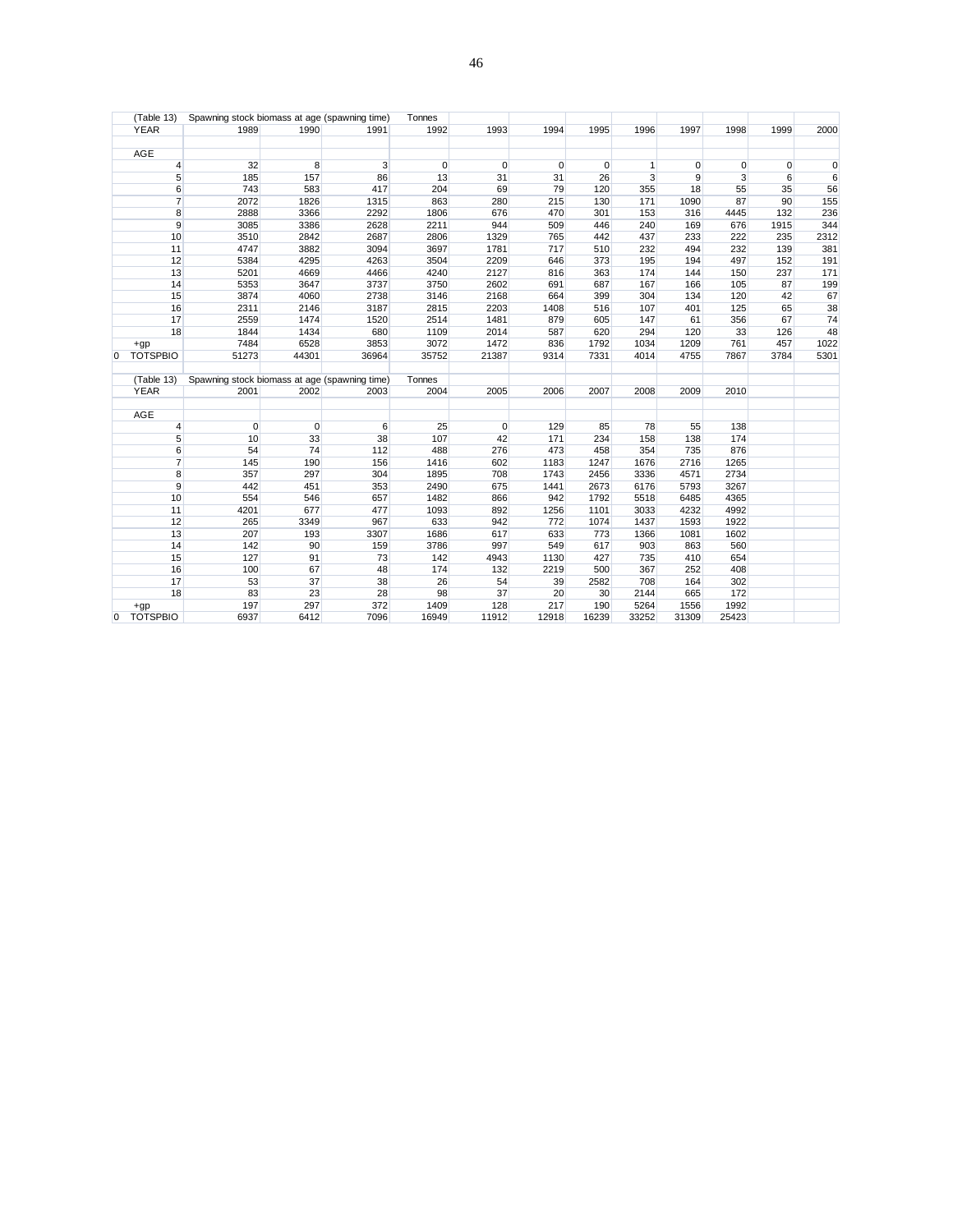| (Table 16) | Summary                                             | (without SOP correction) |                    |                 |                 |                   |        |
|------------|-----------------------------------------------------|--------------------------|--------------------|-----------------|-----------------|-------------------|--------|
|            |                                                     |                          |                    |                 |                 |                   |        |
|            | Terminal Fs derived using XSA (Without F shrinkage) |                          |                    |                 |                 |                   |        |
|            |                                                     |                          |                    |                 |                 |                   |        |
|            | <b>RECRUIT</b>                                      |                          | TOTALBIO ABUNDANCE | <b>TOTSPBIC</b> | <b>LANDINGS</b> | YIELD/SSE FBAR 6- |        |
|            | Age 4                                               |                          |                    |                 |                 |                   |        |
| 1989       | 54397                                               | 217321                   | 708281             | 51273           | 58086           | 1.1329            | 0.3242 |
| 1990       | 42254                                               | 185729                   | 565237             | 44301           | 80223           | 1.8108            | 0.4904 |
| 1991       | 23659                                               | 133186                   | 354670             | 36964           | 48500           | 1.3121            | 0.3713 |
| 1992       | 21939                                               | 98313                    | 244741             | 35752           | 43300           | 1.2111            | 0.5747 |
| 1993       | 139451                                              | 67461                    | 270966             | 21387           | 43100           | 2.0153            | 0.6682 |
| 1994       | 144671                                              | 44078                    | 229094             | 9314            | 17664           | 1.8965            | 0.4688 |
| 1995       | 26377                                               | 34910                    | 157271             | 7331            | 13879           | 1.8932            | 0.7138 |
| 1996       | 12571                                               | 23732                    | 118542             | 4014            | 6101            | 1.5197            | 0.5459 |
| 1997       | 14345                                               | 22241                    | 104526             | 4755            | 1408            | 0.2961            | 0.1503 |
| 1998       | 13305                                               | 23784                    | 103415             | 7867            | 1011            | 0.1285            | 0.0883 |
| 1999       | 16484                                               | 23794                    | 107637             | 3784            | 1095            | 0.2894            | 0.1333 |
| 2000       | 16469                                               | 28264                    | 112529             | 5301            | 3665            | 0.6914            | 0.2475 |
| 2001       | 26450                                               | 28276                    | 117791             | 6937            | 3327            | 0.4796            | 0.1744 |
| 2002       | 50718                                               | 32422                    | 148395             | 6412            | 2964            | 0.4622            | 0.2043 |
| 2003       | 85323                                               | 35408                    | 212341             | 7096            | 2273            | 0.3203            | 0.1599 |
| 2004       | 133488                                              | 53547                    | 318493             | 16949           | 3260            | 0.1923            | 0.1163 |
| 2005       | 190875                                              | 72931                    | 465141             | 11912           | 4039            | 0.3391            | 0.1948 |
| 2006       | 377254                                              | 108670                   | 788590             | 12918           | 5936            | 0.4595            | 0.0948 |
| 2007       | 267386                                              | 124322                   | 802999             | 16239           | 5131            | 0.316             | 0.1662 |
| 2008       | 199635                                              | 142324                   | 771737             | 33252           | 4274            | 0.1285            | 0.0814 |
| 2009       | 162794                                              | 134703                   | 712664             | 31309           | 3639            | 0.1162            | 0.0594 |
| 2010       | 86298                                               | 120856                   | 555496             | 25423           | 4894            | 0.1925            | 0.0751 |
|            |                                                     |                          |                    |                 |                 |                   |        |
| Arith.     |                                                     |                          |                    |                 |                 |                   |        |
| Mean       | 95734                                               | 79831                    | 362298             | 18204           | 16262           | 0.782             | 0.2774 |
| 0 Units    | (Thousands)                                         | (Tonnes)                 | (Thousands)        | (Tonnes)        | (Tonnes)        |                   |        |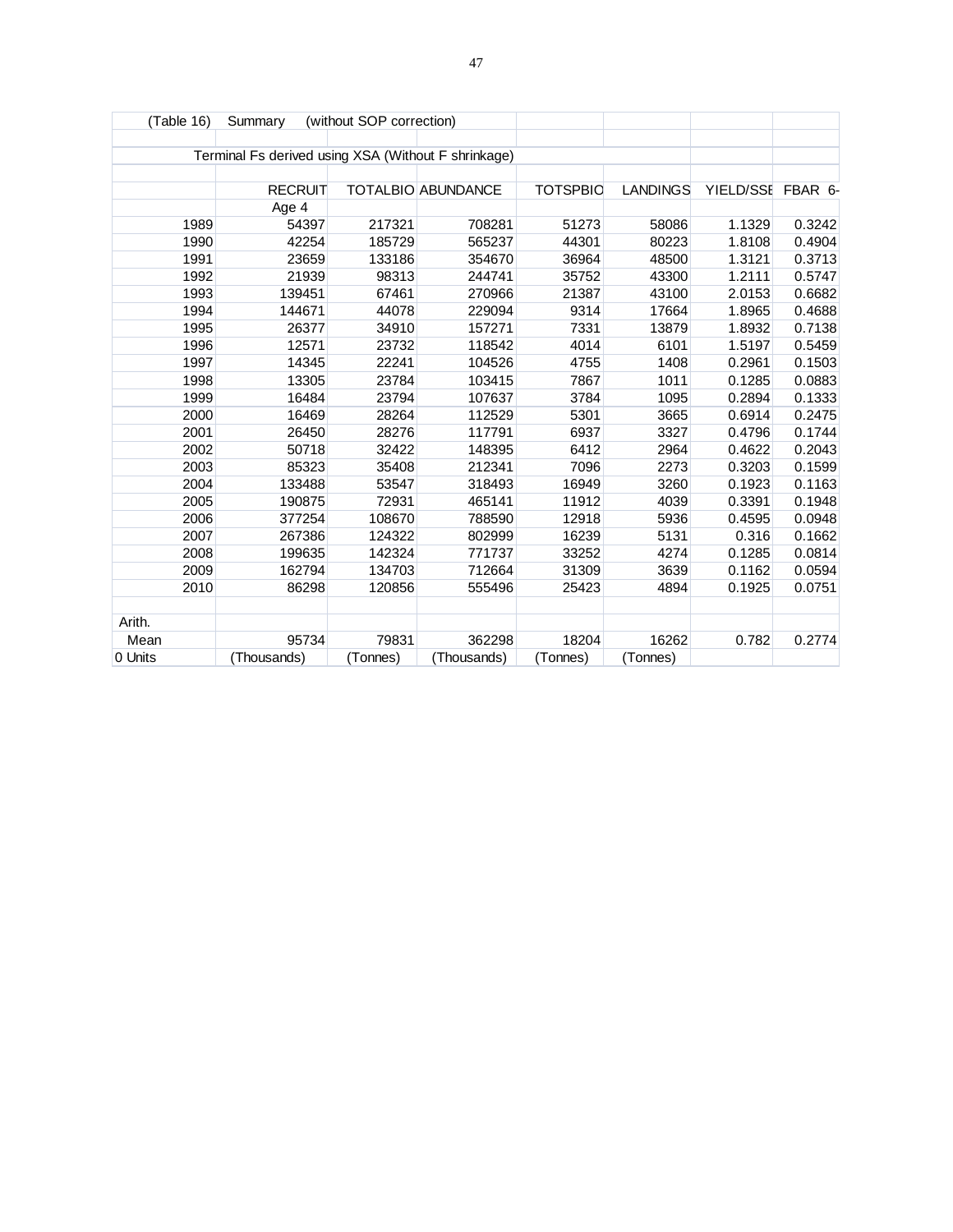| Table 11A        |                                         |
|------------------|-----------------------------------------|
| 5                | <b>Nparams</b>                          |
| 5                | Geometric mean model                    |
| 52.392           | 1989-2008 age 4 XSA geomean in millions |
| $0.00000E + 000$ |                                         |
| $0.00000E + 000$ |                                         |
| 0                |                                         |
| $0.00000E + 000$ |                                         |
| 20               | Ndata                                   |
| 0.038            | log residuals                           |
| $-0.215$         |                                         |
| $-0.795$         |                                         |
| $-0.870$         |                                         |
| 0.979            |                                         |
| 1.016            |                                         |
| $-0.686$         |                                         |
| $-1.427$         |                                         |
| $-1.295$         |                                         |
| $-1.371$         |                                         |
| $-1.156$         |                                         |
| $-1.157$         |                                         |
| $-0.684$         |                                         |
| $-0.032$         |                                         |
| 0.488            |                                         |
| 0.935            |                                         |
| 1.293            |                                         |
| 1.974            |                                         |
| 1.630            |                                         |
| 1.338            |                                         |
| 0                | No extra data                           |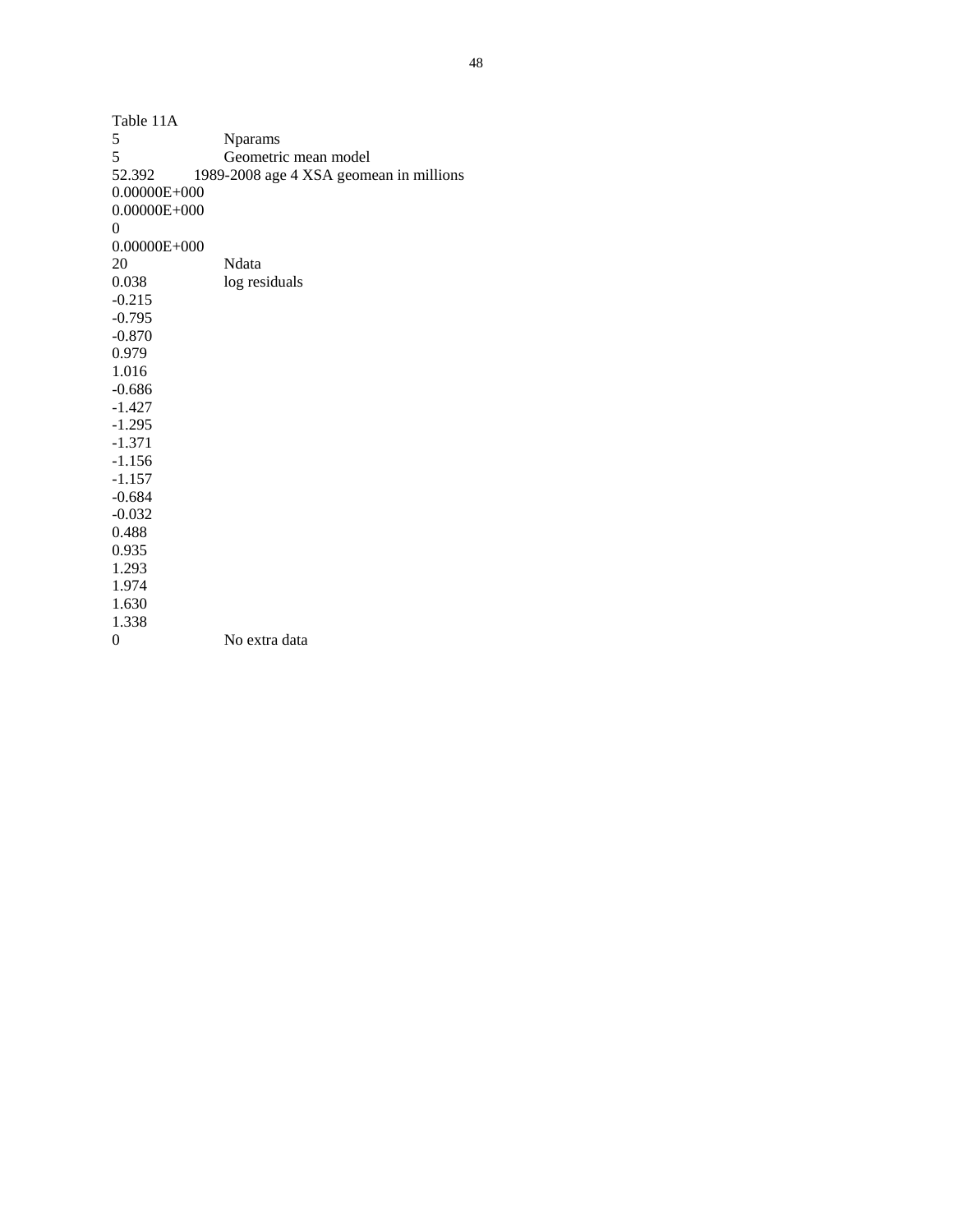|                 |                           | N4=1989-2008 age 4 XSA geometric mean | Table 11b: An explanation of the red.sen file input data with an exploitation pattern corresponding to Fstatusquo |                                                      |                 |                  |                                               |      |                     |                             |      |
|-----------------|---------------------------|---------------------------------------|-------------------------------------------------------------------------------------------------------------------|------------------------------------------------------|-----------------|------------------|-----------------------------------------------|------|---------------------|-----------------------------|------|
| Name            | Value                     | C.V.                                  | Name                                                                                                              | Value                                                | C.V.            | Name             | Value                                         | C.V. | Name                | Value                       | C.V. |
|                 | Population at age in 2011 |                                       |                                                                                                                   |                                                      |                 |                  |                                               |      |                     | <b>Exploitation pattern</b> |      |
|                 |                           |                                       | <b>Exploitation pattern</b><br>(H - Human consumption)                                                            |                                                      |                 |                  | <b>Exploitation pattern</b><br>(D - Discards) |      | (I - Industrials)   |                             |      |
| N4              | 52392                     | 0.79                                  | sH4                                                                                                               |                                                      | 0.01377 0.01971 | sD4              | 0.00                                          | 0.00 | sl4                 | 0.00                        | 0.00 |
|                 |                           |                                       |                                                                                                                   |                                                      | 0.0224 0.03083  |                  |                                               |      |                     |                             |      |
| N <sub>5</sub>  | 55776                     | 0.35                                  | sH <sub>5</sub>                                                                                                   |                                                      |                 | sD <sub>5</sub>  | 0.00                                          | 0.00 | sl <sub>5</sub>     | 0.00                        | 0.00 |
| N6              | 68801                     | 0.33                                  | sH <sub>6</sub>                                                                                                   |                                                      | 0.02957 0.02198 | sD6              | 0.00                                          | 0.00 | sl6                 | 0.00                        | 0.00 |
| N7              | 56595                     | 0.24                                  | sH7                                                                                                               |                                                      | 0.0359 0.01742  | sD7              | 0.00                                          | 0.00 | sl7                 | 0.00                        | 0.00 |
| N8              | 50113                     | 0.35                                  | sH <sub>8</sub>                                                                                                   |                                                      | 0.0348 0.02108  | sD8              | 0.00                                          | 0.00 | sl8                 | 0.00                        | 0.00 |
| N9              | 47930                     | 0.27                                  | sH9                                                                                                               |                                                      | 0.0411 0.02293  | sD <sub>9</sub>  | 0.00                                          | 0.00 | sl9                 | 0.00                        | 0.00 |
| N <sub>10</sub> | 27546                     | 0.26                                  | sH <sub>10</sub>                                                                                                  |                                                      | 0.05137 0.01136 | sD <sub>10</sub> | 0.00                                          | 0.00 | sl <sub>10</sub>    | 0.00                        | 0.00 |
| N11             | 19662                     | 0.24                                  | sH <sub>11</sub>                                                                                                  |                                                      | 0.06957 0.01098 | sD <sub>11</sub> | 0.00                                          | 0.00 | sl11                | 0.00                        | 0.00 |
| N12             | 13509                     | 0.19                                  | sH <sub>12</sub>                                                                                                  |                                                      | 0.08707 0.02706 | sD <sub>12</sub> | 0.00                                          | 0.00 | sl12                | 0.00                        | 0.00 |
| N13             | 6520                      | 0.20                                  | sH <sub>13</sub>                                                                                                  |                                                      | 0.09117 0.04374 | sD <sub>13</sub> | 0.00                                          | 0.00 | sl <sub>13</sub>    | 0.00                        | 0.00 |
| N14             | 2587                      | 0.17                                  | sH <sub>14</sub>                                                                                                  |                                                      | 0.14467 0.02272 | sD <sub>14</sub> | 0.00                                          | 0.00 | sl14                | 0.00                        | 0.00 |
| N <sub>15</sub> | 1043                      | 0.19                                  | sH <sub>15</sub>                                                                                                  | 0.06293                                              | 0.0297          | sD <sub>15</sub> | 0.00                                          | 0.00 | sl <sub>15</sub>    | 0.00                        | 0.00 |
| N16             | 1039                      | 0.16                                  | sH <sub>16</sub>                                                                                                  | 0.1438                                               | 0.0248          | sD <sub>16</sub> | 0.00                                          | 0.00 | sl16                | 0.00                        | 0.00 |
| N17             | 598                       | 0.18                                  | sH <sub>17</sub>                                                                                                  |                                                      | 0.09547 0.02203 | sD <sub>17</sub> | 0.00                                          | 0.00 | sl17                | 0.00                        | 0.00 |
| N18             | 427                       | 0.18                                  | sH <sub>18</sub>                                                                                                  |                                                      | 0.12203 0.05291 | sD <sub>18</sub> | 0.00                                          | 0.00 | sl18                | 0.00                        | 0.00 |
|                 |                           |                                       |                                                                                                                   |                                                      |                 |                  |                                               |      |                     |                             |      |
| N <sub>19</sub> | 3292                      | 0.18                                  | sH <sub>19</sub>                                                                                                  |                                                      | 0.12203 0.05291 | sD <sub>19</sub> | 0.00                                          | 0.00 | sl <sub>19</sub>    | 0.00                        | 0.00 |
|                 | Stock weight at age       |                                       | Catch weight at age                                                                                               |                                                      |                 |                  | Catch weight at age                           |      | Catch weight at age |                             |      |
|                 |                           |                                       |                                                                                                                   | (H - Human consumption)                              |                 | (D - Discards)   |                                               |      | (I - Industrials)   |                             |      |
| WS4             | 0.112                     | 0.010                                 | WH4                                                                                                               | 0.130                                                | 0.022           | WD4              | 0.00                                          | 0.00 | WI4                 | 0.00                        | 0.00 |
| WS5             | 0.138                     | 0.011                                 | WH <sub>5</sub>                                                                                                   | 0.143                                                | 0.010           | WD <sub>5</sub>  | 0.00                                          | 0.00 | WI <sub>5</sub>     | 0.00                        | 0.00 |
| WS6             | 0.176                     | 0.007                                 | WH <sub>6</sub>                                                                                                   | 0.188                                                | 0.021           | WD6              | 0.00                                          | 0.00 | WI6                 | 0.00                        | 0.00 |
| WS7             | 0.209                     | 0.016                                 | WH7                                                                                                               | 0.224                                                | 0.007           | WD7              | 0.00                                          | 0.00 | WI7                 | 0.00                        | 0.00 |
| WS8             |                           |                                       |                                                                                                                   |                                                      |                 |                  |                                               |      | WI8                 |                             | 0.00 |
|                 | 0.255                     | 0.025                                 | WH8                                                                                                               | 0.268                                                | 0.008           | WD8              | 0.00                                          | 0.00 |                     | 0.00                        |      |
| WS9             | 0.292                     | 0.032                                 | WH9                                                                                                               | 0.308                                                | 0.019           | WD9              | 0.00                                          | 0.00 | WI9                 | 0.00                        | 0.00 |
| <b>WS10</b>     | 0.338                     | 0.028                                 | <b>WH10</b>                                                                                                       | 0.341                                                | 0.022           | <b>WD10</b>      | 0.00                                          | 0.00 | <b>WI10</b>         | 0.00                        | 0.00 |
| <b>WS11</b>     | 0.392                     | 0.026                                 | <b>WH11</b>                                                                                                       | 0.401                                                | 0.045           | <b>WD11</b>      | 0.00                                          | 0.00 | <b>WI11</b>         | 0.00                        | 0.00 |
| <b>WS12</b>     | 0.384                     | 0.056                                 | <b>WH12</b>                                                                                                       | 0.398                                                | 0.038           | <b>WD12</b>      | 0.00                                          | 0.00 | <b>WI12</b>         | 0.00                        | 0.00 |
| <b>WS13</b>     | 0.481                     | 0.054                                 | <b>WH13</b>                                                                                                       | 0.477                                                | 0.070           | <b>WD13</b>      | 0.00                                          | 0.00 | <b>WI13</b>         | 0.00                        | 0.00 |
| <b>WS14</b>     | 0.460                     | 0.029                                 | <b>WH14</b>                                                                                                       | 0.488                                                | 0.013           | <b>WD14</b>      | 0.00                                          | 0.00 | <b>WI14</b>         | 0.00                        | 0.00 |
| <b>WS15</b>     | 0.555                     | 0.074                                 | <b>WH15</b>                                                                                                       | 0.525                                                | 0.010           | <b>WD15</b>      | 0.00                                          | 0.00 | <b>WI15</b>         | 0.00                        | 0.00 |
| <b>WS16</b>     | 0.545                     | 0.054                                 | <b>WH16</b>                                                                                                       | 0.540                                                | 0.035           | <b>WD16</b>      | 0.00                                          | 0.00 | <b>WI16</b>         | 0.00                        | 0.00 |
| <b>WS17</b>     | 0.580                     | 0.102                                 | <b>WH17</b>                                                                                                       | 0.589                                                | 0.108           | <b>WD17</b>      | 0.00                                          | 0.00 | <b>WI17</b>         | 0.00                        | 0.00 |
| <b>WS18</b>     | 0.594                     | 0.196                                 | <b>WH18</b>                                                                                                       | 0.537                                                | 0.085           | <b>WD18</b>      | 0.00                                          | 0.00 | <b>WI18</b>         | 0.00                        | 0.00 |
| <b>WS19</b>     | 0.606                     | 0.141                                 | <b>WH19</b>                                                                                                       | 0.647                                                | 0.121           | <b>WD19</b>      | 0.00                                          | 0.00 | WI19                | 0.00                        | 0.00 |
|                 | Natural mortality at age  |                                       | Maturity                                                                                                          |                                                      |                 |                  |                                               |      |                     |                             |      |
|                 |                           |                                       |                                                                                                                   |                                                      |                 |                  |                                               |      |                     |                             |      |
| M4              | 0.4                       | 0.00                                  | MT4                                                                                                               | 0.008                                                | 0.006           |                  |                                               |      |                     |                             |      |
| M <sub>5</sub>  | 0.4                       | 0.00                                  | MT <sub>5</sub>                                                                                                   | 0.012                                                | 0.005           |                  |                                               |      |                     |                             |      |
| M <sub>6</sub>  | 0.4                       | 0.00                                  | MT6                                                                                                               | 0.045                                                | 0.011           |                  |                                               |      |                     |                             |      |
| M7              | 0.4                       | 0.00                                  | MT7                                                                                                               | 0.113                                                | 0.041           |                  |                                               |      |                     |                             |      |
| M8              | 0.4                       | 0.00                                  | MT8                                                                                                               | 0.227                                                | 0.103           |                  |                                               |      |                     |                             |      |
| M9              | 0.4                       | 0.00                                  | MT9                                                                                                               | 0.361                                                | 0.110           |                  |                                               |      |                     |                             |      |
| M10             | 0.4                       | 0.00                                  | MT10                                                                                                              | 0.503                                                | 0.080           |                  |                                               |      |                     |                             |      |
| M11             | 0.4                       | 0.00                                  | MT11                                                                                                              | 0.646                                                | 0.023           |                  |                                               |      |                     |                             |      |
|                 |                           |                                       |                                                                                                                   |                                                      |                 |                  |                                               |      |                     |                             |      |
| M12             | 0.4                       | 0.00                                  | MT12                                                                                                              | 0.564                                                | 0.110           |                  |                                               |      |                     |                             |      |
| M13             | 0.4                       | 0.00                                  | MT13                                                                                                              | 0.756                                                | 0.058           |                  |                                               |      |                     |                             |      |
| M14             | 0.4                       | 0.00                                  | MT14                                                                                                              | 0.717                                                | 0.021           |                  |                                               |      |                     |                             |      |
| M15             | 0.4                       | 0.00                                  | MT15                                                                                                              | 0.696                                                | 0.159           |                  |                                               |      |                     |                             |      |
| M16             | 0.4                       | 0.00                                  | MT16                                                                                                              | 0.756                                                | 0.220           |                  |                                               |      |                     |                             |      |
| M17             | 0.4                       | 0.00                                  | <b>MT17</b>                                                                                                       | 0.761                                                | 0.266           |                  |                                               |      |                     |                             |      |
| M18             | 0.4                       | 0.00                                  | MT18                                                                                                              | 0.794                                                | 0.088           |                  |                                               |      |                     |                             |      |
| M19             | 0.4                       | 0.00                                  | MT19                                                                                                              | 0.765                                                | 0.181           |                  |                                               |      |                     |                             |      |
|                 |                           |                                       |                                                                                                                   |                                                      |                 |                  |                                               |      |                     |                             |      |
|                 |                           | Natural mortality multiplier in year  |                                                                                                                   | Effort multiplier in year<br>(H - Human consumption) |                 |                  |                                               |      |                     |                             |      |
| K2010           | 1                         | 0.0                                   | HF2010                                                                                                            | 1.0                                                  | 0.0             |                  |                                               |      |                     |                             |      |
| K2011           | $\mathbf{1}$              | 0.0                                   | HF2011                                                                                                            | 1.0                                                  | 0.0             |                  |                                               |      |                     |                             |      |
|                 |                           |                                       |                                                                                                                   |                                                      |                 |                  |                                               |      |                     |                             |      |
| K2012           | 1                         | 0.0                                   | HF2012                                                                                                            | 1.0                                                  | 0.0             |                  |                                               |      |                     |                             |      |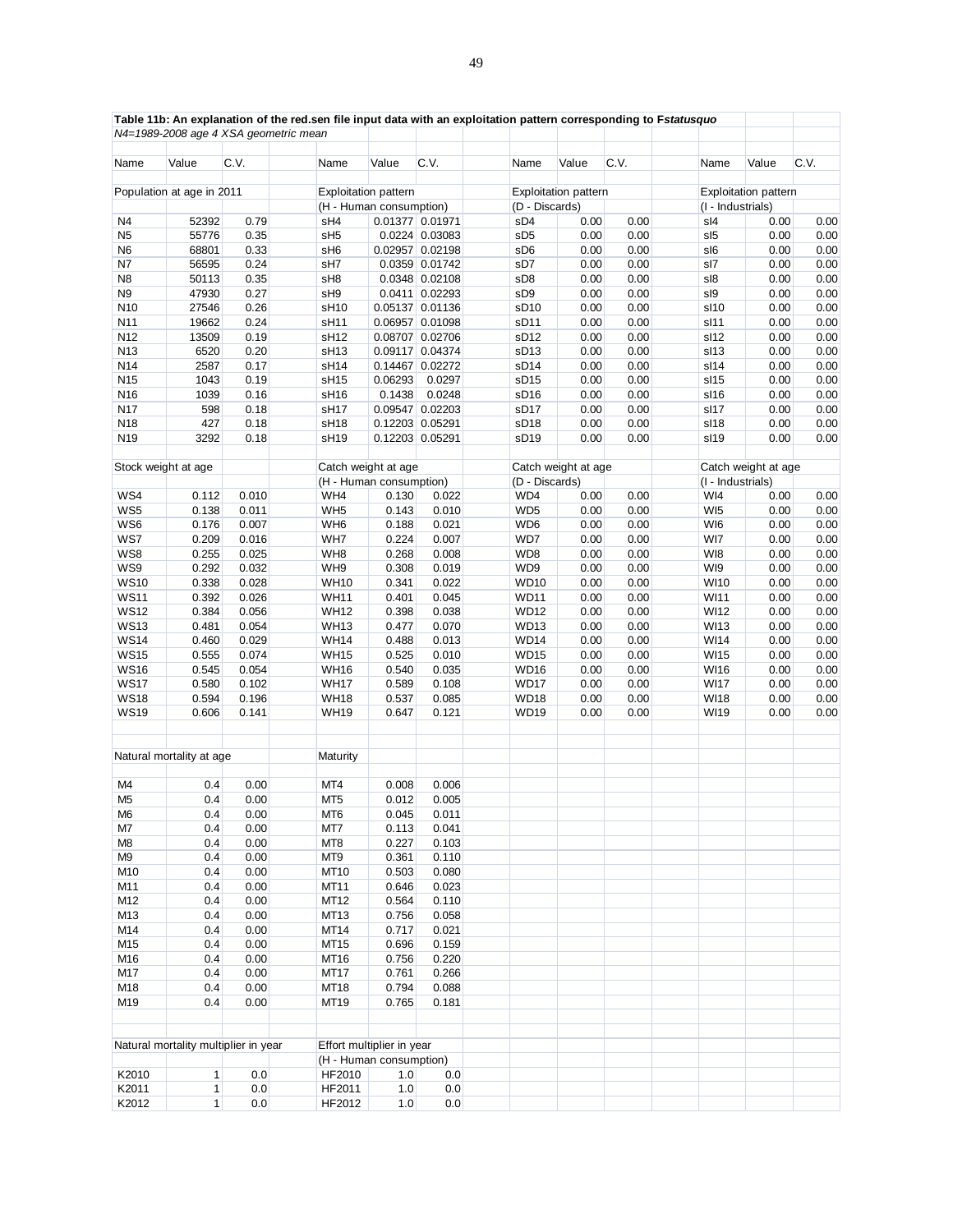|                                   |                                 |       |       |                 |          | Table 12a: Short and medium term SSB projections under a range of Fstatus quo multilpiers. |       |       |       |       |       |
|-----------------------------------|---------------------------------|-------|-------|-----------------|----------|--------------------------------------------------------------------------------------------|-------|-------|-------|-------|-------|
|                                   |                                 |       |       |                 |          |                                                                                            |       |       |       |       |       |
|                                   | <b>Relative Fbar</b>            |       |       |                 |          | Fsattus quo                                                                                |       |       |       |       |       |
| 2013                              | 0.5                             | 0.6   | 0.7   | 0.8             | 0.9      |                                                                                            | 1.1   | 1.2   | 1.3   | 1.4   | 1.5   |
| $5th$ %ile                        | 21891                           | 21628 | 21370 | 21112           | 20850    | 20591                                                                                      | 20337 | 20086 | 19839 | 19604 | 19375 |
| 10 <sup>th</sup> %ile             | 22582                           | 22313 | 22042 | 21775           | 21516    | 21267                                                                                      | 21016 | 20769 | 20529 | 20294 | 20059 |
| 25 <sup>th</sup> %ile             | 23370                           | 23098 | 22830 | 22564           | 22302    | 22039                                                                                      | 21776 | 21517 | 21269 | 21027 | 20788 |
| 50 <sup>th</sup> %ile             | 25281                           | 24978 | 24682 | 24394           | 24114    | 23844                                                                                      | 23575 | 23304 | 23039 | 22774 | 22516 |
| 95 <sup>th</sup> %ile             | 29797                           | 29467 | 29142 | 28821           | 28505    | 28192                                                                                      | 27883 | 27558 | 27235 | 26937 | 26642 |
|                                   | Fbar                            |       |       |                 |          | Fsattus quo                                                                                |       |       |       |       |       |
| 2020                              | 0.036                           | 0.043 | 0.050 | 0.058           | 0.065    | 0.072                                                                                      | 0.079 | 0.086 | 0.094 | 0.101 | 0.108 |
| $5th$ %ile                        | 6728                            | 6408  | 6121  | 5849            | 5597     | 5354                                                                                       | 5111  | 4900  | 4694  | 4499  | 4318  |
| 10 <sup>th</sup> %ile             | 7418                            | 7067  | 6750  | 6450            | 6196     | 5951                                                                                       | 5703  | 5473  | 5265  | 5061  | 4873  |
| 25 <sup>th</sup> %ile             | 8357                            | 8007  | 7679  | 7369            | 7079     | 6799                                                                                       | 6530  | 6283  | 6036  | 5815  | 5628  |
| 50 <sup>th</sup> %ile             | 10723                           | 10332 | 9953  | 9613            | 9285     | 8969                                                                                       | 8680  | 8405  | 8134  | 7894  | 7663  |
| $95th$ %ile                       | 15737                           | 15242 | 14774 | 14330           | 13930    | 13565                                                                                      | 13220 | 12900 | 12595 | 12272 | 11955 |
|                                   |                                 |       |       |                 |          |                                                                                            |       |       |       |       |       |
|                                   | Final assessment data year      |       | 2010  |                 |          |                                                                                            |       |       |       |       |       |
| First year for populations in Sen |                                 | 2011  |       |                 |          |                                                                                            |       |       |       |       |       |
|                                   | First SSB profile 3 years ahead |       | 2013  |                 | SSB 2013 |                                                                                            |       |       |       |       |       |
| Last SSB profile 10 years ahead   |                                 | 2020  |       | <b>SSB 2020</b> |          |                                                                                            |       |       |       |       |       |

Tab. 12b: SSB and yield 5th, 25th, 50th and 95% %ile probability profiles under 0.5Fstatusq

|      | 5th %ile   | 10th %ile | 25th %ile | 50th %ile | 95th %ile |  |
|------|------------|-----------|-----------|-----------|-----------|--|
| Year | <b>SSB</b> |           |           |           |           |  |
| 2011 | 25542      | 26232     | 27161     | 29338     | 33993     |  |
| 2012 | 23491      | 24168     | 24980     | 26993     | 31627     |  |
| 2013 | 20591      | 21267     | 22039     | 23844     | 28192     |  |
| 2014 | 17315      | 17907     | 18540     | 20036     | 23792     |  |
| 2015 | 14421      | 14939     | 15623     | 16915     | 20294     |  |
| 2016 | 11475      | 12080     | 12726     | 14142     | 17808     |  |
| 2017 | 9137       | 9733      | 10312     | 11853     | 15959     |  |
| 2018 | 7337       | 7952      | 8709      | 10458     | 15097     |  |
| 2019 | 6085       | 6678      | 7579      | 9539      | 14273     |  |
| 2020 | 5354       | 5951      | 6799      | 8969      | 13565     |  |
|      |            |           |           |           |           |  |
| Year | Yield      |           |           |           |           |  |
| 2011 | 3382       | 3455      | 3578      | 3822      | 4417      |  |
| 2012 | 2955       | 3040      | 3161      | 3392      | 4007      |  |
| 2013 | 2549       | 2626      | 2745      | 3012      | 3635      |  |
| 2014 | 2139       | 2234      | 2355      | 2665      | 3359      |  |
| 2015 | 1809       | 1915      | 2034      | 2332      | 3052      |  |
| 2016 | 1536       | 1631      | 1770      | 2061      | 2825      |  |
| 2017 | 1267       | 1364      | 1504      | 1836      | 2594      |  |
| 2018 | 1114       | 1224      | 1348      | 1677      | 2448      |  |
| 2019 | 981        | 1088      | 1230      | 1560      | 2360      |  |
| 2020 | 917        | 999       | 1145      | 1477      | 2350      |  |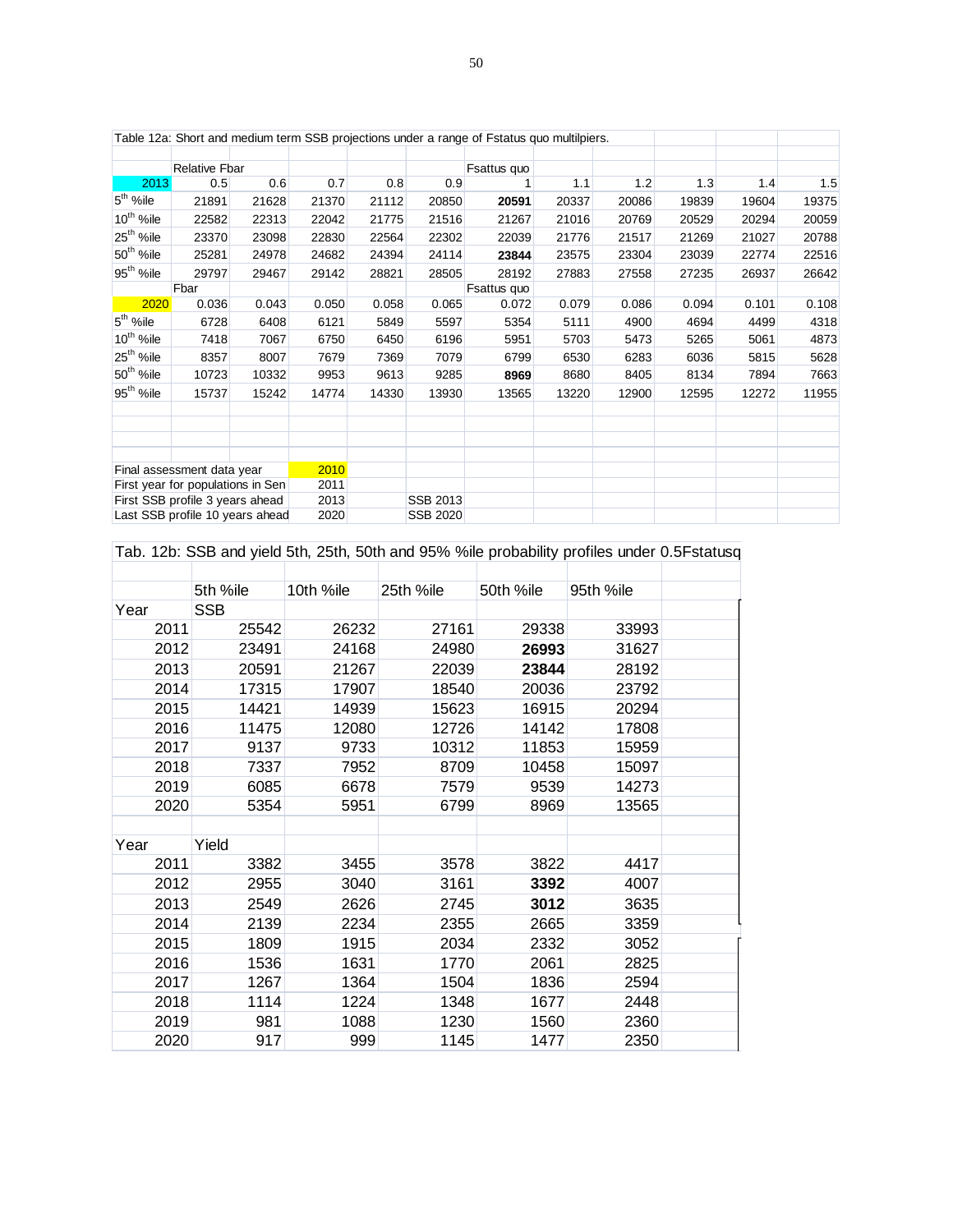

**Fig. 1a: STACFIS estimates of beaked redfish commercial catch.** 

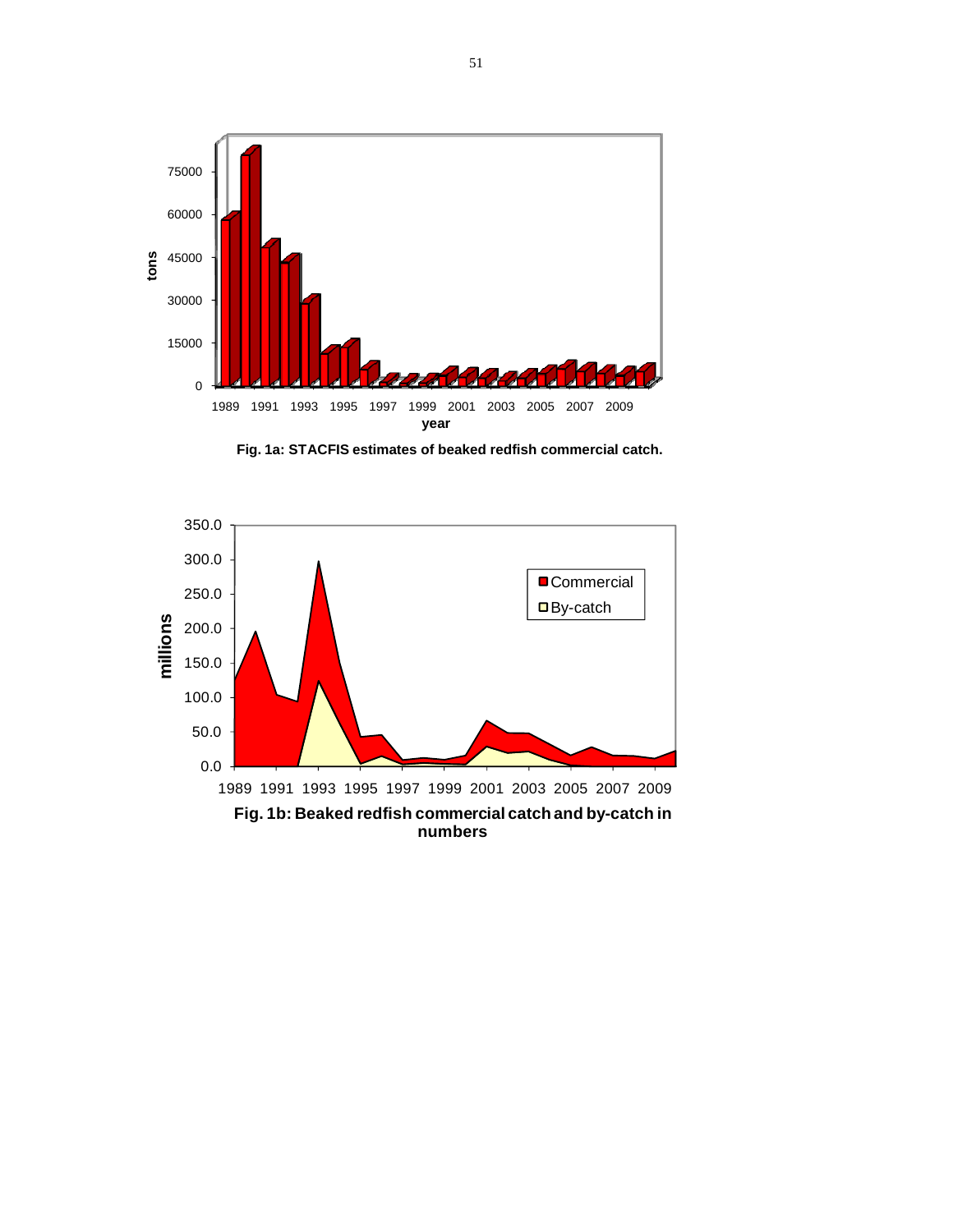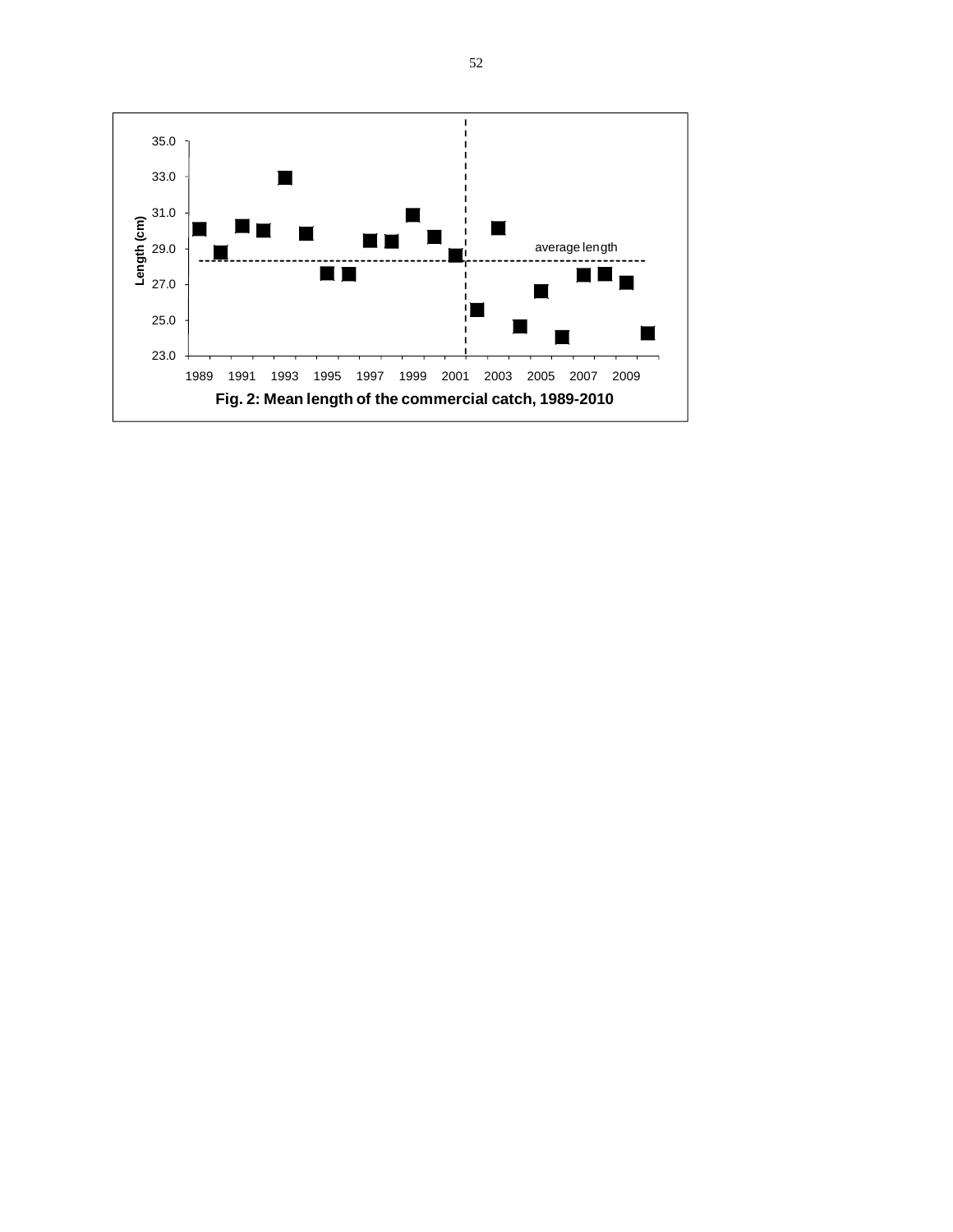

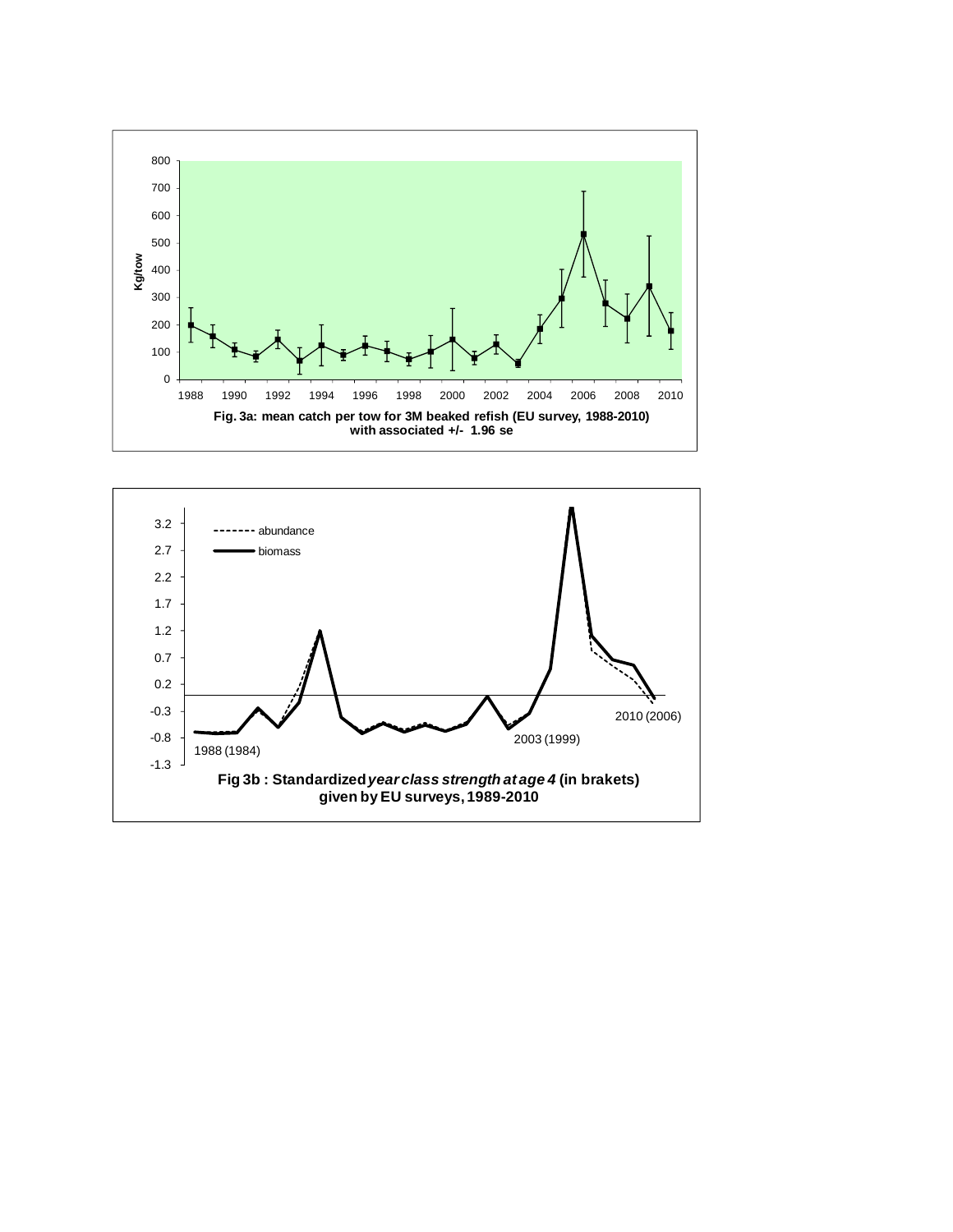

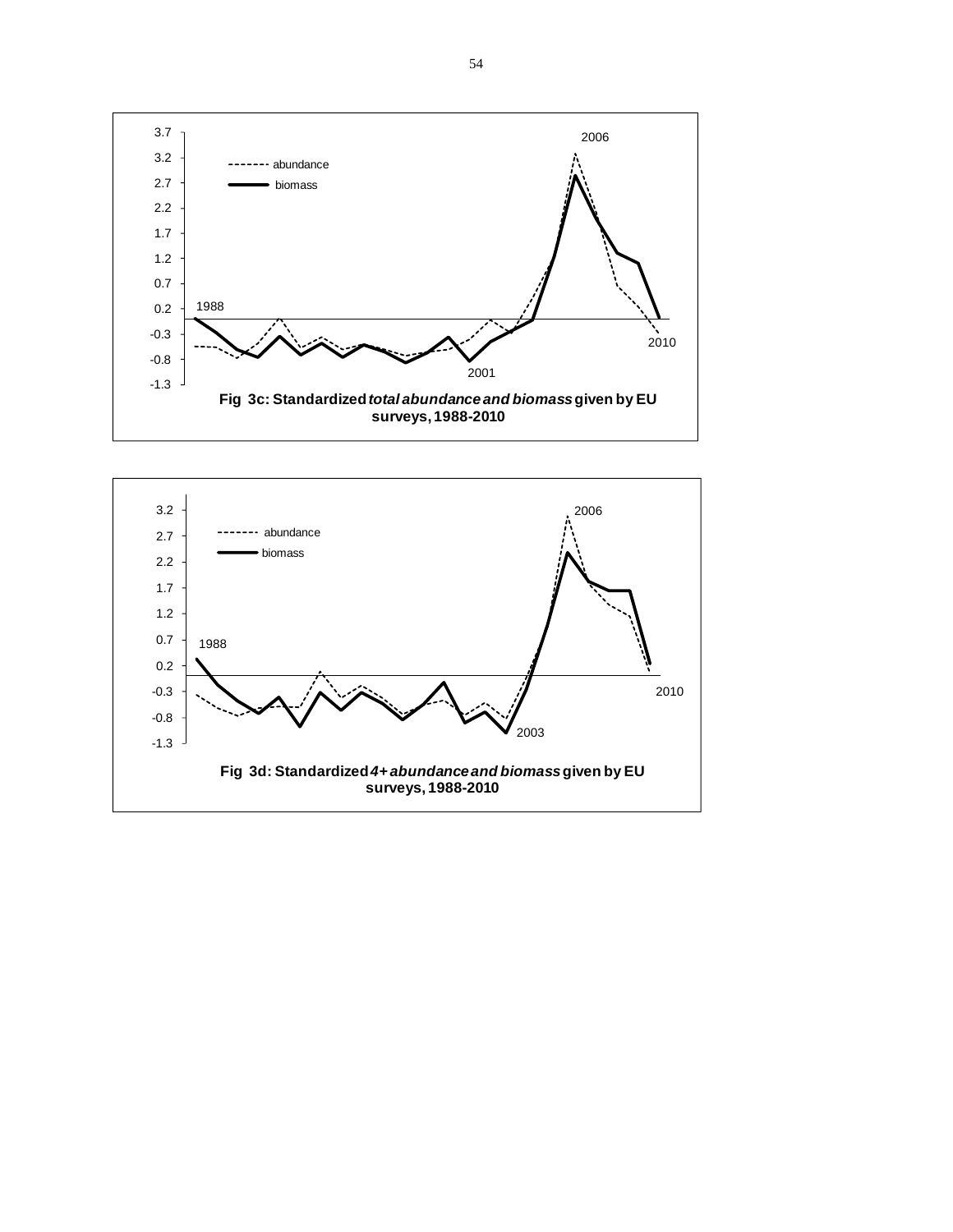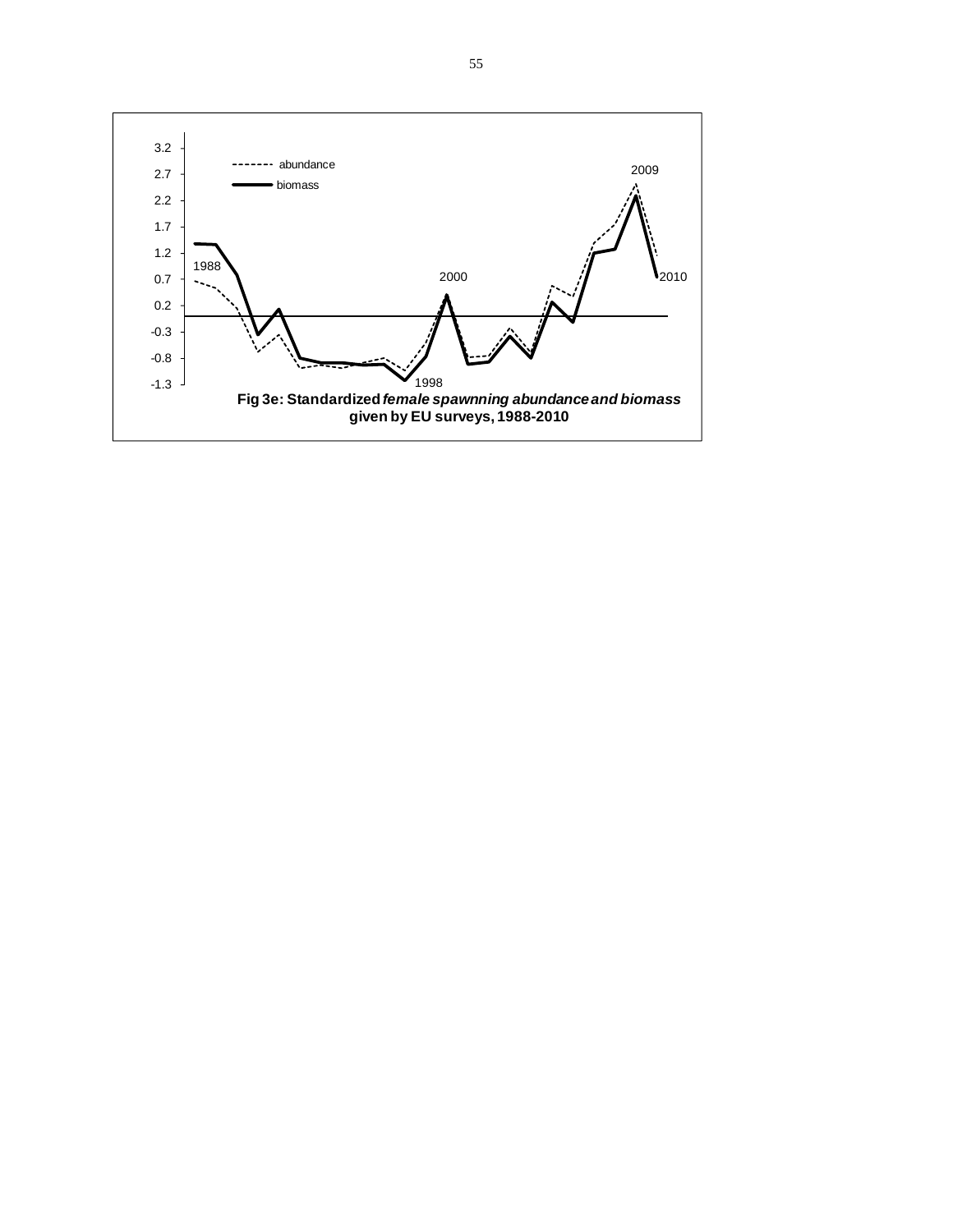



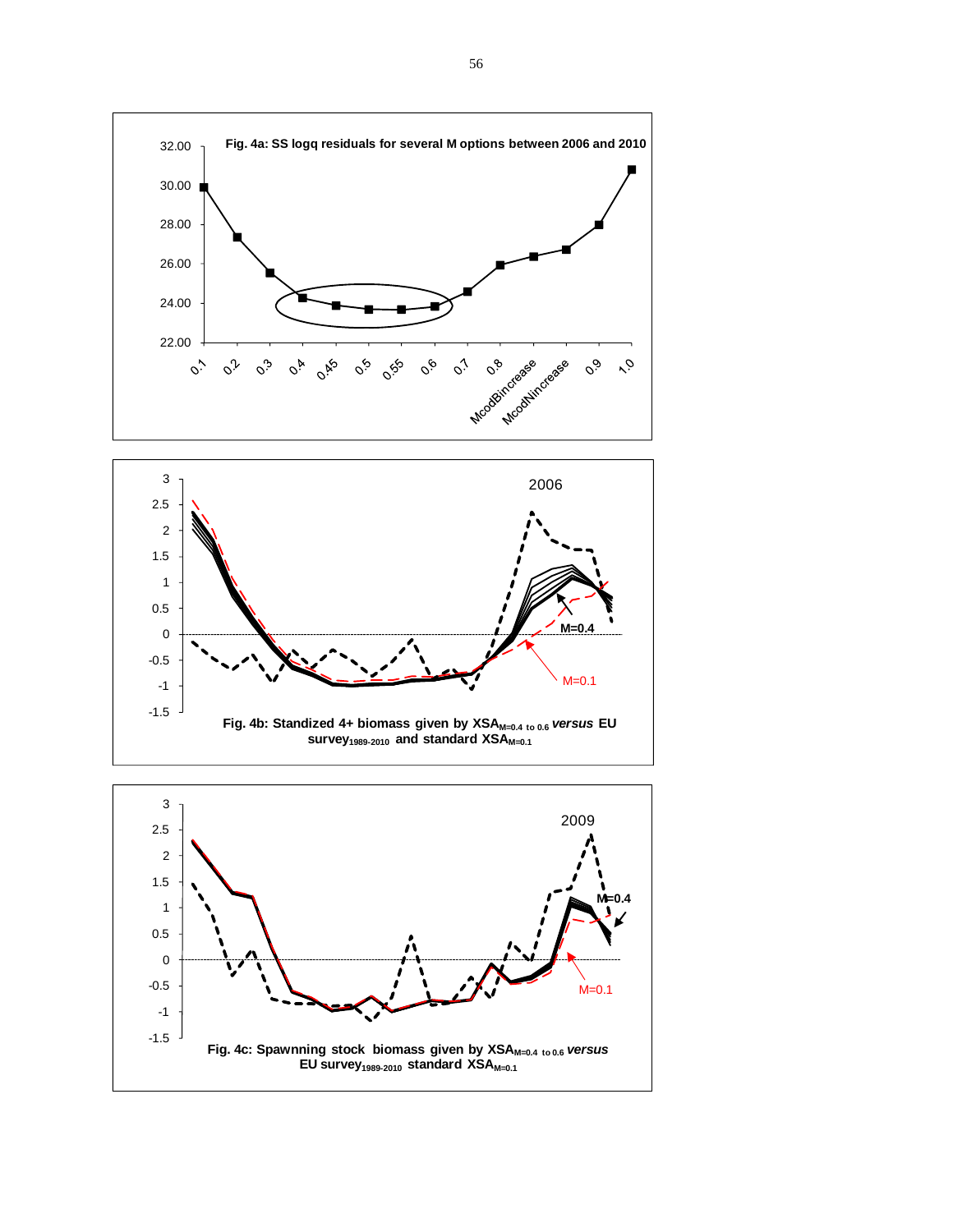

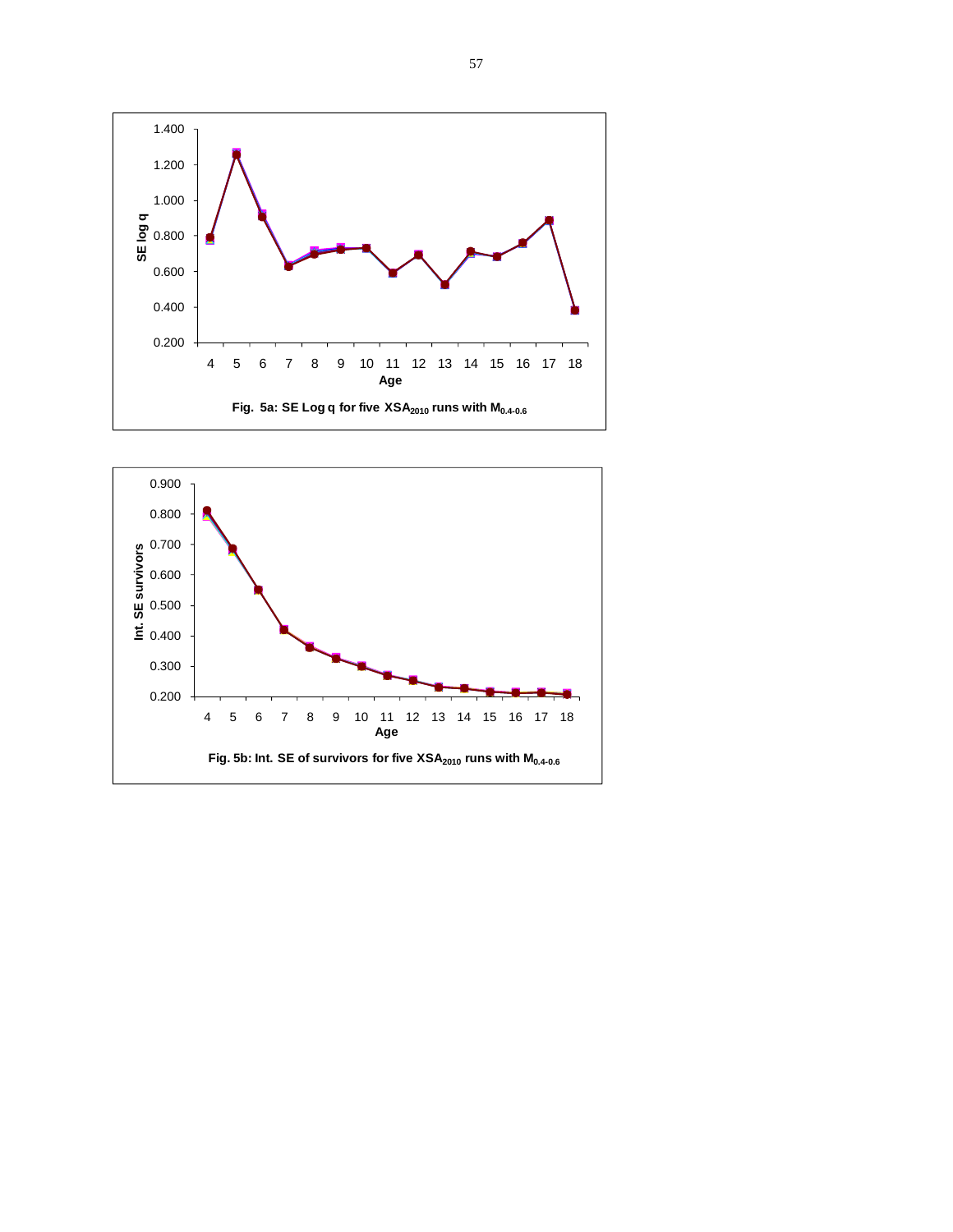

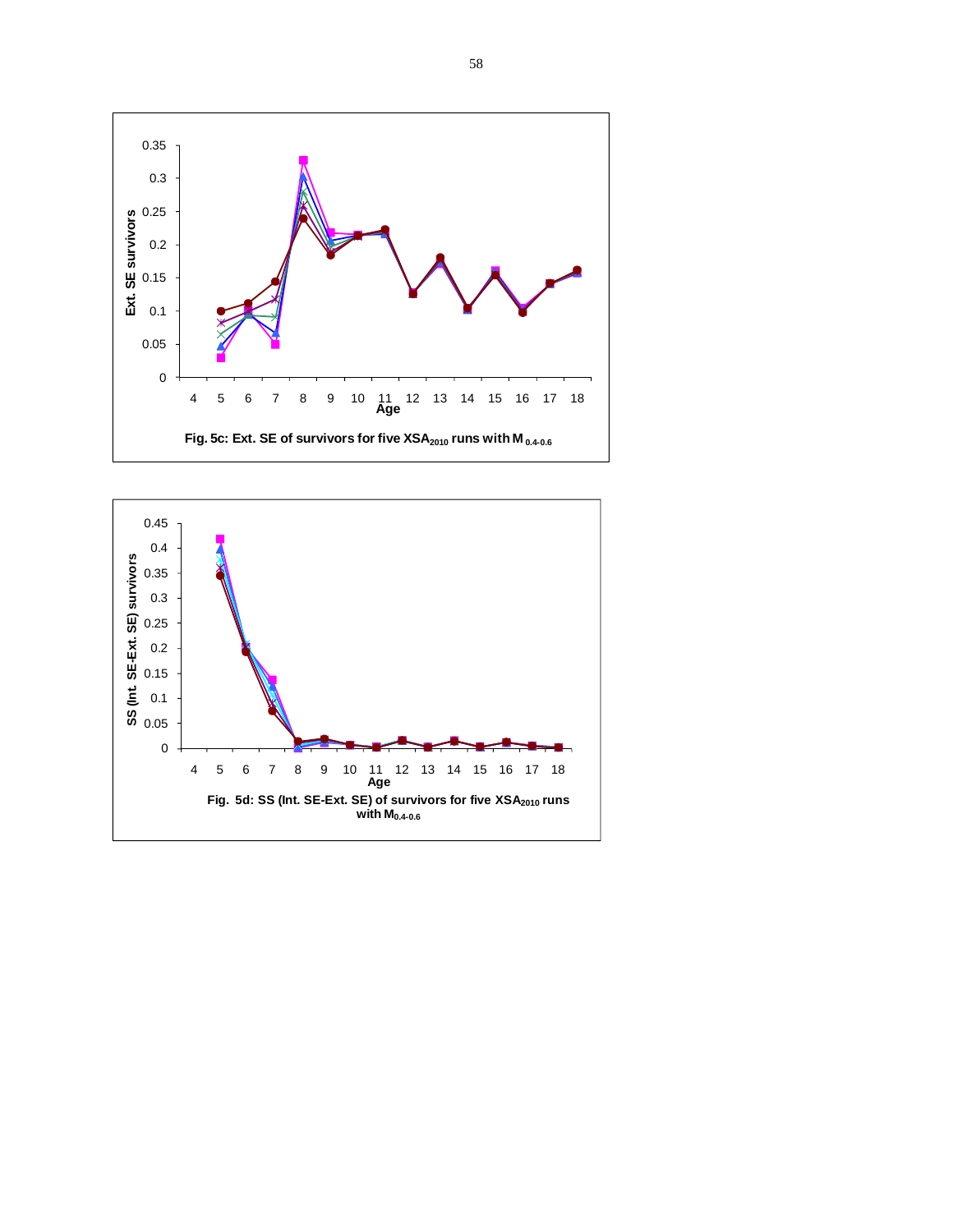



options between 0.4 and 0.6 on 2006-2010 (ages 4-6) and 2009-2010 (ages 7+)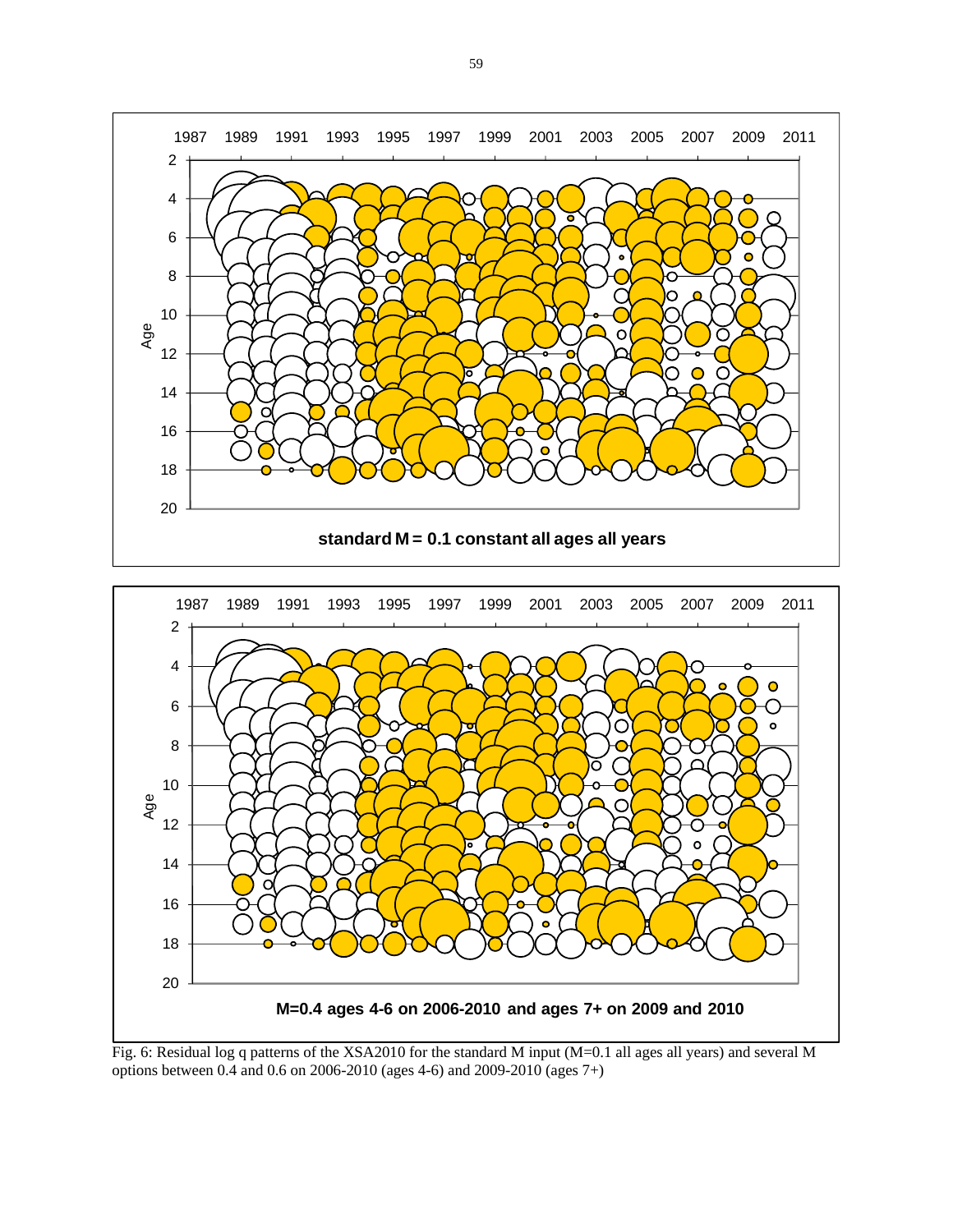



Fig. 6 (cont): Residual log q patterns of the XSA2010 for the standard M input (M=0.1 all ages all years) and several M options between 0.4 and 0.6 on 2006-2010 (ages 4-6) and 2009-2010 (ages 7+)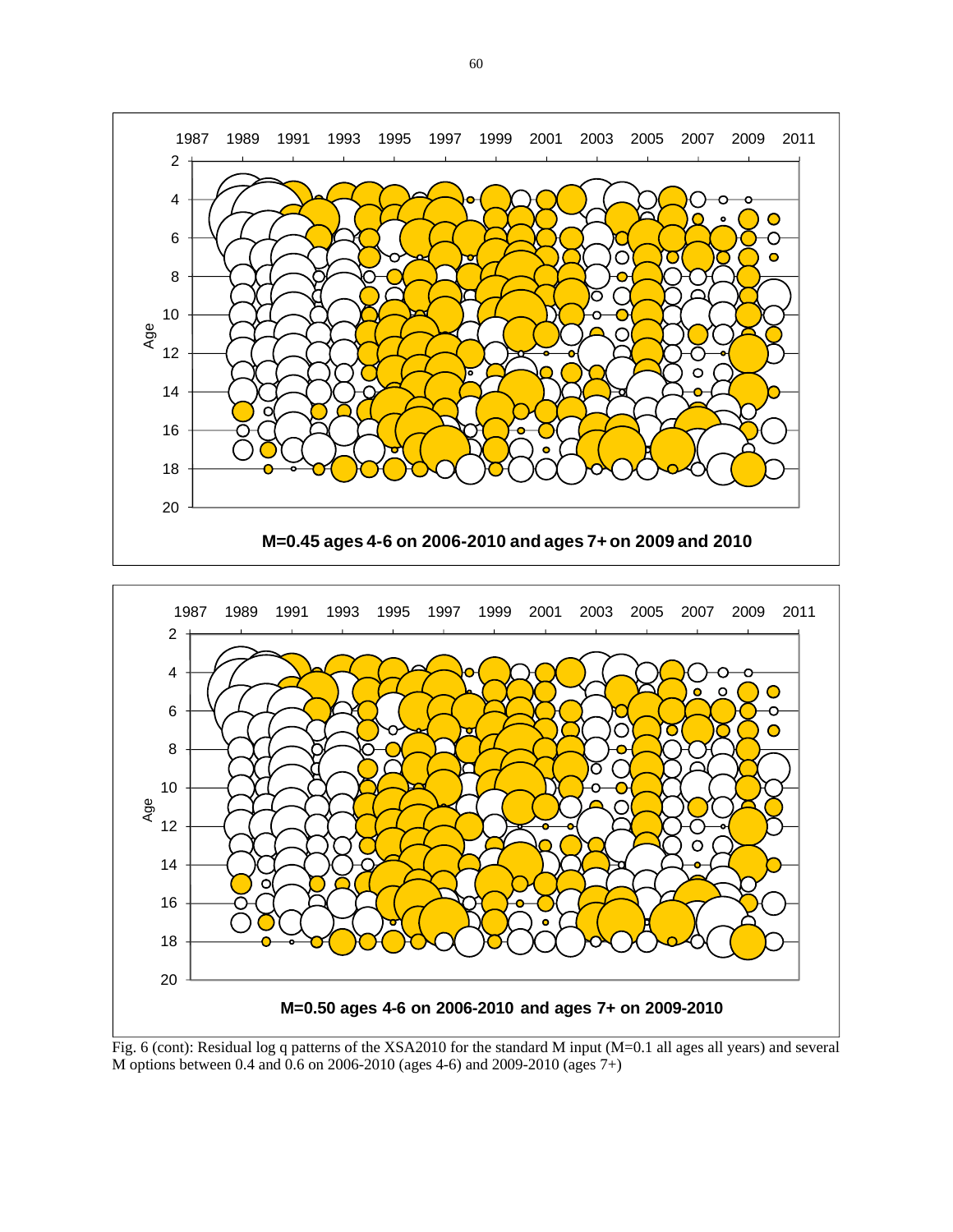



Fig. 6 (cont): Residual log q patterns of the XSA2010 for the standard M input (M=0.1 all ages all years) and several M options between 0.4 and 0.6 on 2006-2010 (ages 4-6) and 2009-2010 (ages 7+)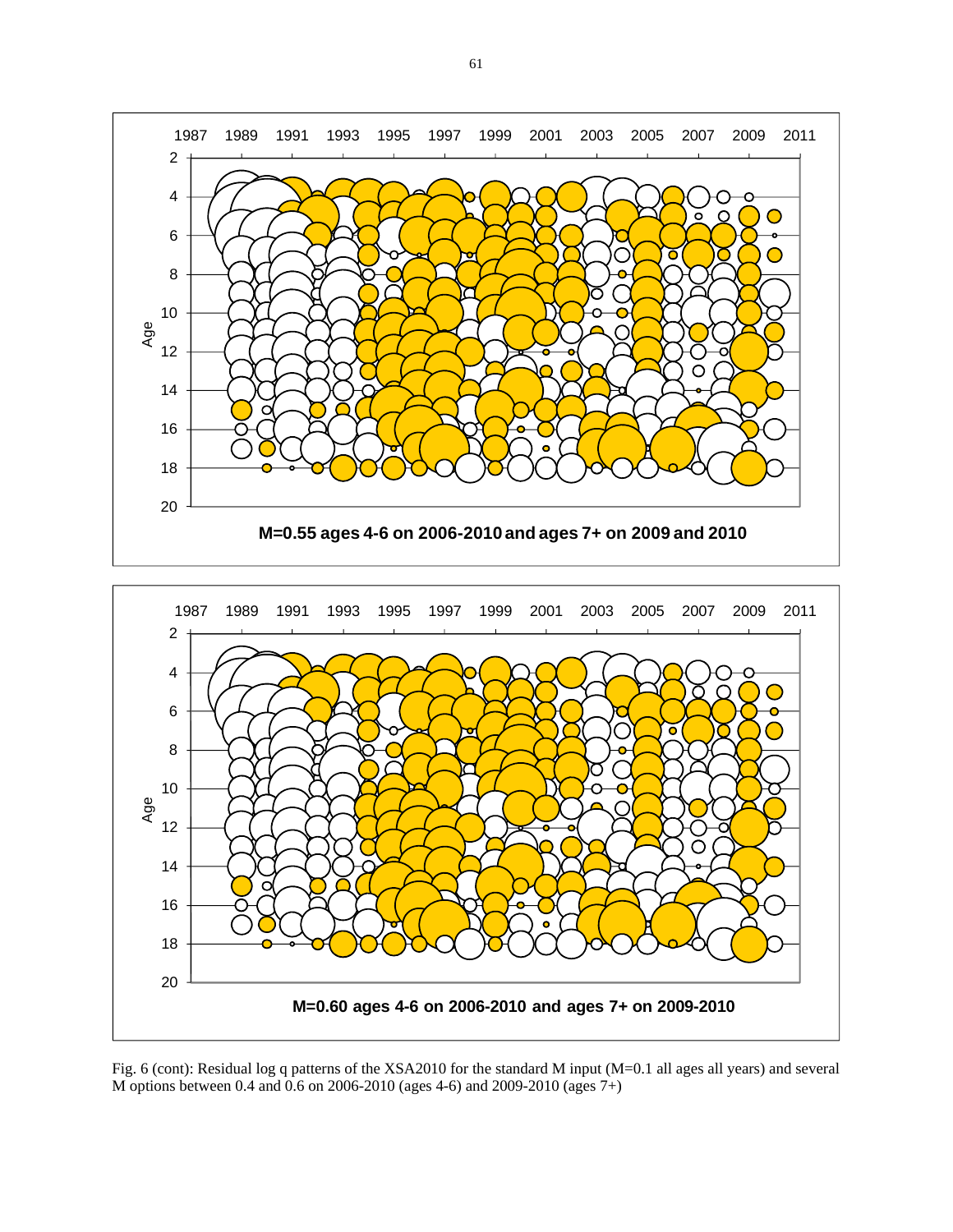

Fig. 7: XSA retrospective analysis, 2010-2006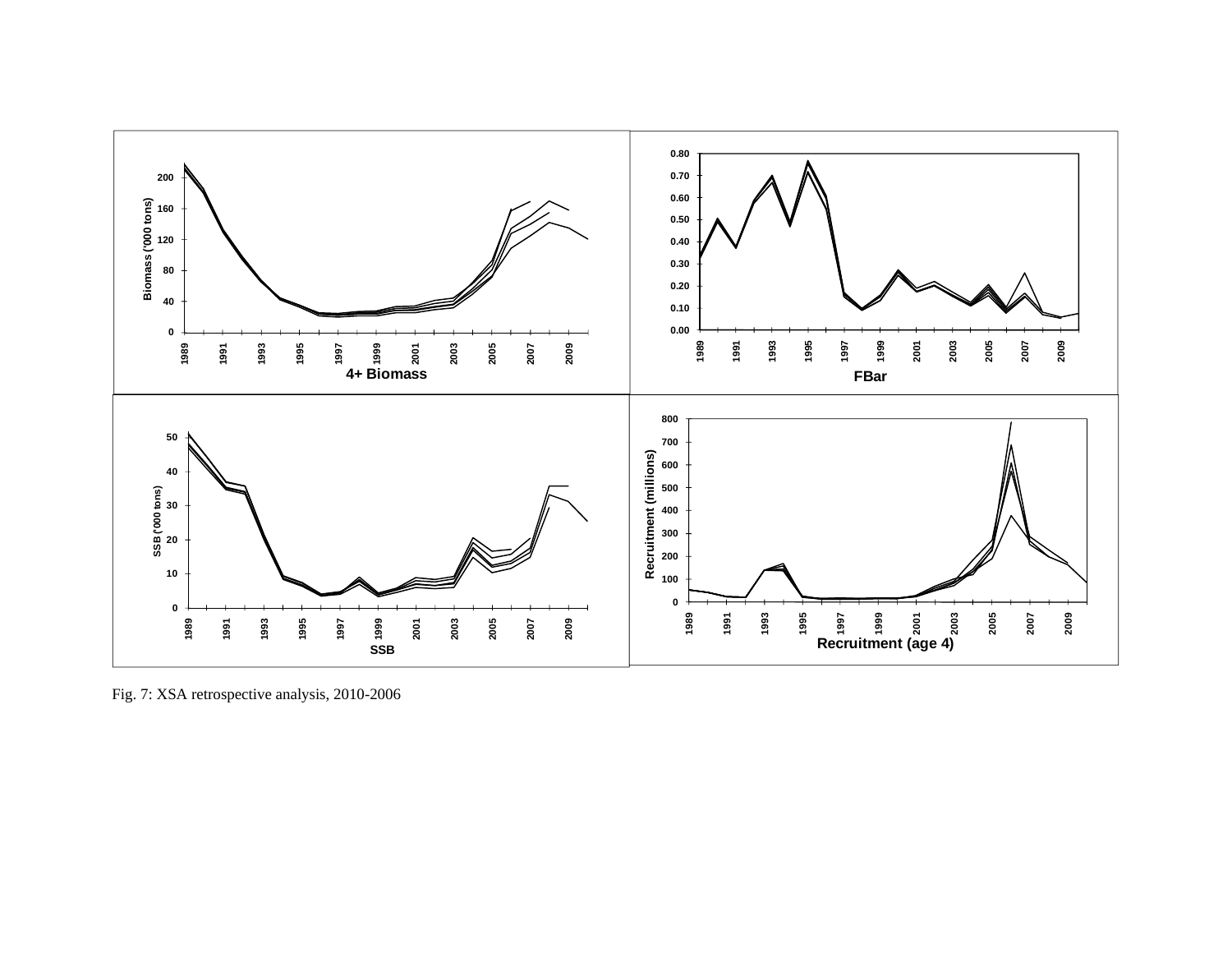

Fig. 8a: XSA results for 2011 assessment.



Fig. 8b: Year Class strength at recruitment from 2011 XSA.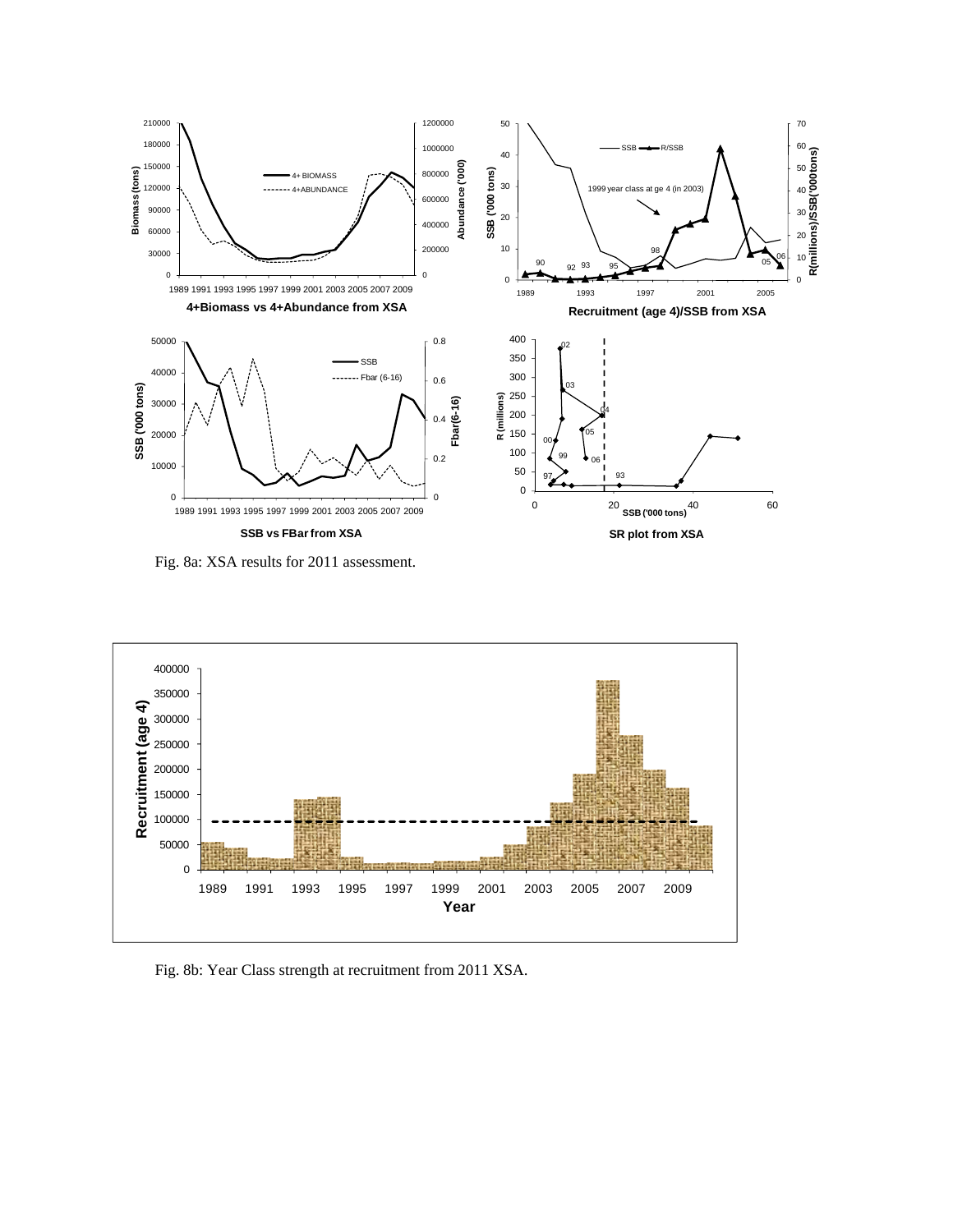